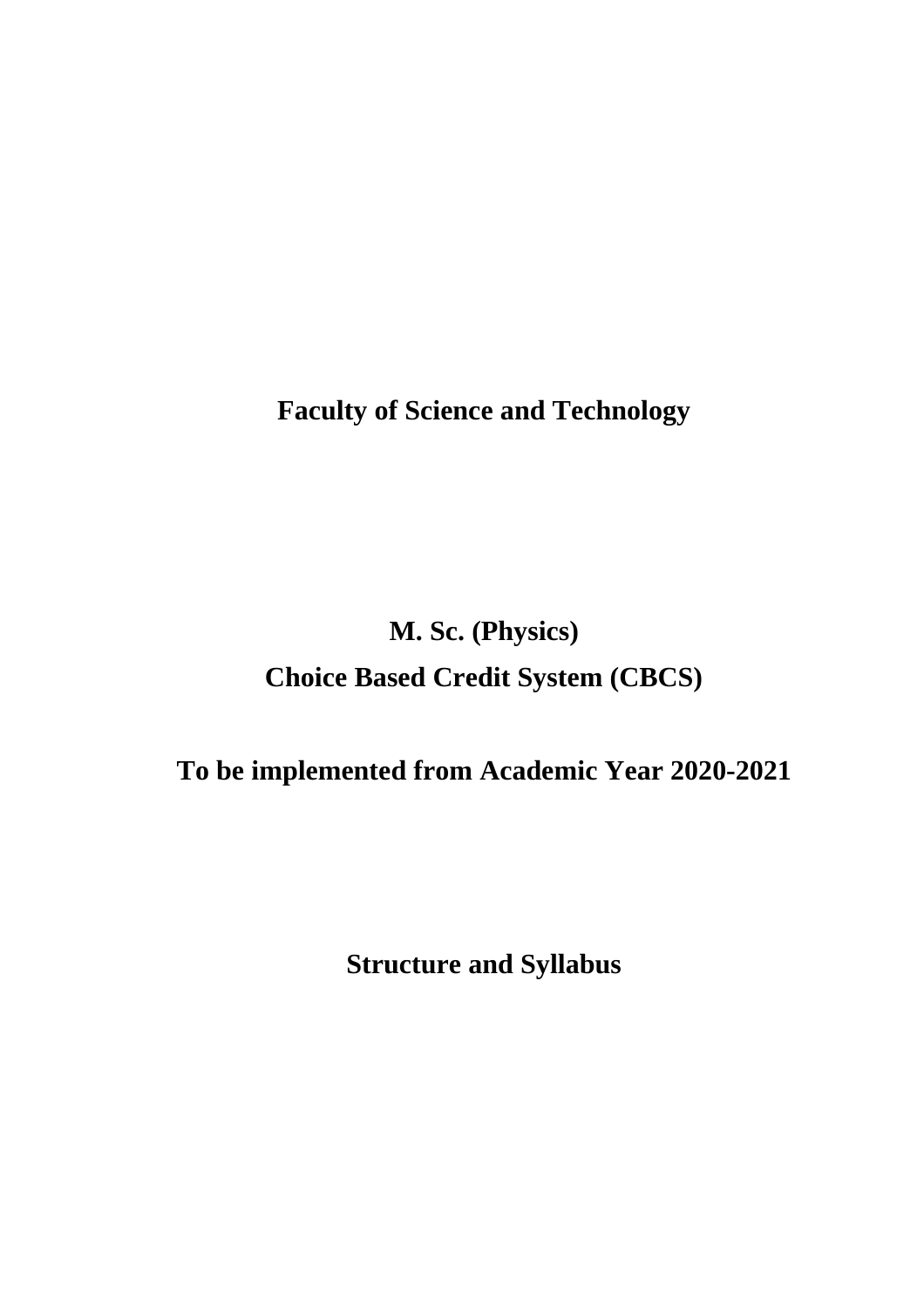# **SAVITRIBAI PHULE PUNE UNIVERSITY GANESHKHIND, PUNE-411007**

#### **Proposed Structure of M. Sc. (Physics) Syllabus (C. B. C. S.)**

### **1. Title of the Course: M. Sc. Physics**

#### **2. Preamble:**

The curriculum for the M. Sc. (Physics) programme is designed to cater to the requirement of Choice Based Credit System following the University Grants Commission (UGC) guidelines. In the proposed structure, due consideration is given to Core and Elective Courses (Discipline specific - Physics), along with Ability Enhancement (Compulsory and Skill based) Courses. Furthermore, continuous assessment is an integral part of the CBCS, which will facilitate systematic and thorough learning towards better understanding of the subject. The systematic and planned curricula divided into two years (comprised of four semesters) shall motivate the student for pursuing higher studies in Physics and inculcate enough skills for becoming an entrepreneur.

#### **Objectives:**

- To foster scientific attitude, provide in-depth knowledge of scientific and technological concepts of Physics.
- $\triangleright$  To enrich knowledge through problem solving, minor/major projects, seminars, tutorials, review of research articles/papers, participation in scientific events, study visits, etc.
- $\triangleright$  To familiarize with recent scientific and technological developments.
- $\triangleright$  To create foundation for research and development in Physics.
- $\triangleright$  To help students to learn various experimental and computational tools thereby developing analytical abilities to address real world problems.
- To train students in skills related to research, education, industry and market.
- To help students to build-up a progressive and successful career in Physics.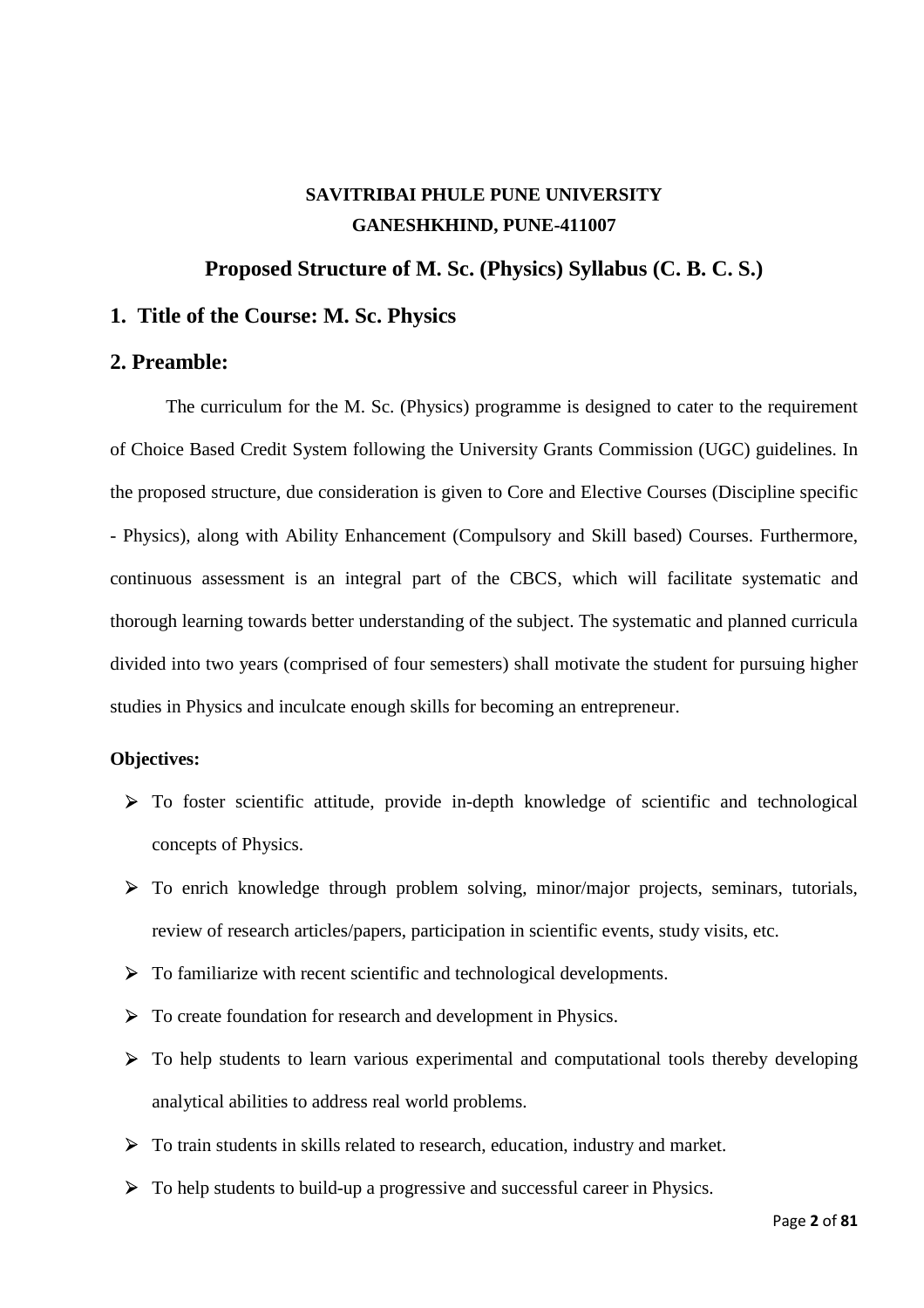# **3. Introduction:** Semester Credit System

# **4. Eligibility: A**s per the rules and regulations published by SPPU, Pune.

# **5. Examination: As per the BOOKLET prepared by SPPU, Pune**

- A. Pattern of Examination
- B. Standard of Passing
- C. ATKT Rules
- D. Award of Class
- E. External Students
- F. Setting of Question paper / Pattern of Question paper
- G. Verification / Revaluation

# **INDEX**

| <b>Content</b>                                         | Page No.  |
|--------------------------------------------------------|-----------|
| Course Structure                                       | $4 - 5$   |
| Nomenclature and Name of the Courses in Group-I and II | $6 - 9$   |
| Syllabi of $CCTP + CCPP$ Courses                       | $10 - 21$ |
| Syllabi of Group-I CBOP Courses with 4 Credits         | $22 - 31$ |
| Syllabi of Group-I CBOP Courses with 2 Credits         | $32 - 38$ |
| Syllabi of Group-II CBOP Courses with 4 Credits        | $39 - 55$ |
| Syllabi of Group-II CBOP Courses with 2 Credits        | $56 - 78$ |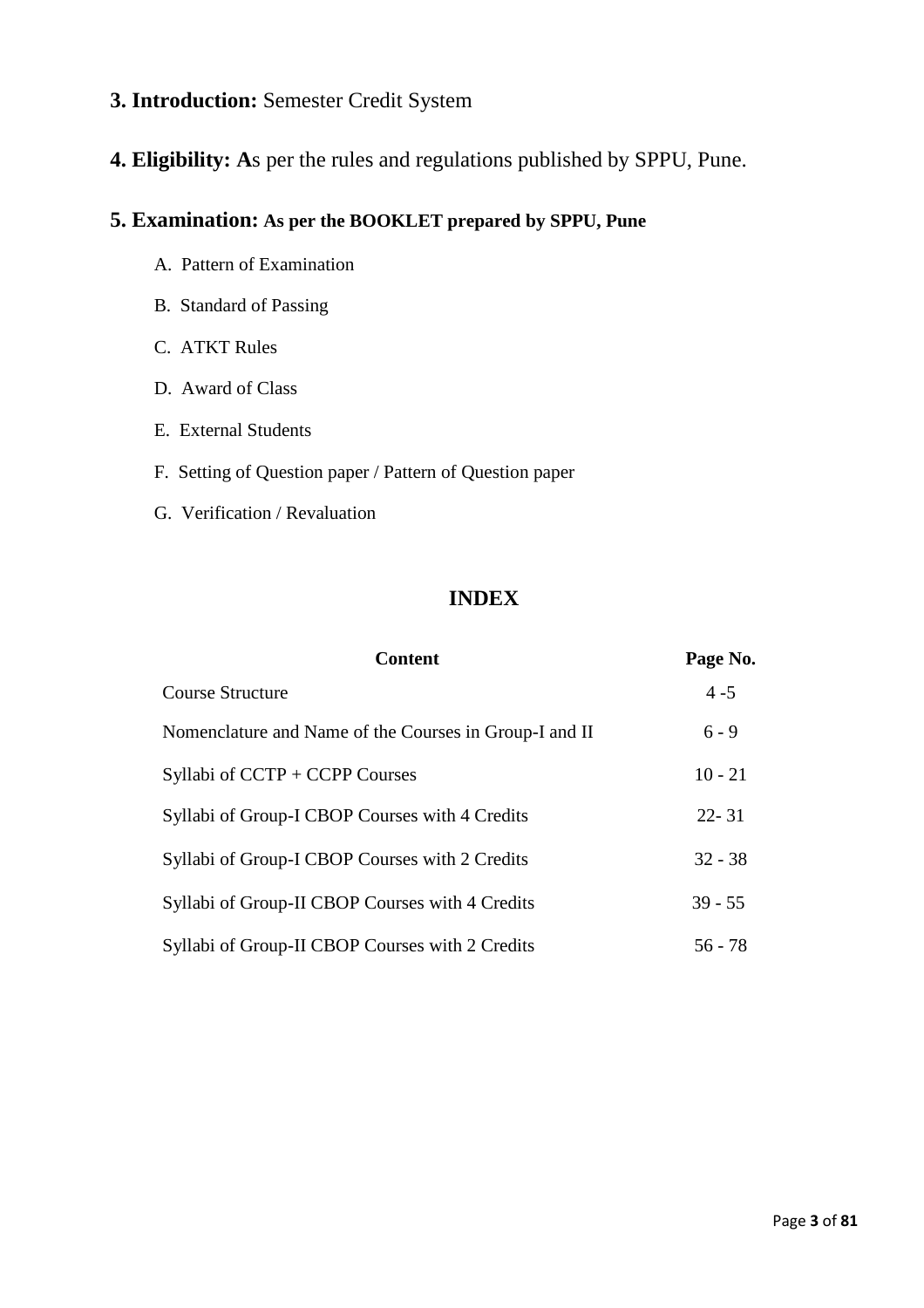# **Structure of M. Sc. Physics (Choice Based Credit System)**

| <b>Subject</b><br><b>Name</b>  | Year | <b>Semester</b> | <b>Course Type</b>                                     | Course<br>Code  | <b>Course Name</b>                             |                | <b>Credit</b>           |
|--------------------------------|------|-----------------|--------------------------------------------------------|-----------------|------------------------------------------------|----------------|-------------------------|
|                                |      |                 | Core<br>Compulsory<br><b>Theory Paper</b><br>(CCTP)    | <b>PHCT-111</b> | Mathematical Methods in<br>Physics             |                | $\overline{\mathbf{4}}$ |
|                                |      |                 |                                                        | <b>PHCT-112</b> | <b>Classical Mechanics</b>                     |                | $\overline{\mathbf{4}}$ |
|                                |      |                 |                                                        | <b>PHCT-113</b> | Electronics                                    |                | $\overline{\mathbf{4}}$ |
|                                |      |                 | <b>Choice Based</b>                                    | <b>PHOT-114</b> | Choose<br>any<br>from<br>one<br><b>Group I</b> | Theory         | $\overline{\mathbf{4}}$ |
|                                |      |                 | <b>Optional Paper</b><br>$(CBOP-I)$                    | <b>PHOP-114</b> |                                                | Practical      | $\boldsymbol{0}$        |
|                                |      | I               |                                                        |                 | <b>OR</b>                                      |                |                         |
| <b>Physics</b><br>$\mathbf{1}$ |      |                 |                                                        | <b>PHOT-114</b> | Choose<br>any<br>from<br>one<br><b>Group I</b> | Theory         | $\boldsymbol{2}$        |
|                                |      |                 | <b>CBOP-I</b>                                          | <b>PHOP-114</b> |                                                | Practical      | $\boldsymbol{2}$        |
|                                |      |                 | Core<br>Compulsory<br><b>Practical Paper</b><br>(CCPP) | <b>PHCP-115</b> | Physics Lab-I                                  |                | $\overline{\mathbf{4}}$ |
|                                |      |                 | <b>CCTP</b>                                            | <b>PHCT-121</b> | Electrodynamics                                |                | $\overline{\mathbf{4}}$ |
|                                |      |                 |                                                        | <b>PHCT-122</b> | <b>Atoms and Molecules</b>                     |                | $\overline{\mathbf{4}}$ |
|                                |      |                 |                                                        | <b>PHCT-123</b> | <b>Quantum Mechanics</b>                       |                | $\overline{\mathbf{4}}$ |
|                                |      |                 | <b>CBOP-II</b>                                         | <b>PHOT-124</b> | Choose<br>any<br>from<br>one                   | Theory         | $\overline{\mathbf{4}}$ |
|                                |      | $\mathbf{I}$    |                                                        | <b>PHOP-124</b> | <b>Group I</b>                                 | Practical      | $\boldsymbol{0}$        |
|                                |      |                 | <b>OR</b>                                              |                 |                                                |                |                         |
|                                |      |                 | <b>CBOP-II</b>                                         | <b>PHOT-124</b> | Choose<br>any<br>from<br>one                   | Theory         | $\overline{2}$          |
|                                |      |                 |                                                        | <b>PHOP-124</b> | <b>Group I</b>                                 | Practical      | $\boldsymbol{2}$        |
|                                |      |                 |                                                        | <b>CCPP</b>     | <b>PHCP-125</b>                                | Physics Lab-II |                         |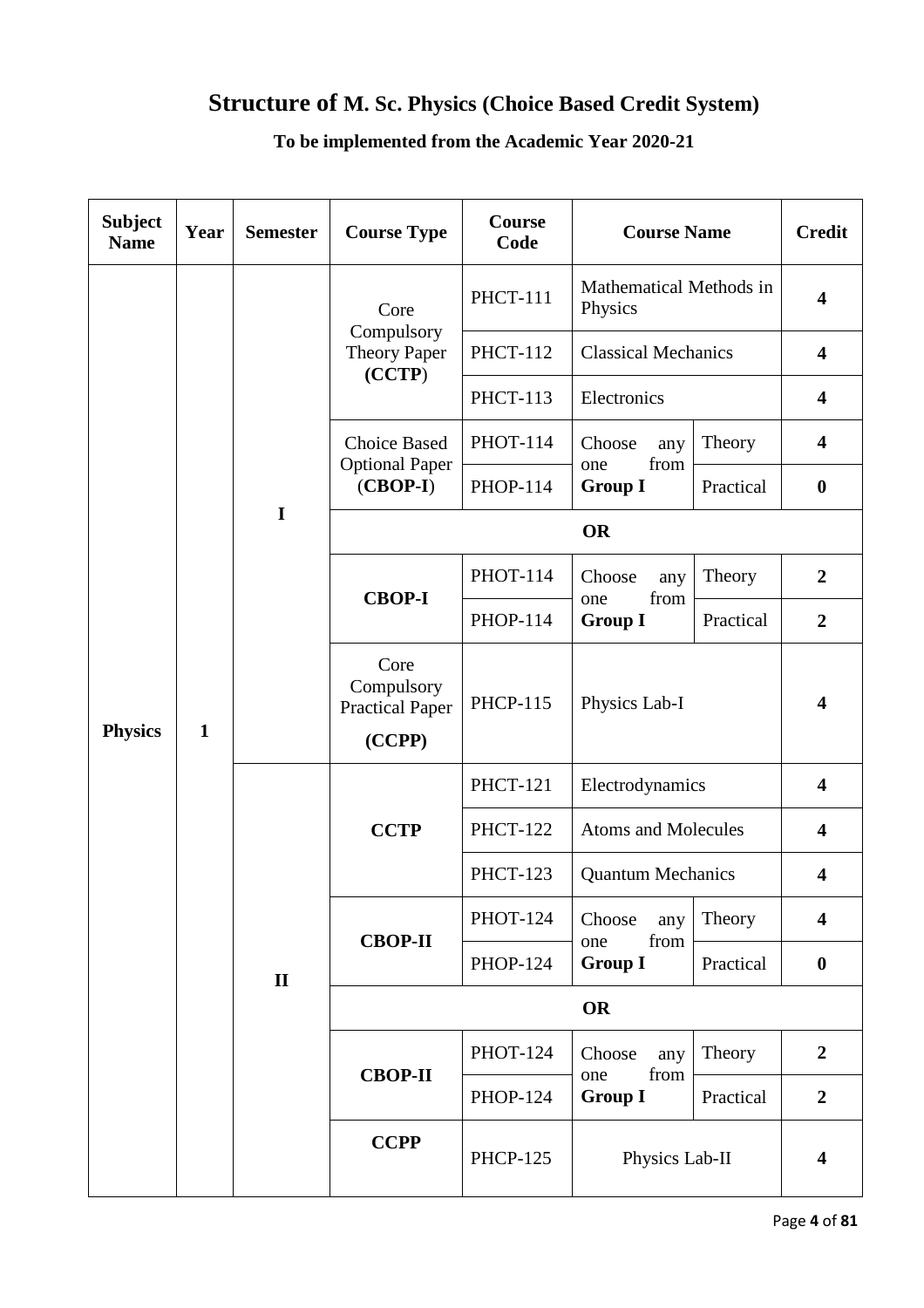|  | Year           | <b>Semester</b> | <b>Course Type</b> | <b>Course</b><br>Code                         | <b>Course Name</b>                               |           | <b>Credit</b>           |  |
|--|----------------|-----------------|--------------------|-----------------------------------------------|--------------------------------------------------|-----------|-------------------------|--|
|  |                |                 | <b>CCTP</b>        | <b>PHCT-231</b>                               | <b>Statistical Mechanics</b>                     |           | $\overline{\mathbf{4}}$ |  |
|  |                |                 |                    | <b>PHCT-232</b>                               | <b>Solid State Physics</b>                       |           | $\overline{\mathbf{4}}$ |  |
|  |                |                 |                    | <b>PHCT-233</b>                               | <b>Experimental Techniques</b><br>in Physics - I |           | $\overline{\mathbf{4}}$ |  |
|  |                |                 |                    | <b>PHOT-234</b>                               | Special-I<br>from<br><b>Group II</b>             | Theory    | $\overline{\mathbf{4}}$ |  |
|  |                | III             | <b>CBOP-III</b>    | <b>PHOP-234</b>                               |                                                  | Practical | $\boldsymbol{0}$        |  |
|  |                |                 |                    |                                               | <b>OR</b>                                        |           |                         |  |
|  |                |                 |                    | <b>PHOT-234</b>                               | Special-I                                        | Theory    | $\overline{2}$          |  |
|  |                |                 | <b>CBOP-III</b>    | <b>PHOP-234</b>                               | from<br><b>Group II</b>                          | Practical | $\overline{2}$          |  |
|  |                |                 | <b>CCPP</b>        | <b>PHCP-235</b>                               | Physics Laboratory - III                         |           | $\overline{\mathbf{4}}$ |  |
|  |                |                 | <b>CCTP</b>        | <b>PHCT-241</b>                               | <b>Nuclear Physics</b>                           |           | $\overline{\mathbf{4}}$ |  |
|  |                |                 |                    | <b>PHCT-242</b>                               | <b>Experimental Techniques</b><br>in Physics-II  |           | $\overline{\mathbf{4}}$ |  |
|  | $\overline{2}$ | IV              | <b>CBOP-IV</b>     | <b>PHOT-243</b>                               | Choose                                           | Theory    | $\overline{\mathbf{4}}$ |  |
|  |                |                 |                    | <b>PHOP-243</b>                               | any<br>one<br>from<br><b>Group I</b>             | Practical | $\boldsymbol{0}$        |  |
|  |                |                 | <b>OR</b>          |                                               |                                                  |           |                         |  |
|  |                |                 | <b>CBOP-IV</b>     | <b>PHOT-243</b>                               | Choose                                           | Theory    | $\boldsymbol{2}$        |  |
|  |                |                 |                    | <b>PHOP-243</b>                               | any<br>one<br>from<br><b>Group I</b>             | Practical | $\overline{2}$          |  |
|  |                |                 |                    | <b>PHOT-244</b>                               | Special-II                                       | Theory    | $\overline{\mathbf{4}}$ |  |
|  |                |                 | <b>CBOP-V</b>      | <b>PHOP-244</b>                               | from<br><b>Group II</b>                          | Practical | $\boldsymbol{0}$        |  |
|  |                |                 | <b>OR</b>          |                                               |                                                  |           |                         |  |
|  |                |                 | <b>CBOP-V</b>      | PHOT-244                                      | Special-II                                       | Theory    | $\overline{2}$          |  |
|  |                |                 |                    | <b>PHOP-244</b>                               | from<br><b>Group II</b>                          | Practical | $\overline{2}$          |  |
|  |                |                 | <b>CCPC</b>        | <b>PHCP-245</b><br>Project                    |                                                  |           | $\overline{\mathbf{4}}$ |  |
|  |                |                 |                    | <b>Total credits of M. Sc. Physics course</b> |                                                  |           | 80                      |  |
|  |                |                 |                    |                                               |                                                  |           |                         |  |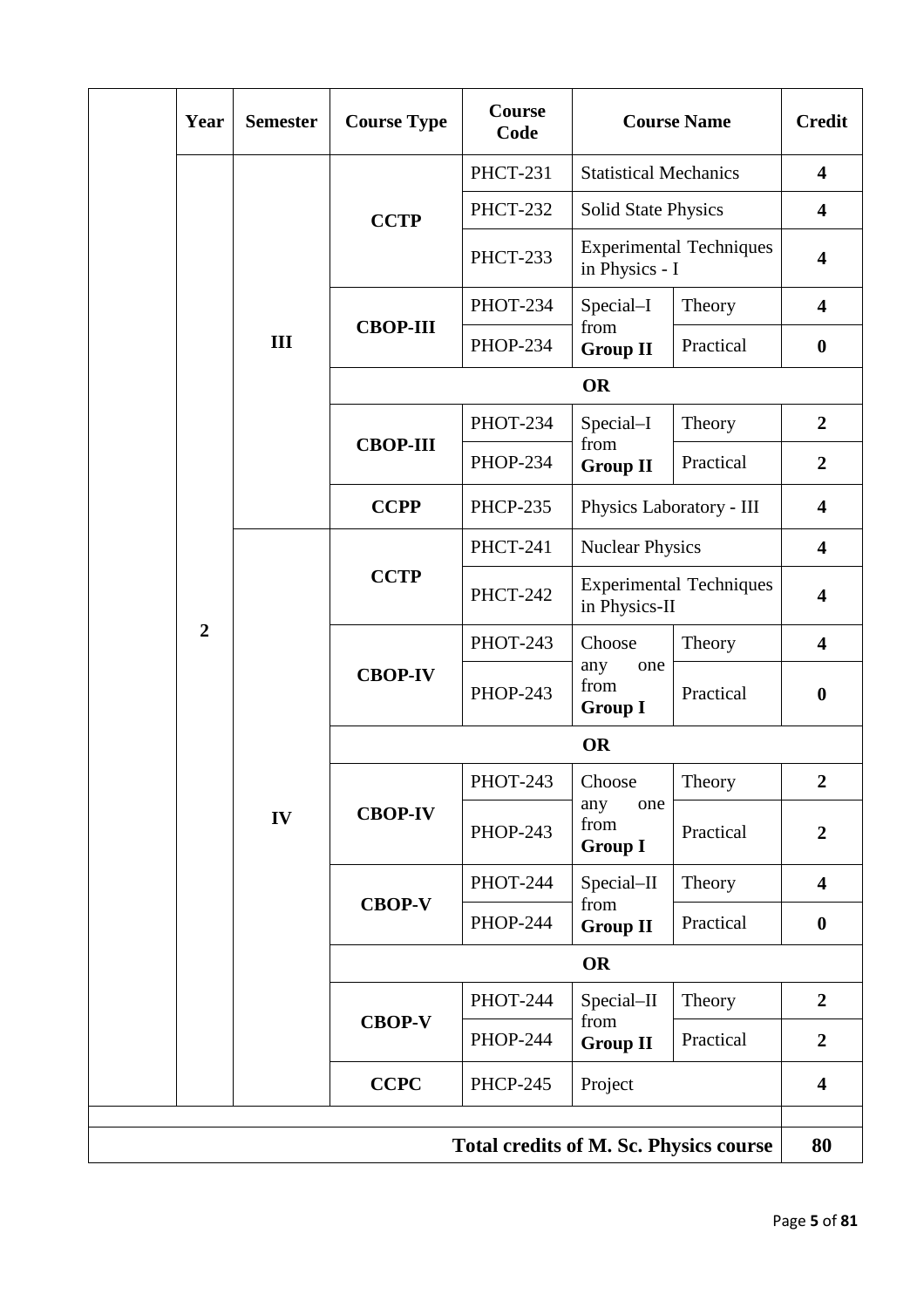# **Details of nomenclature and names of the Choice Based Optional Papers (CBOP) and associated laboratories:**

 The Choice Based Optional Papers are classified in two types, namely **"Electives"** and **"Special"** papers. The number of **CBOPs** to be offered as **Elective papers** and **Special papers**  are further categorised into two groups, namely **Group I,** and **Group II**, respectively.

| <b>Title</b>   |                                                                                                           | Sub code              |             | <b>Credit</b>  |                  |
|----------------|-----------------------------------------------------------------------------------------------------------|-----------------------|-------------|----------------|------------------|
|                | Paper name                                                                                                |                       | Paper code  | <b>Theory</b>  | <b>Practical</b> |
|                |                                                                                                           |                       | *PHOT-XXXA4 | 4              | $\boldsymbol{0}$ |
|                | Physics of Thin Films                                                                                     | $\mathbf{A}$          | PHOT-XXXA2  | $\overline{2}$ | $\overline{0}$   |
|                |                                                                                                           |                       | PHOP-XXXA2  | $\overline{0}$ | $\overline{2}$   |
|                |                                                                                                           | B                     | PHOT-XXXB4  | $\overline{4}$ | $\theta$         |
|                | Physics of Nanomaterials                                                                                  |                       | PHOT-XXXB2  | $\overline{2}$ | $\overline{0}$   |
|                |                                                                                                           |                       | PHOP-XXXB2  | $\overline{0}$ | $\overline{2}$   |
|                |                                                                                                           | $\mathbf C$<br>D<br>E | PHOT-XXXC4  | $\overline{4}$ | $\overline{0}$   |
| CBOP I,        | <b>Lasers and Applications</b><br>Physics of Semiconductor<br>Devices<br><b>Communication Electronics</b> |                       | PHOT-XXXC2  | $\overline{2}$ | $\theta$         |
|                |                                                                                                           |                       | PHOP-XXXC2  | $\Omega$       | $\overline{2}$   |
| СВОР II,       |                                                                                                           |                       | PHOT-XXXD4  | $\overline{4}$ | $\overline{0}$   |
|                |                                                                                                           |                       | PHOT-XXXD2  | $\overline{2}$ | $\overline{0}$   |
| <b>CBOP IV</b> |                                                                                                           |                       | PHOP-XXXD2  | $\overline{0}$ | $\overline{2}$   |
|                |                                                                                                           |                       | PHOT-XXXE4  | $\overline{4}$ | $\theta$         |
|                |                                                                                                           |                       | PHOT-XXXE2  | $\overline{2}$ | $\theta$         |
|                |                                                                                                           |                       | PHOP-XXXE2  | $\overline{0}$ | $\overline{2}$   |
|                |                                                                                                           |                       | PHOT-XXXF4  | $\overline{4}$ | $\overline{0}$   |
|                | Microwave Physics and<br>Applications                                                                     | F                     | PHOT-XXXF2  | $\overline{2}$ | $\Omega$         |
|                |                                                                                                           |                       | PHOP-XXXF2  | $\overline{0}$ | $\overline{2}$   |

# **Group I (Elective papers):**

**1.** A student will select any three Electives from the aforesaid list (sub-codes ranging from A to F) as CBOPI, CBOPII, and CBOPIV, irrespective of the sequence.

### **OR**

**2.** The Post Graduate Center will offer any three Electives from the aforesaid list (sub-codes ranaging from A to F) as CBOPI, CBOPII, and CBOPIV, irrespective of the sequence, and as per availability of the faculty and infrastructure.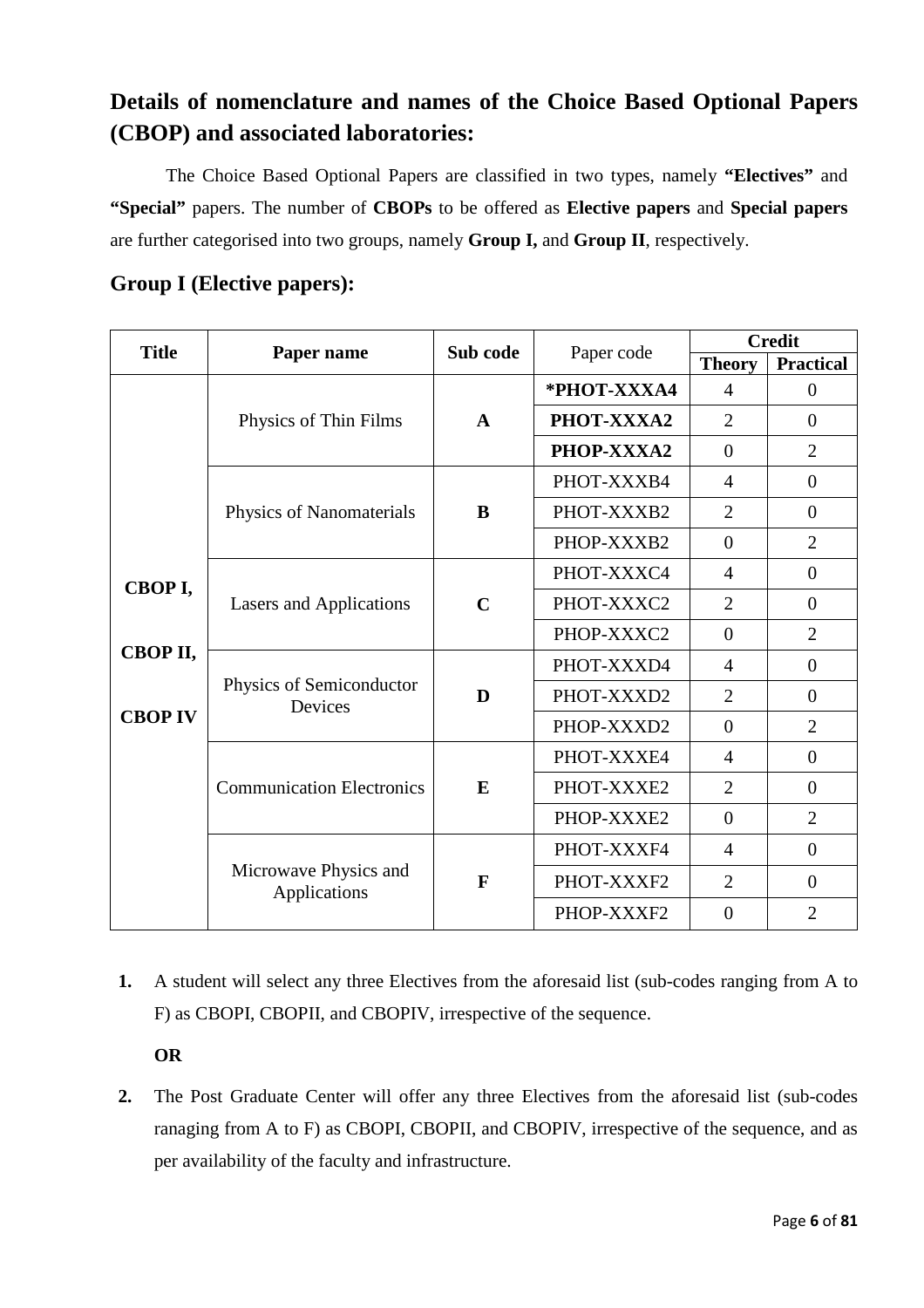**3.** The student has choice to select all Electives, i.e. CBOPI, CBOPII, and CBOPIV each either of 4 credit theory paper or of 2 credit theory and 2 credit practical.

#### **OR**

The Post Graduate Center will offer all Electives, i.e. CBOPI, CBOPII, and CBOPIV each either of 4 credit theory paper or of 2 credit theory and 2 credit practical, as per availability of faculty and infrastructure.

- **4.** For smooth conduct of the M. Sc. course, student will not be allowed to select Electives in combination, i.e. in first semester, if a student selects CBOP as 4 credit theory paper, then in the rest of semesters, he/she must select remaining Electives as 4 credit theory papers.
- **5. \*PHOT-XXXA4:** Here **"XXX"** refers to CBOP I or CBOP II or CBOP IV. For example, if "Thin Film Physics" is selected as **CBOP I**, then its code will be **PHOT114A**. Furthermore, if "Thin Film Physics" is offered as 4 credit theory paper, its code will be **PHOP114A4,**  whereas f it is offered as 2 credit theory and 2 credit practical, then the codes will be **PHOT114A2** and **PHOP114A2**, respectively.

**One more illustration:** Let "Physics of Semiconductor Devices" is selected as **CBOP IV.** If is offered as 4 credit theory paper, its code will be **PHOT243C4,** whereas if it is offered as 2 credit theory and 2 credit practical, then the codes will be **PHOT243C4,** and **PHOT243C4**, respectively.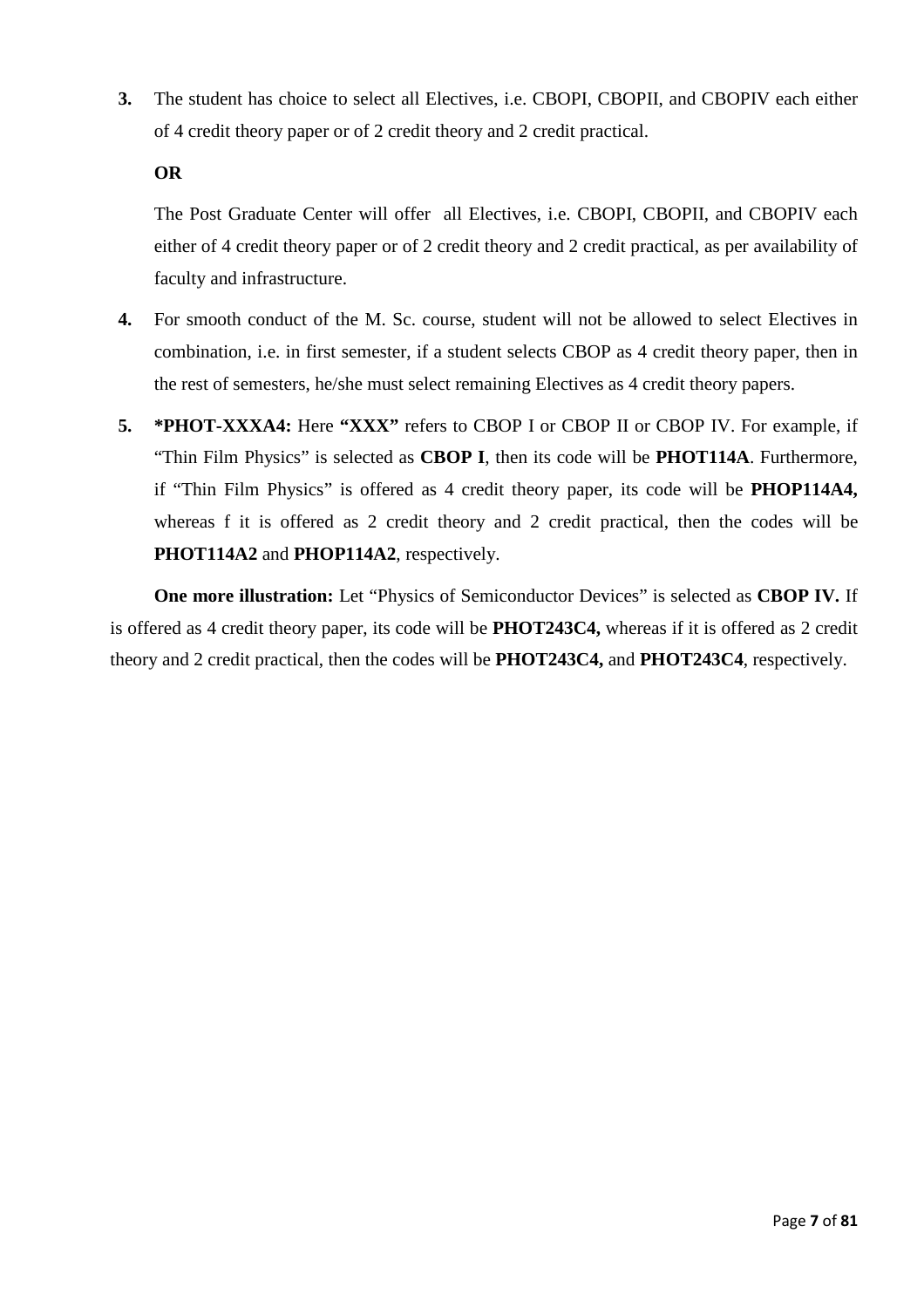# **Group II (Special papers)**

|                                    | Paper name                                           | Sub<br>code | Paper code        | <b>Credit</b>    |                  |
|------------------------------------|------------------------------------------------------|-------------|-------------------|------------------|------------------|
| <b>Title</b>                       |                                                      |             |                   | <b>Theory</b>    | <b>Practical</b> |
|                                    |                                                      |             | PHOT-234G4        | $\overline{4}$   | $\boldsymbol{0}$ |
|                                    | Acoustics $-1$                                       | G           | PHOT-234G2        | $\overline{2}$   | $\overline{0}$   |
|                                    |                                                      |             | PHOP-234G2        | $\overline{0}$   | $\overline{2}$   |
|                                    |                                                      |             | PHOT-234H4        | 4                | $\boldsymbol{0}$ |
|                                    | Energy Studies $-1$                                  | $\mathbf H$ | PHOT-234H2        | $\overline{2}$   | $\overline{0}$   |
|                                    |                                                      |             | PHOP-234H2        | $\overline{0}$   | $\overline{2}$   |
|                                    | Electronics                                          |             | PHOT-234I4        | $\overline{4}$   | $\boldsymbol{0}$ |
|                                    | Instrumentation $- I$                                | $\mathbf I$ | PHOT-234I2        | $\overline{2}$   | $\boldsymbol{0}$ |
|                                    |                                                      |             | PHOP-234I2        | $\overline{0}$   | $\overline{2}$   |
|                                    | Biomedical                                           |             | PHOT-234J4        | $\overline{4}$   | $\boldsymbol{0}$ |
|                                    | Instrumentation $- I$                                | ${\bf J}$   | <b>PHOT-234J2</b> | $\overline{2}$   | $\overline{0}$   |
| <b>Semester</b>                    |                                                      |             | PHOP-234J2        | $\overline{0}$   | $\overline{2}$   |
| Ш,                                 | Nuclear Techniques - I                               |             | PHOT-234K4        | $\overline{4}$   | $\boldsymbol{0}$ |
| (CBOP III)                         |                                                      | $\mathbf K$ | <b>PHOT-234K2</b> | $\overline{2}$   | $\overline{0}$   |
|                                    |                                                      |             | PHOP-234K2        | $\overline{0}$   | $\overline{2}$   |
|                                    | Microcontroller Based<br>Instrumentation System $-1$ | L           | PHOT-234L4        | $\overline{4}$   | $\overline{0}$   |
|                                    |                                                      |             | PHOT-234L2        | $\overline{2}$   | $\overline{0}$   |
|                                    |                                                      |             | PHOP-234L2        | $\overline{0}$   | $\overline{2}$   |
|                                    | Material Science - I                                 | M           | PHOT-234M4        | $\overline{4}$   | $\boldsymbol{0}$ |
|                                    |                                                      |             | PHOT-234M2        | $\overline{2}$   | $\boldsymbol{0}$ |
|                                    |                                                      |             | PHOP-234M2        | $\overline{0}$   | $\overline{2}$   |
|                                    | Medical Physics - I                                  | N           | PHOT-234N4        | $\overline{4}$   | $\boldsymbol{0}$ |
|                                    |                                                      |             | <b>PHOT-234N2</b> | $\overline{2}$   | $\boldsymbol{0}$ |
|                                    |                                                      |             | PHOP-234N2        | $\theta$         | $\overline{2}$   |
|                                    |                                                      |             | PHOT-244G4        | $\overline{4}$   | $\overline{0}$   |
|                                    | Acoustics - II                                       | G           | PHOT-244G2        | $\overline{2}$   | $\overline{0}$   |
|                                    |                                                      |             | PHOP-244G2        | $\overline{0}$   | $\overline{2}$   |
|                                    |                                                      |             | PHOT-244H4        | $\overline{4}$   | $\boldsymbol{0}$ |
| <b>Semester</b><br>IV,<br>(CBOP V) | Energy Studies-II                                    | H           | PHOT-244H2        | 2                | $\overline{0}$   |
|                                    |                                                      |             | PHOP-244H2        | $\overline{0}$   | 2                |
|                                    |                                                      |             | PHOT-244I4        | 4                | $\boldsymbol{0}$ |
|                                    | Electronics<br>Instrumentation $-$ II                | $\mathbf I$ | PHOT-244I2        | $\overline{2}$   | $\overline{0}$   |
|                                    |                                                      |             | PHOP-244I2        | $\overline{0}$   | $\overline{2}$   |
|                                    |                                                      |             | PHOT-244J4        | $\overline{4}$   | $\boldsymbol{0}$ |
|                                    | <b>Biomedical</b><br>Instrumentation - II            | ${\bf J}$   | PHOT-244J2        | $\overline{2}$   | $\overline{0}$   |
|                                    |                                                      |             | PHOP-244J2        | $\boldsymbol{0}$ | $\overline{2}$   |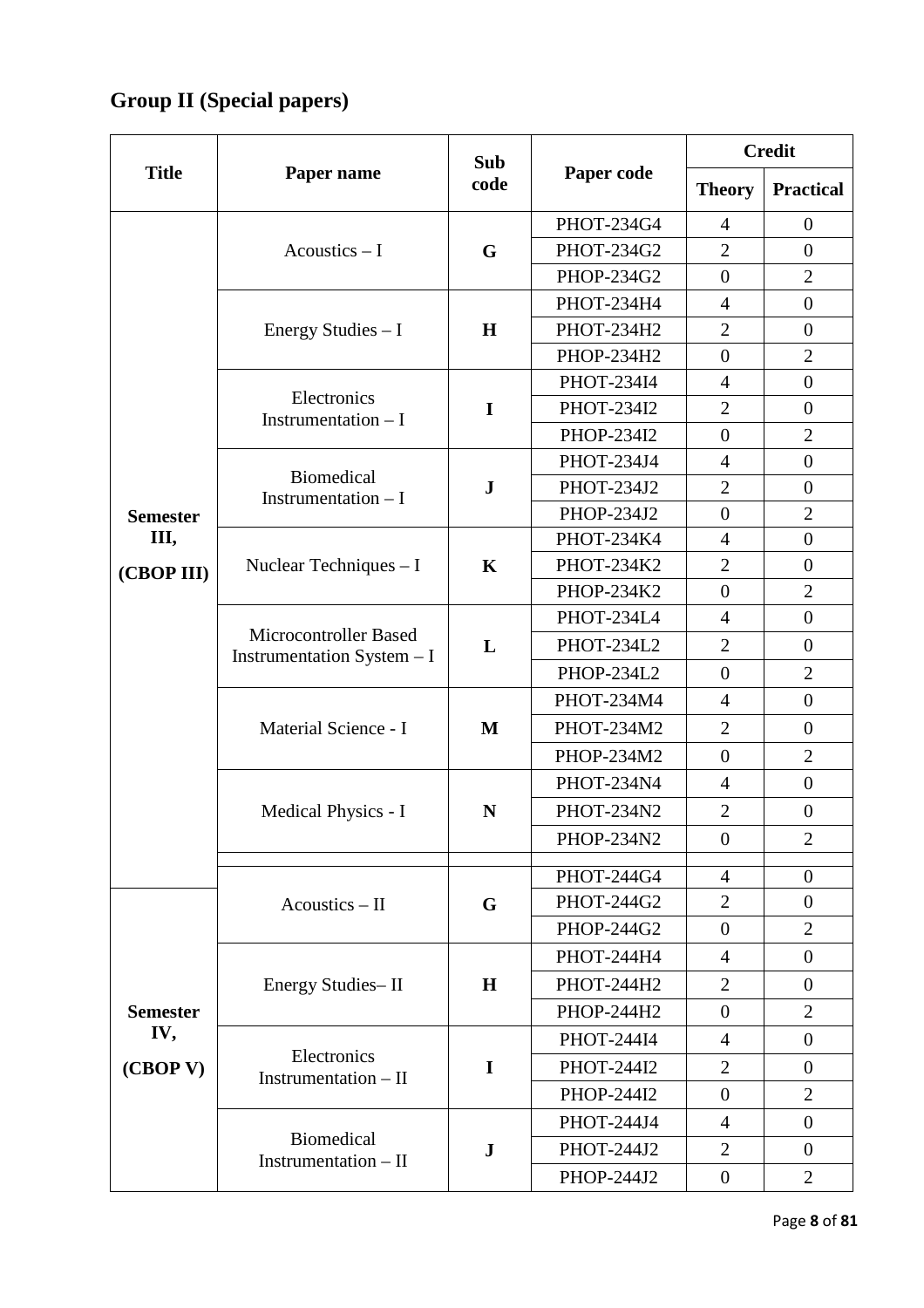|  |                                                      |         | PHOT-244K4        | $\overline{A}$ | $\theta$       |
|--|------------------------------------------------------|---------|-------------------|----------------|----------------|
|  | Nuclear Techniques – II                              | $\bf K$ | PHOT-244K2        | 2              | $\overline{0}$ |
|  |                                                      |         | PHOP-244K2        | $\theta$       | $\overline{2}$ |
|  |                                                      |         | PHOT-244L4        | $\overline{A}$ | $\Omega$       |
|  | Microcontroller Based<br>Instrumentation System – II | L       | <b>PHOT-244L2</b> | $\overline{2}$ | 0              |
|  |                                                      |         | PHOP-244L2        | $\Omega$       | $\overline{2}$ |
|  |                                                      |         | PHOT-244M4        | 4              | 0              |
|  | Material Science - II                                | M       | PHOT-244M2        | 2              | 0              |
|  |                                                      |         | PHOP-244M2        | $\Omega$       | 2              |
|  |                                                      |         | <b>PHOT-244N4</b> | $\overline{4}$ |                |
|  | Medical Physics - II                                 | N       | <b>PHOT-244N2</b> | $\overline{2}$ | 0              |
|  |                                                      |         | PHOP-244N2        |                | $\overline{2}$ |

- **1.** In Semester 3, a student will select any p**aper** from the aforesaid list (sub-codes ranging from G to N) as **Special Paper-I (CBOP III)**, irrespective of the sequence. In the followed semester, he/she has to take **the allied paper** as **Special Paper i.e. CBOP V**. (If a student selects Materials Science-I as Special Paper in Semester 3, then he/she must take Materials Science-II as Special Paper in semester 4).
- **2.** The Post Graduate Center will offer any paper from the aforesaid list (sub-codes ranging from G to N) as a **Special Paper** as per availability of the faculty and infrastructure.
- **3.** The student has choice to select the Special Papers, i.e. CBOP III, and CBOP V each either of 4 credit theory paper or of 2 credit theory and 2 credit practical.
- **4.** The Post Graduate Center will offer the Special Papers, i.e. CBOP III, and CBOP V each either of 4 credit theory paper or of 2 credit theory and 2 credit practical, as per availability of faculty and infrastructure.
- **5.** For smooth conduct of the M. Sc. course, student will not be allowed to select the Special Papers in combination, i.e. in third semester, if a student selects CBOP III as 4 credit theory paper, then in the fourth semester, he/she must select the allied Special Paper, CBOP V as 4 credit theory paper.
- **6. Note: In order to offer more flexibility in selecting CBOP-I, II, IV (Group-I) and also considering expertise available at the institute/colleges, an elective paper may be given from the pool of CBOP-III (Group-II). However, if any paper from CBOP-III pool is given as an Elective for Group-I, then such paper cannot be taken as a Special Paper (i.e. CBOP III and/or CBOP V) so as to avoid repetition.**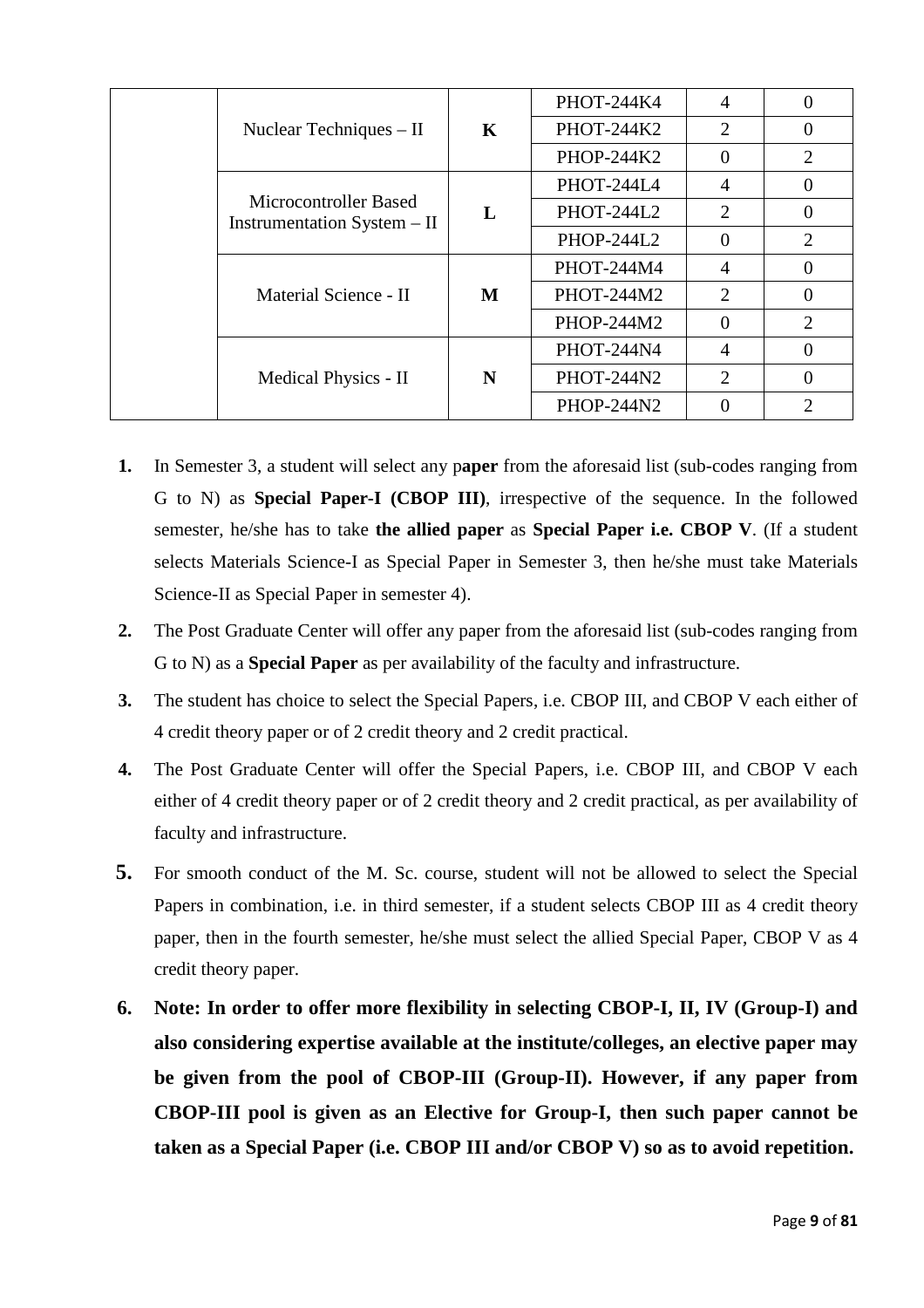# **Detailed Syllabi:**

### **Course Code and Title: PHCT-111 Mathematical Methods in Physics**

### **Module 1: Complex Analysis Credit-1**

Complex number, Complex function (polynomial, Exponential, Trigonometric complex function, Logarithm), Limit and Continuity, differentiation, Analytical function, Cauchy-Riemann condition, Line integrals, Cauchy integral formula, Derivative of analytical functions, Power Series, Taylor's theorem, Laurent's theorem, Calculus of residues, Evaluation of real definite integrals

#### **References: 1-5**

### **Module 2: Vector Space and Matrix Algebra Credit-1 Credit-1**

Revision on Vector space: Vectors (dependent and independent), Vector space, Hilbert space, Dimension of vector space, Matrix representation, Similarity transformation, Eigen values and Eigen vectors, Inner product, Orthogonality, Introduction only to Gramm-Schmidt orthogonalization procedure, Self adjoint and unitary transformation, Eigen values and Eigen vectors of Hermitian and Unitary transformation, Diagonalization

### **References: 6, 7**

### **Module 3: Special Functions Credit-1**

Bessel function, Legendre, Hermite, and Laguerre functions – Generating function, Recurrence relations and their differential equations, Orthogonality properties, Bessel's function of first kind, Spherical, Associated Legendre function, Spherical harmonics

#### **References: 4, 5, 7**

### **Module 4: Fourier Series and Integral Transforms Credit-1 Credit-1**

Fourier series: Definition, Dirichlet's Condition, Convergence, Fourier Integral and Fourier transform, convolution theorem, Parseval's identity, Application to the solution of differential equations, Laplace transform and its properties, Fourier transform and Laplace transform of Dirac Delta function

#### **References: 3, 4, 7**

#### **Reference Books:**

- 1. Complex Variables and Application- J. W. Brown, R. V. Churchill McGraw Hill
- 2. Complex Variables Seymour Lipschutz
- 3. Mathematics for Physical Sciences Mary Boas, John Wiley and Sons
- 4. Mathematical methods in Physics- B. D. Gupta
- 5. Mathematical methods in Physics- Satyaprakash
- 6. Linear algebra Seymour Lipschutz, Schaum Outline Series McGraw Hill Edition
- 7. Mathematical Method for Physicists, Arfken and Weber, 6<sup>th</sup> Edition, Academic Press, N.Y.

#### Page **10** of **81**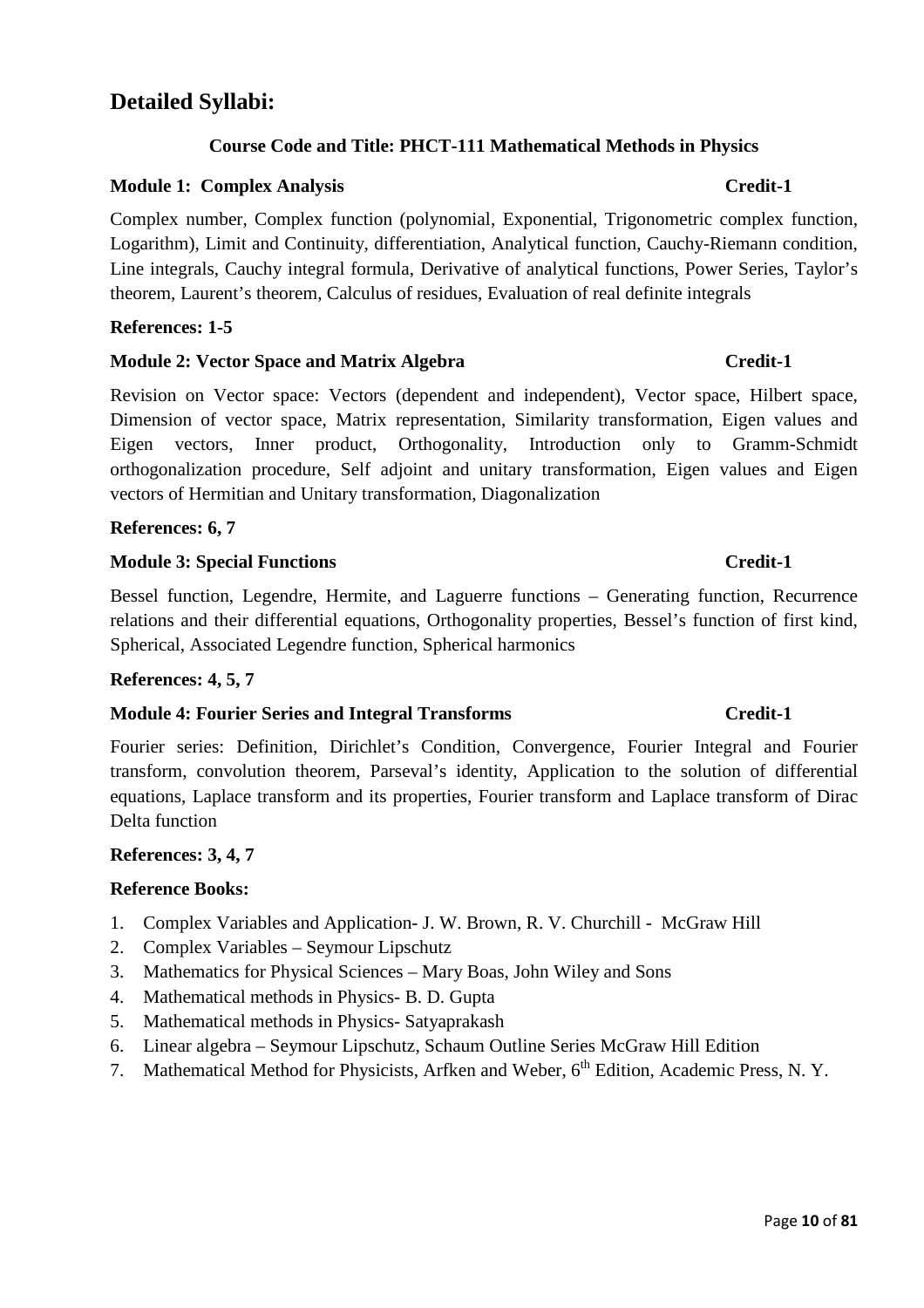### **Course Code and Title: PHCT-112 Classical Mechanics**

### **Module 1: Analytical Dynamics (Lagrangian and Hamiltonian Dynamics, Canonical Transformations and Poisson Brackets** (Section 2) **Credit-2**

Variational principle and its applications to problems like shortest distance, brachistochrone, geodesics etc. Lagrangian and Hamiltonian equations of motion - derivation using Hamilton's principle of least action and their applications to various problems. Hamiltonian for a charged particle. Properties of kinetic energy function. Time-dependence of total energy (theorem on total energy). Symmetry and conservation laws (energy and momentum). Gauge function for Lagrangian. Invariance under Galilean transformation.

Canonical transformations and their applications. Canonical transformations of the free particle Hamiltonian. Liouville's theroem. Area conservation properties of canonical flows. Poisson Brackets. Jacobi-Poisson theorem on Poisson Brackets. Invariance of Poisson brackets under canonical transformations. Dirac's formulation of generalized Hamiltonian.

#### **Module 2: Central Forces and Non-inertial Frames of Reference Credit-1**

Lagragian formulation of motion under central forces. Kepler problem. Stability of orbits. Motion of satellites. Rotating frames of reference. Coriolis force, banking of rivers, Foucault's pendulum, and tides.

#### **Module 3: Rigid Body Dynamics and Small Oscillations Credit-1**

Moment of inertia tensor. Euler angles. Euler equation of motion for rigid body motion. Symmetric top. Small oscillations. System of couple oscillators. Normal modes and normal coordinates.

- 1. Classical Mechanics by H. Goldstein, C. Poole and J. Safko
- 2. Classical Mechanics by N. C. Rana and P.S. Joag
- 3. Mechanics by L. D. Landau and E.M. Lifshitz
- 4. Classical Mechanics by J.R. Taylor
- 5. Classical Mechanics by P.V. Panat
- 6. Classical Mechanics by Y.R. Waghmare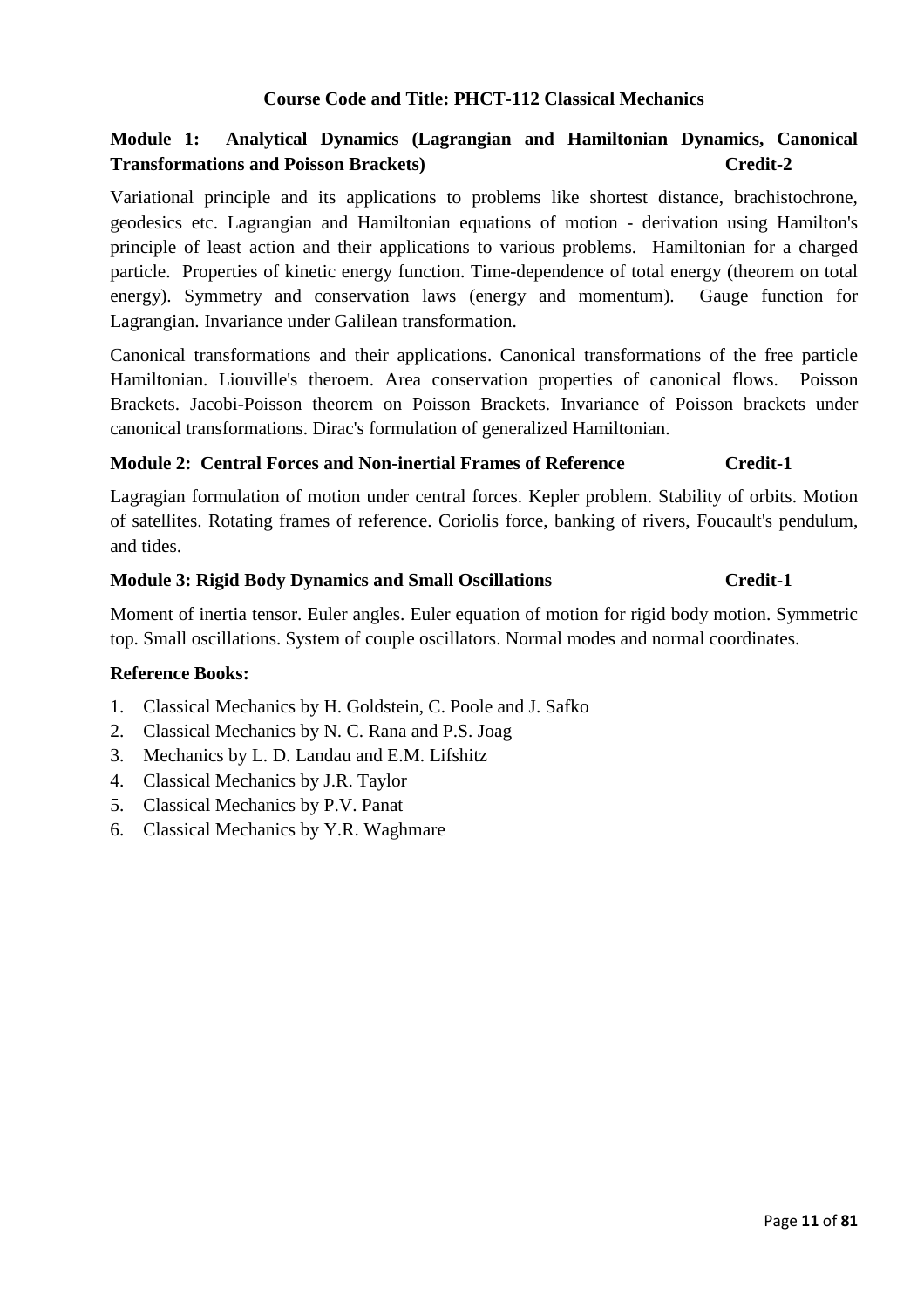### **Course Code and Title: PHCT-113 Electronics**

#### **Module 1: Semiconductor Devices and its Applications Credit-1 Credit-1**

- 1.1 SCR: Construction, working, Characteristics and applications as half wave and full wave rectifier
- **1.2 DIAC and TRIAC:** Construction, working, characteristics and applications as fan regulator

#### **1.3 DC-DC converter and SMPS:** Concept and applications

(Ref. 1: page nos. 166 to 194 and Ref. 2, 3)

#### **Module 2: Special Function ICs and their Applications Credit-1 Credit-1**

- 2.1 **Operational Amplifier:** Function generator using two OPAMPS with variable controls, Astable and Monostable multivibrators using OPAMPs, Precision rectifiers (Half wave and Full wave), Instrumentation amplifier
- **2.2 Timer IC 555:** Applications as PAM, PWM, FM and FSK generator
- **2.3 Voltage Controlled Oscillator (IC566):** Block diagram and working
- **2.4 Phase Locked Loop (IC565):** Block diagram and working and applications as FM detector, FSK detector, Frequency multiplier and Frequency Translator (Ref. 4, 5, and 6)

#### **Module 3: Digital Logic Circuits I: Combinational Logic Credit-1 Credit-1**

Review ofBoolean identities and its use to minimize Boolean expressions.Use of Karanaugh Map to design 4-variable logic circuits like BCD to 7-segment decoder, Binary-to-Gray and Gray-to-Binary code converter.

#### **Digital Logic Circuits II: Sequential Logic**

4-bit serial, parallel and combinational counter.Study of IC 7490 with applications as MOD counters (01 to 99)Study of IC 7495 and its use as SISO, SIPO, PIPO and PISO.UP-DOWN counters, Ring counter and their applications. (Ref.: 7, 8, and 9)

#### **Module 4: Data Converters Credit-1**

- **4.1 Digital to Analog converters:** Binary weighted and R-2R ladder type with practical circuit (Using Input switches, Level amplifiers, Control gates and Buffer amplifier)
- **4.2 Analog to Digital converters:** Single slope, Dual slope, Flash (Simultaneous) type, Counter ramp type, Continuous type and Successive approximation type (Ref.: 7, 8, and 9)

- **1.** Power Electronics Circuits, Devices and Applications, 3<sup>rd</sup> Edition by Muhammad H. Rashid, Pearsons Publications
- **2.** Electronic Devices and Circuits: An Introduction by Allen Mottershed
- **3.** Solid State Electronic Devices,  $6<sup>th</sup>$  Edition, by Ben G. Streetman
- **4.** Operational Amplifiers,  $5^{th}$  Edition by G.B. Clayton
- **5.** Linear Integrated Circuits, 4<sup>th</sup> edition by Roy Choudhari
- **6.** Design with OPAMPS and Analog Integrated Circuits by Sergio Franco
- **7.** Digital Electronics by R.P. Jain
- **8.** Digital Principles and Applications by Leach and Malvino
- **9.** Digital Electronics: An Introduction to Theory and Practice by W.H. Gothmann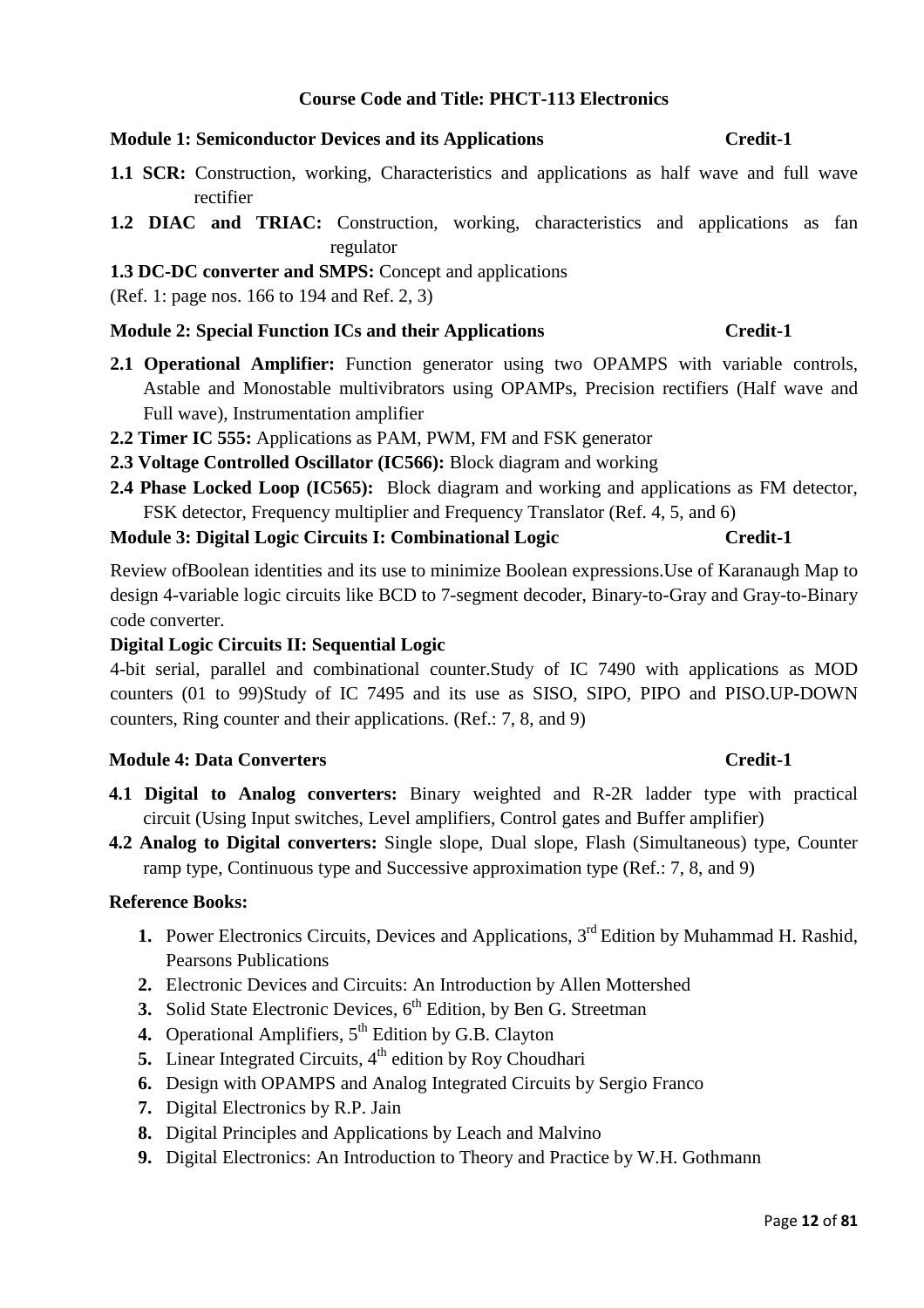### **Course Code and Title: PHCP-115 Physics Laboratory-I (Electronics)**

#### **(4 Credits)**

#### Student has to perform Any **12 Experiments**

- 1. Diode Pump Staircase generator using UJT
- 2. Foldback Power Supply
- 3. Crystal Oscillator & Digital Clock
- 4. Voltage Control Oscillator using IC-566
- 5. Function generator using IC -8038
- 6. Optocoupler using OPAMPs and IC MCT-2E
- 7. Constant current Source using OP-AMP
- 8. DAC (Digital to Analogue Converter) using R-2R and Binary ladder
- 9. Active filters using OP-AMP / IC- 8038(L-P, H-P. Notch type)
- 10. Study of Multiplexer and Demultiplexer
- 11. Precision rectifier
- 12. Design, built and test oscillator LC oscillator
- 13. 8-bit ADC
- 14. PLL application using IC565
- 15. OPAMP : logarithmic amplifier
- 16. Voltage to Frequency / Frequency to voltage converter using OP-AMP
- 17. Study of errors in electrical measurement and results due to loading
- 18. To determine the transition capacitance of a varactor diode and use it as a variable capacitor (Pg. 28, Experiments in Electronics, S.V. Subramanian, McMillan India Limited, 1982)
- 19. Measurement of efficiency of a power amplifier (IC 810) and study of its frequency response.(Pg. 118, Experiments in Electronics, S.V. Subramanian, McMillan India Limited, 1982)
- 20. Study of noise performance of an amplifier (Pg. 449, Art of Electronics, Horowitz and Hill, Cambridge, University Press, Low Price Edition, 1995.)
- 21. Fourier analysis (Pg. 18, Experiments in Electronics, S.V. Subramanian, McMillan India Limited, 1982)

- 1. Signetic Manual
- 2. Power Supplies: B.S. Sonde
- 3. Digital Principles: Malvino (6th Edition, Tata McGraw Hill Publication Co. Ltd. Delhi)
- 4. Operational Amplifier: G.B. Clayton
- 5. OP-AMPS and Linear Integrated Circuits: Ramakant Gaikwad
- 6. Data Converters: B.S. Sonde, Tata Mc-Graw Hill Pub. Co. Ltd. (1974)
- 7. Pulse, Digital and Switching Circuits: Miliman and Taub
- 8. Electronic Integrated Circuits and Systems: Franklin, C. Fitchen (Van No strand Reinhold Company)
- 9. Digital Principles and Applications: Leach and Malvino, Tata Mc-Graw Hill Pub. Co. Ltd. N. Delhi  $(5<sup>th</sup> Edition, 2002)$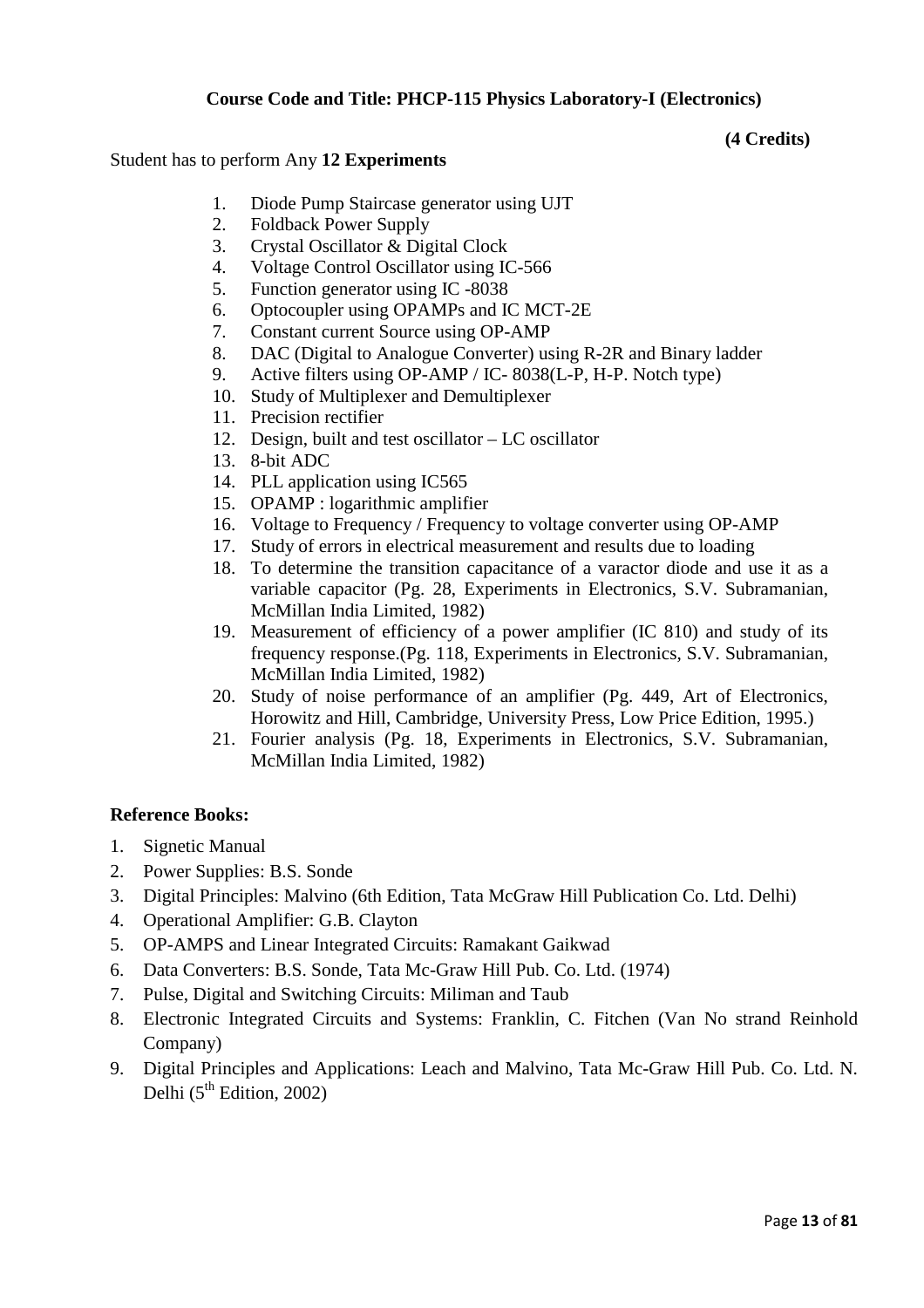### **Course Code and Title: PHCT-121 Electrodynamics**

### **Module 1: Multipole Expansions and Time Varying Fields 1 credit 1 credit**

# Multipole expansions for a localized charge distribution in free space, linear quadrapole potential and field, static electric and magnetic fields in material media, boundary conditions, Time dependent fields, Faraday's law for stationary and moving media, Maxwell's displacement current, differential and integral forms of Maxwell's equations, Maxwell's equations for moving medium

### (Ref: 1-4, 10)

# **Module 2: Energy, Force, Momentum Relations and Electromagnetic Wave Equations 1 credit**

Energy relations in quasi-stationary current systems, Magnetic interaction between two current loops, Energy stored in electric and magnetic fields, Poynting's theorem, General expression for electromagnetic energy, Electromagnetic wave equations, Electromagnetic plane waves in stationary medium, Reflection and refraction of electromagnetic waves at plane boundaries (Oblique incidence), Electromagnetic waves in conducting medium, Skin effect and skin depth

(Ref: 1-6, 8, 10)

### **Module 3: Inhomogeneous Wave Equations 1 credit 1 credit**

Inhomogeneous wave equations, Lorentz's and Coulomb's gauges, Gauge transformations, Wave equations in terms of electromagnetic potentials, D'Alembertian operator, Hertz potential and its use in computation of radiation fields (Ref: 1, 2, 4, 5, 8, 10)

### **Module 4: Relativistic Mechanics and Covariance 1 credit 1 credit**

Experimental basis for special theory of relativity (Michelson – Morley experiment), Lorentz transformations, Relativistic velocity addition, Minkowski's space time diagram, Four vector potential, electromagnetic field tensor, Lorentz force on a charged particle. (Ref: 1-3, 6, 9, 10)

- 1. Introduction to Electrodynamics, (3<sup>rd</sup> Edition) by David J. Griffith, Publication: Prentice-Hall of India, New Delhi
- 2. Introduction to Electrodynamics, by A.Z. Capri and P.V. Panat, Narosa Publishing House
- 3. Classical Electricity and Magnetism, by Panofsky and Phillips, Addison Wesley
- 4. Foundations of Electromagnetic Theory by Reitz and Milford, World Student Series Edition
- 5. Classical Electrodynamics, by J.D. Jackson, 3<sup>rd</sup> Edition John Wiley
- 6. Electromagnetic Theory and Electrodynamics, by Satya Prakash, Kedar Nath and Co. Meerut
- 7. Special Theory of Relativity, by Robert Resnick
- 8. Electromagnetics by B.B. Laud, Willey Eastern
- 9. Matrices and Tensors in Physics, A.W. Joshi, 3<sup>rd</sup> Edition, New Age International
- 10. Electrodynamics by Kumar Gupta and Singh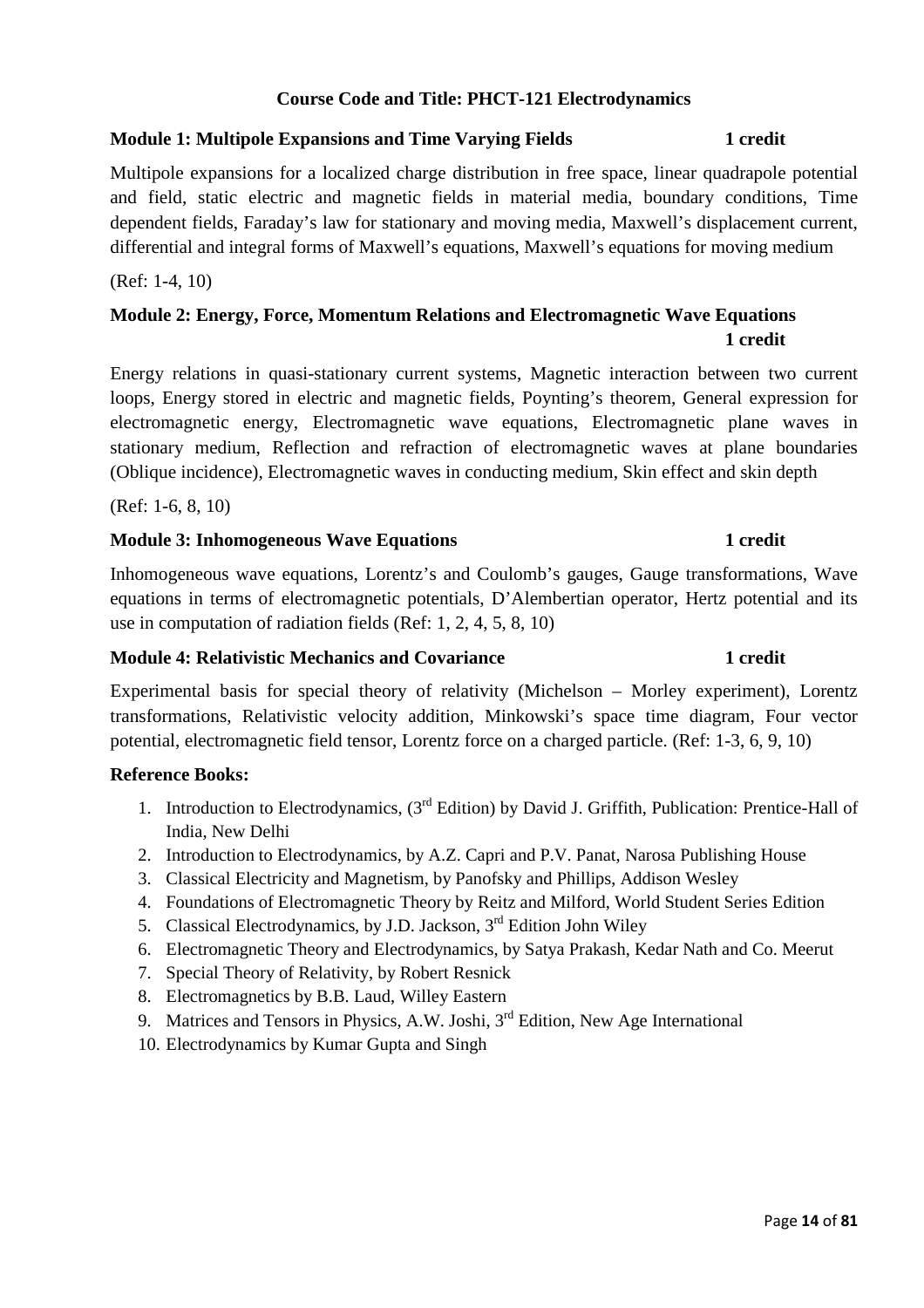## **Course Code and Title: PHCT-122 Atoms and Molecules**

### **Module 1:** Atoms 1 credit **1**

(a) Revision of Atomic models, Revision of Hydrogen atom, Revision of quantum numbers, exclusion principle, electron configuration, Hund's rule

(b) origin of spectral lines, selection rules, One electron spectra, Coupling schemes, two electron spectra, fine structure and hyperfine structure, The Hartree Theory, Results of Hartree theory, X-ray line

(c) Atoms in Electromagnetic field: Zeeman effect- Normal and Anomalous, Paschen- Back effect, Stark effect (weak field)

### **Module 2: Molecules 1 credit 1 credit 1 credit 1 credit 1 credit 1 credit 1 credit 1 credit 1 credit 1 credit 1 credit 1 credit 1 credit 1 credit 1 credit 1 credit 1 credit 1 credit 1 credit 1 credit 1 credit 1 credit 1 c**

Bonding mechanism in molecules, Molecular orbital methods, Valence band method, Molecular Spectra – Rotational and vibrational spectra for diatomic molecules, Electronics spectra of diatomic molecules, vibration course structure, vibrational analysis of band system, Frank – Condon principle, Dissociation energy and dissociation products, rotational fine structure of electronic vibration transitions, electronic angular momentum in diatomic molecules.

### **Module 3: Spectroscopic Techniques 1 credit 1 credit 1 credit 1 credit 1 credit 1 credit 1 credit 1 credit 1 credit 1 credit 1 credit 1 credit 1 credit 1 credit 1 credit 1 credit 1 credit 1 credit 1 credit 1 credit 1 cred**

(a) Microwave Spectroscopy: microwave spectrometer, information derived from rotational spectra and analysis of microwave absorption by H2O

(b) Infrared spectroscopy: IR spectrophotometer and instrumentation, sample handling techniques, FTIR spectroscopy and analysis of HCl spectrum, Applications

(c) Raman spectroscopy: Theory of Raman scattering, Rotational Raman spectra, Mutual exclusion, Raman spectrometer, sample handling techniques, Fourier transform Raman spectrometer, Structure determination using IR and Raman spectroscopy (diamond), Applications

#### **Module 4: Resonance spectroscopy 1 credit 1 credit 1 credit 1 credit 1 credit 1 credit 1 credit 1 credit 1 credit 1 credit 1 credit 1 credit 1 credit 1 credit 1 credit 1 credit 1 credit 1 credit 1 credit 1 credit 1 credit**

(a)ESR- Principles of ESR, ESR spectrometer, total Hamiltonian, hyperfine structure. (b)NMR-Magnetic properties of nucleus, resonance condition, NMR instrumentation, relaxation process, chemical shift, applications of NMR.

- **1.** Fundamentals of Molecular spectroscopy. Collin N. Banwell and Elaine M. McCash
- **2.** Molecular structure and Spectroscopy G. Aruldhas
- **3.** Quantum Physics Robert Eiesberg and Robert Resnik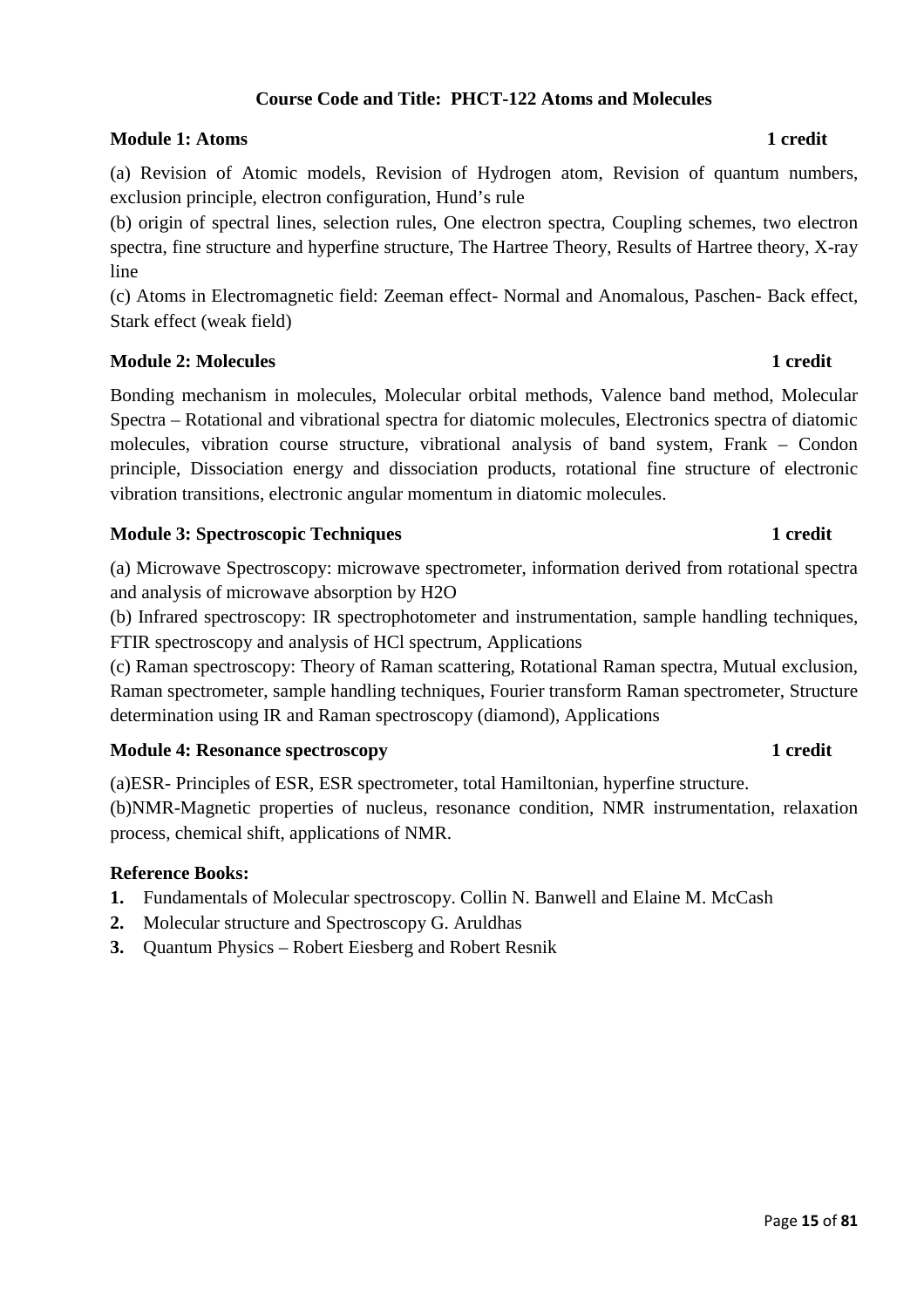### **Course Code and Title: PHCT-123 Quantum Mechanics**

#### **Module 1: Revision and General Formalism 1 Credit**

Inadequacy of classical Physics, wave packets and uncertainity relations, Schrodinger wave equation and probability interpretation, Simple one dimensional problems wells, barriers and harmonic oscillator (One dimension)

### Postulates of Quantum Mechanics

Representation of states and dynamical variables, observables, self adjoint operators, eigen functions and eigen values, degeneracy, Dirac delta function, Completeness and closure property, Physical interpretation of eigen values, eigen functions and expansion coefficients, eigen values and eigen functions of momentum operator.

#### **Module 2: Representation of States – Dirac notation 1 Credit**

Hilbert space, Dirac's bra and ket notation, dynamical variables and linear operators, projection operators, unit operator, unitary operator, matrix representation of an operator, change of basis, unitary transformation. Eigen values and eigen functions of simple harmonic oscillator by operator method.

### **Module 3: Angular Momentum 1 Credit**

Eigen values and eigen functions of  $L^2$  and Lz operators, ladder operators  $L_+$  and  $L_-$ , Pauli theory of spins (Pauli's matrices), matrix representation of J in |jm> basis. Addition of angular momenta, Computation of Clebsch-Gordon coefficients in simple cases  $(J_1=1/2, J_2=1/2)$ 

#### **Module 4: Approximation Methods 1 Credit**

Time-independent Perturbation theory: Non degenerate, Zeeman effect, Time dependent Perturbation theory: Transition amplitude 1st and  $2<sup>nd</sup>$  order, Fermi's golden rule, Harmonic perturbation, Introduction to WKB approximation, Variational method

Basic principles and applications to particle in box, SHO

- 1. A Text-book of Quantum Mechanics by P.M.Mathews and K.Venkatesan.
- 2. Quantum mechanics by A. Ghatak and S. Lokanathan
- 3. Quantum Mechanics by L.I. Schiff
- 4. Modern Quantum mechanics by J. J. Sakurai
- 5. Quantum Physics by R. Eisberg and R. Resnick
- 6. Introduction to Quantum Mechanics by by David J. Griffiths
- 7. Introductory Quantum mechanics by Granier, Springer Publication.
- 8. Introductory Quantum Mechanics, Li Boff, 4<sup>th</sup> Edition, Pearson Education Ltd
- 9. Quntum Mechanics Nouredine Zettili,, A John Wiley and Sons, Ltd., Publication
- 10. Shankar R. Principles of Quantum Mechanics, II<sup>nd</sup> Edition (Plenum, 1994)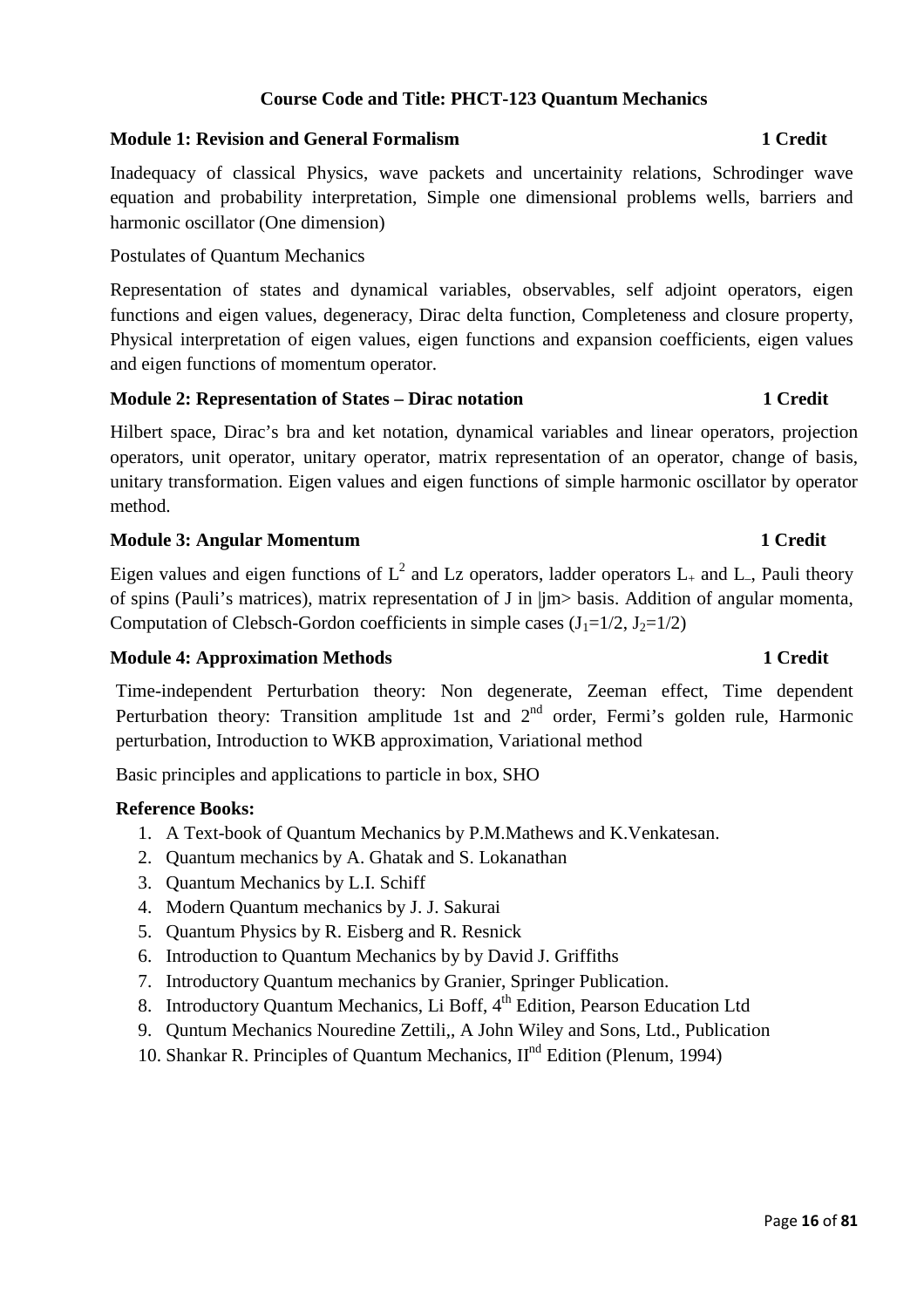### **Course Code and Title: PHCP-125 Physics Laboratory-II (General Lab)**

#### **(4 Credits)**

Student has to perform any **12 Experiments** 

#### **Photoconductivity:**

**1.** a) To plot the current voltage characteristics of a CdS photoresistor at constant irradiance.

b) To measure the photocurrent as a function of irradiance at constant voltage. **Speed of Light** :

- **2.** To determine the speed of light using transit time of light pulse as a function of a reflecting mirror.
	- **Faraday Effect**: Rotation of The Polarization Plane Φ As A Function of The Magnetic Field and Rotati n of The Polarization Plane 2Φ As A Function Of The
- **3.** Magnetic Field

### **Dielectric constant**:

a) To Measure the charge Q on a plate capacitor as a function of the applied voltage E.

- **4.** b) To determine the capacitance C as a function of areas A of plates.
	- c) To determine the capacitance C with different dielectrics between the plates.

d) To determine the capacitance C as a function of the distance d between the plates

**Millikan Oil Drop Apparatus:** To measure the rise and fall times of the oil droplets at different voltages having different charges.

a) To determine the radii of droplets. b) To determine the charge '**e**' on the droplets **Michelson's Interferometer:** 

- **6.** To determine the wavelength of He-Ne LASER by using Michelson's Interferometer apparatus.
- **7. Specific Heat of Solids**:

**5.**

- To determine the specific heat of copper, lead and glass at three different temperatures. **8. Electron Spin Resonance**:
- To study the Electron Spin Resonance and to determine Lande's g-factor
- **9. Frank-Hertz experiment**: To study the discrete energy levels using Frank-Hertz experiment
- **10. G.M. counter:** Counting statistics, Characteristics of GM tube and determination of end point energy of β-ray source
- **11. G.M. counter:** Determination of dead time of GM tube by Double source method
- **12. Skin depth :** Skin depth in Al using electromagnetic radiation
- **13. Gouy's Method:** Mea urement of magnetic susceptibility of MnSO4
- **14. Thermionic emission:** To determine work function of Tungsten filament
- **15. Hall effect:** To determine charge concentration, conductivity of Ge-semiconductor
- **16. Four Probe method:** Temperature variation and Band gap of Ge-semiconductor
- **17.** Ionic Conductivity of NaCl
- **18.** Fabry-Parot Etalon
- **19.** Zeeman Effect
- **20.** Stefan's constant Black Body Radiation
- **21.** To study absorption spectra of Iodine molecule and to determine its dissociation Energy using spectrometer

- **1.** Solid State Laboratory Manual in Physics, Department of Physics, University of Pune, Pune-7 (1977)
- **2.** Experimental Physics, Wersnop and Flint.
- **3.** Molecular structure and Spectroscopy, G.Aruldas Prentice-hall of India Pvt. Ltd.New Delhi.
- **4.** Practical Physics, D.R. Behekar, Dr.S. T. Seman, V.M.Gokhale,P.G.Kale ( KitabMahal Publication)
- **5.** Introduction to experimental Nuclear Physics, R.M. Singru, Wiley Eastern private Ltd. New Delhi.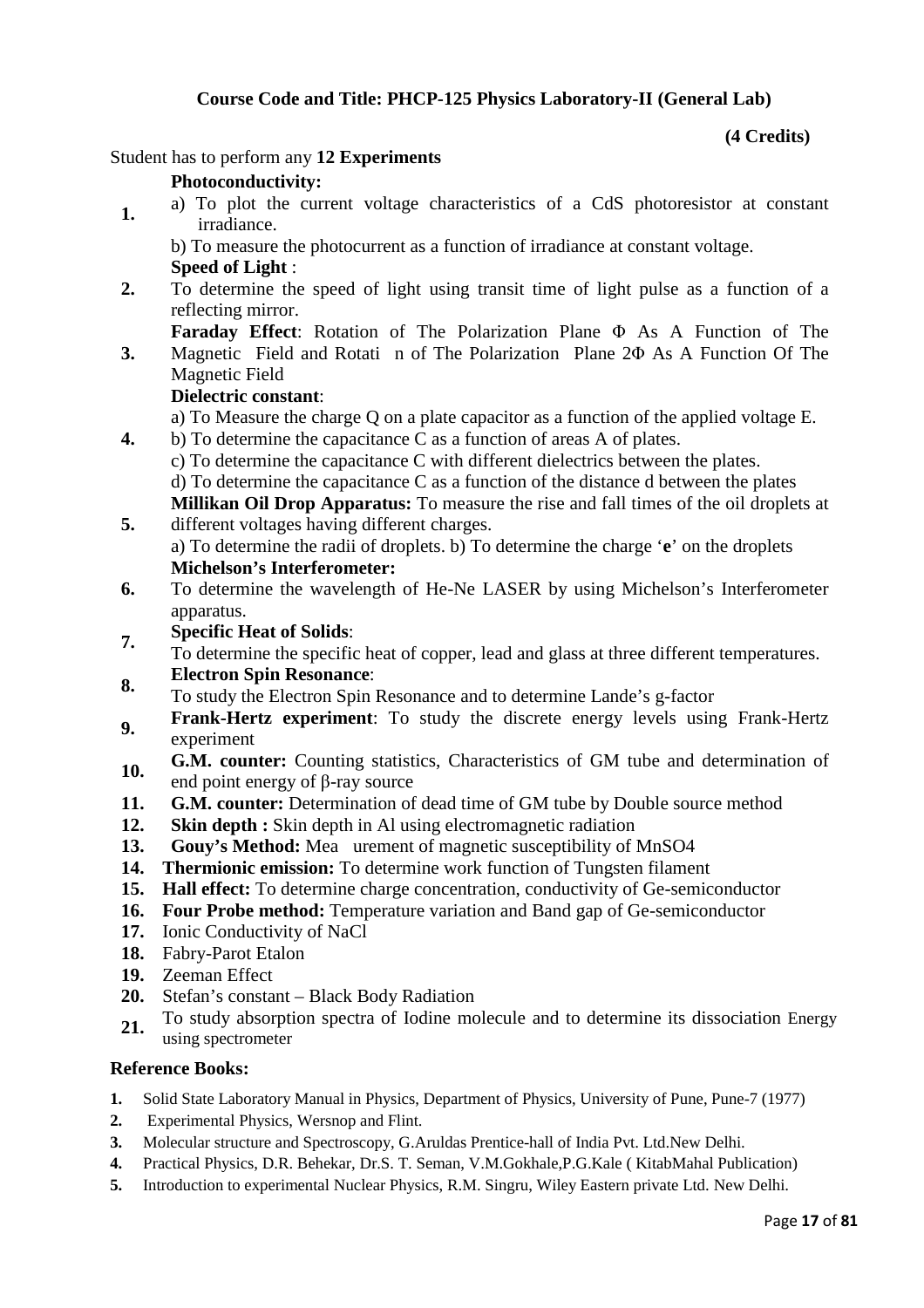### **Course Code and Title: PHCT-231 Statistical Mechanics**

### **Module1: Probability theory, Statistical Description of thermodynamic system (1 Credit)**

Brief discussion on probability distributions (F. Reif Chap-1), Thermodynamical laws and basic thermodynamic relations including Maxwell's equations. Specification of the state of the system, Macroscopic and Microscopic states, Phase space, Statistical ensemble, Postulate of equal a priori probability, Probability calculations, Behaviour of density of states, Liouville's theorem (Classical). Distribution of energy between systems in equilibrium, Sharpness of the probability distribution, Equilibrium between interacting systems.

### **Module 2: Classical Statistical Mechanics (1 Credit)**

# Micro-canonical ensemble, Canonical ensemble, Partition function, Applications of canonical ensembles to Paramagnetism, Molecule in an ideal gas, Law of atmosphere. System with specified mean energy, Calculation of mean values and fluctuations in a canonical ensemble in terms of energy, enthalpy and pressure. Connection with thermodynamics and Calculations of thermodynamic quantities, Grand-canonical ensemble, Physical interpretation of Chemical potential (µ) in the equilibrium state. Mean values and fluctuations in grand canonical ensemble. Thermodynamic functions in terms of the Grand partition function.

# **Module 3: Applications of Statistical Mechanics and Quantum Distribution Functions (1 Credit)**

Classical partition functions and their properties, Calculations of thermodynamic quantities, Ideal monoatomic gas, Gibbs paradox, Equipartition theorem and its some applications. i) Mean kinetic energy of a molecule in a gas ii) Brownian motion iii) Harmonic Oscillator iv) Specific heat of solid (Einstein and Debye Specific heat) v) Maxwell velocity distribution, related distributions and mean values

Symmetry of wave functions, Quantum distribution functions, Boltzmann limit of Boson and Fermion gases, Evaluation of the partition function, Partition function for diatomic molecules, Equation of state for an ideal gas, quantum mechanical paramagnetic susceptibility

### **Module 4: Ideal Bose and Fermi Systems (1 Credit)**

# Bose-Einstein statistics: Partition function, thermodynamic behaviour, Ideal Bose gas: Photon gas i) Radiation pressure ii) Radiation density iii) Emissivity iv) Equilibrium number of photons in the cavity; Einstein derivation of Planck's law, Specific heat of on gas and Bose Einstein Condensation.

Fermi-Dirac distribution function: Ideal Fermi system. Fermi energy, Mean energy of fermions at absolute zero, Fermi energy as a function of temperature, Electronic specific heat, White – Dwarfs (without derivation)

- 1. Fundamentals of Statistical and Thermal Physics, F. Reif, McGraw Hill International Edition (1985)
- 2. Statistical and Thermal Physics: With Computer Applications- Harvey Gould and Jan Tobochnik (Princeton University Press; 6.1.2010 edition (July 21, 2010)( ISBN-10: 0691137447, ISBN-13: 978-0691137445)
- 3. Statistical Physics, Berkeley Physics Course, F. Reif, (Tata McGraw-Hill, 2008)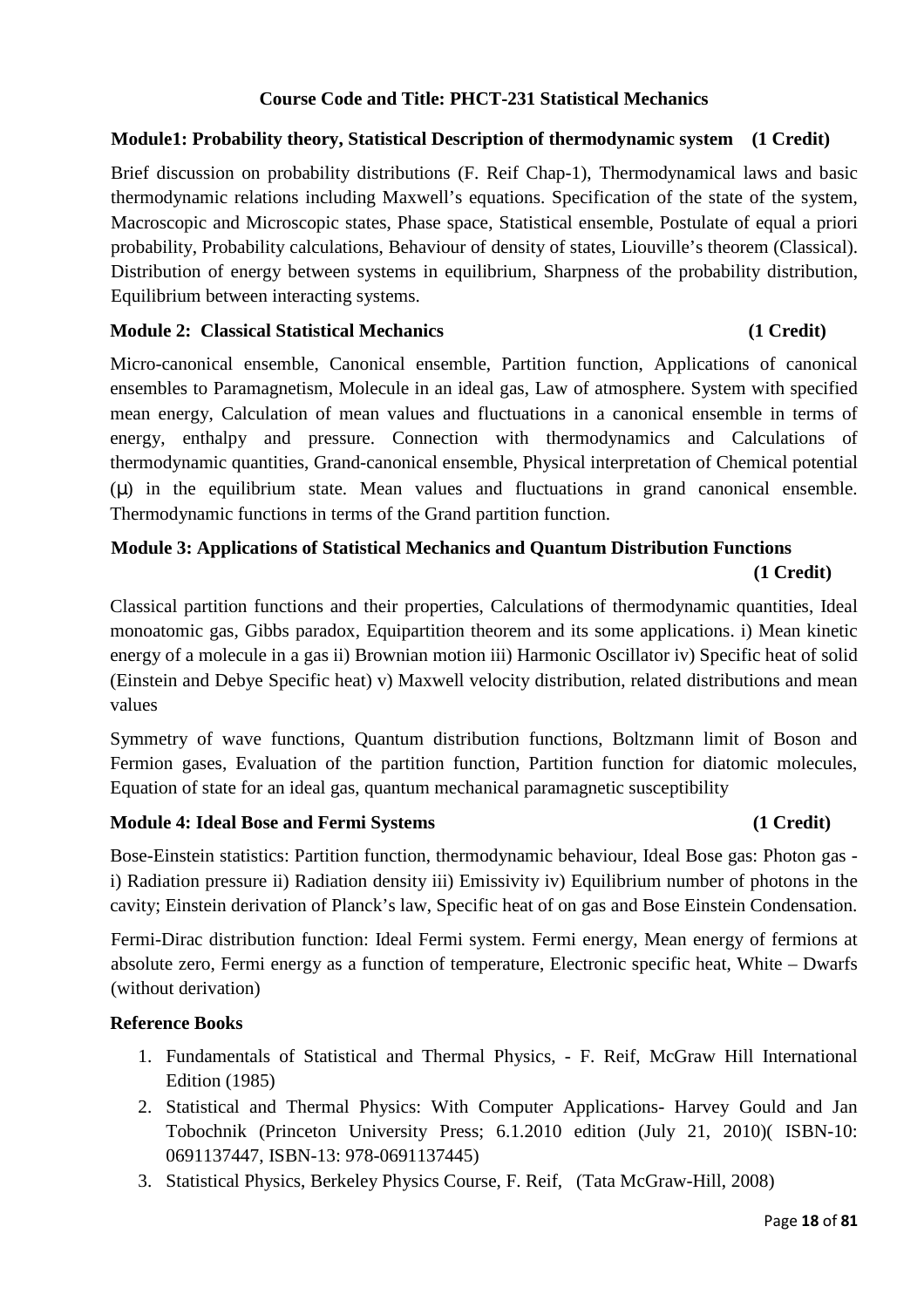- 4. Fundamentals of Statistical Mechanics- B.B. Laud, New Age International Publication (2003)
- 5. Statistical Mechanics- R.K. Pathria, Bufferworgh Heinemann ( $2<sup>nd</sup>$  Edition)
- 6. Statistical Mechanics- K. Huang, John Willey and Sons  $(2<sup>nd</sup> Edition)$
- **7.** Statistical Mechanics- Satya Prakash and Kedar Nath Ram, Nath Publication (2008)
- 8. Statistical Mechanics-Loknathan and Gambhir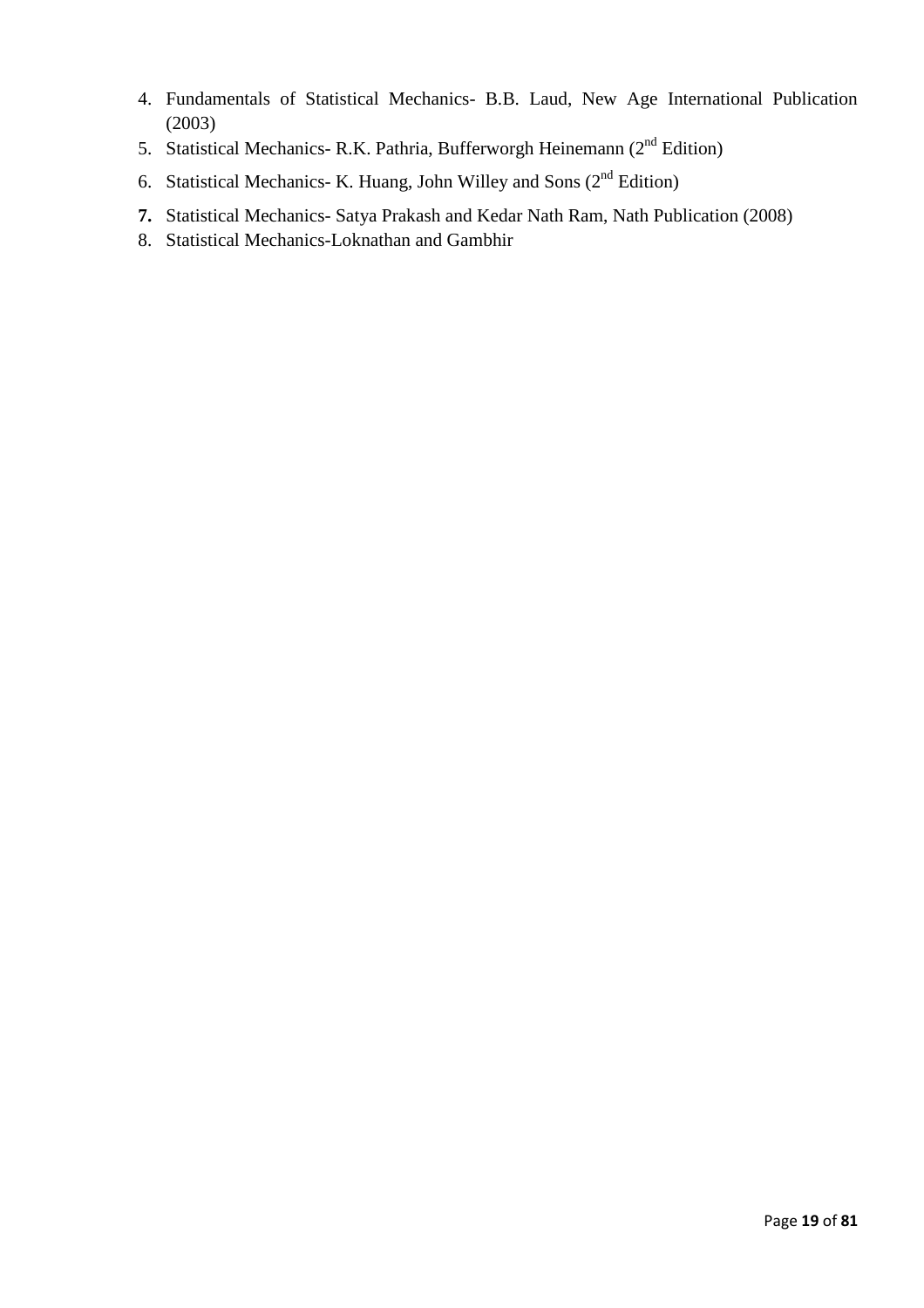### **Course Code and Title: PHCT-232 Solid State Physics**

### **Module 1: Crystal Structure and Band Theory of Solids 1 Credit 1 Credit**

Revision of crystal structures, structure of atomic form factor, Geometrical structure factor, Atomic scattering factor, calculations for SC, BCC, FCC, HCP and diamond structure

Revision of nearly free electron model, DC and AC electrical conductivity of metals, Bloch theorem (with proof), Kronig-Penney model, Motion of electron in 1-D according to band theory, Fermi sphere, Tight binding approximation, Band structure (in R space) of semiconductor crystal, Cyclotron resonance, Quantization of electronic orbit in a magnetic field

#### **Module 2: Diamagnetism and Paramagnetism 1 Credit 1 Credit**

Classical theory of diamagnetism, Langevin theory of Paramagnetism, Quantum theory of Paramagnetism, Paramagnetic susceptibility of conduction electron, Magnetic properties of rare earth ions & iron group ions with graphical representation, Crystal field splitting, quenching of orbital angular momentum

### **Module 3: Ferromagnetism and Antiferromagnetism 1 Credit**

 Wiess theory, Curie point, Exchange integral, saturation magnetization and its temperature dependence, Saturation magnetization at absolute zero, ferromagnetic domains, Anisotropy energy, Bloch wall. Antiferromagnetism- Neel temperature and Ferrimagnetism (Explanation only for both)

### **Module 4: Superconductivity Dielectric Properties of Solids 1 Credit**

Properties of Superconductors: Meissner effect, Heat capacity, Energy gap, Isotope effect; Type I and II superconductors; Thermodynamics of superconductivity; London equation and London penetration depth; BCS theory; Quantization in a superconductivity ring and Qualitative discussion of Josephson superconductor tunneling

Macroscopic and local electric field, Polarizability, Dielectric constant, Clausius– Mossotti relation, Piezoelectricity, Dielectric behavior in BaTiO<sub>3</sub>

- 1. Solid State Physics, N. W. Ashcroft and N. D. Mermin, (CBS Publishing Asia Ltd.)
- 2. Introduction to Solid State Physics, C. Kittel, (John Wiley and Sons)
- 3. Introductory Solid State Physics, H. P. Myers, (Viva Books Pvt. Ltd.)
- 4. Solid State Physics, H. Ibach and H. Luth, (Springer-Verlag)
- 5. Fundamentals of Solid State Physics, J. R. Christman, (John Wiley and Sons)
- 6. Solid State Physics, A. J. Dekkar, (Prentice Hall)
- 7. Solid State Physics, J.J. Quinn and K-Soo Yi (Springer)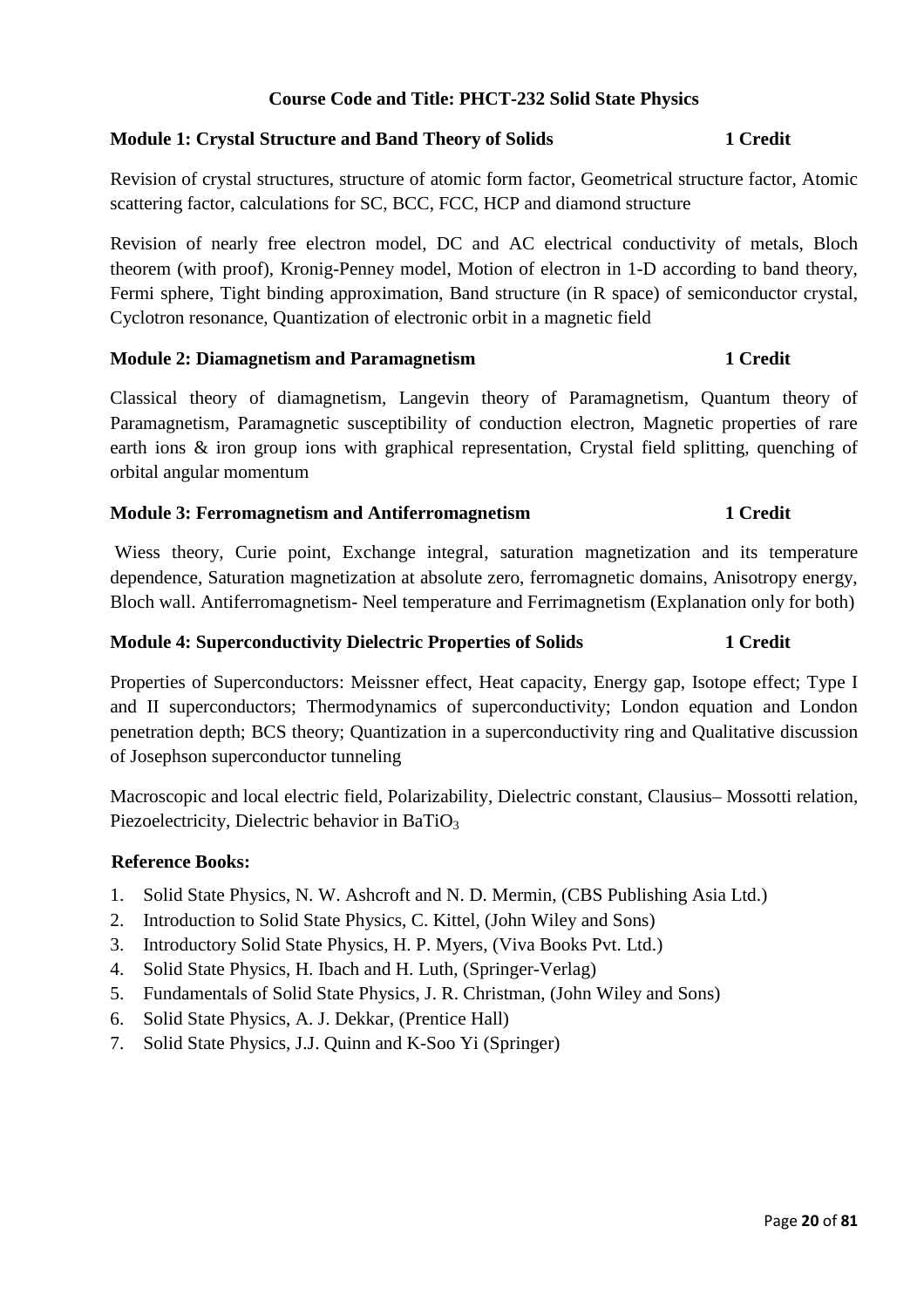### **Course Code and Title: PHCT-233 Experimental Techniques in Physics-I**

### **Module 1: Signal, Signal Analysis and Sensors 1 Credit 1 Credit 1 Credit**

Signals, Signal analysis (Time and Frequency Domain), Signal to noise ratio. Measurement, result of a measurement, sources of uncertainty and experimental error, Systematic error, random error, Reliability-chi square test, Analysis of repeated measurement, Precision and accuracy, Elementary data fitting.

Sensors: Sensor's characteristics, Classification of sensors, Operation principles of sensors such as electric, thermal, mechanical, pressure, gas and humidity with examples.

### **Module 2: Vacuum Physics 1 Credit 1 Credit 1 Credit 1 Credit 1 Credit 1 Credit 1 Credit 1 Credit 1 Credit 1 Credit 1 Credit 1 Credit 1 Credit 1 Credit 1 Credit 1 Credit 1 Credit 1 Credit 1 Credit 1 Credit 1 Credit 1 Credi**

Importance and fields applications of vacuum, kinetic theory of gases, impingement rate of molecules on a surface, average velocity of gas and mean free path, gas transport properties (thermal conductivity, viscosity and diffusion), various ranges of vacuum, gas conductance of a vacuum line, gas impedance of a vacuum line, pumping speed, flow of gases through apertures, elbows, tubes etc. for viscous and molecular flow regimes, pump down time, Numerical

### **Module 3: Vacuum Techniques 1 Credit 1 2 Credit 1 Credit 1 Credit 1 Credit 1 Credit 1 Credit 1 Credit 1 Credit 1 Credit 1 Credit 1 Credit 1 Credit 1 Credit 1 Credit 1 Credit 1 Credit 1 Credit 1 Credit 1 Credit 1 Credit 1**

Principles of Pumping concept, Types of Vacuum pumps: Rotary, Molecular drag, Oil diffusion, Cryogenic getter ion, Titanium sublimation, Sputter ion, Orbitron

#### **Module 4: Vacuum Measurement and Low Temperature Techniques 1 Credit 1 Credit**

Vacuum gauges: Mc Leod, Thermocouple (Pirani), Penning gauges. Hot cathode ionization (triod type), Bayard-Alpart. Leak detection in vacuum pump. Low Temperature Techniques: Refrigeration principle (including thermodynamical aspects) and low temperature production techniques (Throttling process).

#### **References:**

- 1. Instrumentation: Devices and Systems, C.S. Rangan, G.R. Sarma and V.S.V. Mani, Tata Mc Graw Hill Publishing Co. Ltd.
- 2. Vacuum Physics and Techniques, T. A. Delchar, Chapman and Hall
- 3. Vacuum Technology, A. Roth, (North Holland, Elsevier Science B.V. 1990)
- 4. High vacuum techniques, J. Yarwood (Chapman and Hall, London, 1967)
- 5. Experimental principles and methods below 1 K, O. U. Lounasmaa, (Academic Press, Londonand, New York, 1974)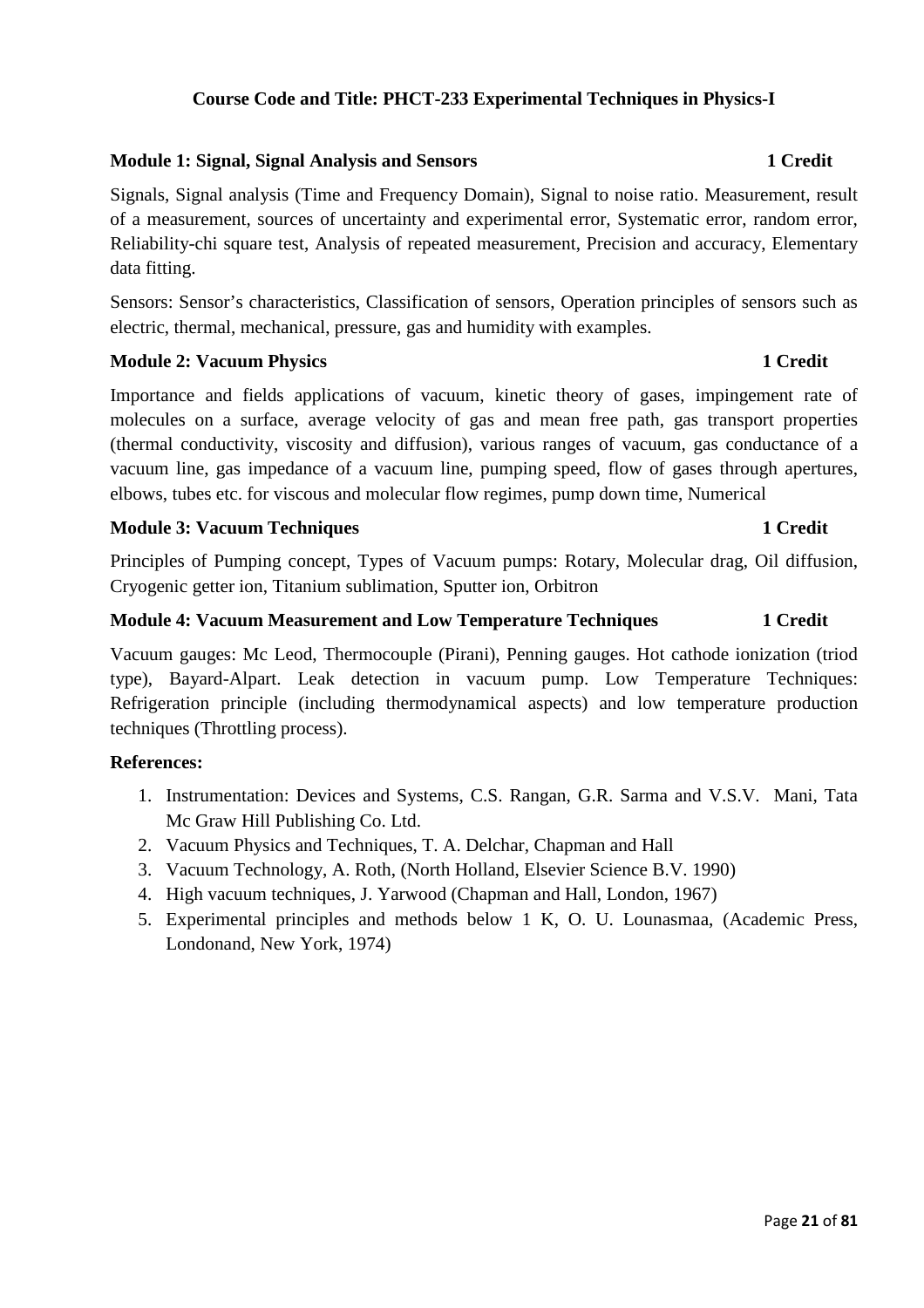### **Course Code and Title: PHCT -241 Nuclear Physics**

### **MODULE 1: General Properties and Concepts of Nuclei 1 Credit 1 Credit**

Nuclear Mass & Binding Energy, Systematic of Nuclear Binding Energy, Measurement of Charge Radius- Electron Scattering Experiment, Concept of Mass Spectrograph, Nuclear spin, Magnetic Dipole Moments & Electric Quadrupole Moments of Nuclei , Basic theory of deuteron nucleus and problems, Radioactivity, Unit of Radioactivity, Alpha Decay: Velocity of Alpha Particles, Disintegration Energy, Range-Energy Relationship, Geiger-Nuttal Law, Beta Decay: Conditions for Spontaneous Emission of  $\beta \& \beta^+$  Particles, Selection Rules, Origin of Beta Spectrum-Neutrino Hypothesis, Gamma Decay: Decay Scheme of  $^{137}Cs \& ^{60}Co$  Nuclei, Internal Conversion, Internal Pair Creation.

### **MODULE 2: Radiation Detectors and Nuclear Models 1 Credit**

Detectors: NaI (Tl) Scintillation Detector, Si (Li) and Ge (Li) Detectors, High Purity Germanium Detector, Bubble Chamber, Cloud Chamber, Spark Chamber, Nuclear Models: Shell Model- Square Well Potential, Harmonic Oscillator Potential, Spin-Orbit Coupling, Predictions of the Shell Model, Achievements & Failures of shell Model, Fermi Gas Model, Collective Model.

### **MODULE 3: Reaction Dynamics, Nuclear Reactors and Accelerators 1 Credit**

Reaction Dynamics: Types of Nuclear Reactions, Conservation Laws in Nuclear Reactions, Q of Nuclear Reaction, Compound Nucleus Hypothesis, Fission and Fusion Reactions, Reactors: Fission Chain Reaction, Four Factor Formula, Multiplication Factor, General Properties and Concepts of Nuclear Reactors, Reactor Materials, Types of Reactors, List of Different Types of Reactors Developed in India, Accelerators: Van de Graff, Microtron, Electron & Proton Synchrotron, Pelletron, Cyclotron, Special Accelerators in world: Light Hydron Collidor (LHC)

### **MODULE 4: Nuclear Interactions and Particle Physics 1 Credit 1 Credit**

Nuclear Interactions: Low Energy Neutron-Proton Scattering, Scattering Length, Spin Dependence of n-p Interaction, Proton-Proton and Neutron-Neutron Scattering at Low Energies, Particle Physics: Classification of Elementary Particles, Mass Spectra and Decays of Elementary Particles-Leptons & Hadrons, Quantum Numbers, Conservation Laws, Quarks, Higgs Boson concept

- 1. K.S. Krane, Introductory Nuclear Physics, Wiley, India, 1988
- 2. B.L. Cohen, Concepts of Nuclear Physics, Tata McGraw Hill
- 3. I. Kaplan, Nuclear Physics, 2nd Edition, Narosa, New Delhi, 1989
- 4. S.N. Ghoshal, Atomic and Nuclear Physics, S. Chand
- 5. S.B. Patel Nuclear Physics: An Introduction, New Age International, 1991
- 6. D.C. Tayal, Nuclear Physics, Himalaya Publishing House
- 7. R.D. Evans, The Atomic Nucleus, Tata McGraw Hill
- 8. G.F. Knoll, Radiation Detection and Measurement, 3<sup>rd</sup> Edition, Wiley India
- 9. S.S. Kapoor and V.S. Ramamurthy, Nuclear Radiation Detectors, Wiley Eastern Limited
- 10. R.R. Roy, B.P. Nigam, Nuclear Physics-Theory and Experiment, Wiley Eastern Limited
- 11. Blatt and Weisskopf, Theoretical Nuclear Physics, New York, Wiley
- 12. S. Sharma, Atomic and Nuclear Physics, Pearson Education 2008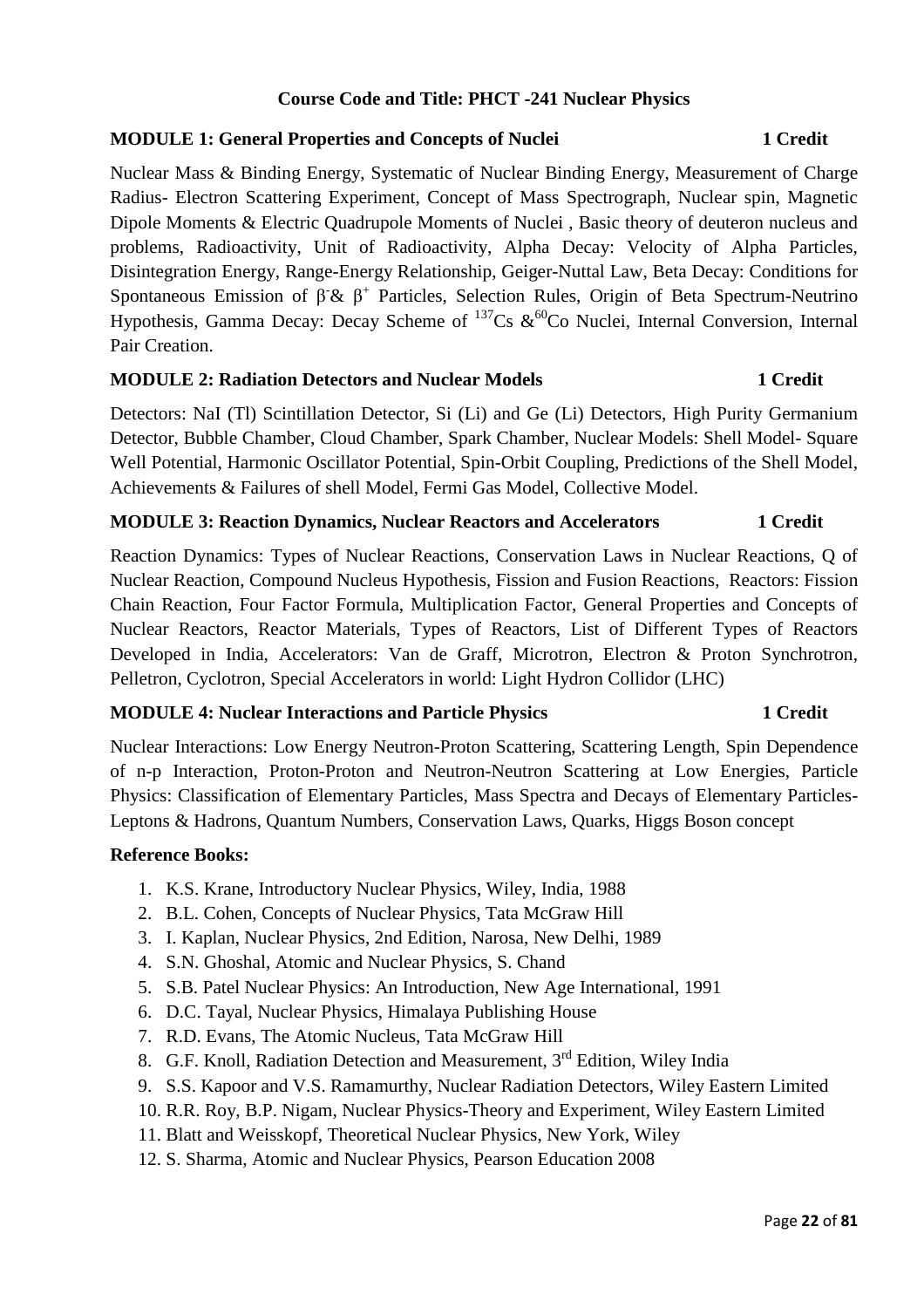### **Course Code and Title: PHCT 242 Experimental Techniques in Physics-II**

#### **Module 1: Radiation Sources and Detectors 1 credit**

Electromagnetic spectrum, Sources of Electromagnetic Radiations: Different types of radiations (γ rays, X-rays, UV-VIS, IR, microwaves**)** and their sources, Detectors: γ-rays, X-rays, UV-VIS, IR, microwaves

### **Module 2: Structural Characterization and Thermal Analysis 1 credit**

X-ray Diffraction – Production of X-rays, Types (continuous and characteristics), Bragg's diffraction condition, principle, instrumentation (with filters) and working, Techniques used for XRD – Powder method, Derivation of Scherrer formula for size determination, Neutron Diffraction: Principle, Instrumentation and Working, Thermal analysis: Principle, Instrumentation and Working: Thermo-gravimetric (TGA), Differential Thermal Analysis (DTA), Numericals

#### **Module 3: Morphological and Magnetic Characterization 1 credit**

Optical Microscopy: Principle, Instrumentation and Working of optical microscope, Electron Microscopy: Principle, Instrumentation and Working of Scanning Electron Microscope (SEM), Field Emission Scanning Electron Microscope (FESEM) –Advantages over SEM, Transmission Electron Microscope (TEM), Selected Area Electron Diffraction (SAED), Probe Microscopy : Principle, Instrumentation and Working of Scanning Tunnelling Microscope (STM) and Atomic Force Microscope (AFM), Magnetic Characterization: Principle, Instrumentation and Working of Vibrating Sample Magnetometer (VSM), Analysis of Hysteresis loop, SQUID Technique : Principle only, Numericals

#### **Module 4: Spectroscopic Analysis 1 credit 1 credit 1 credit 1 credit 1 credit 1 credit 1 credit 1 credit 1 credit 1 credit 1 credit 1 credit 1 credit 1 credit 1 credit 1 credit 1 credit 1 credit 1 credit 1 credit 1 credit**

# Spectroscopic characterization (principle, instrumentation and working): Infra-Red (IR), Fourier Transform Infra-Red (FTIR), Ultraviolet-Visible (UV-VIS), Diffused Reflectance Spectroscopy (DRS), X-ray Absorption (XPS), Electron Spin Resonance(ESR), Nuclear Magnetic Resonance (NMR), Raman Spectroscopy, Numericals

- 1. Nuclear Radiation Detectors, S.S. Kapoor, V. S. Ramamurthy, (Wiley-Eastern Limited, Bombay)
- 2. Instrumentation: Devices and Systems, C.S. Rangan, G.R. Sarma and V.S.V. Mani, Tata Mc Graw Hill Publishing Co. Ltd.
- 3. Characterization of Materials, John B. Wachtman and Zwi. H. Kalman, Pub. Butterworth Heinemann (1992)
- 4. Instrumental Methods of Chemical analysis, G. Chatwal and S. Anand, Himalaya Publishing House
- 5. Elements of X-ray Diffraction, B. D. Cullity, S. R. Stock, (Printice Hall)
- 6. Instrumental Methods of Analysis, H. H. Willard, l. L. Merritt, J. A. Dean, CBS Publishers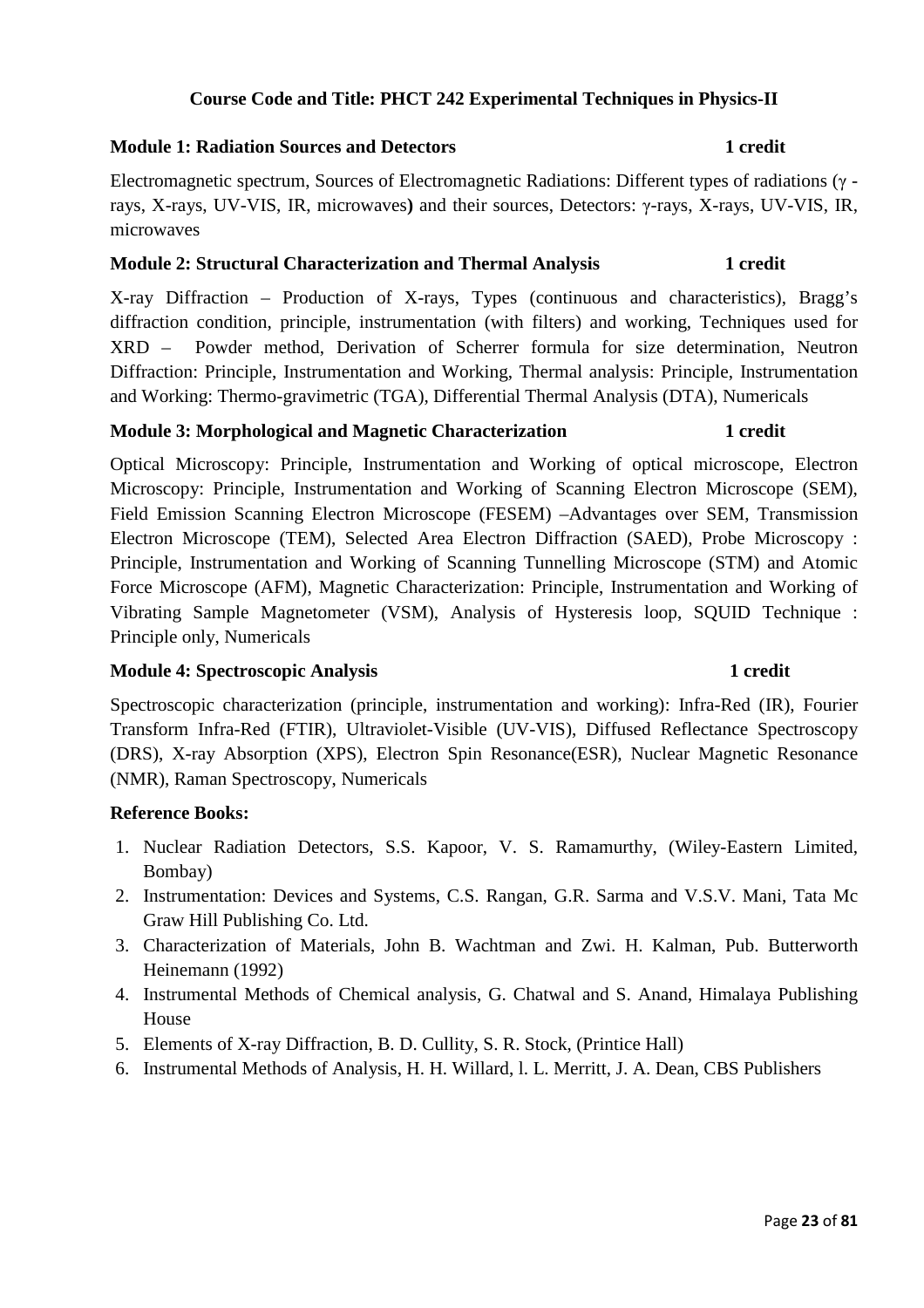### **Course Code and Title: PHCP-235 Physics Laboratory III**

Student has to perform **12 Experiments** 

- (A) **CBOP-III AND V Courses with 2 Credits: Computer Laboratory Any 6 Experiments of Section I + Any 6 Experiments of Section II**
- (B) **CBOP-III AND V Courses with 4 Credits: Computer Laboratory Any 3 Experiments of Section I + Any 3 Experiments of Section II + Any 6 Experiments given in CBOP-III and V of Group-II with 2 Credit Courses**

### **COMPUTER LABORATORY**

Expected Background: Course contents of PH-345, C' Programming and Computational Physics (To be covered by the teacher if required)

Objective: To enable students to use numerical methods in solving problems in Physics and any other areas.

Note: (1) The theoretical background relevant to the experiments listed below should be discussed during practical sessions only.

(2) Wherever possible, the output should be presented in graphical form also.

#### **Section I:**

- (1) Legendre polynomials using the standard recurrence relation. Confirm that the method works well for Legendre functions by comparing with standard tables for special functions. (Use forward recursion.)
- (2) Bessel functions of the first kind using the standard recurrence relation. Use backward recursion with

(x)=
$$
\int_{0}^{1}
$$
  $\int_{0}^{25} \frac{1}{2^n} \int_{2n}^{25} (x) + 2(x) = 0.1 \times 10^{-30}$  and the sum rule  
 $\int_{0}^{25} \frac{x^2}{2} dx = 1$ 

- (3) To generate random numbers. Find out the value of  $\pi$  using Monte-Carlo methods. Obtain your result correct up to five decimal positions.
- (4) Interpolation: Interpolate the value of a function at a point. Use Lagrange interpolation method.
- (5) Rotation of matrix: Rotate the elements of a n x n matrix in clockwise/ anticlockwise direction and display the matrices (n>=5).
- (6) Inverse of a matrix: Find the inverse of an xn matrix and display both matrices.
- (7) Trapezoidal/ Simpson rule: Evaluate a given function f(x) using Trapezoidal/ Simpson rule correct up to given accuracy by successively halving the step size.
- (8) Graphics: Write a program and display the Miller planes in the cubic lattice. Display the FCC, BCC and simple cubic lattice on the computer screen.

#### **Section II:**

(9) Differential Equation: Find out the motion of a charged particle in a uniform magnetic field. The equation of motion of part Type equation here jcle with charge 'q' and mass 'm' in a uniform magnetic field B is given by

$$
\frac{\frac{1}{\text{div}}}{\text{div}} = \frac{q}{m} \left( \frac{1}{v} \times \right) \frac{1}{B}
$$

Where r denotes the position vector.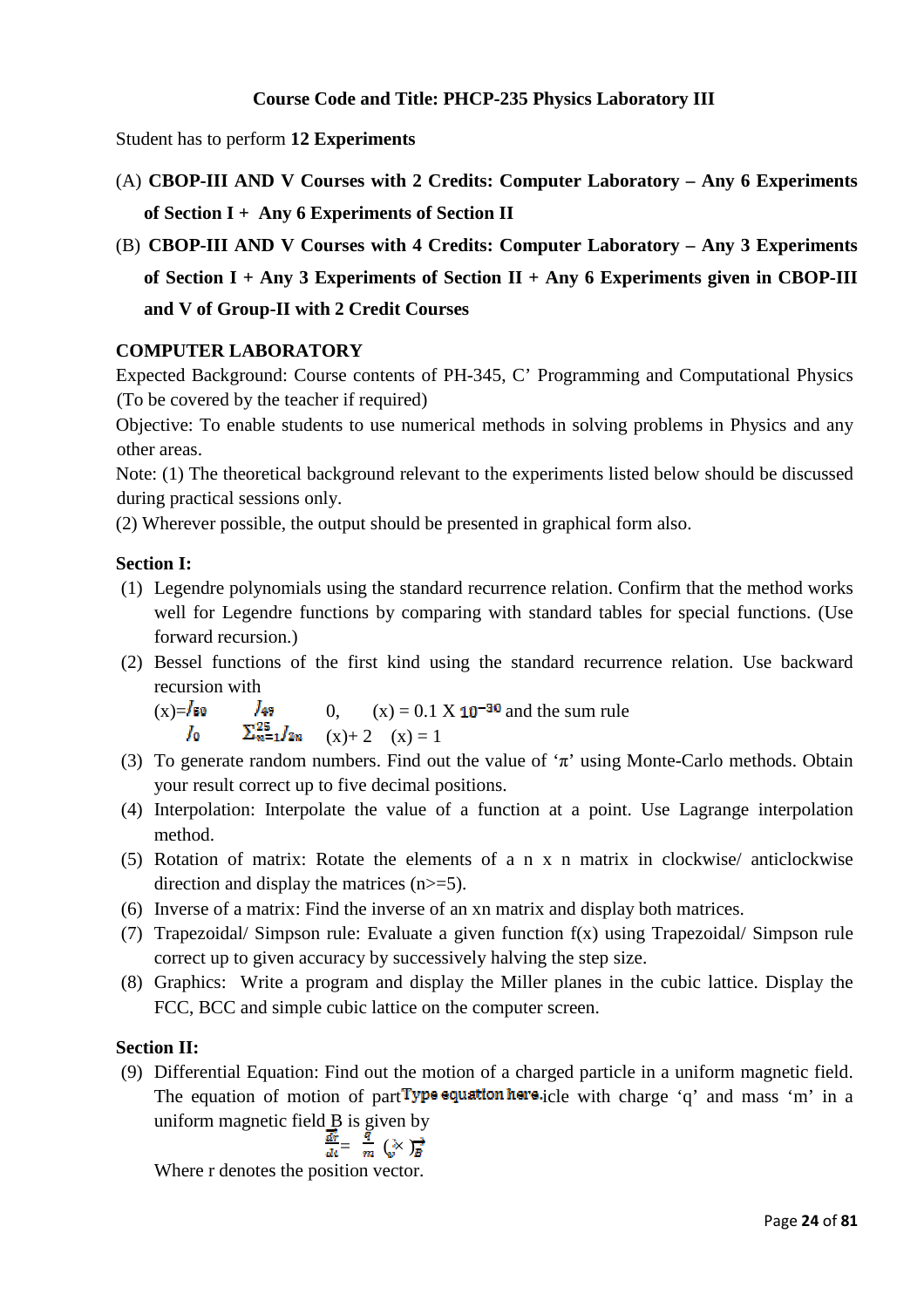- (10)Gauss Elimination method: Circuit analysis using Kirchhoff's Laws. Write the relations for currents through various branches of a Whetstone's bridge. Find the current using Gauss elimination method.
- (11)Different equation: Write the differential equation for charging /discharging of a capacitor C through a resistance 'R'. Solve this equation using Euler method and display your result in tabular as well as graphical form.
- (12)Write a program to graphically display eigen functions and probability density curves for particle in one dimensional rigid box.
- (13)Differential Equation: Write the one dimentional time independent Schrodinger's equation. Solve it using Runge – Kutta method for three different harmonic Oscillator potential.
- (14)Fourier Analysis: perform the Fourier analysis (1) Full wave rectifier (2) Square wave
- (15) Use modified Euler method to solve the differential equation

$$
m\frac{a-b}{\alpha c^2} = mg
$$

For the displacement z of a freely falling body as a function of time t, from a given height z  $=z_0$  at t=0. Compare with known analytical results. Add a term due to buoyancy of air on the motion of a spherical body (say a rain drop) of radius r (No damping due to viscosity and drag is considered).Thus,

$$
\frac{d^2z}{m dz^2} = (m^{\frac{3}{2}} \pi^3)g \rho \text{ is}
$$

the density of air.

(16)Consider the motion of a point mass under the influence of a harmonic restoring force F=kx. Solve m  $(d^{2}x/dt^{2}) = kx$  for x as a function of time. The kinetic energy of the mass= $\frac{1}{2}mv^2 = \frac{1}{2}m \frac{d}{dx}dt$ ? and potential energy is  $\frac{1}{2}kx^2$ .

Such that the total energy  $E=T+V=constant$  throughout the motion. Calculate x, T, V, E for various values of t starting with  $t=0$  and time step h=dt, plot x, T, V, E as a function t and find the period of oscillation from the graph using numerical method. Compare with analytical result.

- 1. The C Programming Language: B.W. Kernighan and D.M. Ritchie, Prentice Hall of India Pvt. Ltd., (1985).
- 2. Schuam's Series "Programming in C".
- 3. Introductory Methods of Numerical Analysis, S.S. Sastry, Prentice Hall of India Pvt. Ltd. (1990)
- 4. Computational Physics, R.C. Verma, P.K. Ahluwalia and K.C. Sharma, New Age International Publishers (1999)
- 5. Computational Physics, S.E. Koonin, Benjamin/Cumming Pub .Co .(1986)
- 6. Computer Method for Engineering, Y. JalurIa, Allyn and Bacon Inc. (1988)
- 7. An Introduction to Computational Physics, T. Pang, Cambridge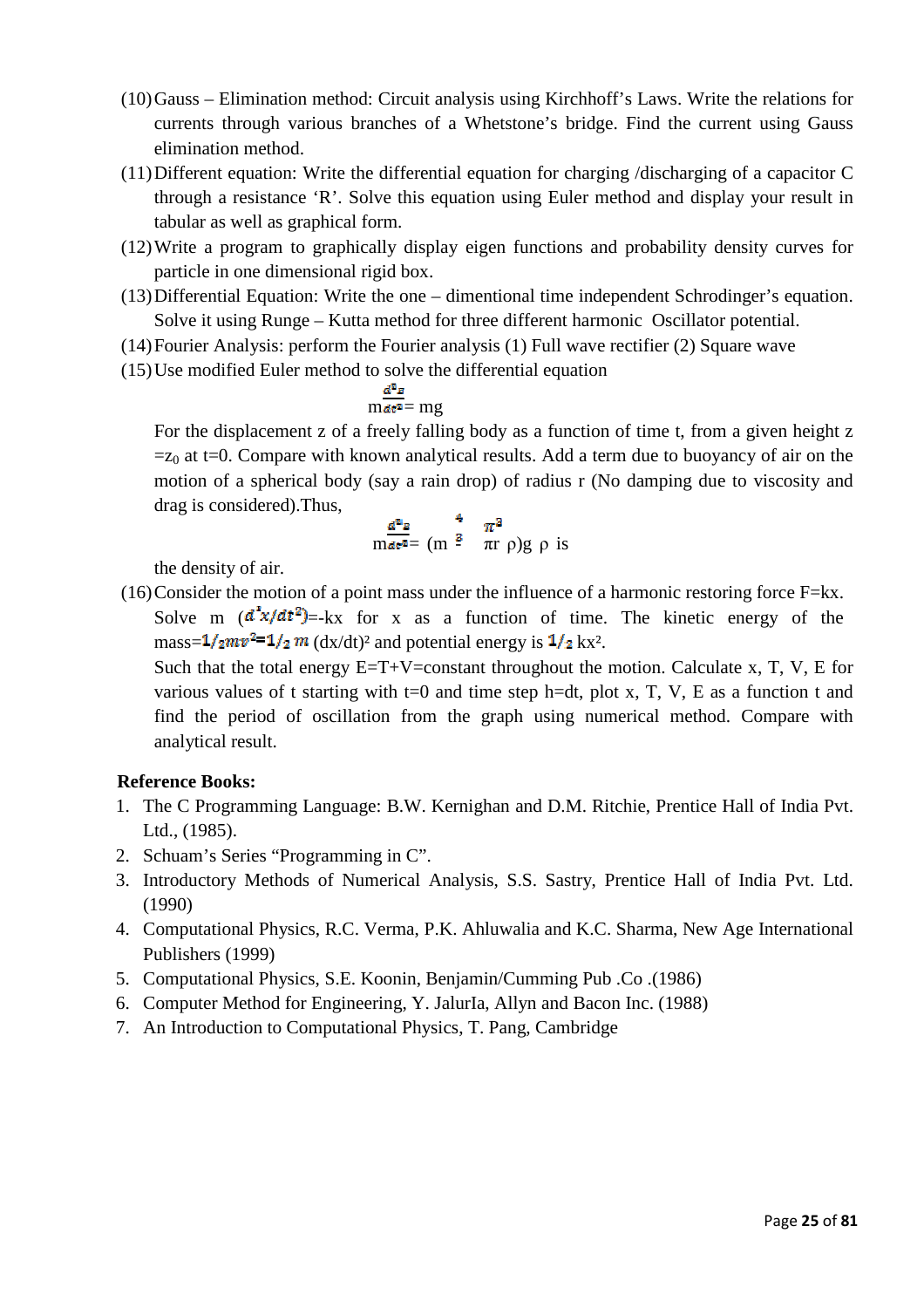#### **GROUP – I Papers**

#### **(With 4 Credits)**

#### **Course Code and Title: PHOTA4: Physics of Thin Films**

#### **Module 1: Introduction to Thin Films 1 credit 1 credit 1 credit 1 credit 1 credit 1 credit 1 credit 1 credit 1 credit 1 credit 1 credit 1 credit 1 credit 1 credit 1 credit 1 credit 1 credit 1 credit 1 credit 1 credit 1 cr**

Overview of vacuum techniques, Comparison of thin and thick films, Theory of growth of thin films: Nucleation, condensation, Capillarity model, Atomistic model, comparison of models, various stages of film growth.

#### **Module 2: Deposition Techniques and Measurement of Thickness 1 credit 1 credit**

Physical Vapour Deposition, Chemical Vapour Deposition, Molecular Beam Epitaxy, Sputtering, Spray pyrolysis, Dip coating and Spin coating, photolithography, Electron –beam deposition, Pulsed Laser Ablation. Tolansky technique, Talystep (styles) method, Quartz crystal microbalance, Stress measurement by optical method, Gravimetric method

#### **Module 3: Properties of Thin Films 1 credit 1 credit 1 credit 1 credit 1 credit 1 credit 1 credit 1 credit 1 credit 1 credit 1 credit 1 credit 1 credit 1 credit 1 credit 1 credit 1 credit 1 credit 1 credit 1 credit 1 cred**

Electrical Properties: Source of Resistivity in Metallic conductors, Influence of thickness on the resistivity of thin films, Hall Effect & Magneto-resistance in thin films, Fuch-Sondhemir theory, TCR and its effects. Mechanical properties: Adhesion and its measurement with mechanical and nucleation methods, stress measurement by using optical method. Optical properties: Absorption and transmission.

#### **Module 4: Applications of Thin Films 1 credit 1 credit 1 credit 1 credit 1 credit 1 credit 1 credit 1 credit 1 credit 1 credit 1 credit 1 credit 1 credit 1 credit 1 credit 1 credit 1 credit 1 credit 1 credit 1 credit 1 cr**

Resistors, capacitors, Junction devices (Metal semiconductor junction) Solar cells, ICs, Optical coating, Thin film sensors (gas and humidity), Thin films for information storage, electro acoustics and telecommunication

- 1. Hand book of Thin Film Technology: Maissel and Glang, (Mc Graw Hill)
- 2. Thin Film Phenomena: K. L. Chopra (Mc Graw Hill)
- 3. Material Science of Thin Films: M. Ohring (Academic Press)
- 4. Thin Film Process: J. L. Vossen and Kern (Academic Press)
- 5. Vacuum Technology by A. Roth  $(2^{nd}$  Revised Edition) (North Holland)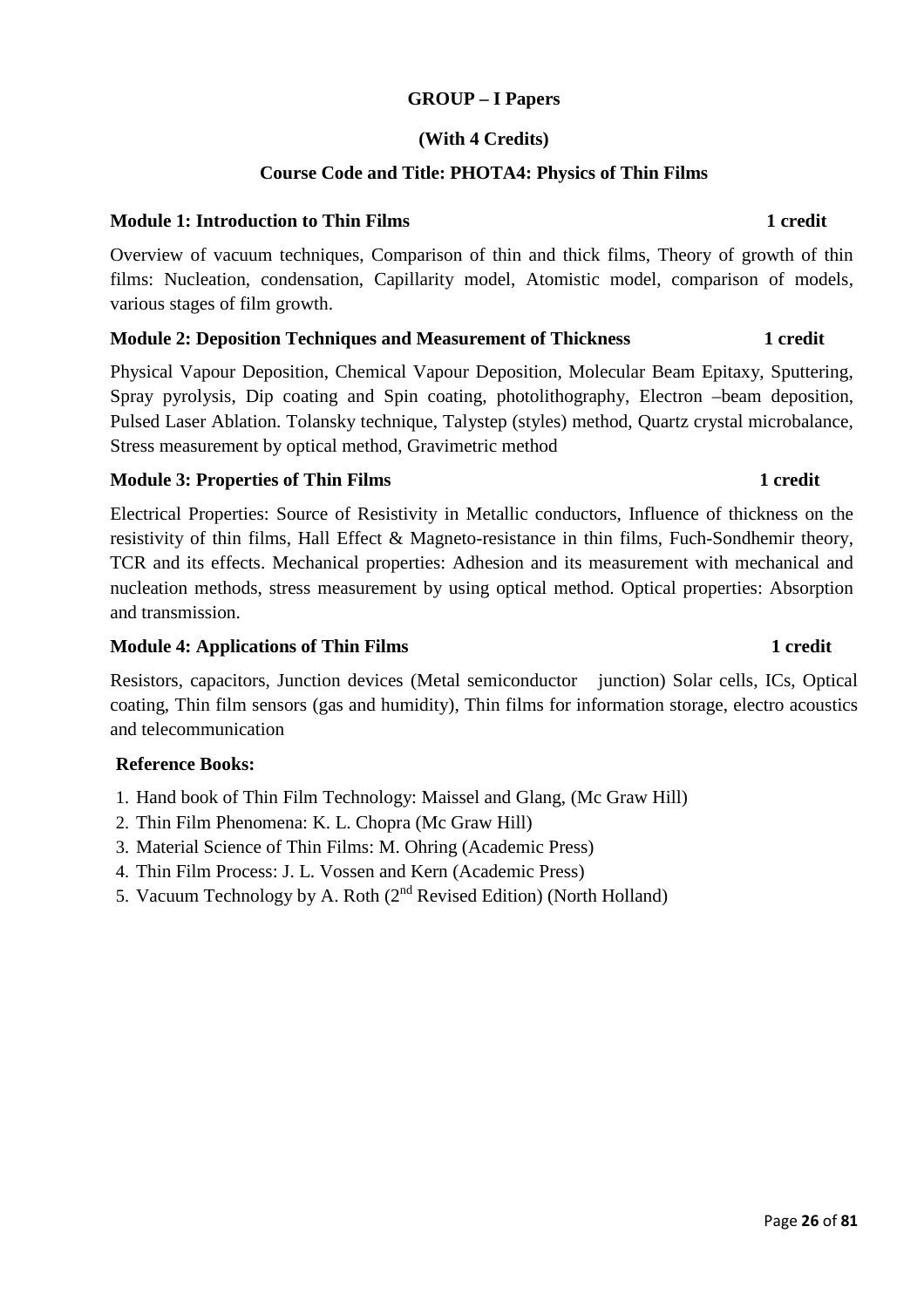# **Course Code and Title: PHOTB4: Physics of Nanomaterials Module 1: Introductory Concept for Nanomaterials 1 Credit 1 Credit** 1.1 Introduction to nano-sized materials and structures 1.2 Effect of Reduction of Dimension, Quantum size effect 1.3 Surface Effect and Interface Effect 1.4 Nucleation and Growth Phenomenon 1.5 Growth Kinematics **Module 2: Synthesis Methods of the Nanomaterials 1 Credit 1 Credit** 2.1 High energy ball milling 2.2 Physical Vapour Deposition 2.3 Chemical Bath Deposition 2.4 Sol gel Method 2.5 Hydrothermal method 2.6 Chemical bath deposition 2.7 Metal Reduction Method 2.8 Biological Method **Module 3: Properties of Nanomaterials** 1 Credit 3.1 Mechanical Properties 3.2 Thermal Properties 3.3 Electrical Properties 3.4 Optical Properties 3.5 Magnetic Properties **Module 4: Special Nanomaterials and Applications 1 Credit 1 Credit** 4.1 Fullerene 4.2 Graphene 4.3 Carbon nanotubes and their types 4.4 Aerogel 4.5 Nano-composites 4.6 Biomedical Application 4.7 Optoelectronic Application 4.8 Mechanical Applications

- 1. Nanotechnology: Principal and Practices; by Sulbha Kulkarni; Capital Publication
- 2. Nanostructures and Nanomaterials: Synthesis, Properties and Application; by Guozhong Cao; Imperical College Press, London
- 3. Nanomaterials: Synthesis, Properties and Application; by A. S. Edstein and R.C. Commorta; Institute of Physics publishing Bristol and Philadelphia
- 4. Introduction to Nanotechnology: by C. P. Poole, Jr. Frank J. Owens: Willey student Edition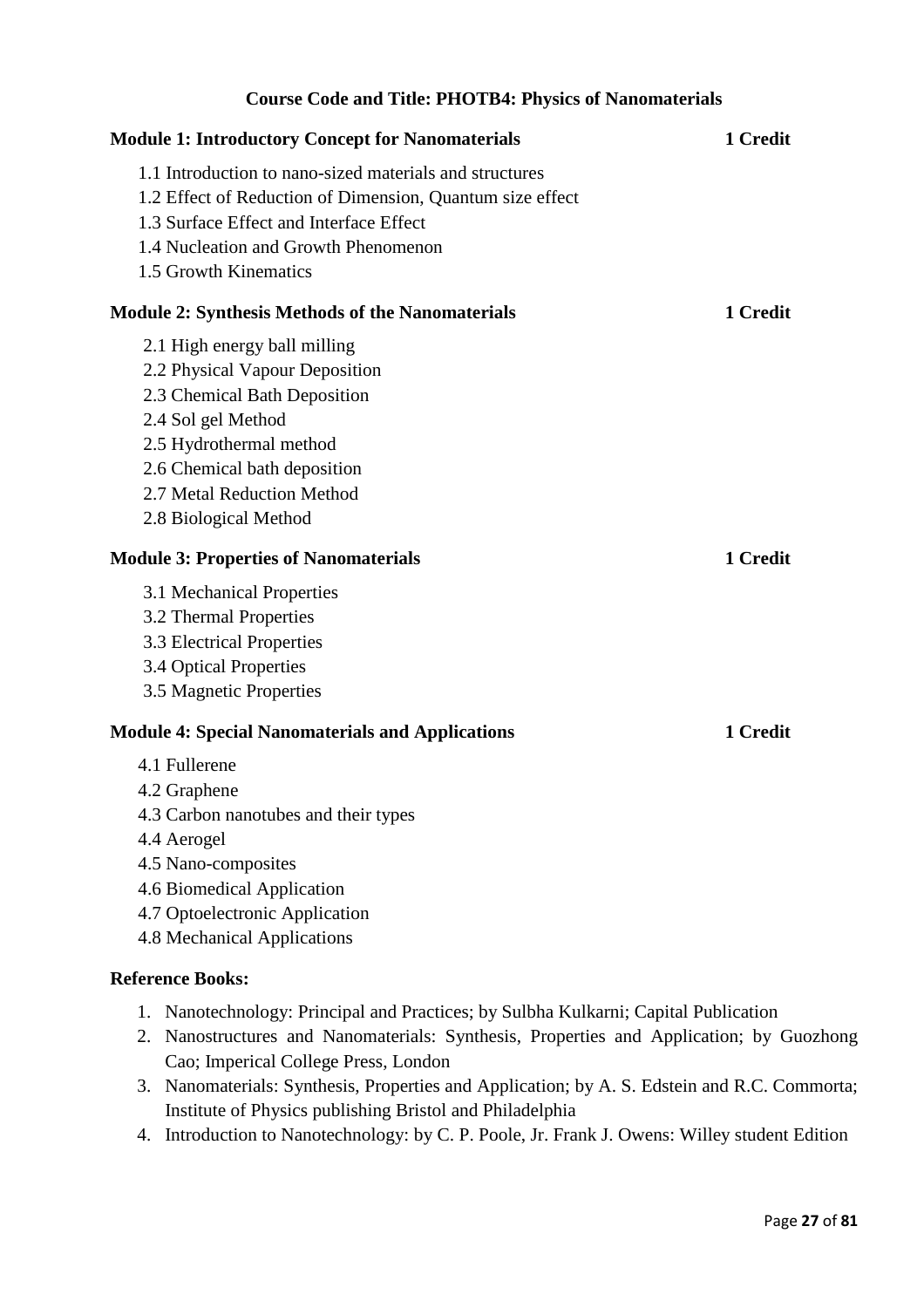#### Page **28** of **81**

### **Course Code and Title: PHOTC4: Laser Fundamentals and Applications**

#### **Module 1 1** Credit

Interaction of radiation with matter: Absorption, spontaneous and stimulated emission, population inversion, properties of laser, metastable state, gain, absorption coefficient, Einstein's coefficient, stimulated emission cross section, threshold condition. (Ref. 1, 2)

### **Module 2** 1 Credit

Three and four level system and rate equations, pumping mechanisms (electron beam impact, optical, and current injection type), threshold pump power, relative merits and demerits of three and four level system. g-parameters of laser cavity, stability curve, Gaussian beam and their properties (TEM modes 00, 01, 10, 11). Line broadening (homogeneous and non-homogeneous) mechanisms. Measurements of laser power, energy, wavelength, frequency, line width.

(Ref. 1-4, 10)

### **Module 3 1 Credit**

Principle, Construction, Energy level diagram and working of following lasers: Solid state lasers: Ruby laser, Nd:YAG laser, semiconductor lasers (homo junction) Gas lasers: He-Ne laser, Nitrogen laser,  $CO<sub>2</sub>$  laser, Excimer lasers Liquid lasers: Dye laser

(Ref. 1, 2, 7)

### **Module 4** 1 Credit

Industrial applications: Cutting, melting, welding, drilling, surface hardening Medical applications: Skin therapy, laser eye surgery, laser surgery, tumor ablation Military applications: Range finders, laser radar, laser gyro Scientific applications: In spectroscopy, laser deposition, optical fiber communication (Ref.1, 2, 7, 8)

- 1. Solid State Engineering Vol-I W. Koechner Springer Verlag (1976)
- 2. Lasers Fundamentals W.T. Silfvast
- 3. Principles Of Lasers O. Svelto Plenum, 1982
- 4. Laser Parameters -- Heard
- 5. Laser and Non-Linear Optics B.B. Laud  $(2^{nd}$  Edition)
- 6. Lasers : Principles, Types and Applications -- K.R. Nambiar
- 7. Introduction to Fiber Optics A.Ghatak, K.Thyagarajan- Cambridge University Press
- 8. Principles of Laser And Their Applications Callen O'Shea, Rhodes
- 9. An Introduction to Laser Theory and Application M.N. Avdhanulu S. Chand Publications
- 10. Experiments With Laser Sirohi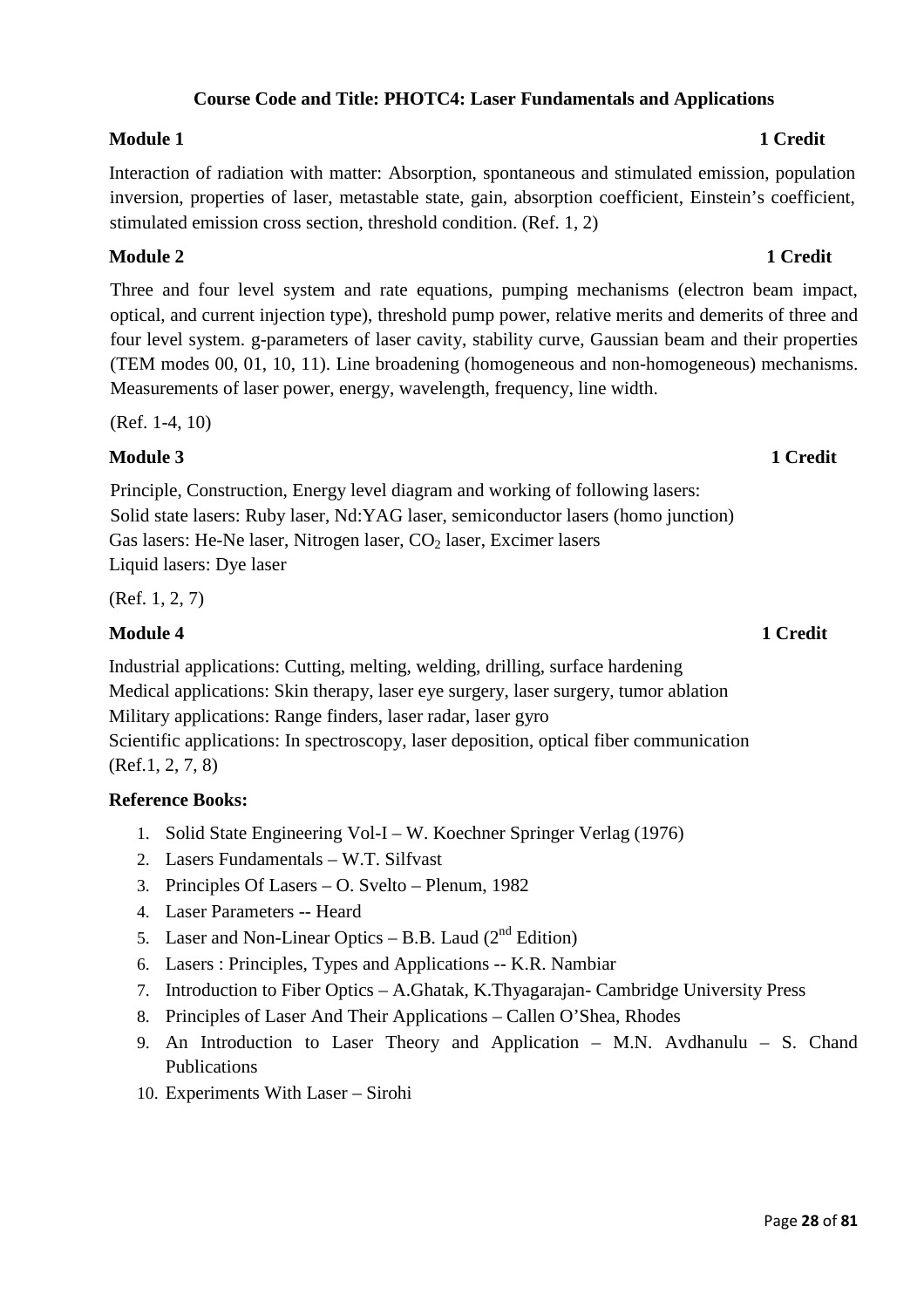### **Course Code and Title: PHOTD4: Physics of Semiconductor Devices**

#### **Module 1: Properties of semiconductor** (1 credit)

Band structure of semiconductors, carrier concentration at thermal equilibrium for intrinsic and doped semiconductors and calculation of Fermi level, Current density equations, carrier transport phenomenon- Mobility, resistivity and Hall effect, Excess carrier generation and recombination, Excess carrier lifetime, basic equation for semiconductor device operation

#### **Module 2: p-n Junction (1 credit)**

Types of semiconductor, direct and indirect band gap semiconductors, Basic device technology, Depletion region and depletion layer capacitance, current voltage characteristics- ideal case-Shockley equation, generation-recombination process, high injection condition, diffusion capacitance, junction breakdown.

#### **Module 3: Junction Transistor and Field Effect Devices** (1 credit)

Formation of transistor, basic current voltage relationship, mathematical derivations current gain factors- injection efficiency, base transport factor and recombination factor, static characteristics common base and common emitter configurations, power transistors-general consideration, Static and dynamic characteristics of switching transistor (second breakdown), unijunction transistor, silicon controlled rectifier, junction field effect transistor and their energy band diagrams.

#### **Module 4: Metal and Metal Insulator semiconductor devices (1 credit)**

Energy band relation at metal semiconductor contacts - ideal condition and surface states, depletion layer, Schottky effects, Current transport processes- thermionic emission theory, Diffusion theory and Thermionic emission-Diffusion theory, general expression for barrier height, Schottky Barrier diode - current voltage measurement, metal semiconductor IMPATT diode, Ideal MIS diode surface space-charge regions and effect of metal work function.

- 1. Physics of Semiconductor Devices S.M. Sze
- 2. An introduction to Semiconductor Devices—Donald A. Neaman (McGraw-Hill 2006)
- 3. Solid State Electronic Devices B.G. Streetman and S.K. Banerjee (Pearson Education)
- 4. Fundamentals of Semiconductor Devices J. Lindmayer and C.Y. Wrigley
- 5. Physics of Semiconductor Devices Micheal Shur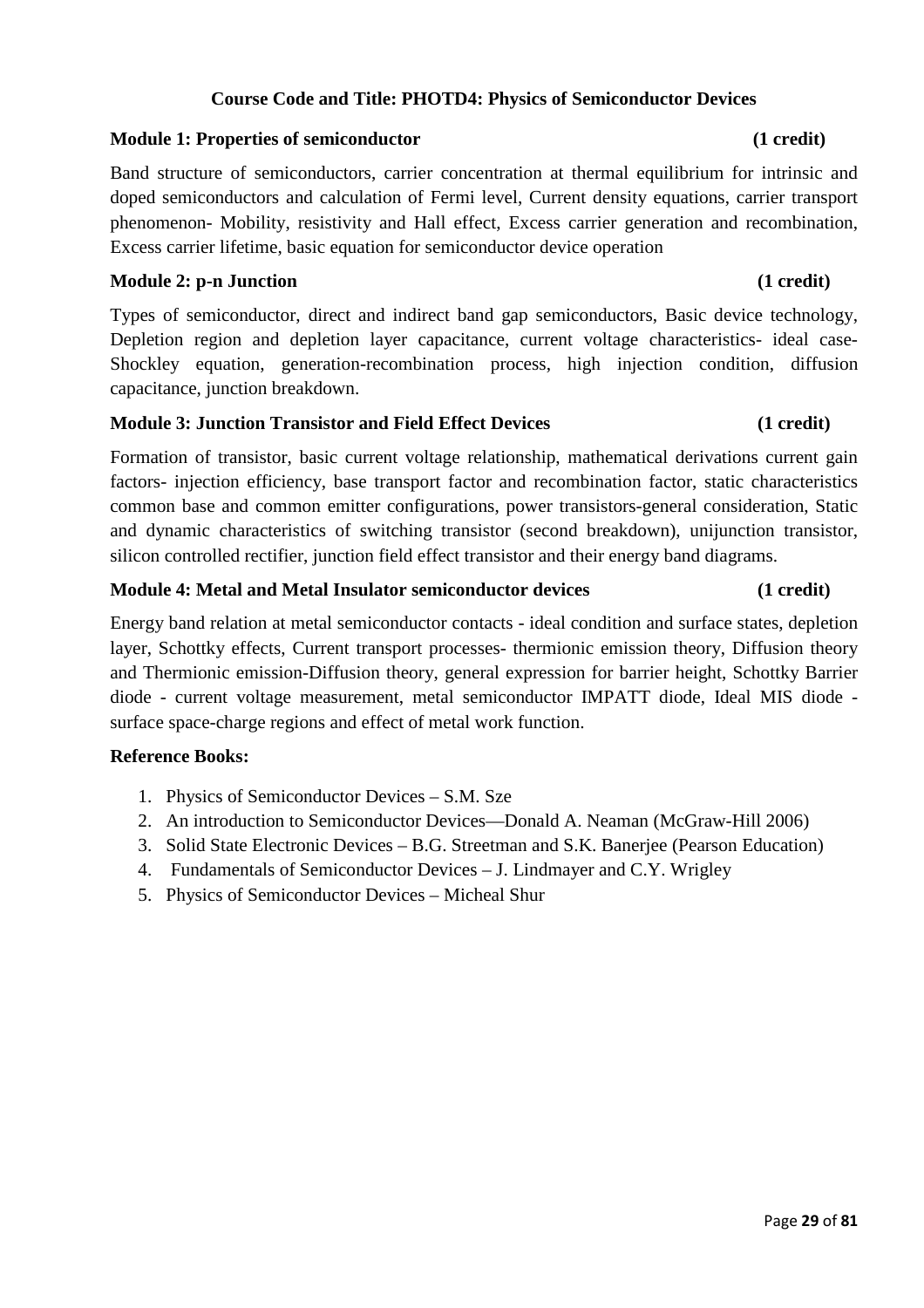# Page **30** of **81**

# **Course Code and Title: PHOTE4: Communication Electronics**

### **Module 1: Digital Communication 1 Credit 1 Credit 1 Credit**

Fundamentals of digital communication systems. Characteristics of data transmission system such as Band-Width requirement, speeds SNR, cross talk, echo suppressors, distortion equalizer, Digital codes, Baudot code, binary code, ASCII code (EBCDIC), hollerith code, error detection, constant ratio codes, Redundant codes, parity check codes, Communication system using modern interfacing, interconnection of Data circuit to telephone loops, Network organization.

### **Module 2: Broadband Communication systems 1 Credit 1 Credit**

Multiplexing – FDM, TDM, Higher order digital multiplexing, Fiber Optic Communications – Principles of light transmission in a fiber, effect of Index profile on propagation , Modes of propagation, Number of modes a fiber will support, Single-mode propagation, losses in fibers. Dispersion – effect of dispersion on pulse transmission, types of dispersion, intermodal, material and waveguide, total dispersion and maximum transmission rates, Light sources for fiber optics, An Optical Receiver Circuit, Connectors and Splices – loss mechanism, types of connectors and fiber Splices, Fiber communication systems.

### **Module 3: Telephone and Facsimile systems 1 Credit 1 Credit**

Wire telephone, telephone subscriber's loop circuit, transmission bridges, four wire terminating set, Two –wire repeaters, Four wire transmission , Public telephone network, Trunk circuits and Private telephone networks, Cellular and mobile phone systems. Facsimile transmission, reception, Transmission of facsimile telegraph, line transmission and radio transmission.

### **Module 4: Satellite Communication 1 Credit 1 Credit 1 Credit 1 Credit 1 Credit 1 Credit 1 Credit 1 Credit 1 Credit 1 Credit 1 Credit 1 Credit 1 Credit 1 Credit 1 Credit 1 Credit 1 Credit 1 Credit 1 Credit 1 Credit 1 Credi**

Introduction to radar systems, fundamental radar range equation, basic pulsed radar. Satellite frequencies, orbits (geostatics, equatorial/polar, synchronous) station keeping, satellite attitude, transmission path, path loss, noise considerations, satellite system and scanning methods

- 1. Electronic Communications Rooddy Coolen (PHI) Electronic
- 2. Communication Systems George Keneddy (TMH)
- 3. Telecommunication Switching Systems and Network T. Vishwanathan.(PHI)
- 4. Mobile Cellular Telecommunication System C.Y. Lee
- 5. Communication Electronics Fresnel
- 6. Communication Electronics Katre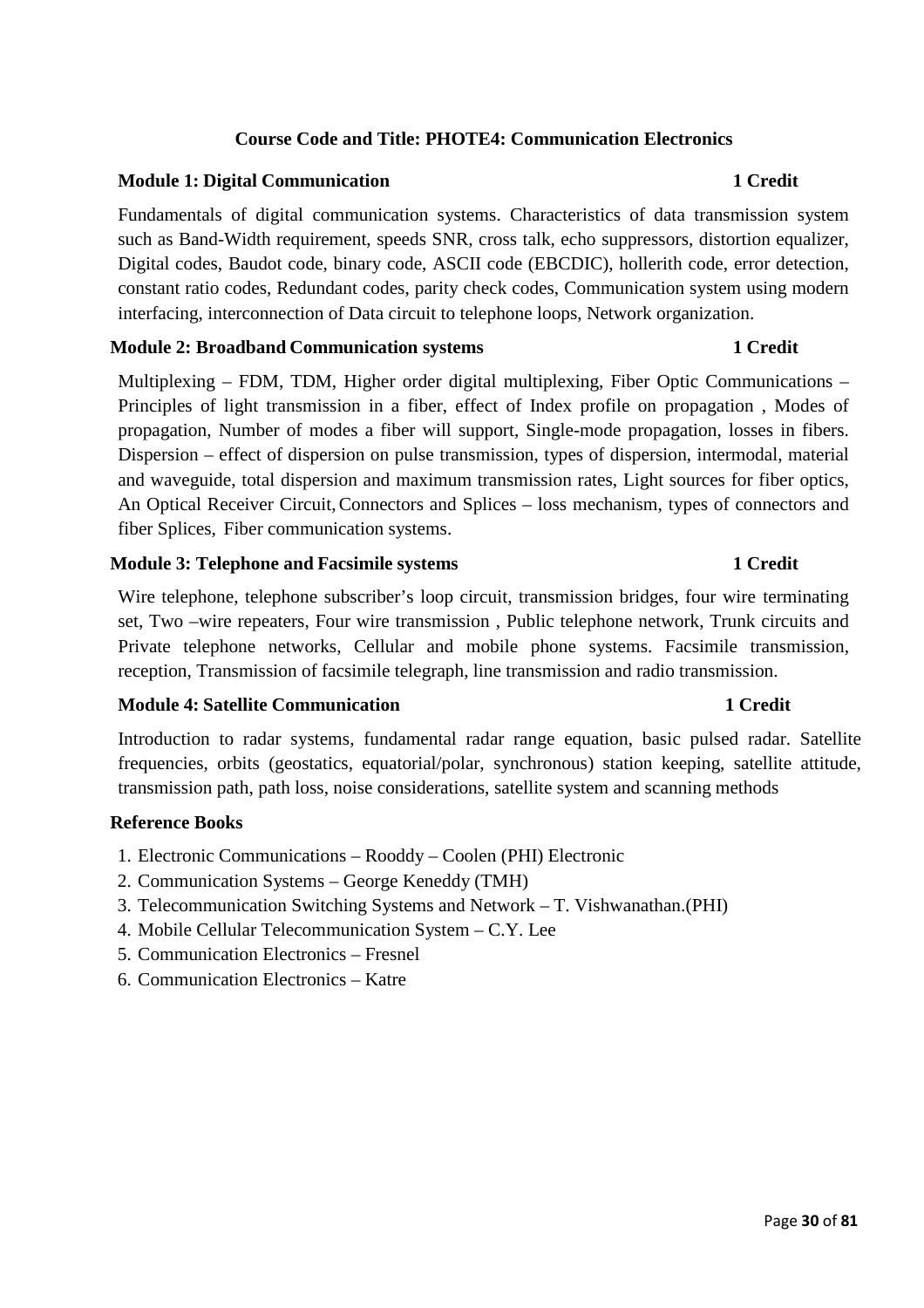### **Course Code and Title: PHOTF4: Microwave Physics and Applications**

Prerequisite: Electron Motion in electric field, Magnetic field and electromagnetic field, Electric and Magnetic wave equation.

#### **Module 1: Passive Elements 1 Credit**

Introduction to microwave its applications: transmission line theory, their equations and Solutions, reflection coefficient, standing wave ratio (SWR), admittance resonant lines

### **Module 2: Impedance Matching, Wave Guides and Wave Guide Components 1 Credit**

Impedance matching, single stub and double stub, rectangular wave guides, circular wave guides, TE & TM modes of propagation  $Q - of$  cavity resonator, use of Smith chart. Attenuators, filters, junctions, Tee's – magic Tee, (hybrid T), directional couplers, hybrid rings ( Rat – Race), wave guide corners, bends

### **Module 3: Active Elements** 1 Credit

Microwave generation problems and principles, Reflex Klystron, two cavity Klystron, operation as amplifiers and oscillators, bunching process, Applegate diagram, Magnetron traveling wave tube amplifier, BWA Semiconductor devices, Microwave transistor: Cut-off frequency, power gain, maximum available gain, frequency limitation. Johnson four equations, Gun diode, Tunnel diode, MOSFET, PIN diode, read diode, parametric amplifiers.

**Module 4: Microwave other devices and measurements 1 Credit Ferrite** isolators, Bolometers, TR and ATR switches, Microwave measurements: Impedance, power, frequency attenuation, dielectric constant Q measurements

- 1. Introduction to Microwave Theory and Measurements : Lance PUB Mcgraw Hill
- 2. Foundations of Microwave Engineering : Collins PUB Mcgraw Hill
- 3. Microwave Semiconductor Devices and Their Circuit Applications: Watson PUB Mcgraw Hill
- 4. Microwave Devices and Circuits : Liao, PHL
- 5. Physics of Semiconductor Devices: S. M. Sze, Willey Eastern Ltd.
- 6. Microwave Electronics: V.Kulkarni, 1 Up Publication
- 7. Microwave Application: Sisodia, Raghuvanshi
- 8. Microwave Principles: Rich, Addion Wesley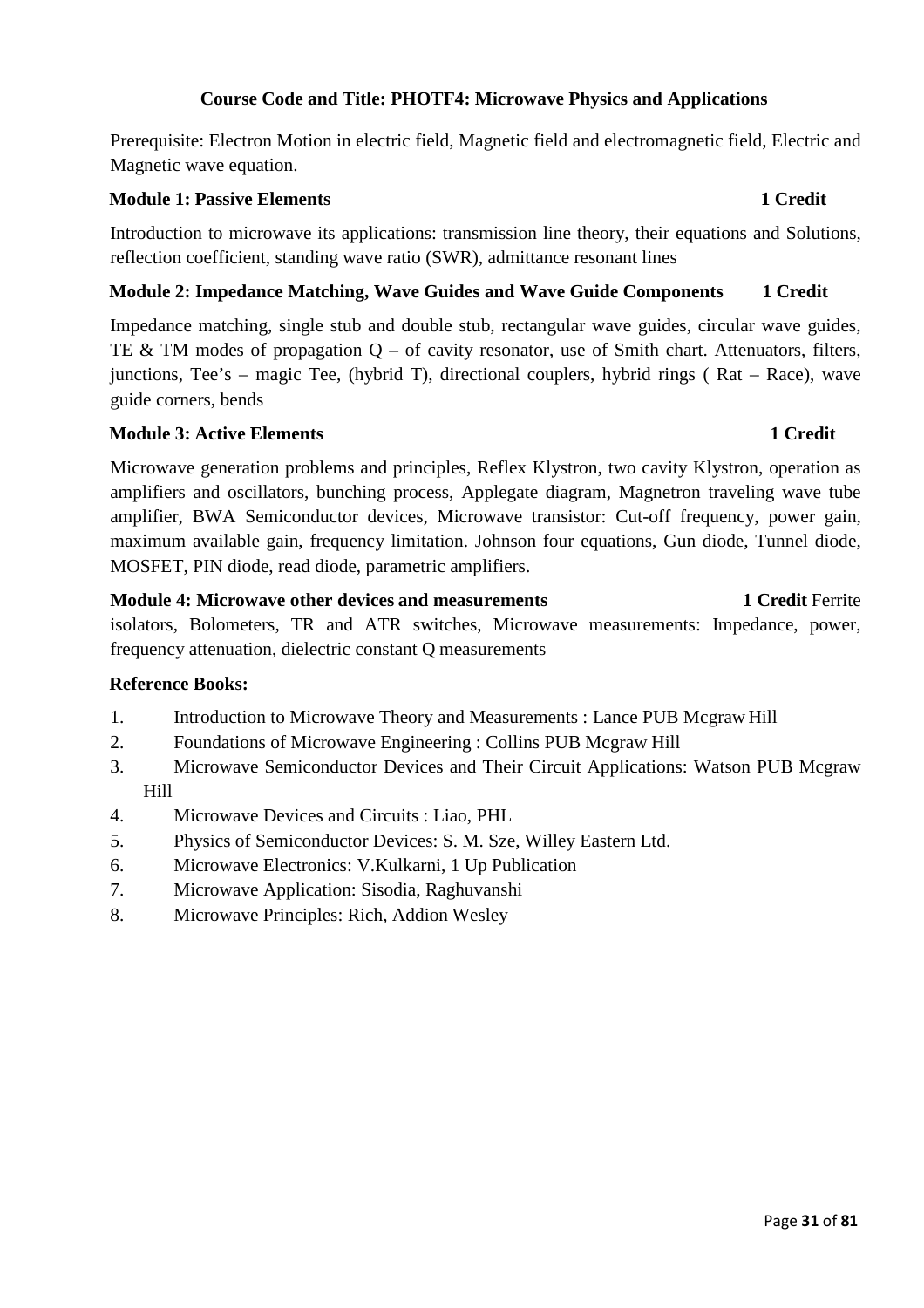### **GROUP – I Courses**

#### **(With 2 Credits)**

### **Course Code and Title: PHOTA2: Physics of Thin Films**

### **Module 1: Introduction to Thin Films and Deposition Techniques 1 credit 1 credit**

- Comparison of thin and thick films
- Theory of growth of thin films: Nucleation, Condensation, Capillarity model, Atomistic model, comparison of models, various stages of film growth
- Physical Vapour Deposition, Chemical Vapour Deposition, Molecular Beam Epitaxy, Sputtering, Spray pyrolysis, Dip coating and Spin coating, Photolithography, Electron –beam deposition, Pulsed Laser Ablation

#### **Module 2: Measurement of Thickness of Thin Film and Applications of Thin Films 1 credit**

- Tolansky technique, Talystep (styles) method, Gravimetric method, Quartz crystal microbalance.
- Resistors, capacitors, Junction devices (Metal semiconductor junction), Solar cells, ICs, Optical coating, Thin film sensors (gas and humidity), Thin films for information storage, electro acoustics and telecommunication.

#### **Reference Books:**

- 1. Hand book of Thin Film Technology: Maissel and Glang, (Mc Graw Hill)
- 2. Thin Film Phenomena: K. L. Chopra, (Mc Graw Hill)
- 3. Material Science of Thin Films: M. Ohring, (Academic Press)
- 4. Thin Film Process: J. L. Vossen and Kern, (Academic Press)
- 5. Vacuum Technology (2nd revised edition), A. Roth, (North Hollad)

### **Course Code and Title: PHOPA2: Physics of Thin Films**

#### **List of Experiments (Any six) 2 Credit**

- 1. Deposition of metallic thin films by vacuum evaporation method
- 2. Deposition of thin films by spray pyrolysis method and thickness measurement by gravimetric method
- 3. Thin film formation by Electro-chemical deposition technique
- 4. Deposition of thin films by spin coating method and resistance measurement
- 5. Deposition of thin film by dip coating method / chemical bath method and thickness measurement
- 6. Thickness measurement of thin film by Tolansky method.
- 7. Measurement of resistance of thin film by two probe method with variation in temperature
- 8. Study of oxidation laws.
- 9. Development of microstructures by photolithography.
- 10. Measurement of reflectivity and transferability of thin films by using He-Ne laser and Determination of refractive index of a transparent film by Abe's method.
- 11. Pattern generation by photolithography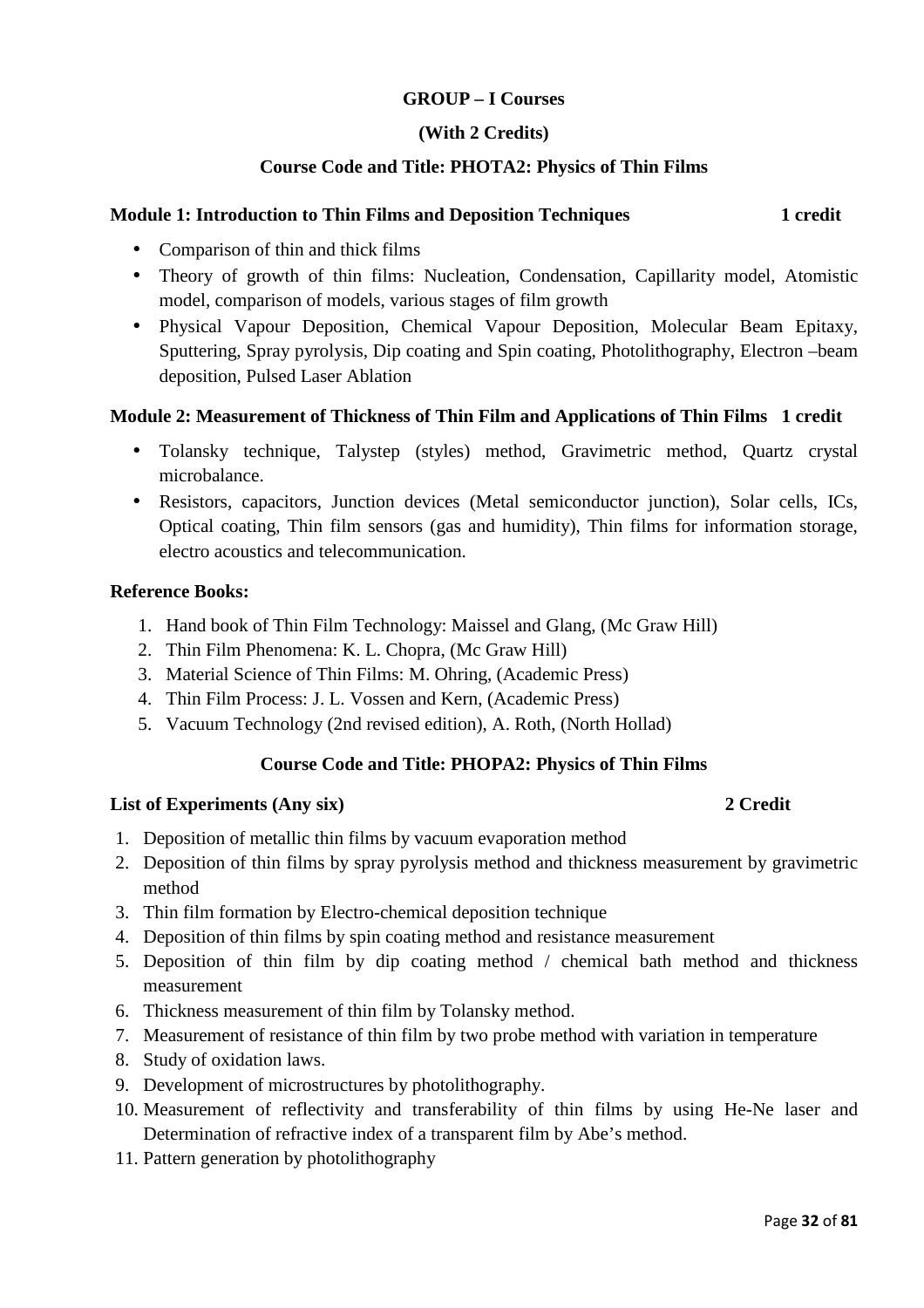### **Course Code and Title: PHOTB2: Physics of Nanomaterials**

| <b>Module 1: Introduction and Synthesis of Nanomaterials</b> | 1 Credit |
|--------------------------------------------------------------|----------|
| 1.1 Introduction to nanosized materials and structures       |          |
| 1.2 Effect of Reduction of Dimension                         |          |
| 1.3 Physical Vapour Deposition                               |          |
| 1.4 Chemical Bath Deposition                                 |          |
| 1.5 Hydrothermal method                                      |          |
| 1.6 Sol gel Method                                           |          |
| 1.7 Biological Method                                        |          |
| <b>Module 2 Properties and Application of Nanomaterials</b>  | 1 Credit |
| 2.1 Mechanical Properties                                    |          |
| 2.2 Thermal Electrical and Optical Properties                |          |
| 2.3 Magnetic Properties                                      |          |
| 2.4 Graphene, Carbon nanotubes and their Applications        |          |

- 2.5 Mechanical and Biomedical Applications
- 2.6 Optoelectronic Application

# **Reference Books:**

- 1. Nanotechonolgy: Principal and Practices; by Sulbha Kulkarni; Capital Publication
- 2. Nanostructures and Nanoamaterials: Synthesis, Properties and Application; by Guozhong Cao; Imperical College Press, Londen
- 3. Nanoamaterials: Synthesis, Properties and Application; by A. S. Edstein and R.C. Commorta; Institute of Physics publishing Bristol and Philadephia
- 4. Introduction to Nanotechonology: by C. P. Poole, Jr. Frank J. Owens: Willey student Edition

# **Course Code and Title: PHOPB2: Physics of Nanomaterials**

# **List of Experiments (Any six) 2 Credit**

- 1. Synthesis of nonmaterial by sol gel method
- 2. Synthesis of nonmaterial by hydrothermal method
- 3. Synthesis of nonmaterial by chemical bath deposition
- 4. Synthesis of nonmaterial by biological method
- 5. Determination of average crystallite size of nanoparticles from X ray diffraction technique
- 6. Study of optical absorption (Ultraviolet) of nanoparticles
- 7. Microwave assisted synthesis of nanomaterials
- 8. Synthesis of po;yanilene
- 9. Optical Verification of nanoparticles
- 10. Synthesis metal nanoparticles like CdS and  $TiO<sub>2</sub>$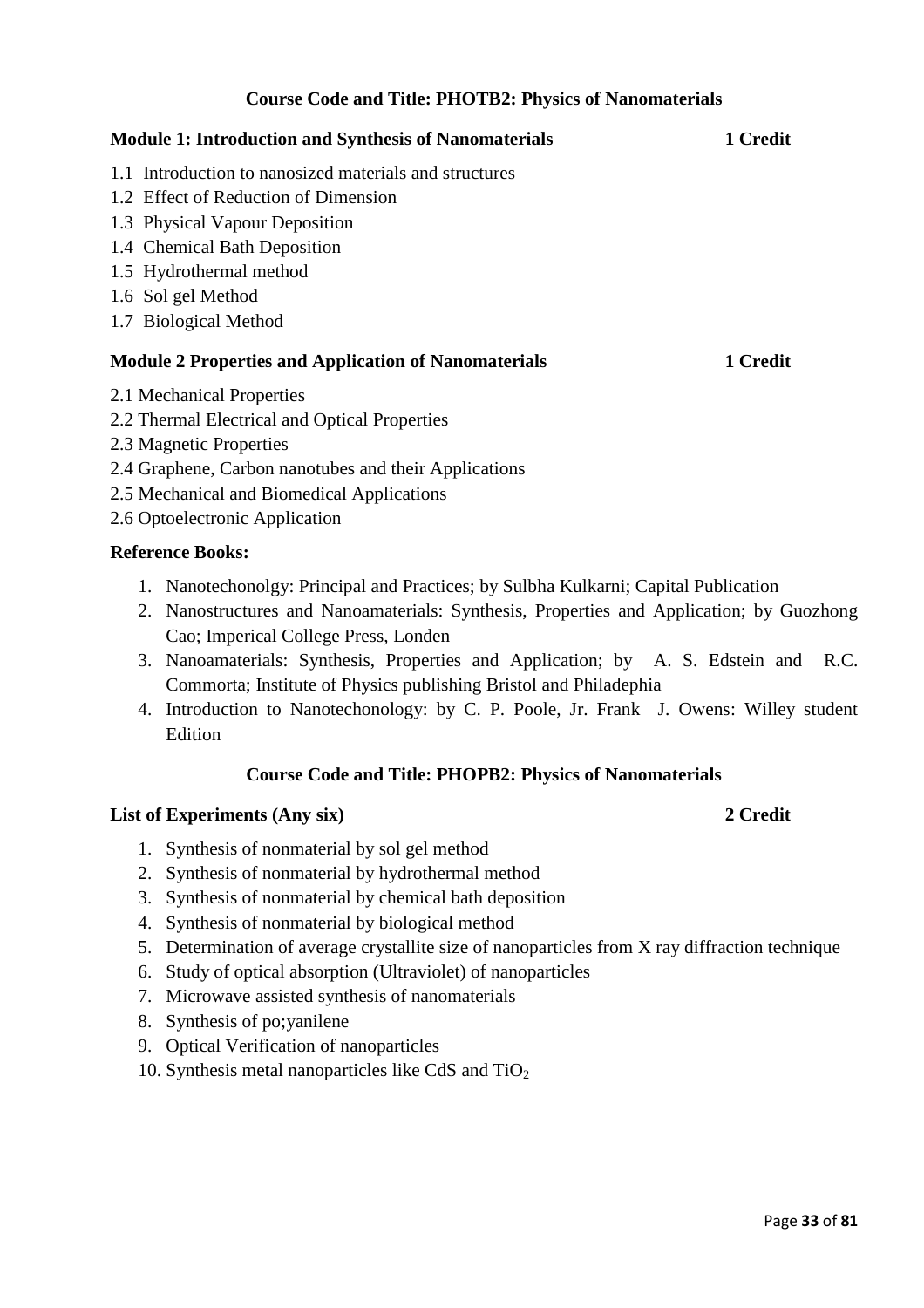### **Course Code and Title: PHOTC2: Laser and Applications**

### **Module 1** 1 Credit

# Interaction of radiation with matter: Absorption, spontaneous and stimulated emission, population inversion, properties of laser, metastable state, gain, absorption coefficient, Einstein's coefficient, stimulated emission cross section, threshold condition. (Ref.1 ,2)

### **Module 2** 1 Credit

(Principle, Construction, Energy level diagram and working of following lasers) Solid state lasers: Ruby laser, Nd:YAG laser, semiconductor lasers(homo junction lasers) Gas lasers : He-Ne laser, CO2 laser, Excimer lasers (Ref.1 ,2,7)

### **Reference Books:**

- 1. Solid State Engineering Vol-I W.Koechner Springer Verlag (1976).
- 2. Lasers Fundamentals W.T. Silfvast.
- 3. Principles of Lasers O.Svelto Plenum, 1982
- 4. Laser Parameters Heard
- 5. Laser and Non-Linear Optics B.B. Laud  $(2^{nd}$  Edition)
- 6. Lasers -- Nambiar
- 7. Introduction to Fiber Optics A. Ghatak, K. Thyagarajan- Cambridge University Press
- 8. Principles of Laser and Their Applications Callen O'Shea, Rhodes
- 9. An Introduction to Laser Theory And Application M.N. Avdhanulu, S. Chand Publication
- 10. Experiments With Laser -- Sirohi

### **Course Code and Title: PHOPC2: Laser and Applications**

#### **Note: Students are expected to prepare theory, design the experimental setup and take the**

#### **measurements for following experiments.**

#### **List of Experiments (Any six) 2 Credits**

- 1. To determine wavelength of He-Ne laser using grating element.
- 2. To determine wavelength of He-Ne laser using measuring scale.
- 3. To determine spot size of laser using knife edge.
- 4. To determine divergence of laser beam.
- 5. To determine energy and power of laser beam.
- 6. To determine diameter of wire using laser.
- 7. To measure contamination in liquid sample using laser beam.
- 8. Use of laser in optical fiber communication.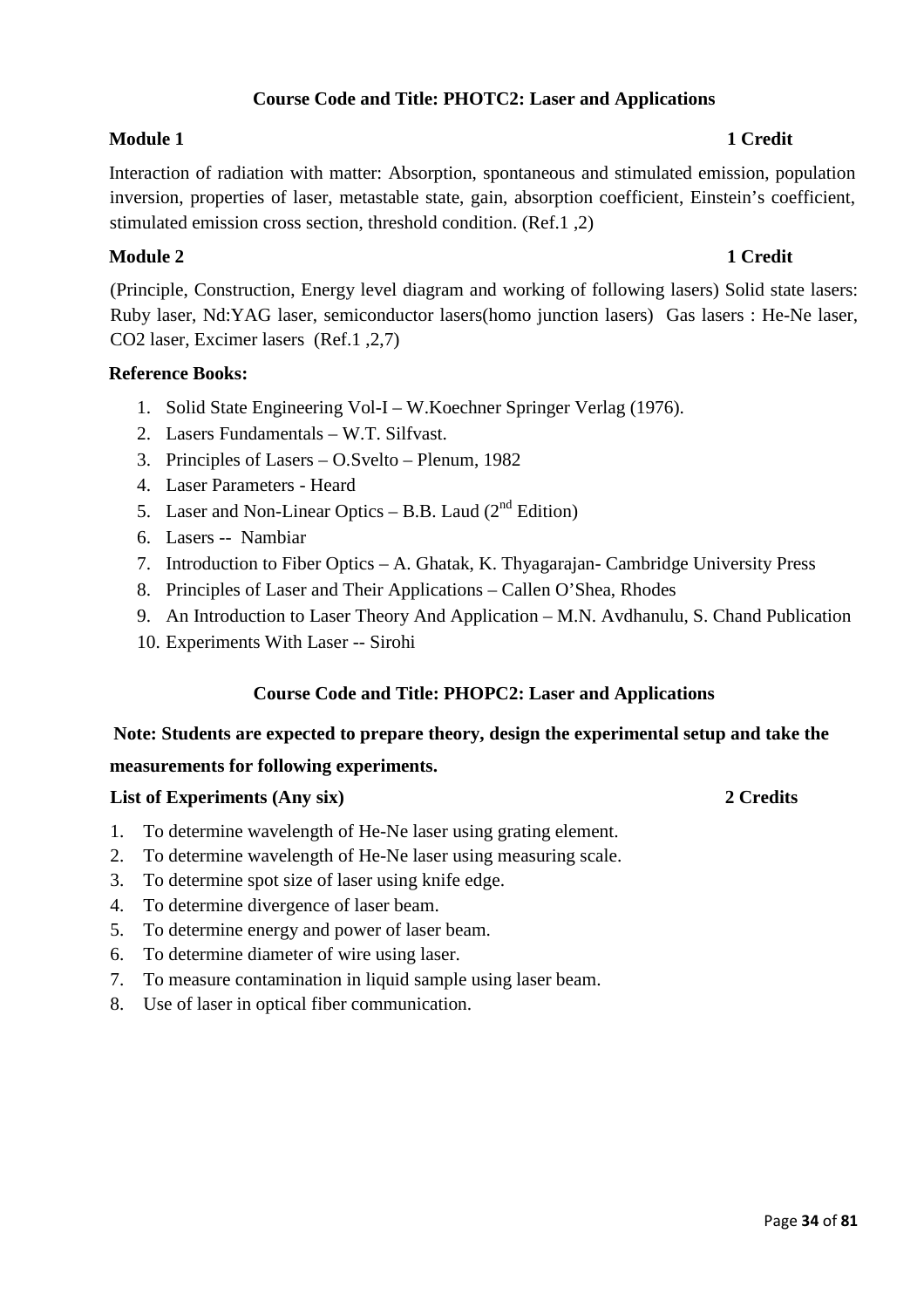### **Course Code and Title: PHOTD2: Physics of Semiconductor Devices**

### **Module 1: Properties of Semiconductor and p-n Junctions (1 credit)**

Basics of semiconductors and pn junctions, carrier concentration at thermal equilibrium for intrinsic and doped semiconductor and calculation of Fermi level, Donor and acceptor impurities, Density of available states, Carrier diffusion, Generation and Recombination processes, pn diode, p-i-n diode, schottky diode, zener diode, and their characteristic, Depletion region and depletion capacitance, Current- Voltage Characteristics (Shockley Equation), Diffusion Capacitance, Junction Breakdown-Thermal instability, Tunneling effect, Avalanche Multiplication.

### **Module 2: Junction Transistor and Metal Insulator Semiconductor devices (1 credit)**

Static characteristics of transistor, Current gain- injection efficiency, base transport factor, Depletion layer and surface recombination, Junction formation and operating characteristics of UJT, JFET and MOSFET, General Energy band diagram, Current transport processes – Thermionic emission theory, Diffusion theory, thermionic emission –diffusion theory, expression for barrier height, metal semiconductor IMPATT Diode, ideal MIS diode – surface space-charge region.

#### **Reference Books:**

- 1. Physics of Semiconductor Devices S.M. Sze
- 2. An introduction to Semiconductor Devices—Donald A. Neaman (McGraw-Hill 2006)
- 3. Solid State Electronic Devices B.G. Streetman and S.K. Banerjee (Pearson Education)
- 4. Fundamentals of Semiconductor Devices J. Lindmayer and C.Y. Wrigley
- 5. Physics of Semiconductor Devices Micheal Shur
- 6. Introduction to semiconductor devices K.J.M. Rao
- 7. Electronic fundamental and application—J.D. Ryder
- 8. Integrated Circuits Millman and Halkias

#### **Course Code and Title: PHOPD2: Physics of Semiconductor Devices**

#### **Experiments (Any six) 2 Credit**

- 1. Study of optoelectronic properties of semiconductor devices (Solar cell)
- 2. Studies on the characterization of JFET (Output & transfer characteristic)
- 3. Studies on the characterization of MOSFET
- 4. Determination of band gap of semiconductor from temperature dependence of resistivity using four probe method
- 5. Study of Hall voltage as a function of probe current and magnetic field and determination of Hall coefficient and carrier concentration.
- 6. Opamp as a differential and substraction application
- 7. Temperature and frequency dependent dielectric properties of the material.
- 8. Studies on the diode charactristics such as zener breakdown p-n junction diode etc.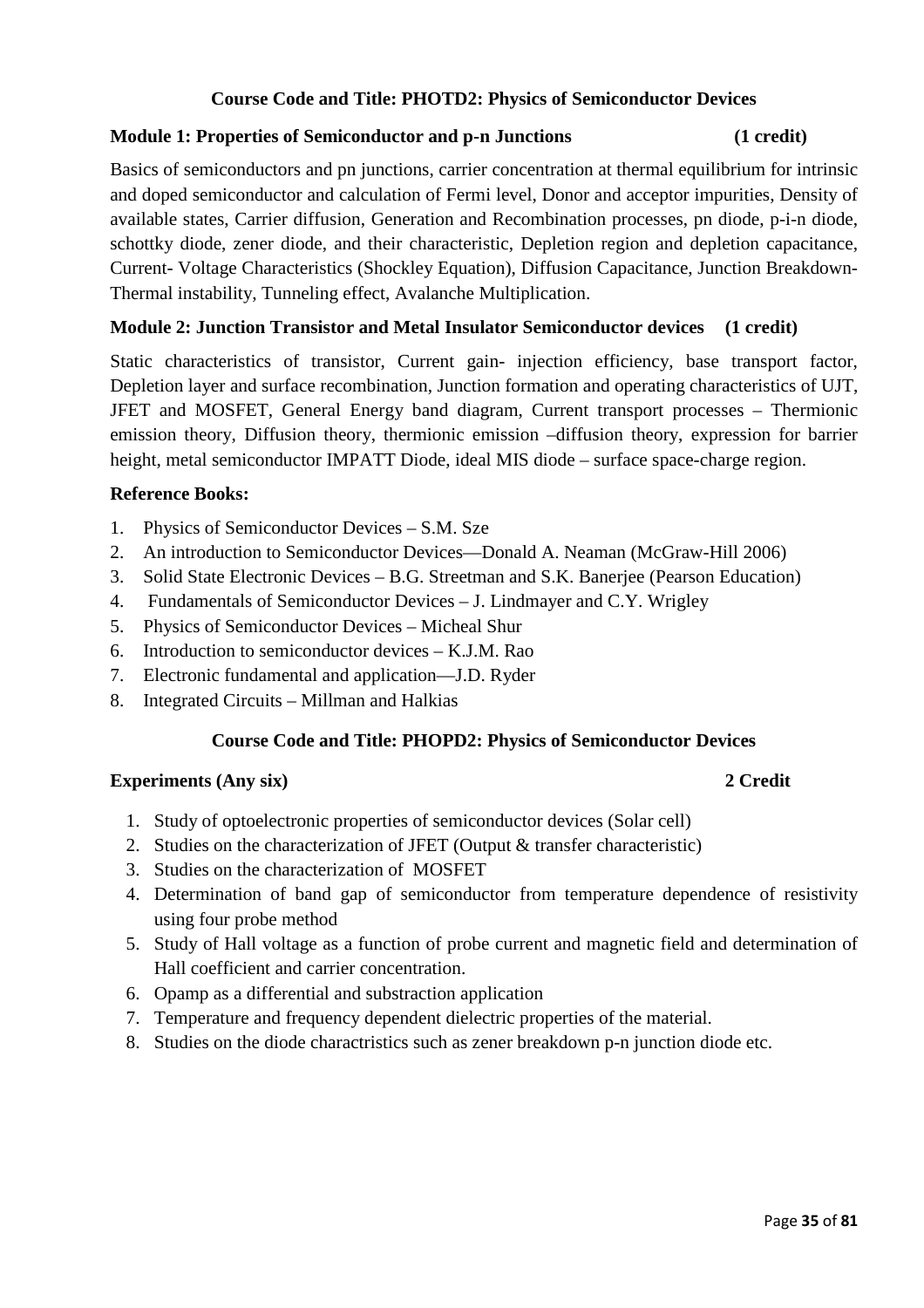### **Course Code and Title: PHOTE2: Communication Electronics**

#### **Module 1: Digital Communication 1 Credit 1 Credit 1 Credit**

# Fundamentals of digital communication systems. Characteristics of data transmission system such as Band-Width requirement, speeds SNR, cross talk, echo suppressors, distortion equalizer, Digital codes, Baudot code, binary code, ASCII code (EBCDIC), hollerith code, error detection, constant ratio codes, Redundant codes, parity check codes, Communication system using modern interfacing, interconnection of Data circuit to telephone loops, Network organization.

### **Module 2: Telephone, Facsimile and Satellite Communication 1 Credit**

Wire telephone, telephone subscriber's loop circuit, transmission bridges, four wire terminating set, Two–wire repeaters, Four wire transmission. Facsimile transmission, reception, Transmission of facsimile telegraph.

Introduction to radar systems, fundamental radar range equation, basic pulsed radar. Satellite frequencies, orbits (geostatics, equatorial/polar, synchronous) station keeping, satellite attitude, transmission path, path loss, noise considerations.

#### **Reference Books:**

- 1. Electronic communications Rooddy Coolen (PHI) electronic
- 2. Communication Systems George Keneddy (TMH)
- 3. Telecommunication switching systems & Network T.Vishwanathan.(PHI)
- 4. Mobile Cellular Tele communication System C.Y.Lee
- 5. Communication Electronics Fresnel
- 6. Communication Electronics Katre

#### **Course Code and Title: PHOPE2: Communication Electronics**

#### **List of experiments (Any six) 2 Credit**

- 1. Delta pulse Modulation
- 2. Optical communication with LED and Photo-transistor.
- 3. Directional characteristics of Dish antenna.
- 4. Digital Multiplexing
- 5. Study of cordless telephone
- 6. Study of PAM, PPM, PWM
- 7. Study of 3 way intercom system.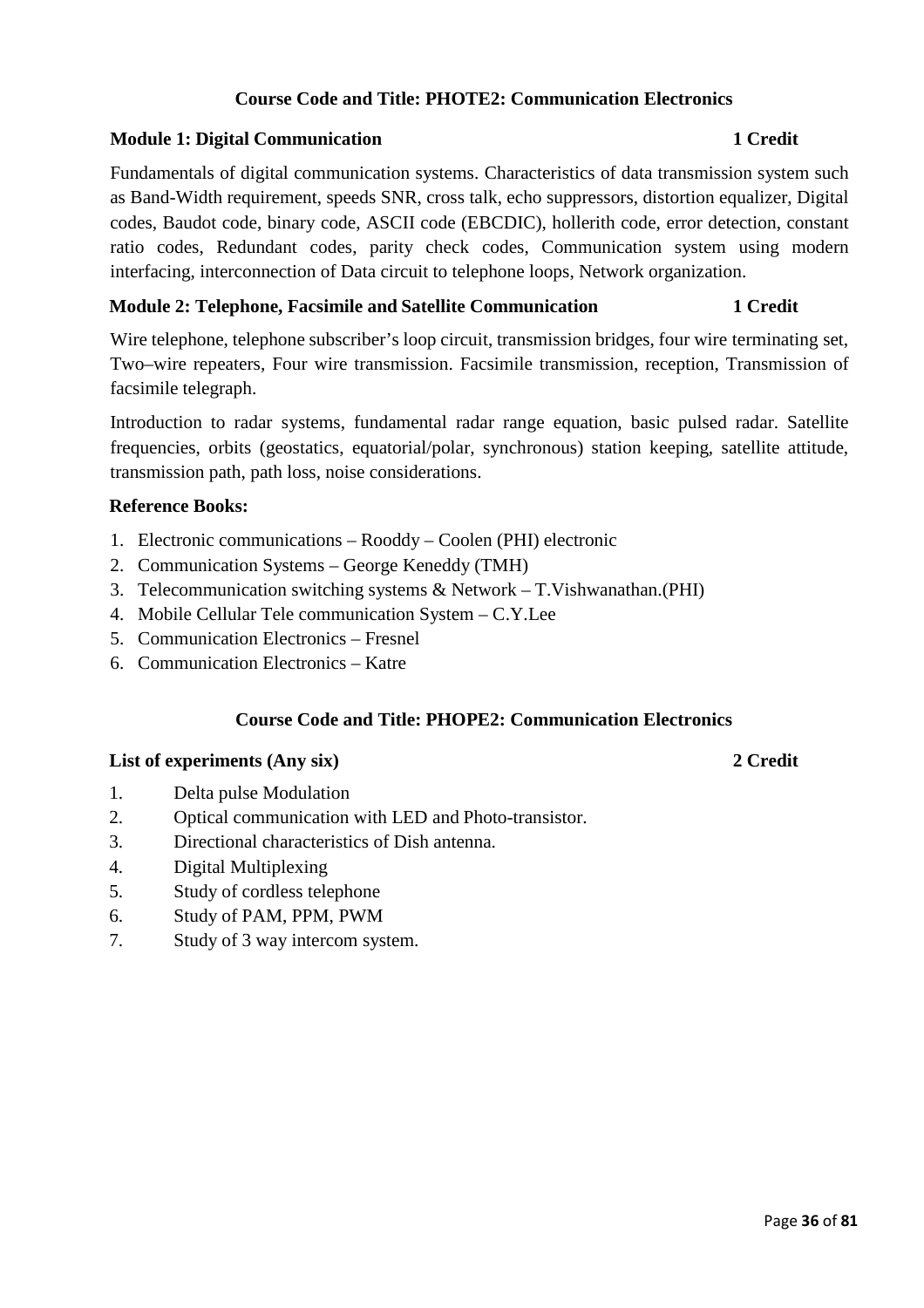# **Course Code and Title: PHOTF2: Microwave Physics and Applications**

Prerequisite: Electron Motion in electric field, Magnetic field and electromagnetic field, Electric and Magnetic wave equation.

# **Module 1: Passive Elements** 1 Credit **1**

Introduction to microwave and its application: transmission line theory, their equations and Solutions, reflection coefficient, standing wave ratio (SWR), admittance resonant lines. Impedance matching, single stub and double stub, rectangular wave guides, circular wave guides, TE & TM modes of propagation  $Q - of$  cavity resonator, use of Smith chart.

### **Module 2: Active Elements 1 Credit**

Microwave generation problems and principles, Reflex Klystron, two cavity Klystron, operation as amplifiers and oscillators, bunching process, Applegate diagram, Magnetron traveling wave tube amplifier, BWA Semiconductor devices, Microwave transistor: Cut-off frequency, power gain, maximum available gain, frequency limitation. Johnson four equations, Gun diode, Tunnel diode, MOSFET, PIN diode, read diode, parametric amplifiers.

# **Reference Books:**

- 1. Introduction to Microwave Theory And Measurements : Lance PUB Mcgraw Hill
- 2. Foundations of Microwave Engineering : Collins PUB Mcgraw Hill
- 3. Microwave Semiconductor Devices and Their Circuit Applications : Watson PUB Mcgraw Hill
- 4. Microwave Devices and Circuits: Liao, PHL
- 5. Physics of Semiconductor Devices: S. M. Sze, Willey Eastern Ltd.
- 6. Microwave Electronics: V. Kulkarni, 1 Up Publication
- 7. Microwave Application: Sisodia, Raghuvanshi
- 8. Microwave Principles: Rich, Addion Wesley

# **Course Code and Title: PHOPF2: Microwave Physics and Applications**

# **List of experiments (Any six) 2 Credit**

- 1. Study of Gunn Diode Oscillator
- 2. Study of Crystal Detector
- 3. Principle of Magic Tee
- 4. Principle of Directional Coupler
- 5. Method of Impedance Matching
- 6. Power Measurements
- 7. To Measure guide wavelength for three different frequencies. Calculate wavelength and hence frequency.
- 8. To Measure small VSWR (S<10) for given load. Take two different independent reading
- 9. To determine normalized value of given unknown load. Using smith chart and by calculations.

# **Reference for experiments:**

1. X Band microwave Lab Kit (series B)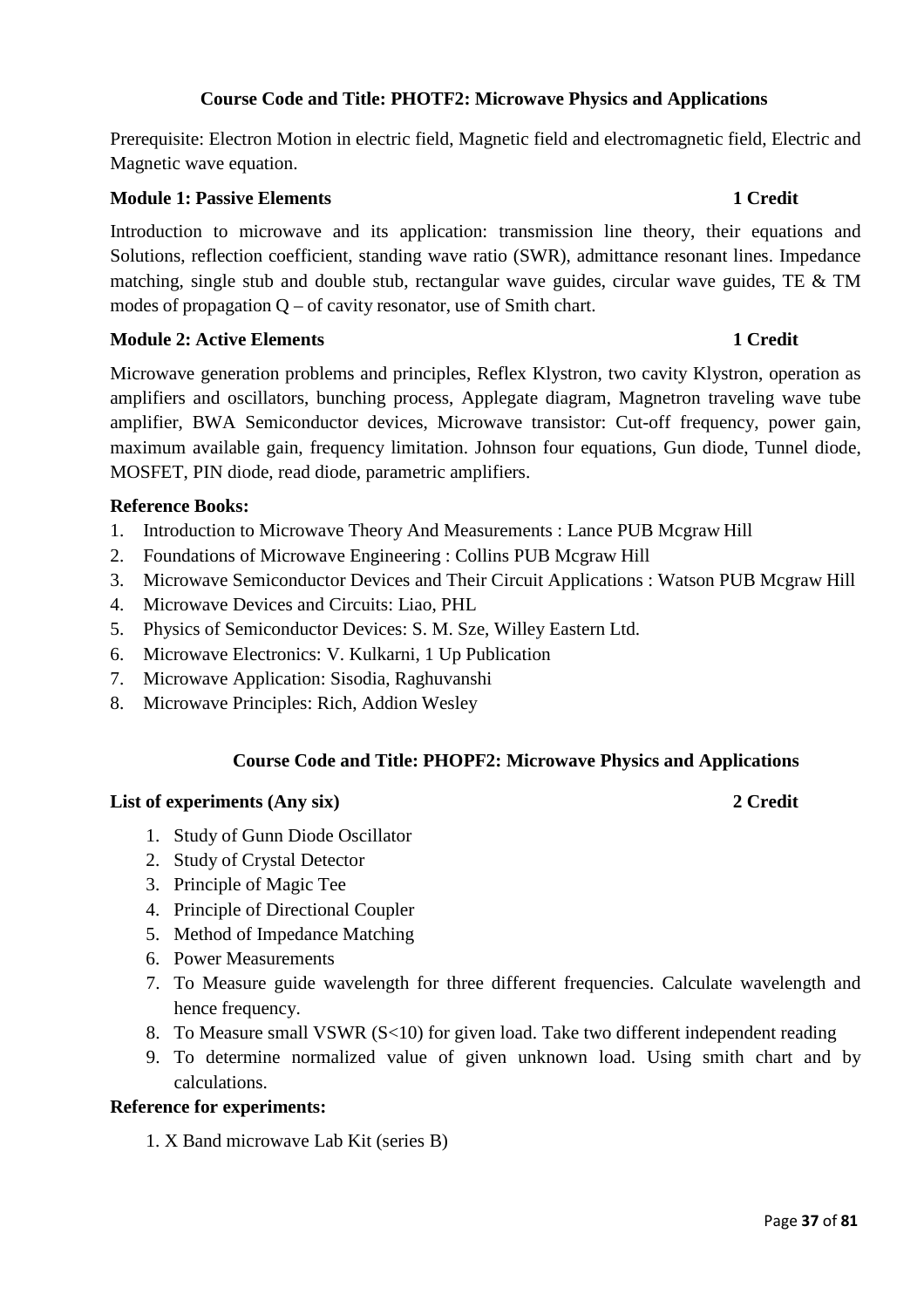# **Group-II**

# **(With 4 Credits)**

# **Course Code and Title: PHOT234G4: Acoustics-I**

# **Module 1: Measurement and Perception of Sound (1 Credit)**

Velocity of sound in fluids; Energy density of a plane wave; Acoustic intensity; Acoustic standards and reference conditions; Specific acoustic impedance; Decibel Scales: Intensity level (IL), Sound pressure Level (SPL), Sound Power Level (PWL), Loudness Level (LL)

# **Module 2: Transmission Phenomenon, Resonators and Filters (1 Credit)**

Transmission from one fluid medium to another: Reflection at the surface of a solid, Significance of standing wave ratios; Helmholtz resonator; acoustic, electrical and mechanical analogues; Expansion chamber muffler

### **Module 3: Speech Hearing and Community Noise Criteria (1 Credit)**

Equivalent continuous sound pressure level  $(L_{Aeq})$ ; Perceived noise level  $(L_{EPN})$  Human voice and hearing mechanism, thresholds of the ear; Audiometry; Haas effect and delay

# **Module 4: Architectural Acoustics (1 Credit)**

Growth and decay of sound in live rooms; Sabine equation; Decay of sound in dead rooms: Eyring approach, Millington and Sette approach; Optimum reverberation time; Methods of measuring reverberation time; Sound absorption coefficients; Room modes; Room acoustics: Sound transmission class, High-loss frame walls, Floor and ceiling systems

- 1. Fundamentals of Acoustics, II or Ill Edn., L. E. Kinsler and A. R. Frey, Wiley Eastern, 1982
- 2. Acoustics, W.W. Seto, Schaum's Outline, 1978
- 3. Basic Acoustics, D. E. Hall, Oxford University Press
- 4. Technical Aspects of Sound, Richardson, Prentice Hall: 1962
- 5. Noise Reduction, L. L. Baranek, MIT Press, 1970
- 6. Handbook of Sound Engineers (The New Audio Cyclopedia), G. M. Ballou, Academic Press, 1998
- 7. Design for good Acoustics and Noise Control, J. E. Moore, University Press, 1998
- 8. Acoustics Sourcebook, S. Parker, McGraw Hill, 1996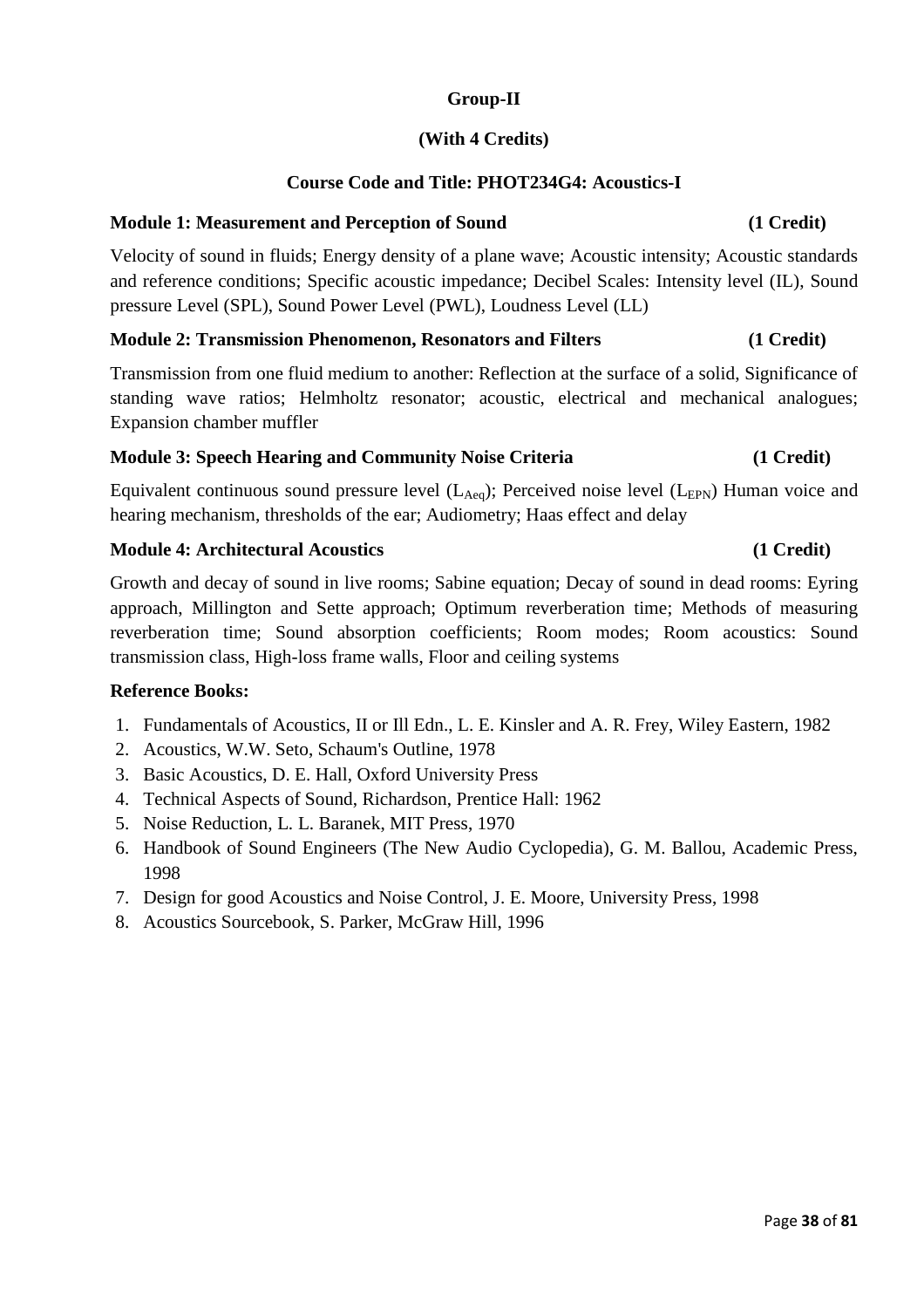# **Course Code and Title: PHOT244G4: Acoustics-II**

### **Module1: Acoustic transducers 1 Credit**

**Loudspeakers:** Direct-radiator loudspeaker: equivalent circuit and efficiency; effect of voice-coil parameters on acoustic output; loudspeaker cabinet; Horn loudspeaker: wave equation for horns, pressure response of loudspeakers; woofers, squawkers, tweeters; Crossover networks

# **Module2: Acoustic transducers 1 Credit**

**Microphones:** Carbon, Condenser, Moving-coil electrodynamics and Velocity-ribbon microphones; polar response characteristics; Electroacoustic Reciprocity Theorem; reciprocity calibration of microphones

### **Module3: Sound recording and reproducing systems 1 Credit 1 Credit**

Monophonic and Stereophonic sound systems; Compact disc audio; Audio file formats; Dynamic range, Volume compressors, expanders and limiters; Graphic equalizer; Dolby noise reduction

### **Module 4: Technical acoustics and music 1 Credit 1 Credit 1 Credit 1 Credit 1 Credit 1 Credit 1 Credit 1 Credit**

Active noise control; Ultrasonic transducers: principle and applications; Anechoic chamber; Bioacoustics: animal sounds – synthesis and analysis; Music: pitch and timbre; Characteristics of musical notes: Vibrato, Tremolo, Portamento; Musical Instruments Digital Interface (MIDI)

- 1. Fundamentals of Acoustics, II or III Edn., L.E. Kinsler and A. R. Frey, Wiley Eastern, 1982
- 2. Acoustics, W.W. Seto, Schaum's Outline, 1978
- 3. Basic Acoustics, D.E. Hall, Oxford University Press
- 4. Technical Aspects of Sound, Richardson, Prentice Hall, 1962
- 5. Noise Reduction, L.L. Baranek, M.LT. Press, 1970
- 6. Handbook of Sound Engineers (The New Audio Cyclopedia), G.M. Ballou, Academic Press, 1998
- 7. Design for good Acoustics and Noise Control, J.E. Moore, University Press, 1998
- 8. Acoustics Sourcebook, S. Parker, McGraw Hill, 1996
- 9. Introduction to Acoustics, Robert D. Finch, Pearson, 2005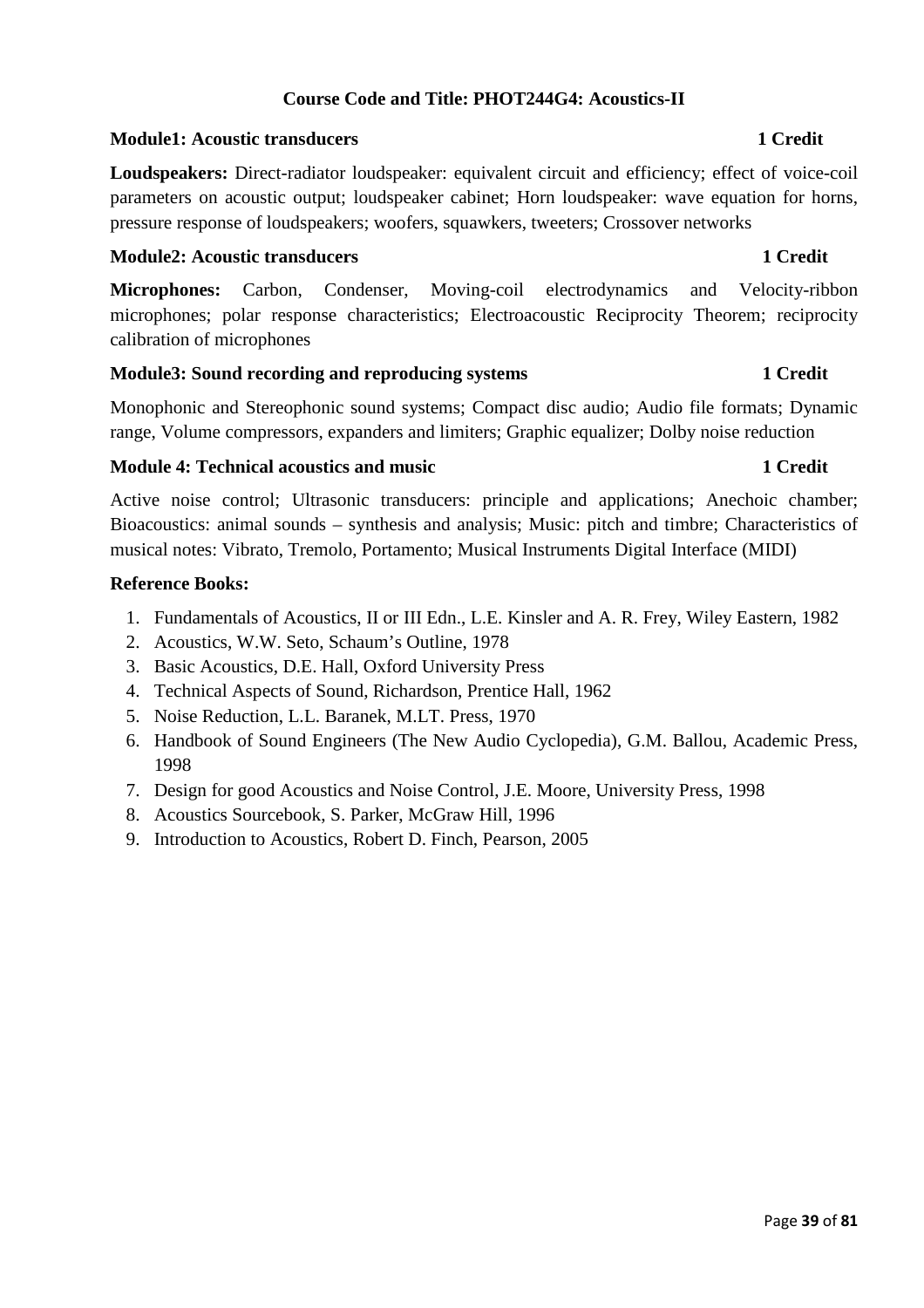# **Course Code and Title: PHOT234H4: Energy Studies-I**

# **Module 1: Energy Sources 1 Credit**

Energy, Work and Power, Energy units and inter-conversion, Various types of energy sources Non Renewable Energy sources: Coal, Oil, Natural gas, Nuclear power, Hydroelectricity, and their potentials,

Renewable Energy sources: Solar, Wind, Biomass, Tidal, Ocean wave, Ocean thermal, Geothermal and their potentials

Energy crisis, Energy consumption and its impact on environmental climatic change, global Warming

Future Energy Option: Sustainable development, Energy for security and security of energy, Transition to carbon free technologies, Carbon credits

# **Module 2: Solar Radiation and Its Measurements 1 credit**

Importance of Solar Energy: Nature of solar radiation, Sun as a fusion rector, spectral distribution of terrestrial and extra-terrestrial radiation, Estimation of extra-terrestrial solar radiation, Radiation on horizontal and titled surfaces.

Nature of Solar Radiations - beam, diffuse, global radiation and their measurement by Pyranomater, Pyrhelimeter, Sunshine recorder (Ref. 8)

# **Module 3: Basics of Heat transfer 1 credit**

 Heat and Thermodynamics: Basic units, dimensions, Concept of heat, 1st and 2nd law of thermodynamics, Types of heat transfer. Conductive heat transfer: Fourier's law. Stefans-Boltzman relation and IR heat transfer between gray surfaces. Radiative heat transfer: sky radiation, radiation heat transfer coefficient

Convective heat transfer: Natural and forced convection, natural convection between parallel plates, Non-dimensional numbers, conductive heat transfer coefficient, Heat transfer due to wind (Ref. 9)

### **Module 4: Energy Storage 1 credit**

Types of energy storage systems: sensible and latent heat storage systems, Electric energy storage systems, Chemical energy storage systems, Heat exchanges, Hydrostorage, solar pond as a energy storage, Green house (Ref. 11)

- 1. TEDDY Year Book (Tata Energy Research Institute (TERI) Publication, New Delhi)
- 2. World Energy Resources, Charles E.Brown (Springer Publication) 2002
- 3. Energy Policy for India, B.V. Desai (Welley Eastern Publication)
- 4. Handbooks of Solar Radiation, A. Mani (Allied Publishers) 1980.
- 5. Solar Energy Fundamentals and Applications, H.P. Garg and Satya Prakash, (Tata McGraw Hill) 1977
- 6. Treatise on Solar Energy, H.P. Garg, Volume 1, 2 and 3 (John Wiley and Sons) 1982
- 7. Principles of Solar Engineering, F. Kreith and J.F. Kreider, McGraw Hill, 1978
- 8. Solar Energy Thermal Processes, J.A. Duffie and W.A. Beckman, (John Wiley and Sons) 1980
- 9. Heat and Thermodynamics, M.W. Zemansky (McGraw Hill Publication)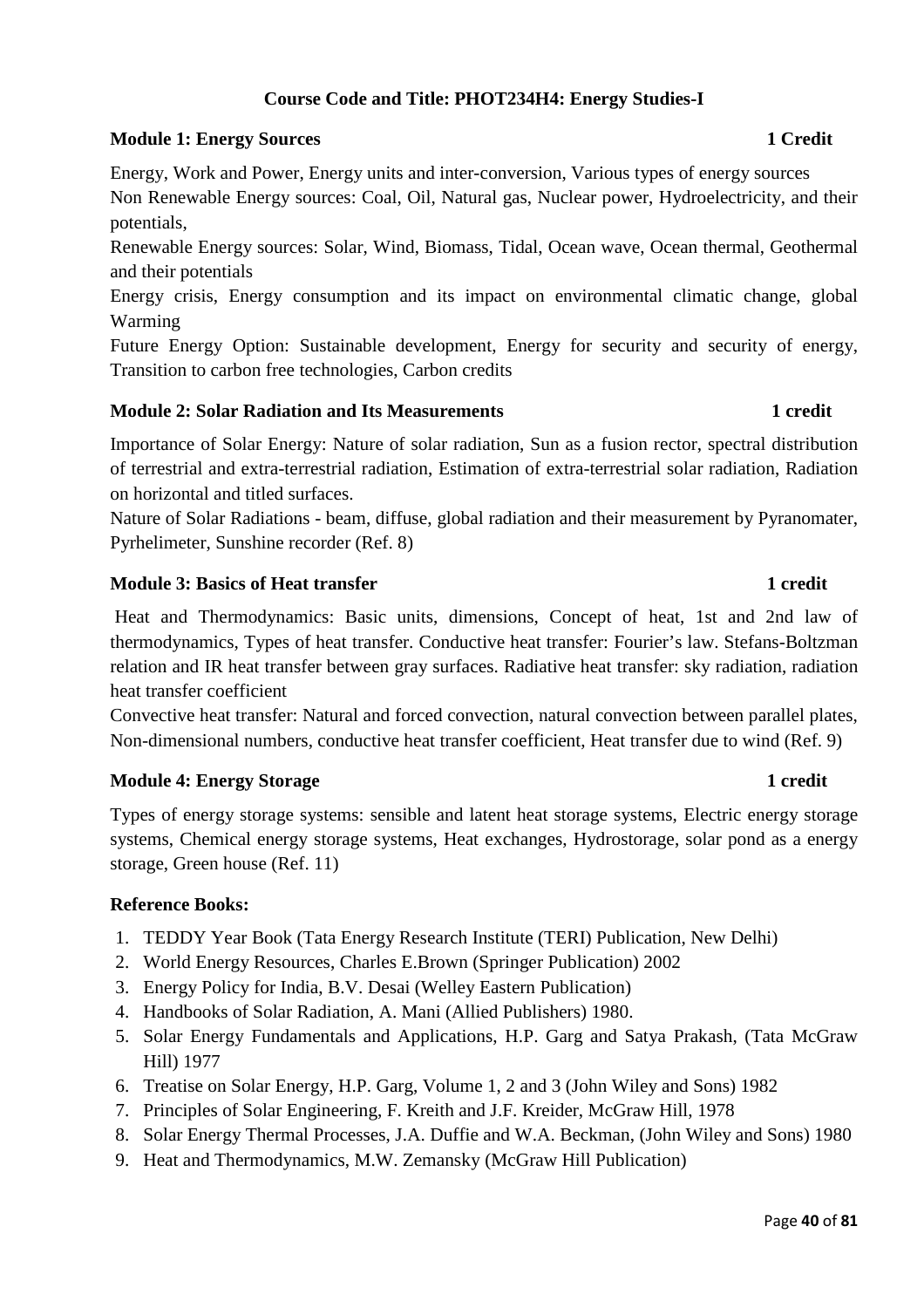# **Course Code and Title: PHOT244H4: Energy Studies-II**

# **Module 1: Solar Photovoltaics (SPV)** 1 credit

Solar photovoltaic (SPV) Conversion: Basic principles, Types of solar cell materials, Fabrication of solar photovoltaic cells, solar cell parameters and characteristics, Modules.

Block diagram of general SPV conversion system and their characteristics, Different configurations, Application (such as street light, water pumps, Radio/TV, Small capacity power generation) Solar photovoltaic (SPV) Systems Designing: Load estimation, selection of inverters, battery sizing, and array sizing. Ref. no. 2, 15.

# **Module 2: Photo-thermal Applications of Solar Energy 1 credit**

Selective coatings: Ideal characteristics of selective coating for various applications, Types of selective coatings, materials and techniques for selective coatings, Effect of selective coating on the efficiency of solar collectors. Solar Thermal Devices and Systems: Different types of collectors, Flat plate collector (Basic principle, construction, Energy balance equation of steady state, Testing, Methods to reduce losses), Solar cookers, Domestic hot water system, Solar dryers, solar pond, Solar still, Solar furnace, Solar refrigeration, Solar concentrators, systems based on use of solar concentrators. Ref. no. 2, 6.

# **Module 3: Hydrogen Energy 1 credit 1 credit 1 credit 1 credit 1 credit 1 credit 1 credit 1 credit 1 credit 1 credit 1 credit 1 credit 1 credit 1 credit 1 credit 1 credit 1 credit 1 credit 1 credit 1 credit 1 credit 1 cred**

Hydrogen Fuel: Importance of Hydrogen as a future fuel, Sources of Hydrogen, Fuel of vehicles. Hydrogen production: Production of Hydrogen by various methods, Direct electrolysis of water, Direct thermal decomposition of water, Biological and biochemical methods of hydrogen production.

Hydrogen storage: Gaseous, Cryogenic and Metal hydride. Utilization of hydrogen: Fuel cell – Principle, construction and applications. Ref. no. 2, 11, 12.

# **Module 4: Wind and Bio Energy 1 credit 2.1 credit 1 credit 1 credit 1 credit 1 credit 1 credit 1 credit 1 credit 1 credit 1 credit 1 credit 1 credit 1 credit 1 credit 1 credit 1 credit 1 credit 1 credit 1 credit 1 credit**

Wind Energy: Introduction, Basic principle of wind energy conversion, Extraction of maximum power from wind and its dependence on various parameters. Wind Mills: Types of wind mills, Vertical axis and Horizontal axis wind mills their performance, Merits and Demerits, Limitations of wind energy conversions.

Bio Energy: Biomass, Generation and utilization, Property of biomass, Agriculture crop and Forestry residues used as fields. Physical, Chemical and biological conversion of biomass into useful form of energy. Gasification, Biomass gasifiers and types.

Biogas: Introduction, Generation of biogas, Aerobic and anaerobic bioconversion process. Substances used to produce biogas (Cow dung, Human and other agricultural waste, municipal waste etc.), Digesters and their designs, Pyrolysis and gasification, Fermentation process.

Biofuels: Types of biofuels, Production processes, Biofuel applications, Ethanol as a biofuel. Ref. no. 2, 9, 14**.** 

# **Reference Books**:

- 1. Climatological and Solar Data for India, Seshadri (Sarita Prakashan) 1969
- 2. Solar Energy Utilization, G.D. Rai, (Khanna Publishers) 1995
- 3. Energy Technology, S. Rao and B.B. Parulekar (Khanna Publishers) 1995

# Page **41** of **81**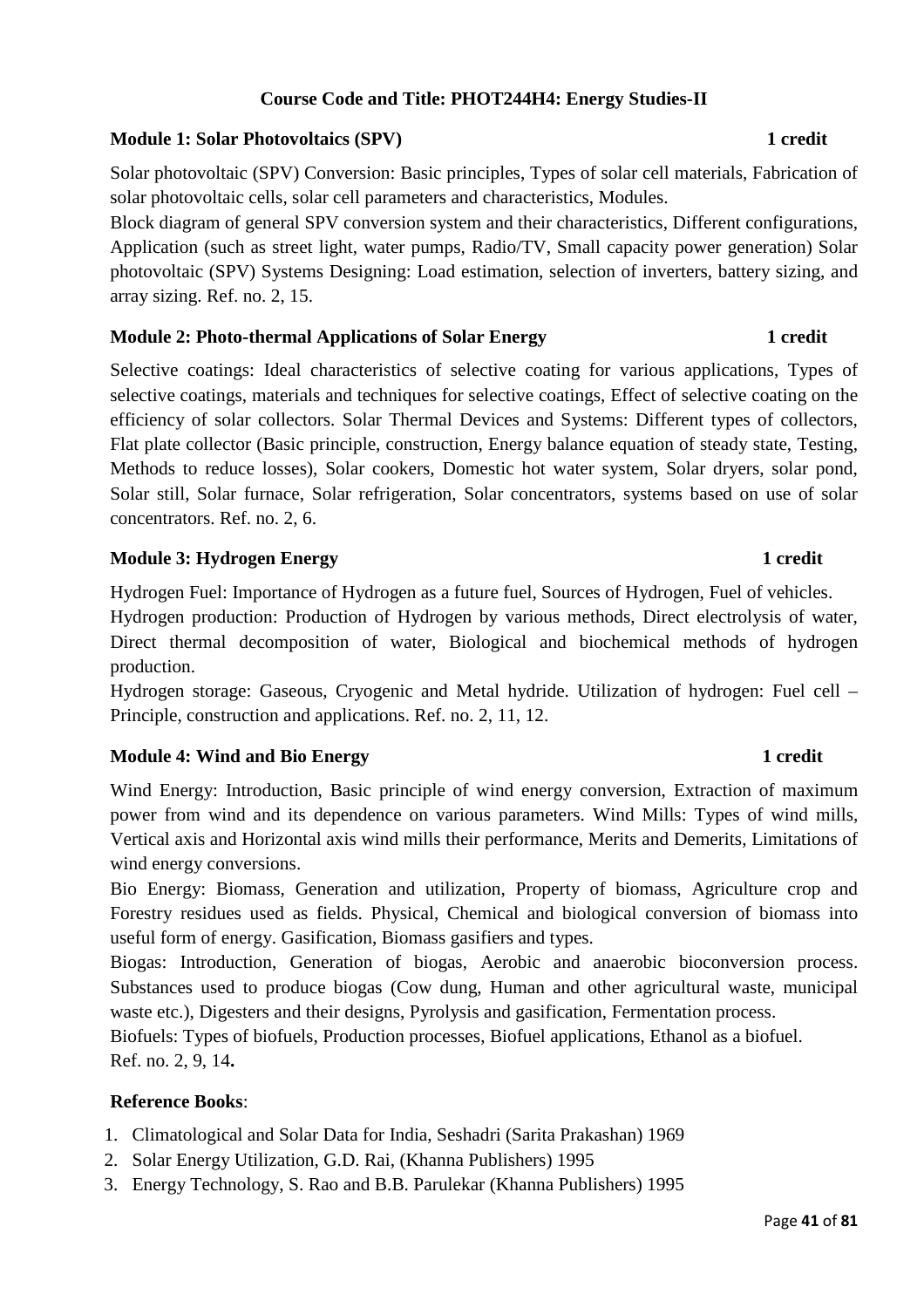- 4. Terrestrial Solar Photovoltaics, Tapan Bhattacharya, (Namsa: Publication House, New Delhi)
- 5. Solar Cells-operating Principles, Technology and System Applications, Martin A. Green (Prentice Inc. USA).
- 6. Solar Thermal Engineering, J.A. Duffie (Academic Press)
- 7. Renewable Energy Sources and Conversion Technology, N.K. Bansal, M. Kleeman and S.N. Sreinivas (Tata Energy Research Institute, New Delhi) 1996
- 8. Fundamentals of Solar Cells, F.A. Faherenbruch and R.H. Bube (Academic Press)
- 9. Biomass Energy Systems, Venkata Ramala and S.N. Srinivas (Tata Energy Research Institute, New Delhi, New Delhi) 1996
- 10. Thin Film Solar Cells, K.L. Chopra and S.R. Das (Plenum Press) 1983
- 11. Solar Hydrogen Energy Systems, T. Ohta (Pergamon Press) 1979
- 12. Hydrogen Technology for Energy D.A. Maths (Noyes Data Corp.)1976
- 13. Handbook Batteries and Fuel Cell, Linden (McGraw Hill)1984
- 14. Wind energy Conversion Systems, L.L. Freris (Prentice Hall)1990
- 15. Solar Photovoltaics, C.S. Solanki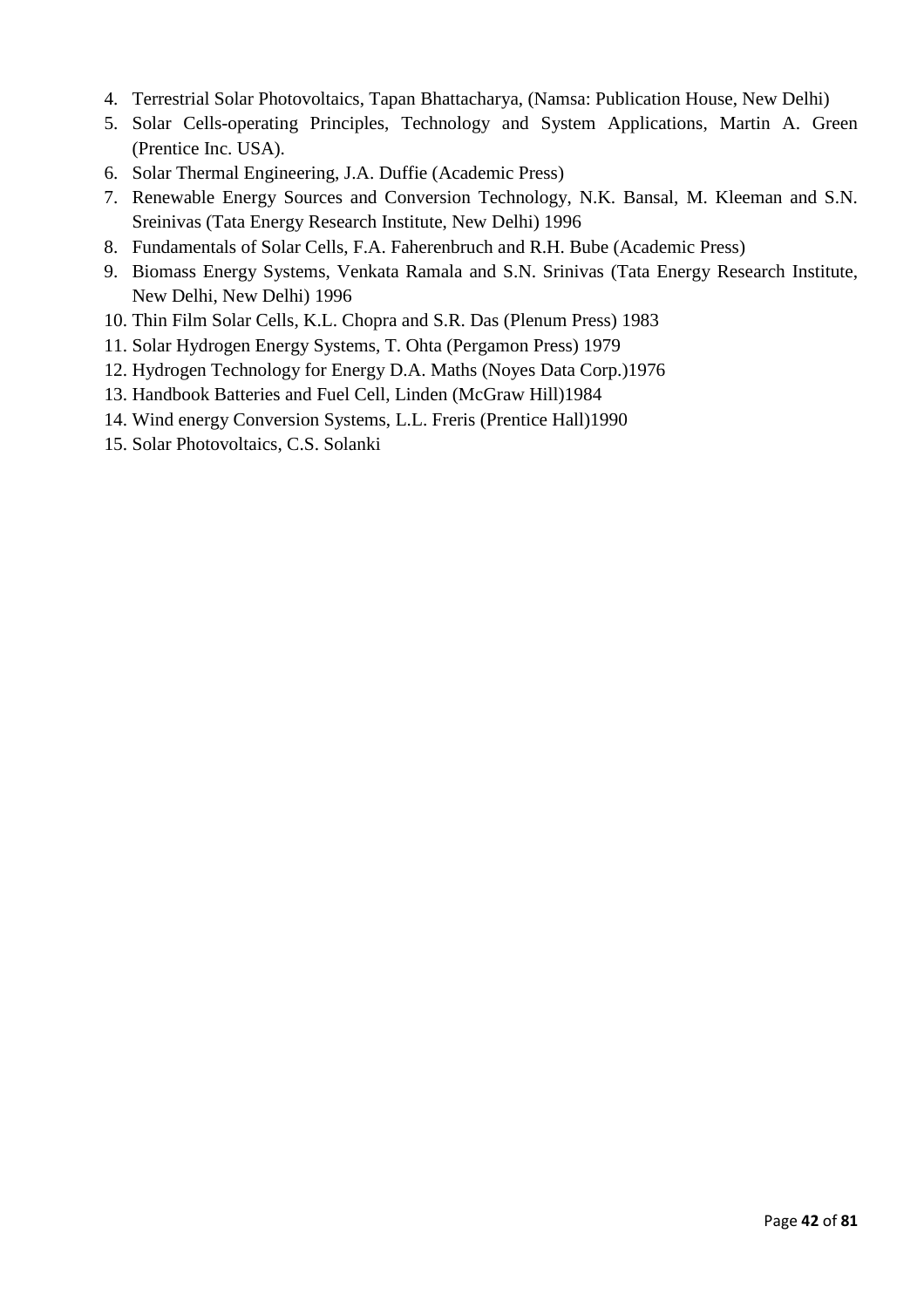# **Course Code and Title: PHOT234I4: Electronic Instrumentation- I**

Preamble: The students are supposed to have studied the following topics at undergraduate and post graduate level..

Analog and digital electronics. This includes diodes, half and full wave rectifiers, different types of transistors, transistor amplifiers, basic operational amplifiers circuits such as inverting and non inverting amplifier, OpAmp as an adder, subtractor, integrator & differentiators. Analog to digital converters such as successive approximation ADC, dual slope ADC, binary weighted and R-2R DAC, basic regulated power supply using IC-723 or three pin regulators, binary arithmetic, number system (binary, BCD, Hexadecimal) basic logic gates, flip-flops such as RS, JK, D flip-flop ( bistable multivibrators) binary counters using flip-flops, half adder full adder using basic logic gates. Errors and error analysis, Static performance characteristics of an instrument such as accuracy, precision resolution, sensitivity, hysteresis, errors and their classification.

**Module 1:** General Background and Measurements **(1Credit)**

1.1 General configuration and functional description of measuring instruments, examples of instruments and their functional description.

1.2 Input- output configuration of measuring instruments, methods of correction of unwanted inputs.

1.3 Static performance characteristics of measuring instruments: accuracy, resolution, sensitivity, hysteresis, errors, their types.

 Dynamic characteristics: Generalized mathematical model of measurement System, order of instruments: zero, first, second and higher order. Step, ramp and sinusoidal frequency response of first order instruments (thermistor & thermocouple only),

# **Module 2:** Sensors & transducers **(1 Credit)**

2a Displacement sensors

**(i)Resistive type:** (Potentiometric linear and rotary (angular)), strain gauges- responding to dimensional changes and resistivity change namely electrical and semiconductor type.

**(ii) Capacitive type:** linear and angular type, responding to change in distance, area and dielectric medium.

**(iii) Inductive type:** Responding to change in Mutual inductance (LVDT) derivation of output of an LVDT not expected), Self inductance, Variable reluctance, Eddy current sensors.

**((iv) Hall effect sensors** for displacement measurement. Ref.2

# **(v) Digital (optical) displacement sensors** (rotary and linear and also absolute and

incremental (introduction only)) Ref.1, 2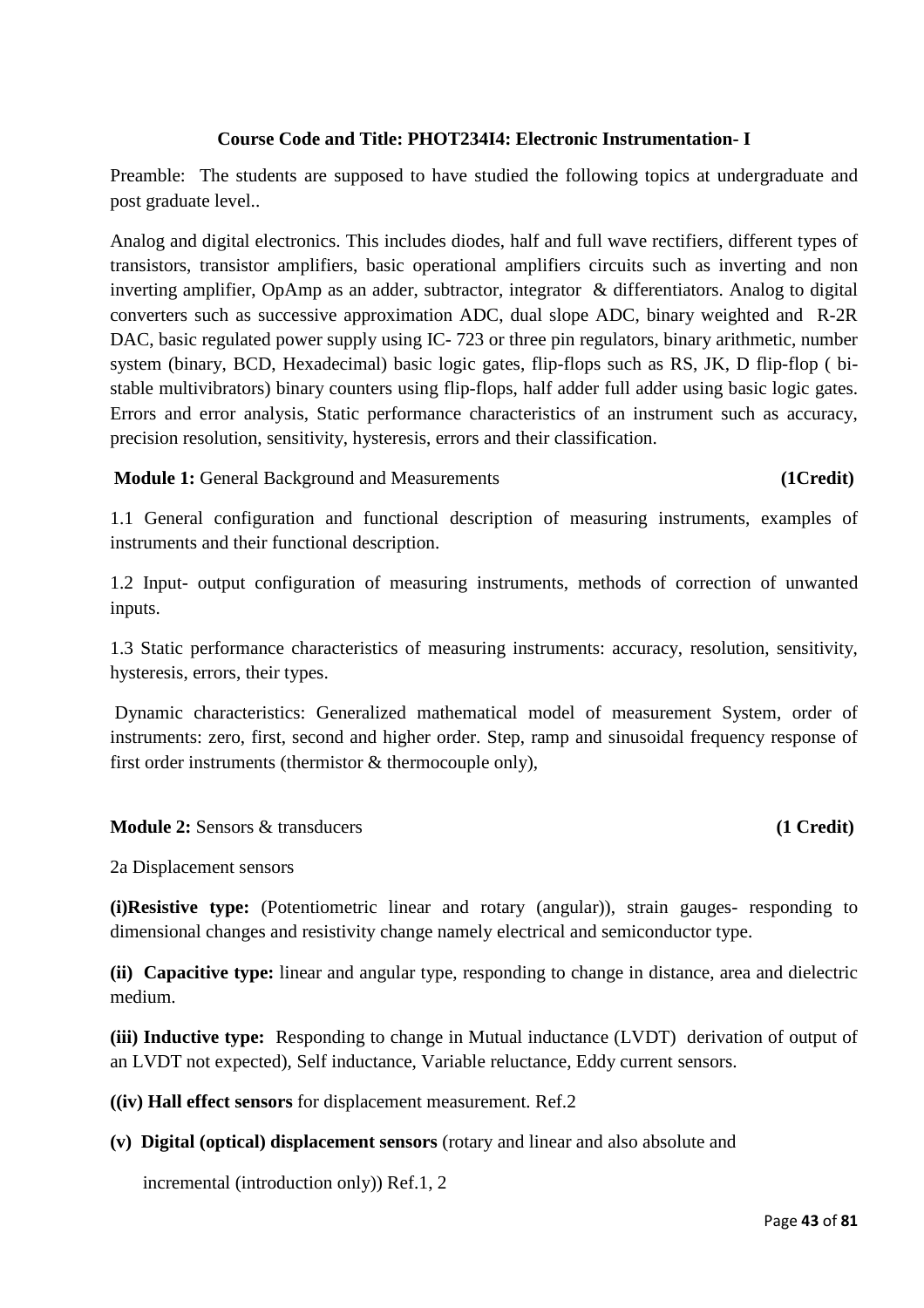**2b Flow measurements:** Types of flow, Derivation of basic equation of flow -Bernoulli equation, classification of flow meters: Q**uantity flow meter** (turbine type and positive displacement (**short introduction only**),

**Rate flow meter: Head type flow meters**- Orifice meter, Venturi tube, Pitot tube and rota-meters,

**Other flow metering (measuring) techniques:** electromagnetic flow meter, Ultrasonic flow meter, and hot wire anemometer (operating principle without derivation)

**Mass flow measurement** (operating principle without derivation)

**2c Temperature measurements:** Temperature scales, basis of temperature scales

**Transduction techniques:** Liquid filled thermometer, Resistance type: Platinum resistance temperature sensor,**(construction of thermocouple probe not expected),** (PT 100), Thermistors. Thermocouples – Seebeck effect, Peltier effect &Thompson effect, types of thermocouples: T, E, J, K, R, S, B types. With their ranges, thermocouple laws,high temperature measurement using forced cool junction (Ref.1)

Solid state temperature sensors AD-590, IC LM-35. (for both sensors introduction from data sheets), Optical pyrometers: Total and selective radiation **Ref.1,2 &3**

# **Module 3: Signal conditioning processing & Data acquisition : (1 Credit)**

**Signal conditioners:** Signal conditioning of the inputs: Ratiometric conversion, Logarithmic compression, Instrumentation amplifier using three OpAmps- derivation of equation for output voltage, phase sensitive detection (for LVDT displacement sensors), resistance bridge circuit(s) for platinum resistance thermometer (derivation not expected) Ref.2, Thermocouple amplifier with cold junction temperature compensation , (Using solid state temperature sensor(AD-590 or LM-35) or thermistor or diode)

Data acquisition systems: Block diagram of generalized data acquisition system, single channel and multichannel data acquisition systems, microcontroller based data acquisition system.

Data loggers**,** general block diagram, example of microprocessor based data acquisition system: increasing fuel efficiency of a petrol engine using microprocessor based data loggers, Sample and hold circuits. Ref. 2,4, 5.

# **Module 4**: **Indicators, display system and recorders (1 credit)**

**Digital display systems**: Classification of display, LED, LCD & other displays: CRT, neon tubes (short introduction)

**Printers:** Classification of printers(Impact and non impact), Dot matrix printers, ink jet printers Laser printers (Principle and functional block diagram only) X-Y chart recorders, thermal printers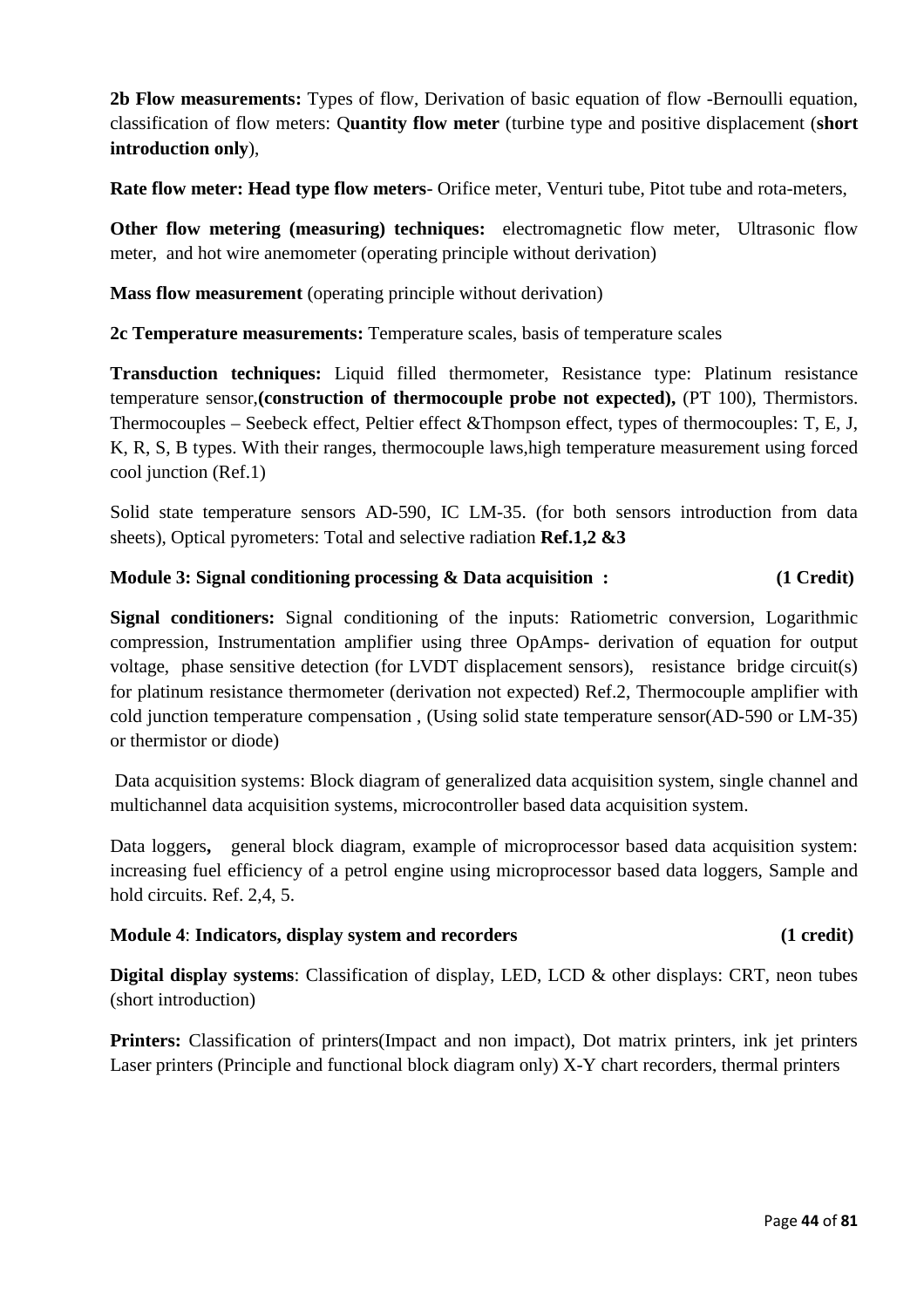**References Books:**

**Reference 1**: **Measurement systems Applications and design By E. O. Doebelin. 4th Edition**

 **McGraw Hills publishing company.**

**Reference 2: Instrumentation devices and systems, by C S Rangan, G. R. Sarma &**

 **V S V Mani, 2nd edition, TMH publishing company.**

**Reference 3: Instrumentation, measurement and analysis By B.C. Nakra K. K. Chaudhry**

 **TMH publishing company.**

**Reference 4: Electronic Instrumentation By H S Kalsi 3rd edition McGraw Hills education**

**Reference 5: Design With Operational Amplifiers and Analog Integrated Circuits, 4th edition By Sergio Franco McGraw Hills publishing company**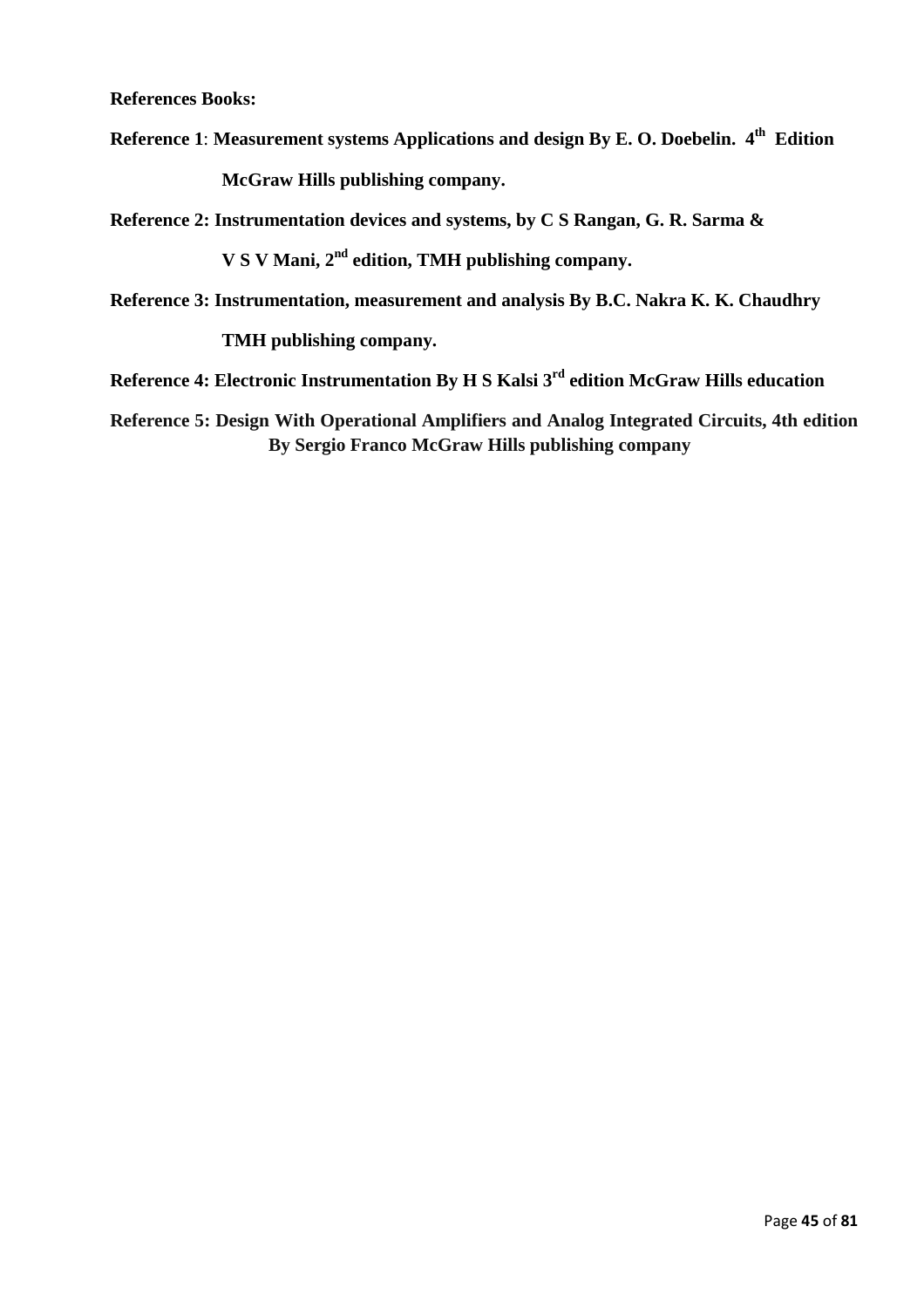# **Course Code and Title: PHOT244I4: Electronic Instrumentation- II**

# **Module 1: INTRODUCTION TO PROCESS CONTROL 1 Credit**

**Introduction to Control systems**: Process control block diagram, Control system Evaluation, Control system Objectives, Stability, Regulation, Transient Regulation, Evaluation Criteria, Damped response, Cyclic response, Sensor time response, **References: 1** 

### **Discrete Process Control** :

 Introduction, definitions of discrete state process control characteristics of the systems , relay, controllers and ladder diagrams (ladder programs for elevator and automatic bottle filling machine only) programmable logic controllers (PLC'<sup>s)</sup> (programmed ladder diagrams not expected Introduction, Process Characteristics Process Load, Transient, Process Lag, Control System Parameters, Error, Variable Range, Control Parameter Range, Control Lag, Dead Time, Cycling. **References: 1**

# **Module 2: Controller Principles 1 Credit**

 Controller Modes, Reverse and Direct Action, Discontinuous Controller Modes Two Position Neutral Zone (Examples) Applications, multi-position controllers, floating control mode(eliminate single speed and multiple speed) Continuous controller modes: Proportional Control Mode, Integral Control Mode, Derivative Control Mode, Composite Control, P-I Control, P-D Control Mode, Three Mode Controller (P-I-D controllers).(Derivation of equations of controller(s) output expected.) numerical based on all the above controllers **References: 1**

# **Module 3: Analog Controllers 1 Credit**

3.1 Analog Controllers: Electronic controller with design considerations: Proportional(P), Integral(I), Derivatives(D) PI, PD and PID

3.2 Digital Control: Introduction two position controls and multivariate alarms. Numerical based on all the above controllers **References: 1**

3.3 A short Introduction to MATLAB programming: Chapter 1, 2,3 complete. **References: 3**

# **Module 4: 1 Credit**

**4.1: Matlab programming:** Chapter 4.1,4.2,4.3,4.4, Chapter 5.1, 5.2, 5.3, 5.4, 5.5, 5.9, 5.10, 5.11.Chapter 6.1,6.2,6.3,6.4, **Reference 3**

# **References Books:**

**1: Process Control Instrumentation Technology, Curtis D. Johnson, 8th Edition, Prentice Hall** 

 **India Pvt. Ltd.** 

**2: Computer based industrial controls By K. Kant PHI publications.**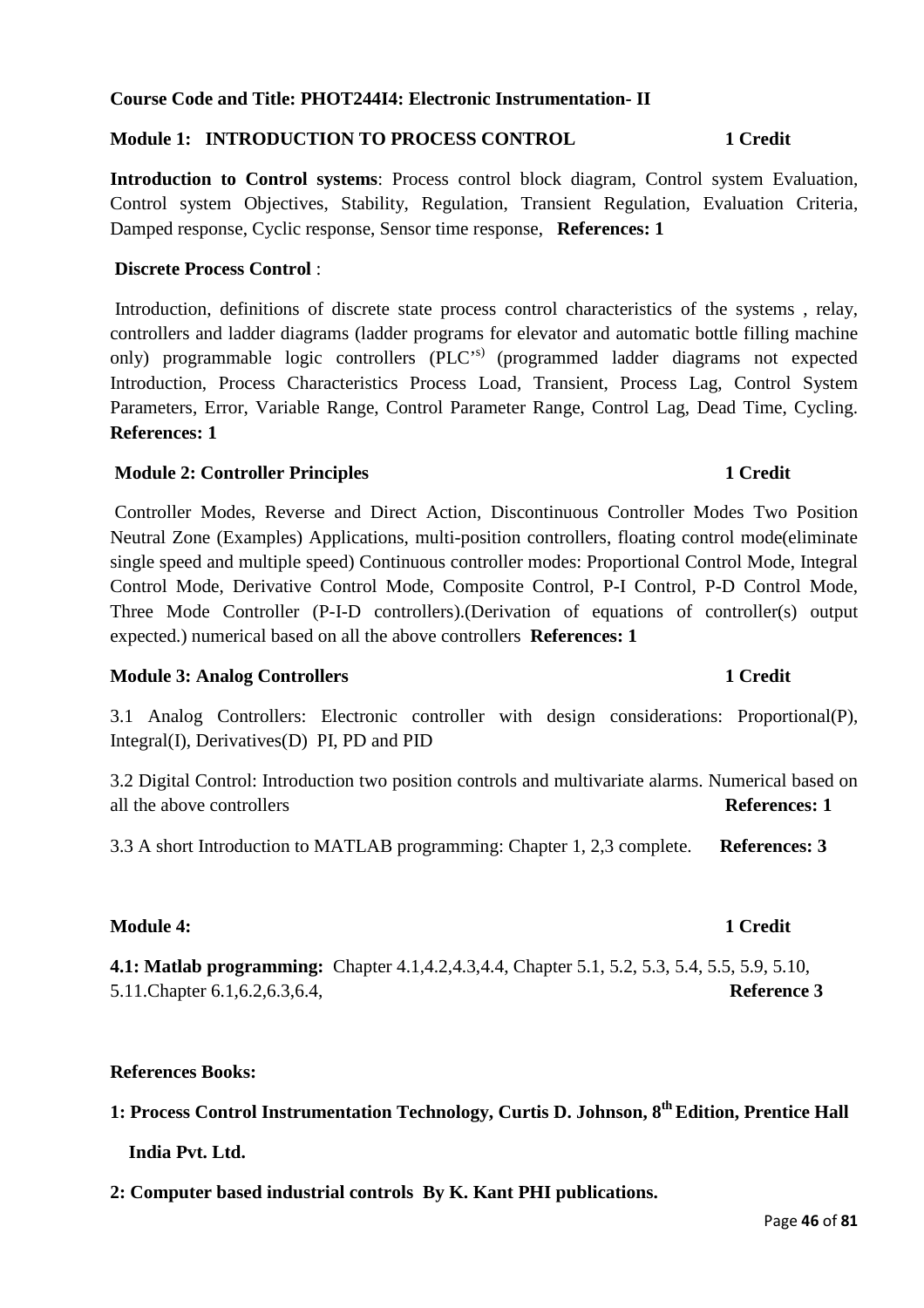- **3: Matlab an introduction and applications", 4th edition SI version, by Amos Gilat, Wiley Students Edition**
- **4. Matlab An introduction with application by Rao V. Dukipatti New Age Publication.**
- **5. Getting started with MATLAB A quick introduction to scientist and engineers by Rudra Pratap, Oxford Publication.**
- **6. Matlab Programming for Engineers, 6th edition by Stephen J. Chapman Published by Cengage Learning** *India* **Pvt. Ltd.**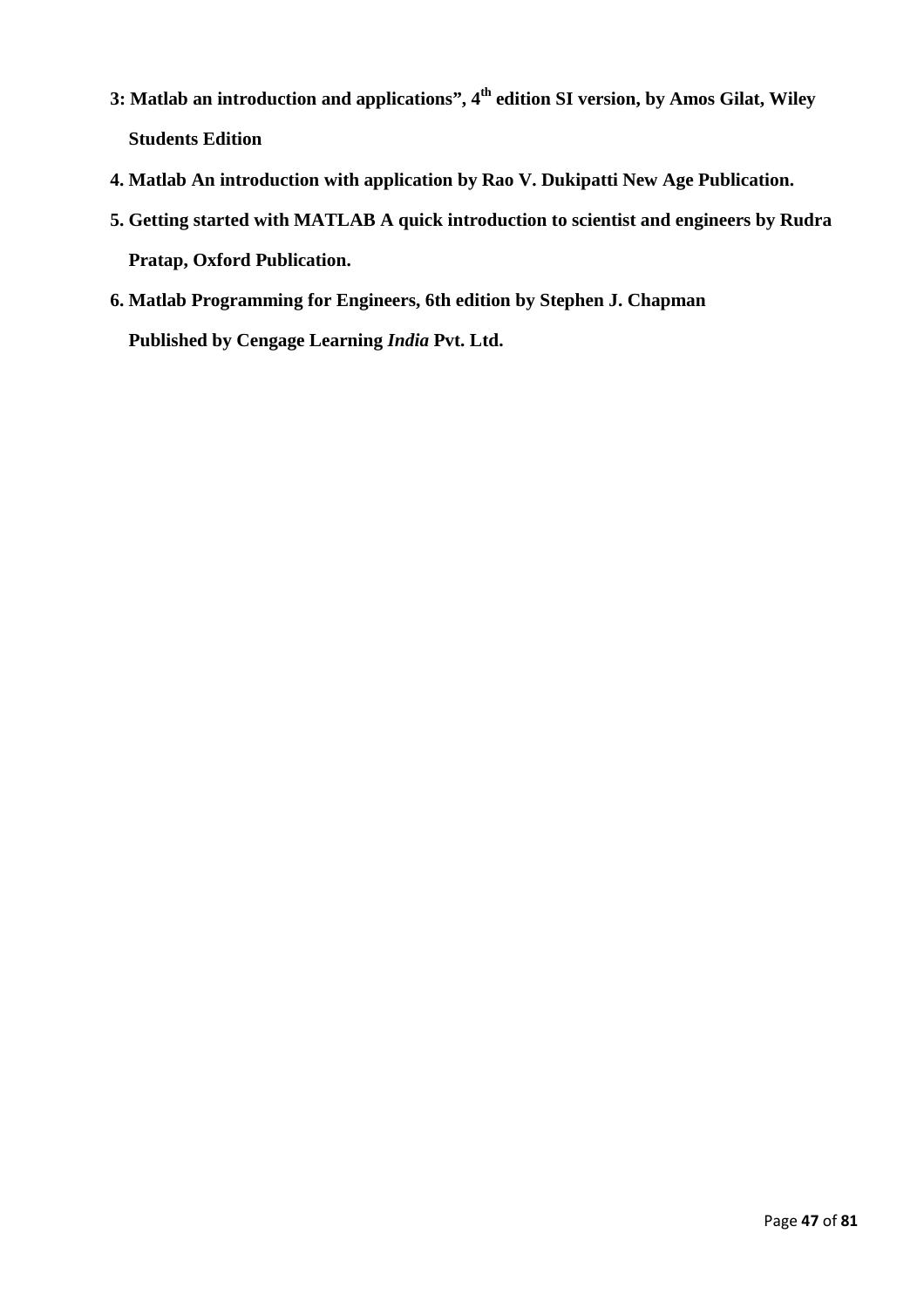# **Course Code and Title: PHOT234J4: Biomedical Instrumentation- I**

# **Module 1: Fundamentals to Biomedical Instrumentation and Patient Safety 1 Credit**  • Sources and characteristics of bio-signals. • Resting and action potential, propagation of action potential, Passive and active conduction. • Basics of signal measuring system • Basic and essentials of biomedical instrumentation system. • Problems faced when measuring on human body. • Precautions and safety conditions of biomedical instruments, grounding • Electric shock hazards-Gross shock-Micro current shock **Module 2: Electrodes and Physiological Transducers 1 Credit 1 Credit** • Electrode theory • Biopotential electrodes • Electrodes for ECG, EEG, EMG. • Introduction to physiological transducers • Classification of Transducer • Performance characteristic of transducer • Displacement, position and motion transducer • Pressure transducer • Transducer for Body temperature measurement • Biosensors **Module 3: Recording Systems and Signal Analysis 1 Credit 1 Credit** • Basic recording system • General consideration for signal conditioners • Preamplifiers, Differential, Instrumentation, Isolation amplifier • Source of noise in low level measurement • Biomedical signal analysis techniques • Fourier Transform, FFT and Wavelet Transform • Signal processing techniques **Module 4: Cardiovascular System and Measurements 1 Credit 1 Credit** • Heart and Cardiovascular system • Blood Pressure measurement • Heart Sounds, Phonocardiography • Pulse oximetry • Block diagram of electrocardiograph, ECG machine maintenance and trouble shooting • The ECG leads • Effect of Artifacts on ECG recording • Introduction to pacemakers • Types of pacemakers, Pacemaker system and its functioning **Reference Books:**

1. Biomedical Instrumentation and Measurements (Second Edition) by Leslie Cromwell, Fred J. Weibell, Erich A. Pfeiffer, Pearson Education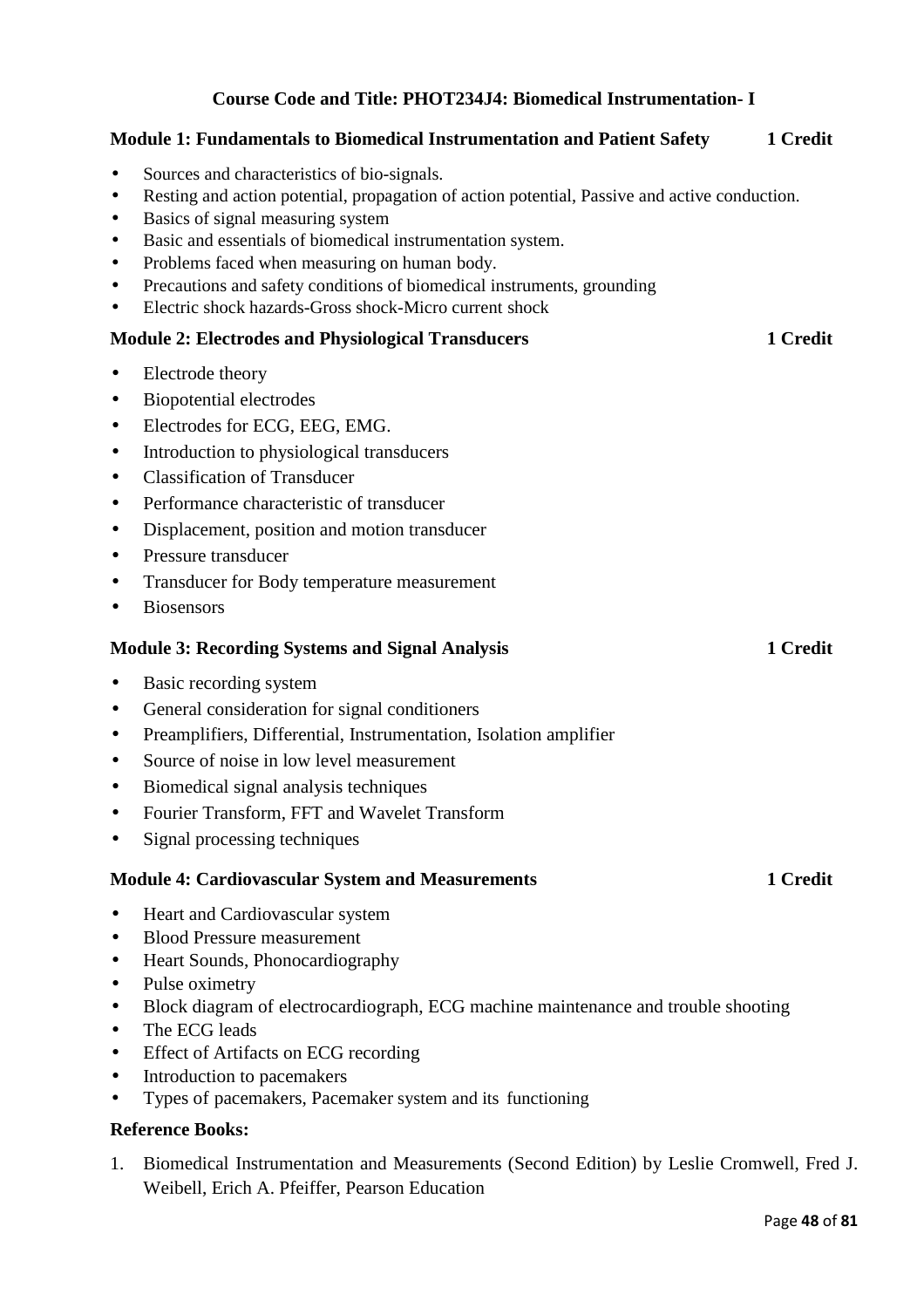- 2. Handbook of Biomedical Instrumentation (Second Edition) by R. S. Khandpur (Tata McGraw Hill)
- 3. Biomedical Instrumentation and Measurement by Carr and Brown-Pearson
- 4. Biomedical Instruments and Measurements (Second Edition) by R. Ananda Natarajan Eastern Economy Edition
- 5. A textbook of Biomedical Engineering Edited by R.M. Kenedi, Blackie (Glasgow & London)
- 6. Medical Instrumentation: Application and Design (Third Edition) John G. Webster, Willey India Education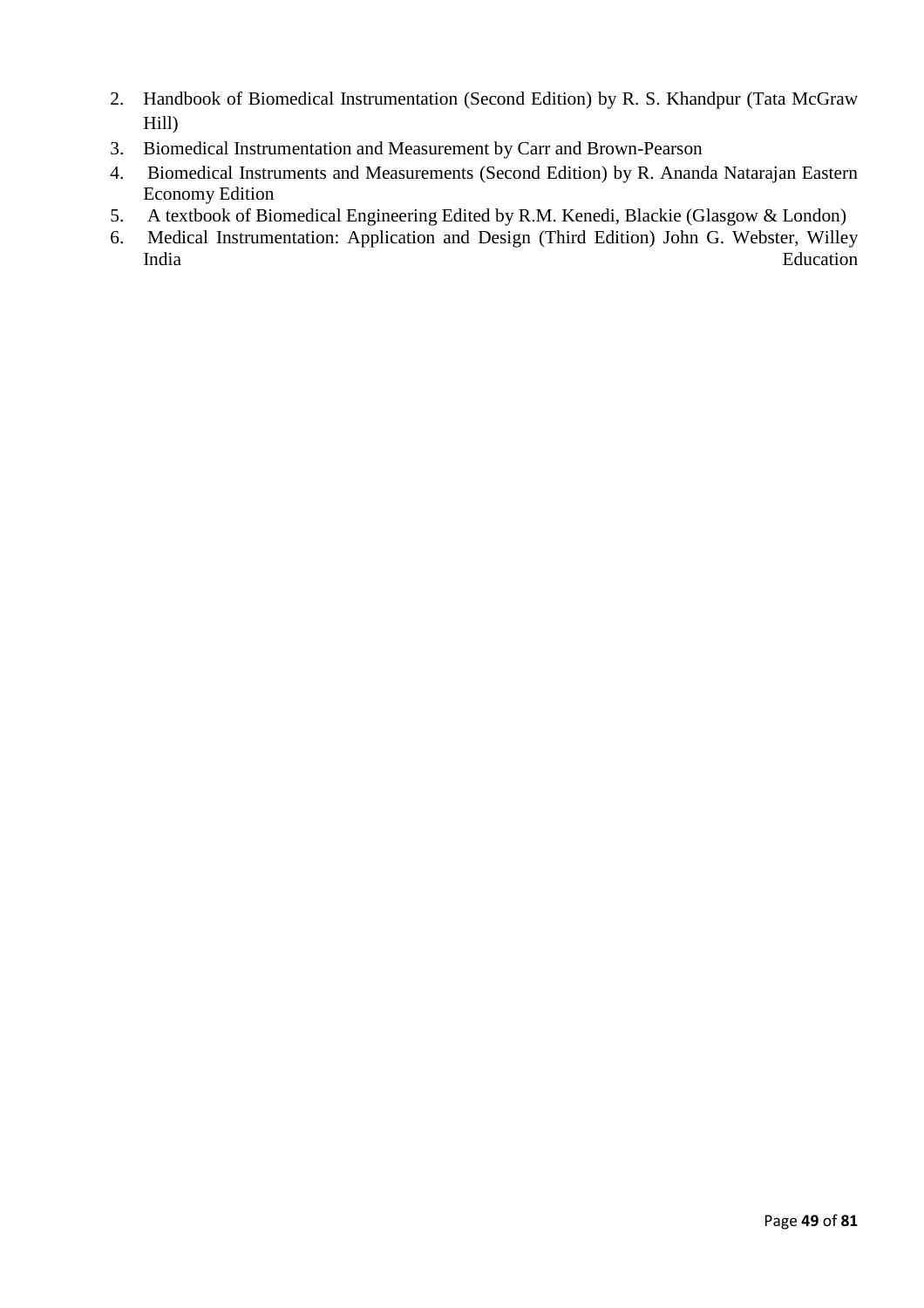# **Course Code and Title: PHOT244J4: Biomedical Instrumentation- II**

| <b>Module 1: The Computer in Biomedical Instrumentation</b>                                                                                                                                                                                                                                                                                                                                                                                                                                                                    | 1 Credit |
|--------------------------------------------------------------------------------------------------------------------------------------------------------------------------------------------------------------------------------------------------------------------------------------------------------------------------------------------------------------------------------------------------------------------------------------------------------------------------------------------------------------------------------|----------|
| The digital computer-computer hardware-Computer Software<br>$\bullet$<br>Microprocessors –Types of Microprocessors<br>$\bullet$<br>Microprocessors in Biomedical instrumentation<br>$\bullet$<br>Microcontrollers in Biomedical instrumentation<br>$\bullet$<br>Examples of Microcontroller Based system (data acquisition)<br>$\bullet$<br>Interfacing the computer with medical instrumentation and other equipment.<br>$\bullet$<br>Biomedical computer applications.<br>$\bullet$<br><b>Module 2: Biomedical Recorders</b> | 1 Credit |
| Introduction to nervous system and neural signals<br>٠<br>Neuromuscular transmission, muscle potentials<br>$\bullet$<br>Electroencephalograph (EEG), EMG recording system<br>$\bullet$<br>Electromyography (EMG), Block diagram, Computerized Analysis of EEG<br>٠                                                                                                                                                                                                                                                             |          |
| <b>Module 3: Ultrasonic Imaging Systems</b>                                                                                                                                                                                                                                                                                                                                                                                                                                                                                    | 1 Credit |
| Diagnostic ultrasound<br>$\bullet$<br>Physics of ultrasonic waves<br>$\bullet$<br>Medical ultrasound<br>$\bullet$<br>Basic pulse echo apparatus<br>$\bullet$<br>Imaging modes<br>$\bullet$<br>Real time ultrasonic imaging systems<br>$\bullet$<br>Mechanical sector scanner, multi-element linear array scanner, Duplex scanners<br>$\bullet$<br>Modern ultrasound imaging system, area array system<br>$\bullet$<br>3D ultrasound imaging system<br>$\bullet$<br>Biological effect of ultrasound<br>$\bullet$                |          |
| <b>Module 4: Respiratory System and Special Care Instruments</b>                                                                                                                                                                                                                                                                                                                                                                                                                                                               | 1 Credit |
| The Physiology of the respiratory system.<br>$\bullet$<br>Tests and instrumentation of the mechanics of breathing<br>$\bullet$<br><b>Respiratory Therapy Equipment</b><br>$\bullet$<br>ICU/CCU equipment, Bedside monitor<br><b>ECG</b> / Physiological Telemetry<br>٠                                                                                                                                                                                                                                                         |          |
| <b>Reference Books:</b>                                                                                                                                                                                                                                                                                                                                                                                                                                                                                                        |          |

- 1. Biomedical Instrumentation and Measurements (Second Edition) by Leslie Cromwell, Fred J. Weibell, Erich A. Pfeiffer, Pearson Education
- 2. Handbook of Biomedical Instrumentation (Second Edition) by R. S. Khandpur (Tata McGraw Hill)
- 3. Biomedical Instrumentation and Measurement by Carr and Brown-Pearson
- 4. Biomedical Instruments and Measurements (Second Edition) by R. Ananda Natarajan Eastern Economy Edition
- 5. A textbook of Biomedical Engineering Edited by R.M. Kenedi, Blackie (Glasgow & London)
- 6. Medical Instrumentation: Application and Design (Third Edition) John G. Webster, Willey India Education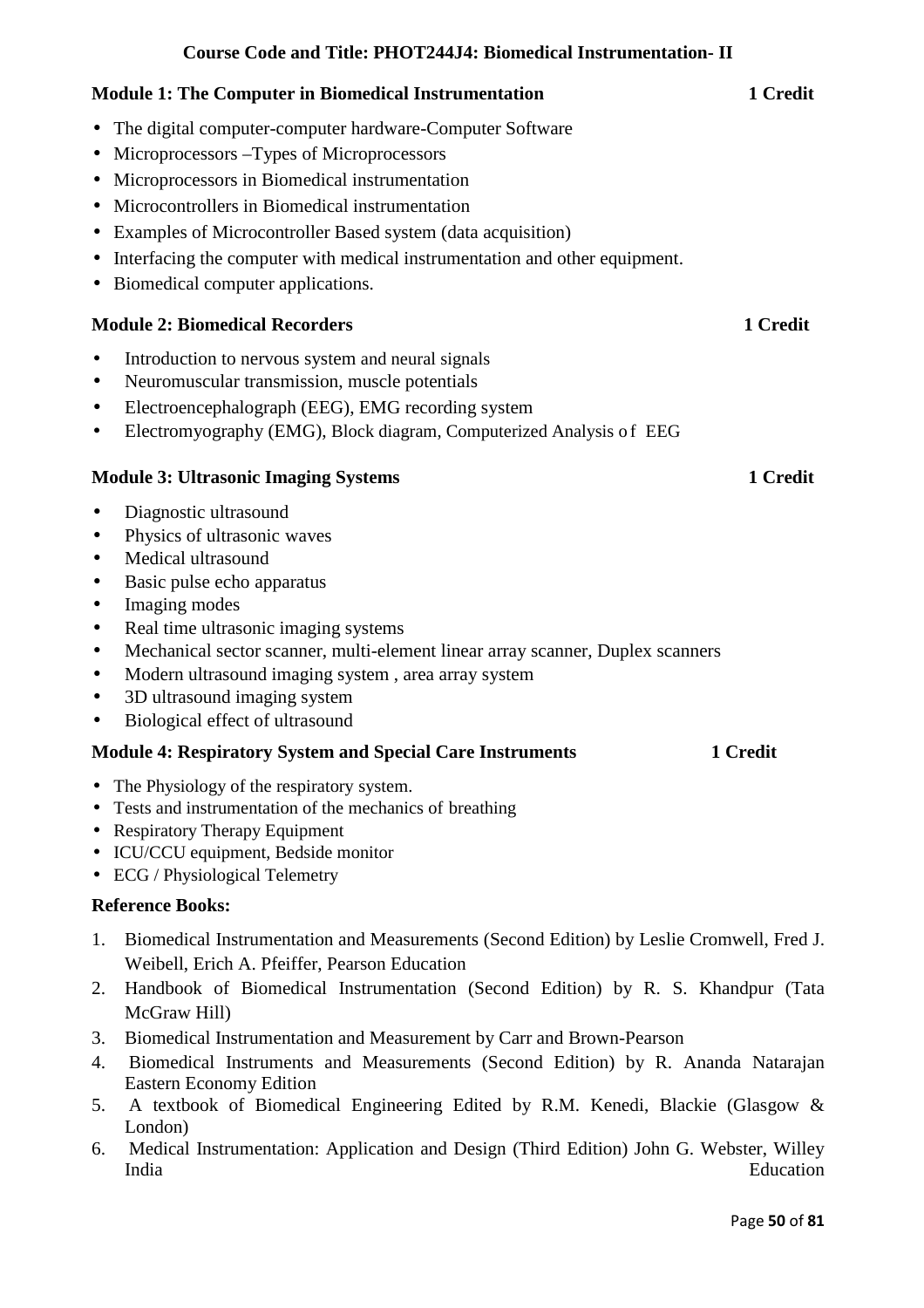# **Course Code and Title: PHOT234K4 Nuclear Techniques-I**

# **Module 1: Interaction of radiation with matter (1 Credit)**  $(1 \text{ Credit})$

General description of interaction processes, direct and indirect ionizing radiations, interactions of directly ionizing radiation such as electrons, protons and ions, stopping power, linear energy transfer, range of particles, straggling, interaction of indirectly ionizing radiation such as gamma radiations, attenuation coefficient, energy transfer.

# **Module 2: Nuclear detectors** (1 Credit)

Ionization and transport phenomena in gases, Ionization chamber, Proportional counter, GM counter, general characteristics of organic and inorganic scintillators, scintillation detectors NaI-(Tl), detection efficiency for various types of radiations, scintillators, detection efficiency for various types of radiation, PHDTomultiplier gain, semiconductor detectors, surface barrier detector, Si(Li), Gel(Li), HPGedetectors.

### **Module 3: Pulse processing and related electronics (1 Credit)**

Preamplifier, pulse shaping and pulse stretchers networks, delay lines, amplifier, Pulse height analysis and coincidence technique, Discriminators: Single channel analyzer, multichannel analyzer, pulse height spectroscopy, pulse shape discrimination, coincidence and anti- coincidence units.

# **Module 4: Dosimetry and radiation protection (1 Credit)**

Radiation measurements Units: Rontgen, RAD, REM, RBE, BED, Gray, Sievert, kerma, Cema, energy deposit and energy imparted, absorbed dose, main aims of radiation protection, dose equivalent and quality factor, organ dose, effective dose equivalent effects and dose limits, assessment of exposure from natural man-made sources, effects of radiation on human body.

- 1. Nuclear Radiation Detectors, S. S. Kappor and V. S. Rmanurthy. (Wiley Eastern Limited, New Delhi,) 1986
- 2. Introduction to Radiation Protection Dosimetry, J. Sabol and P. S. Weng (World Scientific) 1995
- 3. Techniques for Nuclear And Particle Physics, W.R. Len (Springer) 1955
- 4. Nuclear Measurement Techniques, K. Sriram, (Affiliated East-West Press, New Delhi) 1986
- 5. Fundamentals of Surface and Thin Film Analysis, Leonard C. Feldman and James W. Mayer, (North Holland, New York) 1988
- 6. Introduction to Nuclear Science And Technology, K. Sriram and Y.R. Waghamare (A.M. Wheeler) 1991
- 7. Nuclear Radiation Detection, W.J. Price (Mcgraw-Hill, New York) 1964
- 8. Alphas, Beta and Gamma-Ray Spectroscopy K. Siegbahn, (North Holland, Amsterdam) 1965.
- 9. Introduction to Experimental Nuclear Physics, R.M. Singru (John Wiley and Sons) 1974.
- 10. Radioactive Isotopes in Biological Research, Willaim R. Hendee (John Wiley and Sons) 1973.
- 11. Atomic and Nuclear Physics, Satendra Sharma, Pearson Education, 2008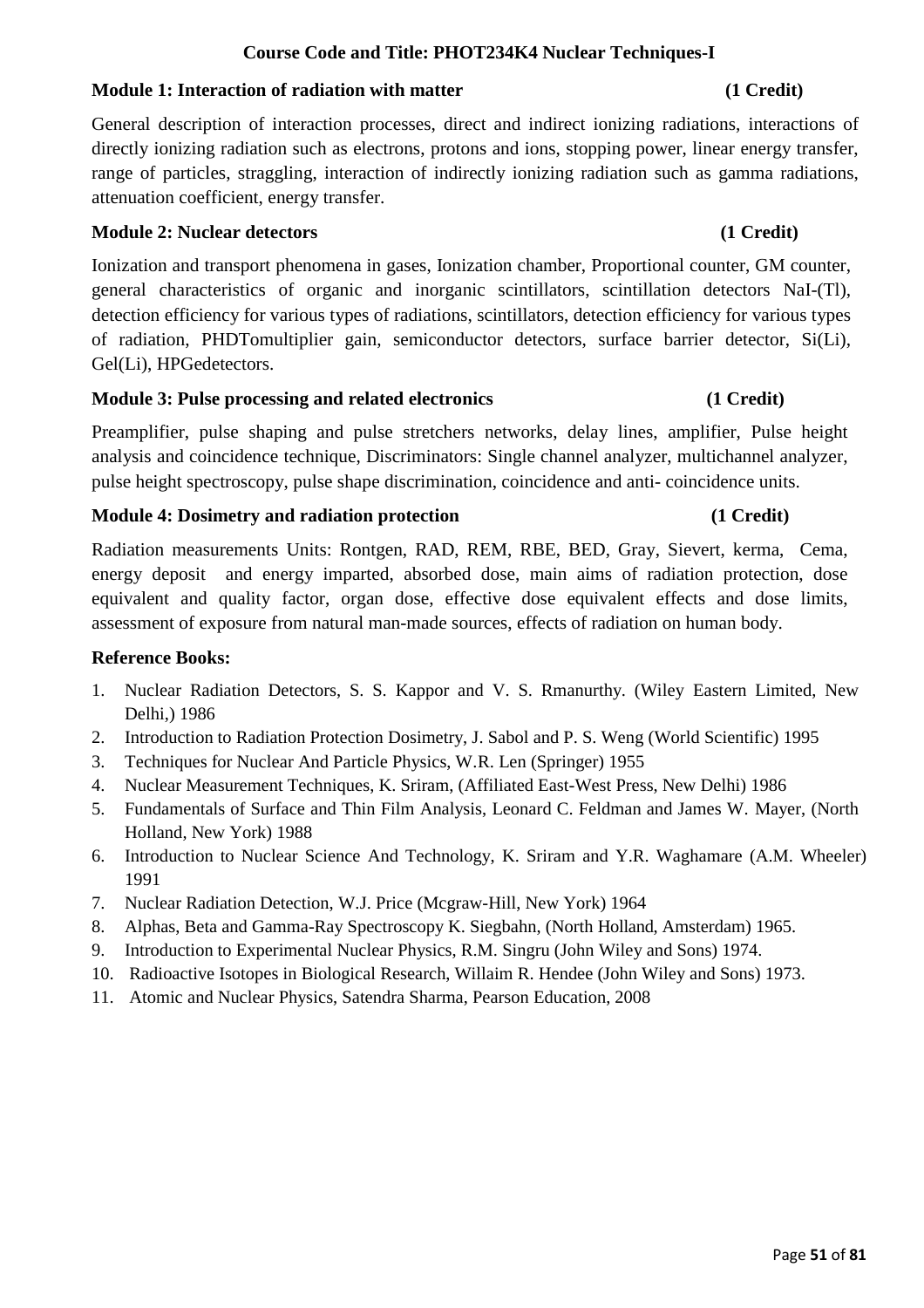# **Course Code and Title: PHOT244K4 Nuclear Techniques-II**

### **Module 1: Basic parameters of radioactive disintegration process (1 Credit)**

Law of radioactive disintegration, units of activity, basic concepts of half-life, mean life time of nuclei. Measurement of lifetime of nuclear excited states using techniques such as conversion line shift recoil distance, delayed coincidence, activity measurement and other methods. Measurement of Beta-Beta and Beta-gamma coincidence

### **Module2: Generation and detection of neutrons (1 Credit)**

Neutron sources, neutron detectors, measurement of cross-sections for nuclear reaction, thermal and fast reactors, production of radioisotopes. Reactor operation, thermal neutrons, neutron scattering and applications.

# **Module3: Nuclear reaction analysis** (**1 Credit)**

Elemental analysis by neutron activation technique, proton induced X-ray emission technique, Rutherford backscattering, Resonance nuclear reaction, ERDA, channelling, ion scattering and other such methods.

# **Module 4: Radioisotopes and its Applications (1 Credit)**

Radioisotopes, Radioactive waste disposal applications of radioisotopes (industrial, agricultural) dating of archaeological and other ancient object, Medical uses of radioisotopes and electron beams, radiotherapy, Carbon-14 and potassium-argon dating

- 1. Nuclear Radiation Detectors, S.S. Kapoor and V. S. Ramamurthy (Wiley Eastern Limited, New Delhi) 1986
- 2. Introduction to Radiation Protection Dosimetry, J. Sabol and P.S. Weng (World Scientific) 1995.
- 3. Techniques for Nuclear and Particle Physics, W.R. Leo (Springer) 1995
- 4. Nuclear Measurement Techniques, K. Sriram, (Affiliated East-West Press, New Delhi) 1986
- 5. Fundamentals of Surface and Thin Analysis, Leonard C. Feldman and James W. Mayer, (North Holland, New York), 1988.
- 6. Introduction to Nuclear Science And Technology, K. Sriram and Y.R. Waghamare, (A. M. Wheeler) 1991
- 7. Nuclear Radiation Detection, W. J. Price, (Mcgraw-Hill, New York) 1964
- 8. Alpha, Beta A Gamma-Ray Spectroscopy, K. Siegbahn (North Holland, Amsterdm) 1965
- 9. Introduction to Experimental Nuclear Physics, R.M. Singru (John Wiley and Sons) 1974
- 10. Radioactive Isotopes in Biological Research, William R. Hendee, (John Wiley and Sons) 1973
- 11. Atomic and Nuclear Physics, Satendra Sharma, Pearson Education, 2008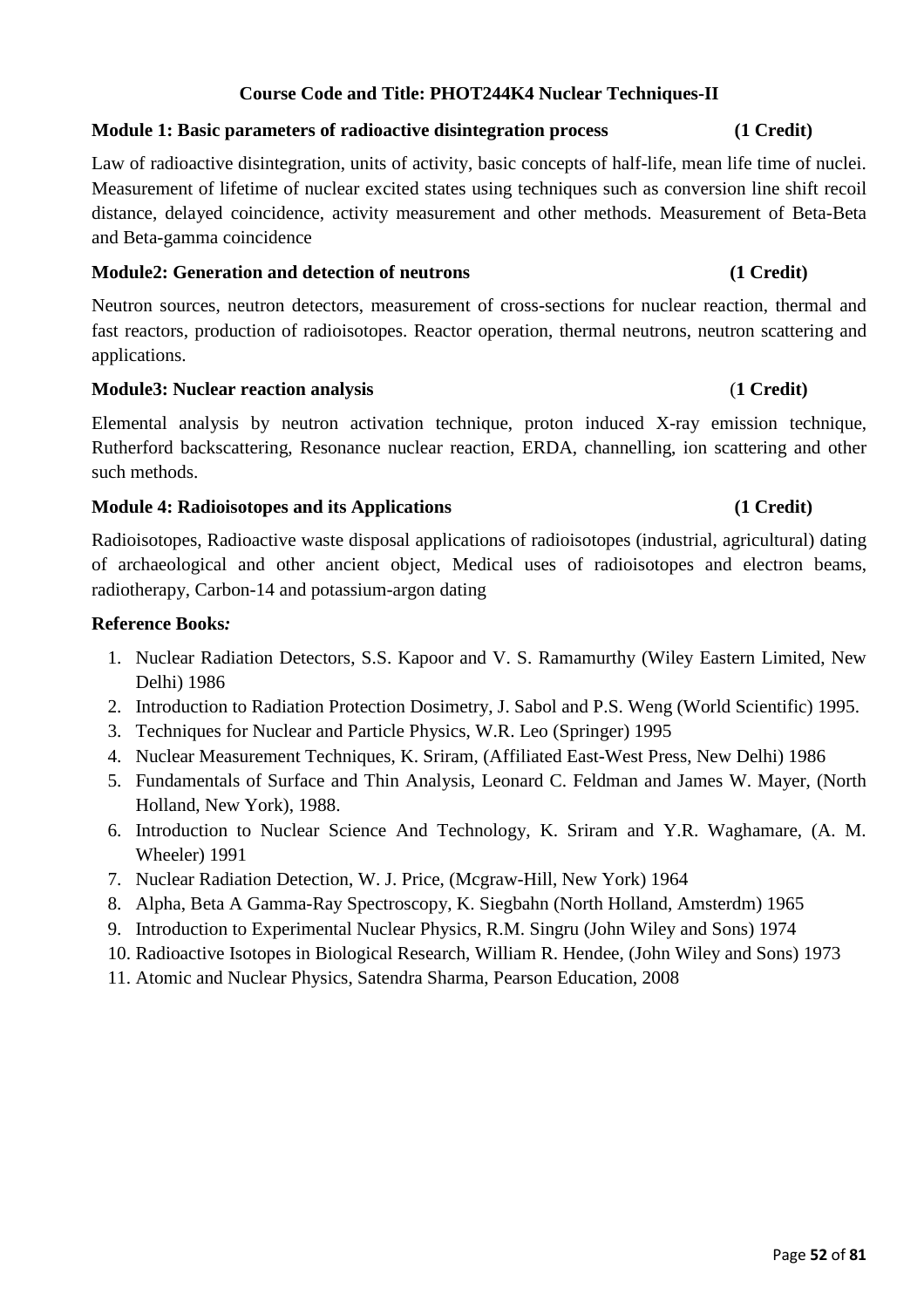# **Course Code and Title: PHOT234L4: Microcontrollers Based Instrumentation System-I**

**Preamble:** The students are supposed to have studied the following topics at undergraduate and post graduate level:

**Analog and Digital Electronics**, binary number and other number systems such as bcd, hex with their arithmetic's. Boolean algebra, K map techniques, Basic logic gates, flip-flops such as RS, JK, D flipflop (bi- stable multivibrators) binary counters using flip-flops, half adder full adder using basic logic gates. Analog to digital converters such as successive approximation ADC, dual slope ADC, binary weighted and R-2R DAC, basic regulated power supply using IC- 723 or three pin regulators, temperature sensors such LM 35, AD 590. Basics of C programing.

# **Module 1:** 1 Credit

Architecture of 8-bit microprocessors, comparison between microprocessor and microcontroller (8085 and 8051). Introduction to Microcontrollers, Architecture, RISC and CISC processors

8051 Microcontrollers: Architecture and introduction to Instruction set of 8051 Microcontroller. Types of instructions (jumps, loops and call instructions & stack related operations), addressing modes in 8051, Programming 8051 microcontrollers: simple arithmetic and logic programs, codes conversions, look up table handling programs, moving/copy a block of data from one memory location to other etc.

# **Module 2: 1 Credit**

**I/O programming**: Four ports of 8051 with their special features (dual role of port 0 and port 2), programs related to setting port(s) as an input/output port(s), I/O ports and bit addressability, timers and interrupts programming in 8051 Timers: Programming 8051 timers, counter programming, 8051 interrupts, interrupts service routine, interrupts vector table, enabling and disabling 8051 interrupts, Interrupt priority in the 8051, programing 8051 timers using interrupts

# **Module 3: 1 Credit**

**8051 programming using C:** Time delay in 8051 C, I/O programing, data conversion ASCII, BCD, binary (Hex) to decimal, accessing code space of 8051, timer and interrupt programming of 8051.

# **Module 4: 1 Credit**

Interfacing an LCD module, keyboard, ADC (0809) & DAC (0808), a stepper motor, traffic signaling (hardware compatibility and programs using C programming), data serialization, basics of serial communications, 8051 connections to RS 232, 8051 serial port programing using C.

- 1. 8051 Microcontroller by Kenneth J. Ayala
- 2. 8051 Microcontroller and Embedded Systems using Assembly and C by Mazidi, Mazidi and D MacKinlay, 2006 Pearson Education Low Price Edition
- 3. Microprocessor and Microcontroller by R.Theagarajan, Sci Tech Publication, Chennai
- 4. Programming Customizing the 8051 Microcontroller by MykePredko, Tata McGraw Hill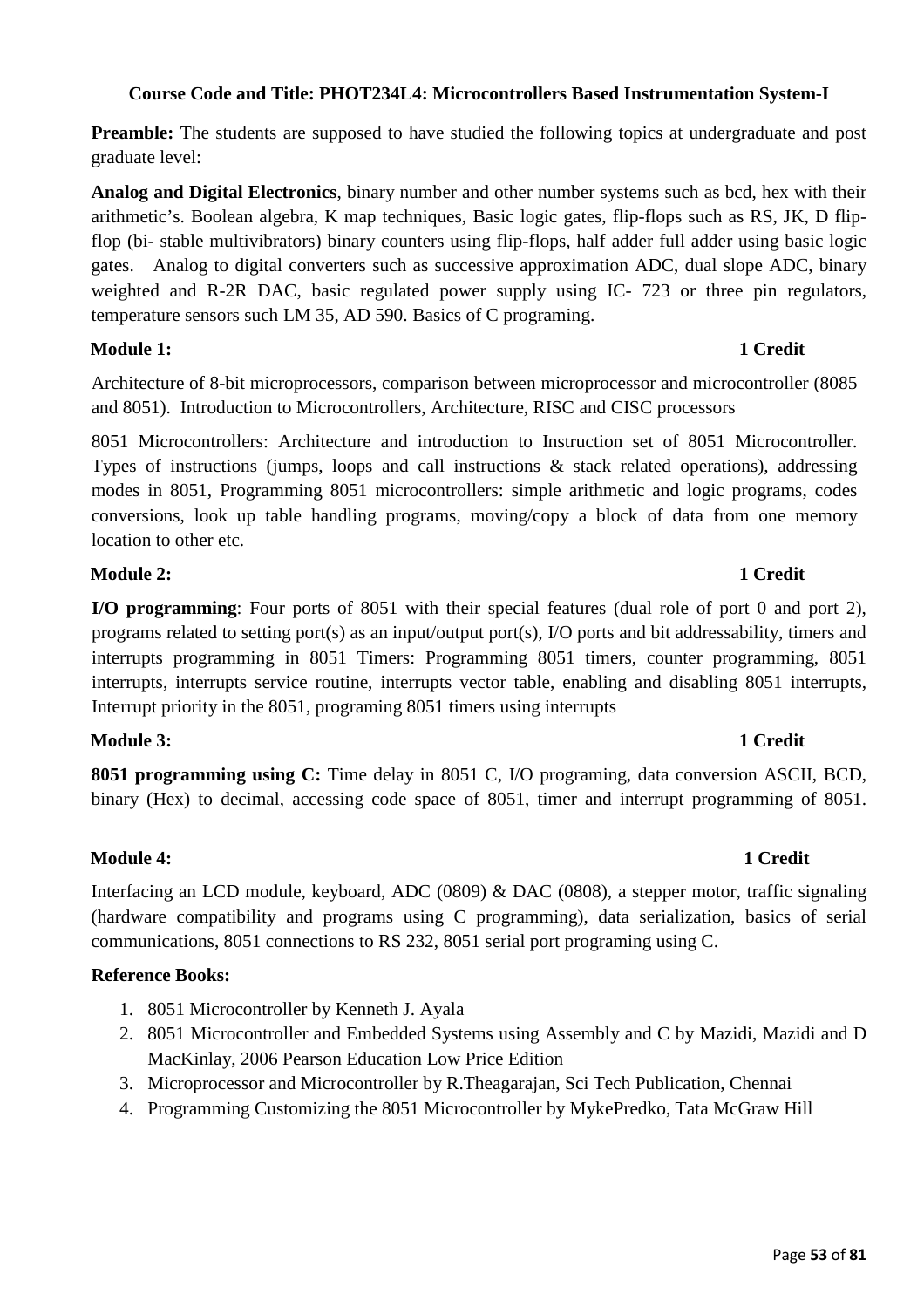# **Course Code and Title: PHOT244L4: Microcontrollers Based Instrumentation System-II**

### **Module 1**: **1 Credit**

# Introduction to Embedded Systems, types of arduino modules (list only), Arduino Uno Microcontroller**,**  Introduction to architecture of AT 328, block diagram, types, programing arduino UNO, Detailed Pin Mapping, Boot loaders and Boot loading process for Microcontroller, brief introduction to serial communication, UART, USART

# **Module 2: Basic Electronic Concepts of Embedded Designing, Signal Conditioning Circuits: 1 Credit**

**Input signal conditioning:** Designing a bridge amplifier module using an instrumentation amplifier (three Op Amps configuration) for PT-100 temperature sensor (RTD) and strain gauge bridge, (student is expected to select/choose design for bridge excitation voltage and output in the range of  $0 - 5$  volts for a given range of measurand (quantity to be measured) i. e. temperature and force/ pressure), current to voltage converter  $(0 - 5$  volts output for  $4 - 20$  mA input) for a  $4 - 20$  mA current loop, interfacing an ADC module H X- 711

**Output signal conditioning:** designing a driver module for dc motor (5 volts) for rotating in clock and counter clockwise direction, driver module for dc motor speed control or led intensity control using pwm (using transistor darlington configuration or mosfet), relay driver module, seven segment display (two digit) driver module , interfacing a DAC module mcp 4725 interfacing RTC module.

# **Module 3: 1 Credit**

**Interfacing modules to Arduino uno**: interfacing a single key (push to ON/OFF), light dependent resistor (intensity, on/off output control) , LED & LCD module, IR photo diode, temperature(on/off temperature control), moisture and humidity, multiple analog input (humidity, temperature, moisture ) , Ultrasonic (level/ distance, on/off control), (all above interfaces are analog input and digital output (single input -single output  $\&$  on/off type output control) speed sensor (photo, fork type), hall effect sensor, (digital input digital output) , stepper motor, servomotor, dc motor, power MOSFET module, Relay Module (or other compatible module(s)) and multiple output (on/off type) (Student is expected to write a program(s) using arduino IDE for all above interfaces)

# **Module 4: 1 Credit**

DC motor speed control using potentiometer(pot) and DC motor using voltage control or power control (PWM technique), Designing a car reverse alarm system with ultrasonic sensor and speaker output. (sound level and frequency of output audio signal will go on increasing as the car approaches near to the obstacle, analog input and analog output). Designing a poly house environmental controller system for monitoring and controlling humidity, moisture and temperature. (analog input and digital output (on/off control)), coffee vending machine: customer can choose one of three options 1] black coffee, 2] black coffee with sugar and 3] coffee with sugar and cream. Three push button will initiate the process of choosing one of three above options. Hot coffee will be served if there is empty coffee cup at the outlet tap. Once chosen the option customer cannot change the option and also to ensure that coffee will not be served twice in the same amount.

- 1. Beginning Arduino Programming by Brian Evans
- 2. Beginning Arduino by Michael McRoberts
- 3. Arduino Project Handbook: 25 Practical Projects to Get You Started by Mark Geddes
- 4. Arduino Projects for Dummies by Brock Craft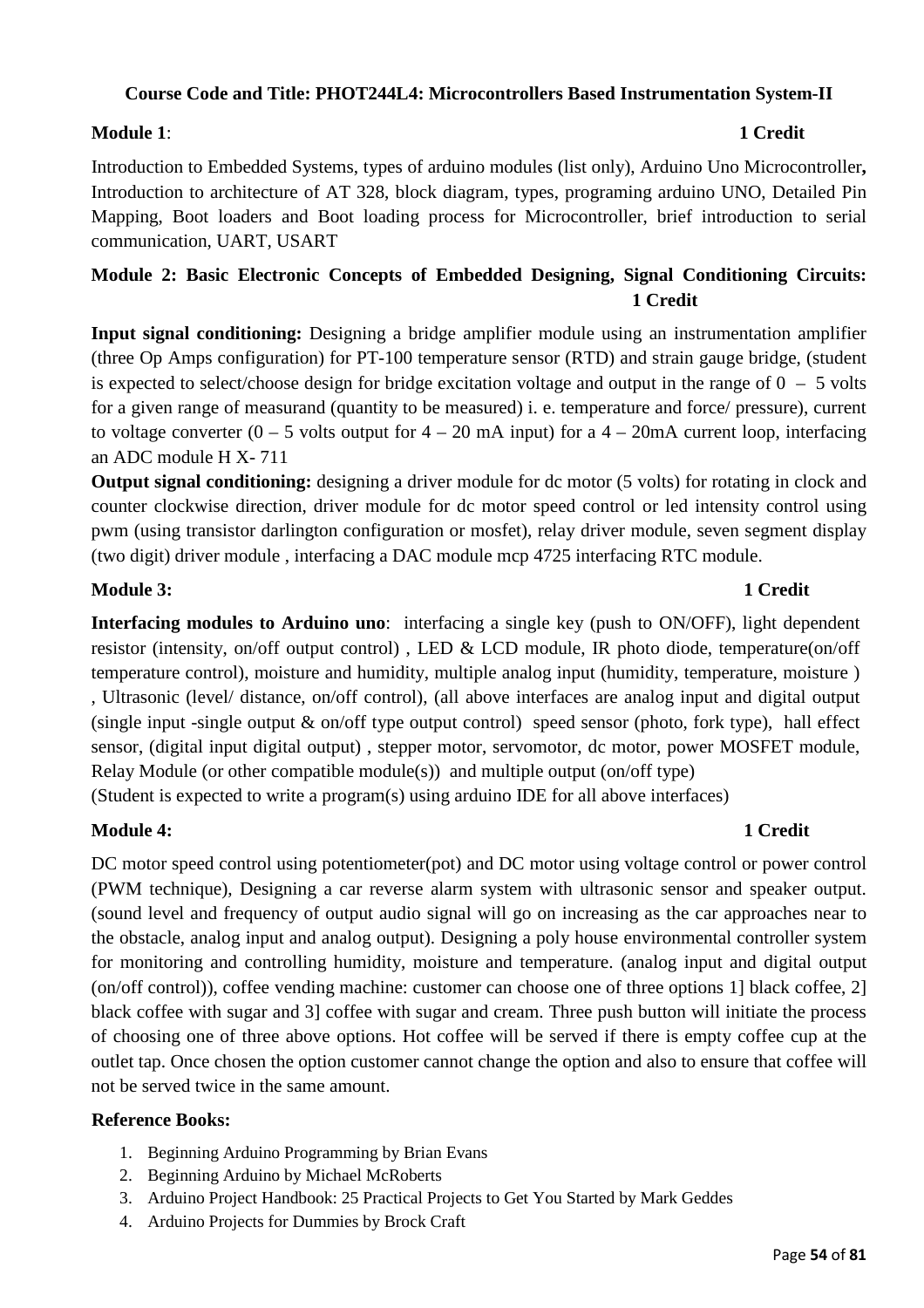# **Course Code and Title: PHOT234M4: Material Science - I**

# **Module 1: Properties of Materials and Defects in Solids 1 Credit 1 Credit**

- a) Mechanical, electrical, magnetic, thermal and optical properties (in brief 2L only)
- b) Point defects Vacancies, interstitials, non-stoichiometry, substitution, Schottky and Frenkel defects with proofs
- c) Line defects Edge and screw dislocations, properties of dislocations force on dislocation, energy of dislocation, pinned dislocation (These properties with derivation), dislocation density, interaction between dislocations, motion of a dislocation (cross-slip and climb), dislocation generator (Frank Read source)
- d) Surface defects grain boundaries with explanation of high angle, low angle, tilt and twist boundaries, stacking fault
- e) Volume defect- twin boundary

# **Module 2: Solid Solutions and Diffusion in Solids 1 Credit 1 Credit**

- a) Solid solubility with few examples, Types of solid solutions Substitutional and Interstitial, Factors governing solid solubility (Hume - Rothery rule), Atomic size and size factor in solid solutions, Vegard's law, Explanation of strain in solid solutions
- b) Mechanism of Diffusion, Fick's first and second laws of diffusion, solution to Fick's second law (without proof, introduction of error function), Factors governing diffusion, Experimental determination of D, Applications of diffusion: Corrosion resistance of duralumin, Carburization of steel, Decarburization of steel, Doping of semiconductors

# **Module 3: Metallurgical Thermodynamics** 1 Credit

Revision of laws of thermodynamics, Auxiliary thermodynamic functions, measurement of changes in enthalpy and entropy, Richard's rule, Trouton's rule, Phase equilibrium in a one-component system, Chemical reaction equilibrium, Thermodynamic properties of solutions (mixing processes – Rault's law, activity coefficient; regular solution behaviour – Henry's law), Gibb's phase rule: proof, explanation and application to single component  $(H<sub>2</sub>O)$  and binary phase diagram

# **Module 4: Phase diagrams 1 Credit 1 Credit 1 Credit 1 Credit 1 Credit 1 Credit 1 Credit 1 Credit 1 Credit 1 Credit 1 Credit 1 Credit 1 Credit 1 Credit 1 Credit 1 Credit 1 Credit 1 Credit 1 Credit 1 Credit 1 Credit 1 Credi**

Thermodynamic origin of phase diagrams, Lever rule, Type I (Cu-Ni) phase diagram, Type II (explanation only) phase diagram, Type III (Pb-Sn) phase diagram, Maxima and minima in two-phase regions, Miscibility gaps, Limited mutual solid solubility, Topology of binary phase diagrams (Explanation in short of eutectic, peritectic, Monotectic, eutectoid, peritectoid, syntactic reaction, extension rule), Experimental determination of phase diagrams

- 1. Elements of Materials Science and Engineering  $(5<sup>th</sup> Edition)$  Lawrence H. Van Vlack, Addison -Wesley Publishing Co.
- 2. Materials Science and Engineering V. Raghvan
- 3. Physical Metallurgy (Part I) R.W. Cahn and P. Hassen, North Holland Physics Publishing, New York
- 4. Introduction to Materials Science for Engineers (6<sup>th</sup> Edition) J.F. Shaekelford and M.K. Murlidhara - Pearson Education
- 5. Materials Science Kodgire and Kodgire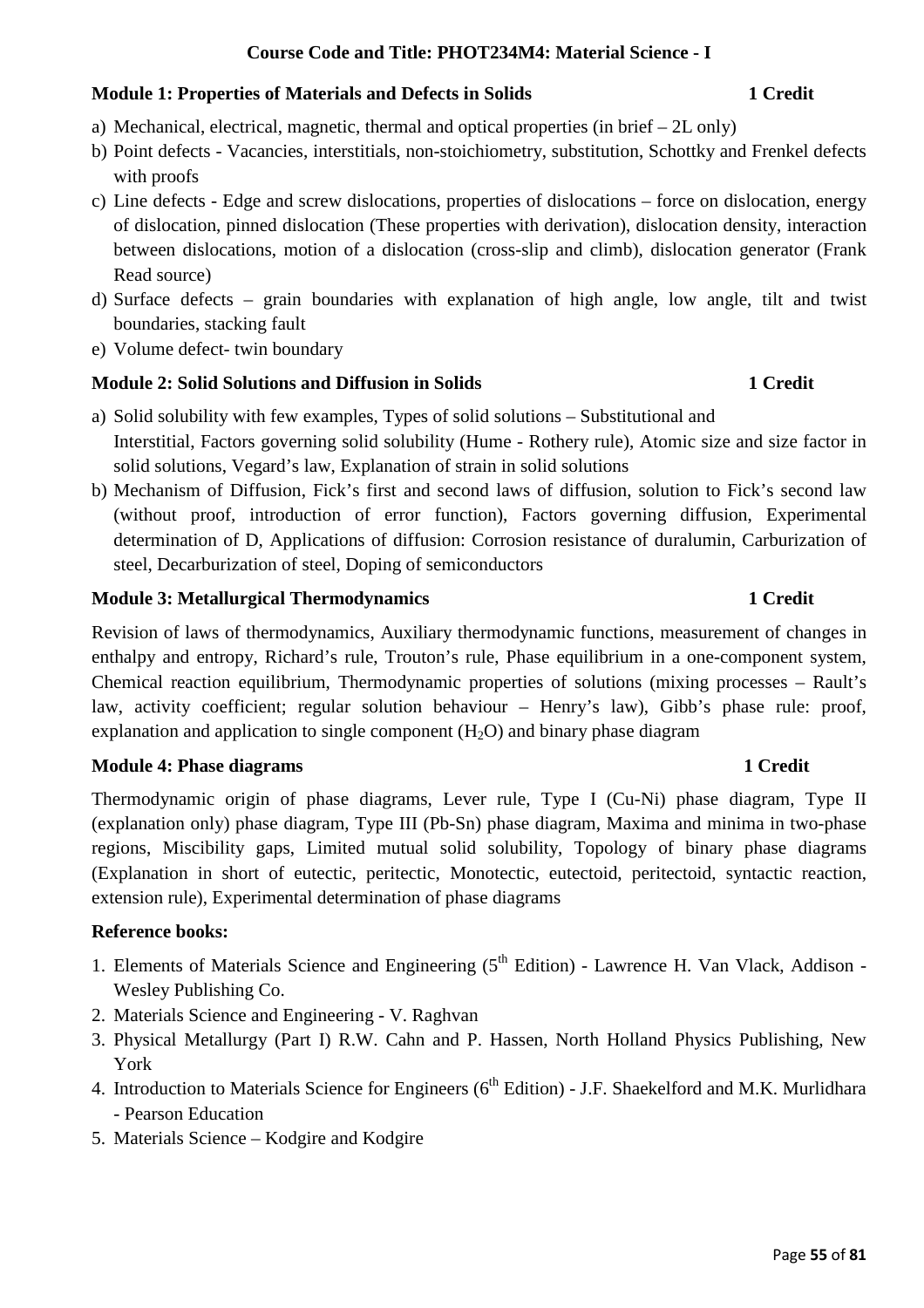### Page **56** of **81**

# **Course Code and Title: PHOT244M4: Material Science - II**

### **Module 1: Ceramic Materials 1 Credit**

Ceramics phases ceramic crystals (AX) Ceramic crystals (AmXp), multiple compounds, silicates, mechanical behaviour of ceramics, processing of ceramic materials (review and study), Numerical

### **Module 2: Magnetic Properties of Materials 1 Credit 1 Credit 1 Credit**

Ferromagnetic (briefly) and ferrimagnetic materials, magnetic domains, hysteresis, Hard magnets and soft magnets, Origin of interaction in Ferromagnetic material, rare earth garnets orthoferrites and Haemitite, Hexagonal ferrites, magnetic bubbles), Numerical

### **Module 3: Semiconductors 1 Credit**

Intrinsic semiconductors, Band structure impurities, semiconductors III-V and II-VI compounds, p-n Diodes (details), transistor FET, tunnel diode, Gunn effect, Contact diode, microelectronic circuits-elementary level), Numerical

### **Module 4: New Materials 1 Credit**

High Tc materials, Giant magneto-resistance (GMR) materials (with brief discussion on magneto-resistance), Quasi crystals, optical materials, piezoelectric and ferroelectric material, nanoparticles

- 1. Elements of Materials Science And Engineering  $(5<sup>th</sup> Edition)$  Lawrence H. Van Vlack, Addison- Wesley Publishing Co.
- 2. Materials Science and Engineering- V. Raghvan
- 3. Introduction to Materials Science for Engineers-Pearson
- 4. Introduction to Ceramics-W.D. Kingery et al., 2<sup>nd</sup> Edition, Wiley, 1991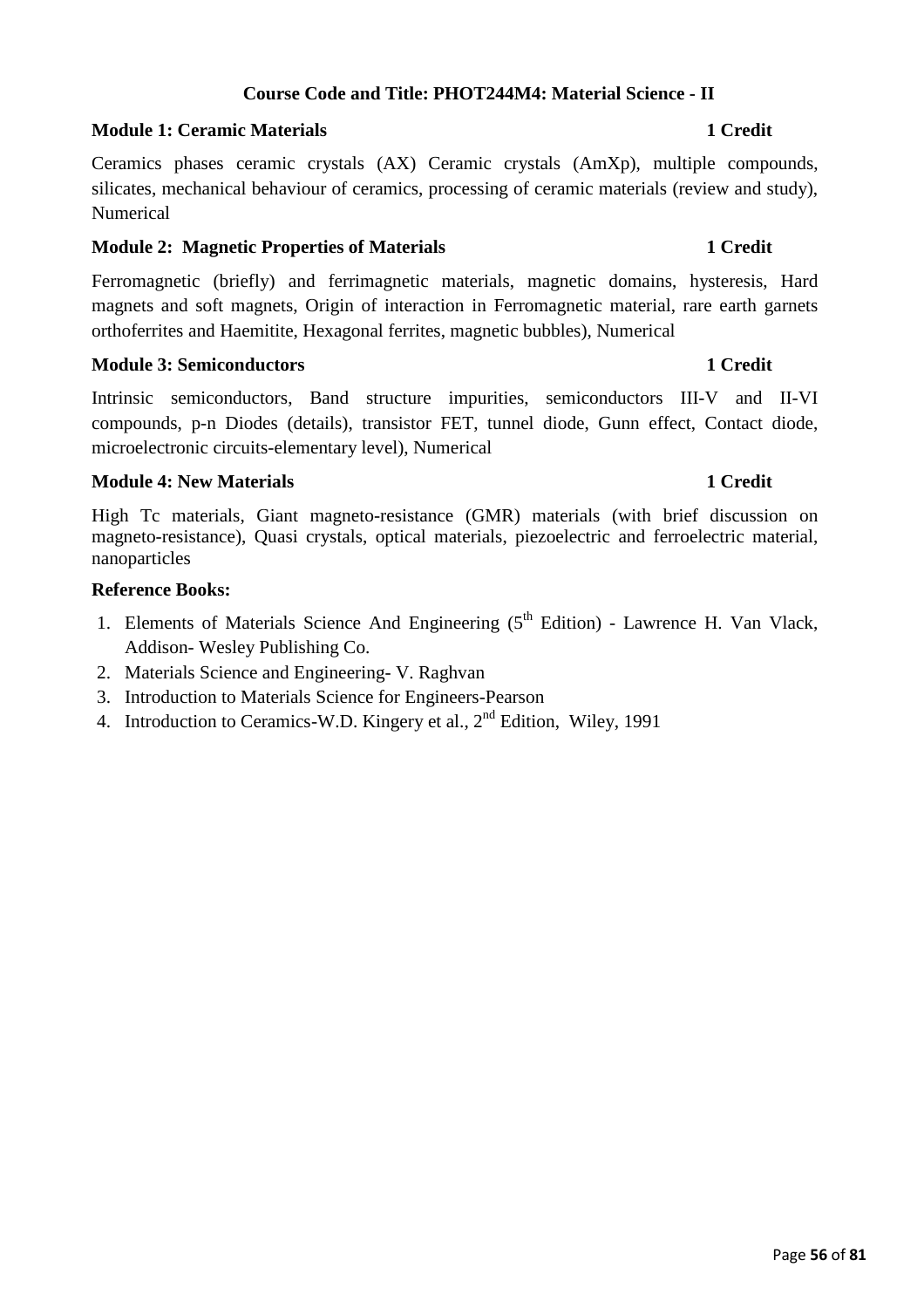### **Module 1: Biomechanics** 1 **credit 1 1 integral 1 integral 1 integral 1 integral 1**

- Statics, Frictional forces, Dynamics
- Conservation of Energy in the body
- Heat losses from body
- Pressure in the body
- Physical properties of bone
- Mechanics of joints
- Muscle contraction and its regulation

### **Module 2: Bioelectricity and Biomagnetism 1 credit**

- Nervous system and neuron
- Passive and active electrical properties of nerve membrane
- Equivalent circuit of neuron
- Nernst Equation, Goldmann equation
- Biopotentials EMG, ECG, EEG, EOG, ERG
- Magnetic signals from heart and brain

# **Module 3: Physics of Hearing 1 credit 1 credit 1 credit 1 credit 1 credit 1 credit 1 credit 1 credit 1 credit 1 credit 1 credit 1 credit 1 credit 1 credit 1 credit 1 credit 1 credit 1 credit 1 credit 1 credit 1 credit 1 c**

- Basic definition of Audibility,
- Physics of ear, Mechanoreceptor
- Human Audibility Curve, Sensitivity of ear
- Testing of hearing
- Deafness and hearing aids
- Sound in medicine, Sound pollution
- Effects of sound pollution on living body
- Methods to minimize sound pollution

### **Module 4: Physics of Vision 1 credit 1 credit 1 credit 1 credit 1 credit 1 credit 1 credit 1 credit 1 credit 1 credit 1 credit 1 credit 1 credit 1 credit 1 credit 1 credit 1 credit 1 credit 1 credit 1 credit 1 credit 1 cr**

- Optics of eye
- Optical pathway, Photorecptors
- Diffraction effects of eye
- Refractive effect in eye and its correction
- Contact Lenses, Color vision and chromatic aberration
- Instruments used in Ophthalmology

- 1. Medical Physics by John R. Cameron, J. G. Skofronick, John Wiley and Sons, International Publications
- 2. Radiation Biophysics by Edward Alphan, Prentice Hall Advance Referes
- 3. T.B. of Biophysics by R.N. Roy, Central Publication
- 4. Clinical Biophysics: Principles and Techniques by P. Narayanan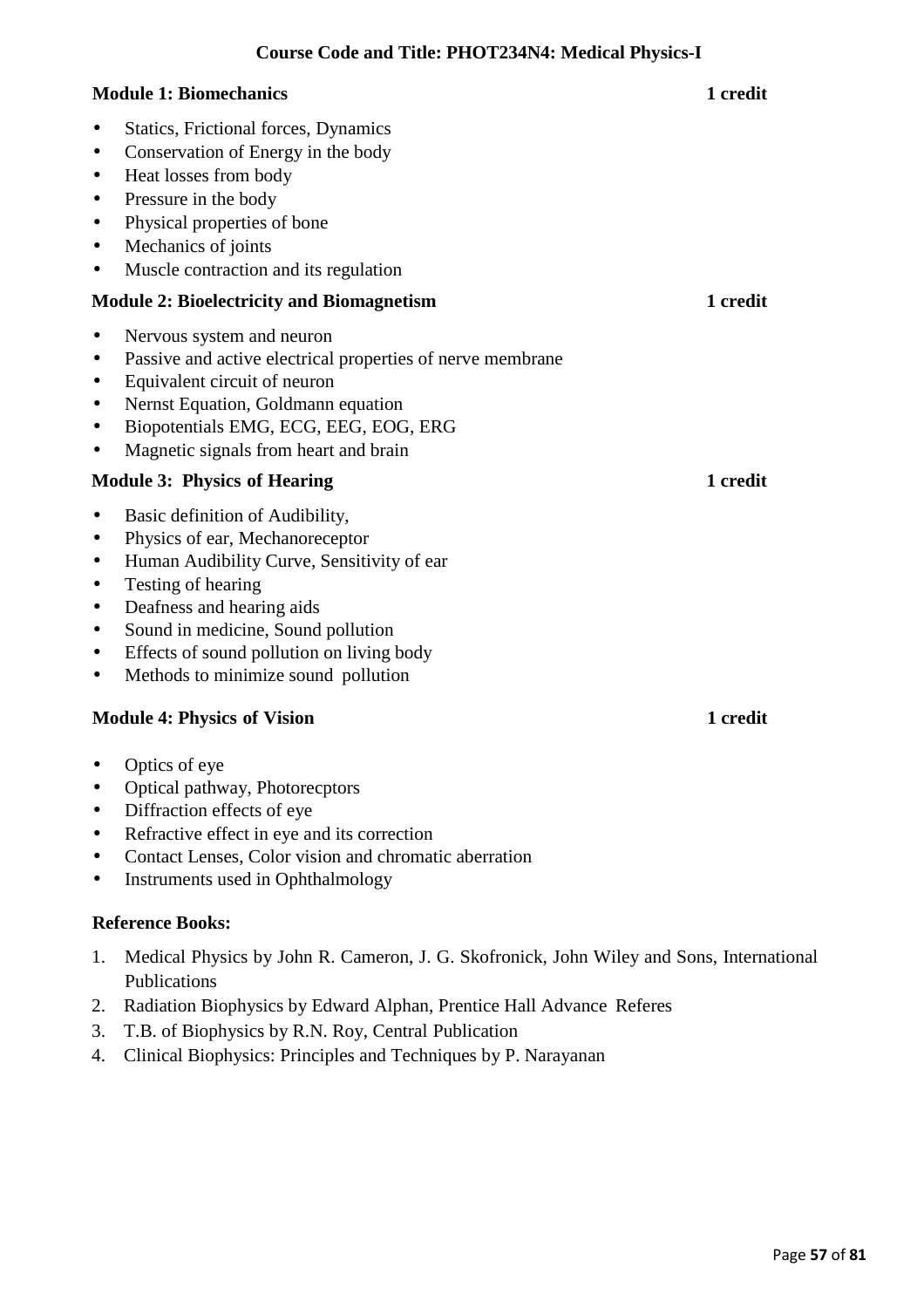**Course Code and Title: PHOT244N4: Medical Physics-II** 

- Ionizing Radiation and sources
- Biological effects of radiation
- Interaction of radiation with Bio system
- Radiotherapy and Brachytherapy: Treatment Planning
- Radiation protection in therapy.

# **Module 2: X-ray and Digital Radiography 1 Credit**

- Discovery and Production of X-ray
- Basic components of X ray machine
- X ray dosimetry
- Portable and Mobile x ray unit
- X ray detector
- Digital radiography
- Computer tomography (CT Scan)
- Fluoroscopy
- X-ray in diagnosis
- Hazards of X-ray

# **Module 3: Nuclear Medicine 1 Credit 1 Credit 1 Credit 1 Credit**

- Radioactivity and units
- Radioactive isotopes and radionuclide
- Dosimetry Chemical and TL
- Scintillation detectors for Thyroid and renal function
- Nuclear medicine imaging
- Gamma ray scintillation camera
- Positron emission tomography,
- Magnetic resonance imaging(MRI), Applications
- NMR signals

# **Module 4: Biomaterials / New Trends in Medical Physics 1 Credit**

- Biomaterials
- Introduction, Bio-ceramics, Bio-polymer, Bio-steel, Bio-chip, Blood as a Biomaterial, Introduction to Bio- Nanomaterial, new trends in Medical Physics
- Telemedicine
- New trends in Medical informatics
- Embedded system in Hospital.
- Laser in medicine

- 1. Medical Physics by John R. Cameron, J. G. Skofronick, John Wiley and Sons, International Publications
- 2. Radiation Biophysics by Edward Alphan, Prentice Hall Advance Referes.
- 3. T.B. of Biophysics by R.N. Roy, Central Publication
- 4. Clinical Biophysics: Principles and Techniques by P. Narayanan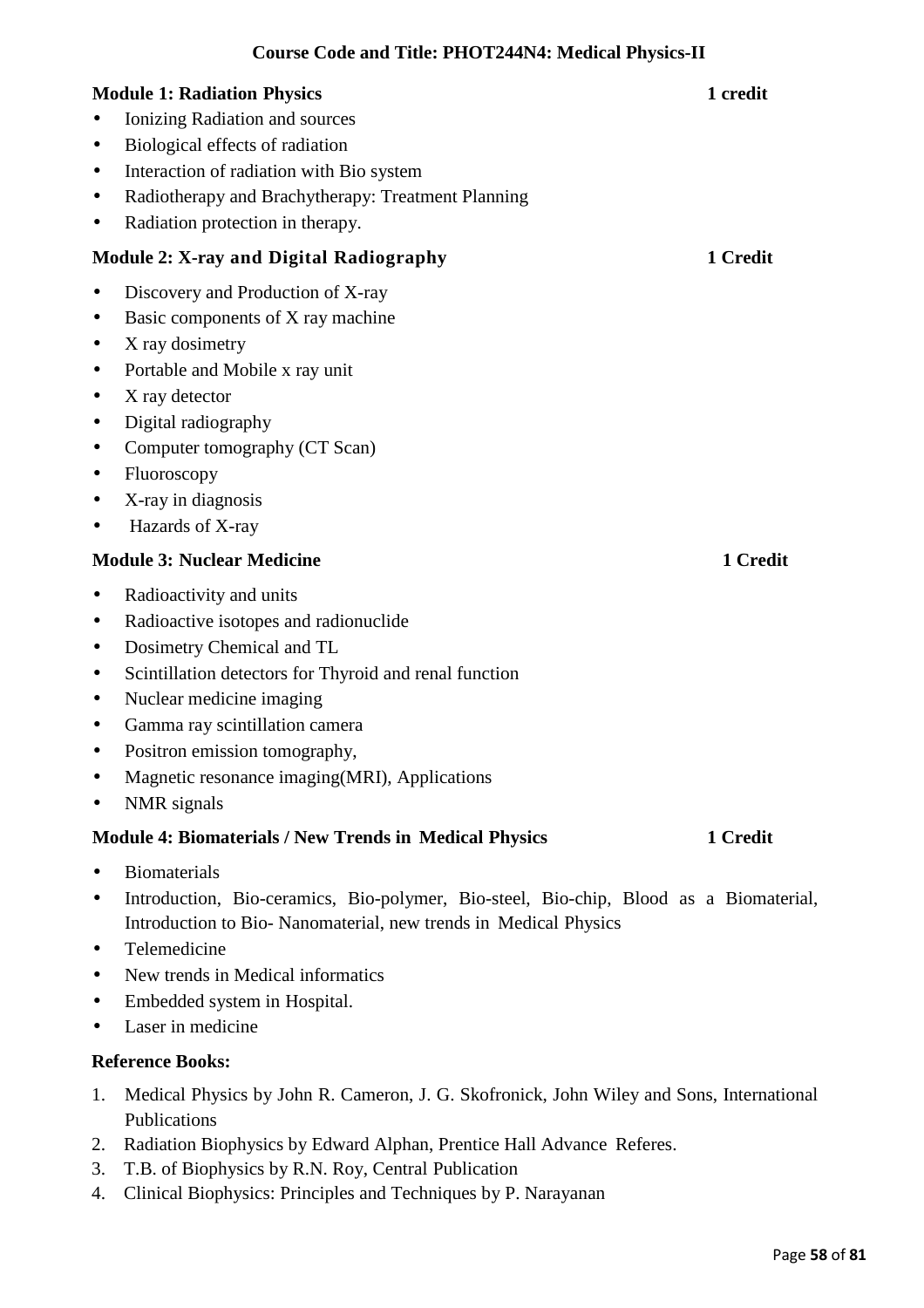# **Group – II**

# **(With 2 Credits)**

# **Course Code and Title: PHOT234G2: Acoustics-I**

# **Module 1: Perception of Sound, Resonators and Filters (1 Credit)**

Velocity of sound in fluids; Energy density of a plane wave; Acoustic intensity; Acoustic standards and reference conditions; Specific acoustic impedance; Decibel Scales: Intensity level (IL), Sound pressure Level (SPL), Sound Power Level (PWL), Loudness Level (LL); Equivalent continuous sound pressure level  $(L_{Aeq})$ ; Perceived noise level  $(L_{EPN})$ ; Haas effect and delay; Helmholtz resonator; acoustic, electrical and mechanical analogues

# **Module 2: Transmission Phenomenon and Architectural Acoustics (1 Credit)**

Transmission from one fluid medium to another: Reflection at the surface of a solid, Significance of standing wave ratios; Sabine equation; Eyring approach, Millington and Sette approach; Optimum reverberation time; Methods of measuring reverberation time; Sound absorption coefficients; Room modes

# **Reference Books:**

- 1. Fundamentals of Acoustics, II or Ill Edn., L. E. Kinsler and A. R. Frey, Wiley Eastern, 1982
- 2. Acoustics, W. W. Seto, Schaum's Outline, 1978
- 3. Basic Acoustics, D. E. Hall, Oxford University Press
- 4. Technical Aspects of Sound, Richardson, Prentice Hall: 1962
- 5. Noise Reduction, L. L. Baranek, MIT Press, 1970
- 6. Handbook of Sound Engineers (The New Audio Cyclopedia), G. M. Ballou, Academic Press, 1998
- 7. Design for Good Acoustics and Noise Control, J. E. Moore, University Press, 1998
- 8. Acoustics Sourcebook, S. Parker, McGraw Hill, 1996

# **Course Code and Title: PHOP234G2: Acoustics-I**

# **List of Experiments (Any six) 2 Credit**

# 1. Expansion chamber muffler

- 2. Audiometry: Threshold of audibility
- 3. Acoustics evaluation of a classroom: Estimation and measurement of reverberation time
- 4. Fourier analysis of a noise source
- 5. Signal muitiplier wave analyser
- 6. Acoustical power output of a source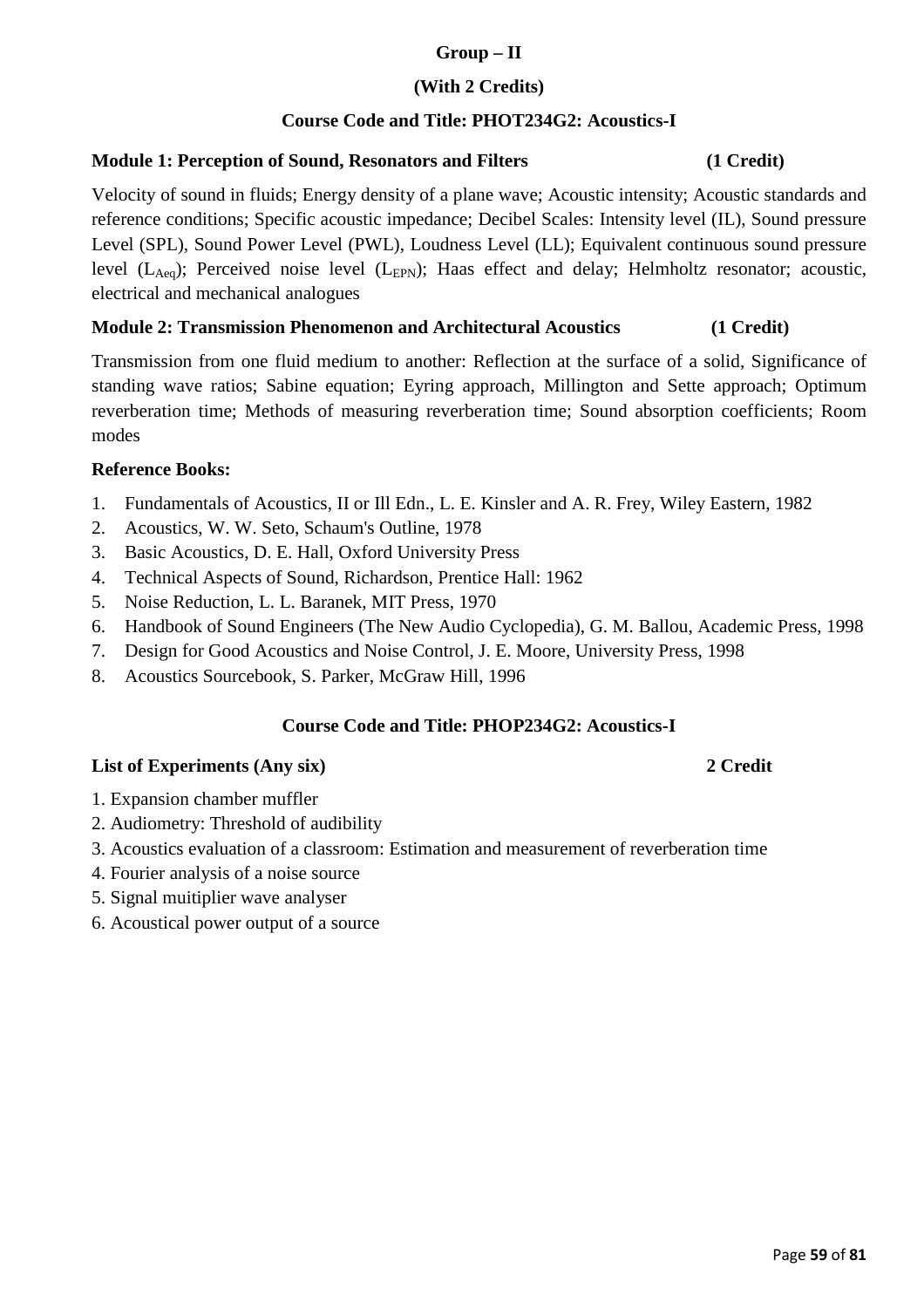# **Course Code and Title: PHOT244G2: Acoustics-II**

## **Module 1: Acoustic Transducers** (1 Credit)

Direct-radiator loudspeaker - equivalent circuit and efficiency, effect of voice-coil parameters on acoustic output, woofers, squawkers and tweeters, Crossover networks, loudspeaker cabinet; Horn loudspeaker: wave equation for horns*;* Microphones: Moving coil, Condenser and Velocity-ribbon; polar response characteristics of microphones; Electroacoustic Reciprocity Theorem; Reciprocity calibration of microphones

# **Module 2: Sound Systems and Technical Acoustics (1 Credit)**

Monophonic and stereophonic sound systems; Dynamic range; Volume compressors, expanders, limiters; Graphic equalizer; Dolby Audio, Dolby Atmos, Audio file formats; Active noise control; Ultrasonic transducers: principle and applications

# **Reference Books:**

- 1. Fundamentals of Acoustics, II or lll Edn., L. E. Kinsler and A. R. Frey, Wiley Eastern, 1982
- 2. Acoustics, W W. Seto, Schaum's Outline, 1978
- 3. Basic Acoustics, D. E. Hall, Oxford University Press
- 4. Technical Aspects of Sound, Richardson, Prentice Hall, 1962
- 5. Noise Reduction, L. L. Baranek, MIT. Press, 1970
- 6. Handbook of Sound Engineers (The New Audio Cyclopedia), G. M. Ballou, Academic Press, 1998
- 7. Design for good Acoustics and Noise Control, J, E. Moore, University Press, 1998
- 8. Acoustics Sourcebook, S. Parker, McGraw Hill, 1996
- 9. Introduction to Acoustics, Robert D. Finch, Pearson, 2005

# **Course Code and Title: PHOP244G2: Acoustics-II**

### **List of Experiments (Any six) 2 Credit**

### 1. Reciprocity calibration of microphone

- 2. Constant pressure frequency response of a microphone
- 3. Loudspeaker systems: Crossover networks
- 4. Frequency response of a loudspeaker
- 5. Polar response characteristics of a microphone
- 6. Graphic equalizer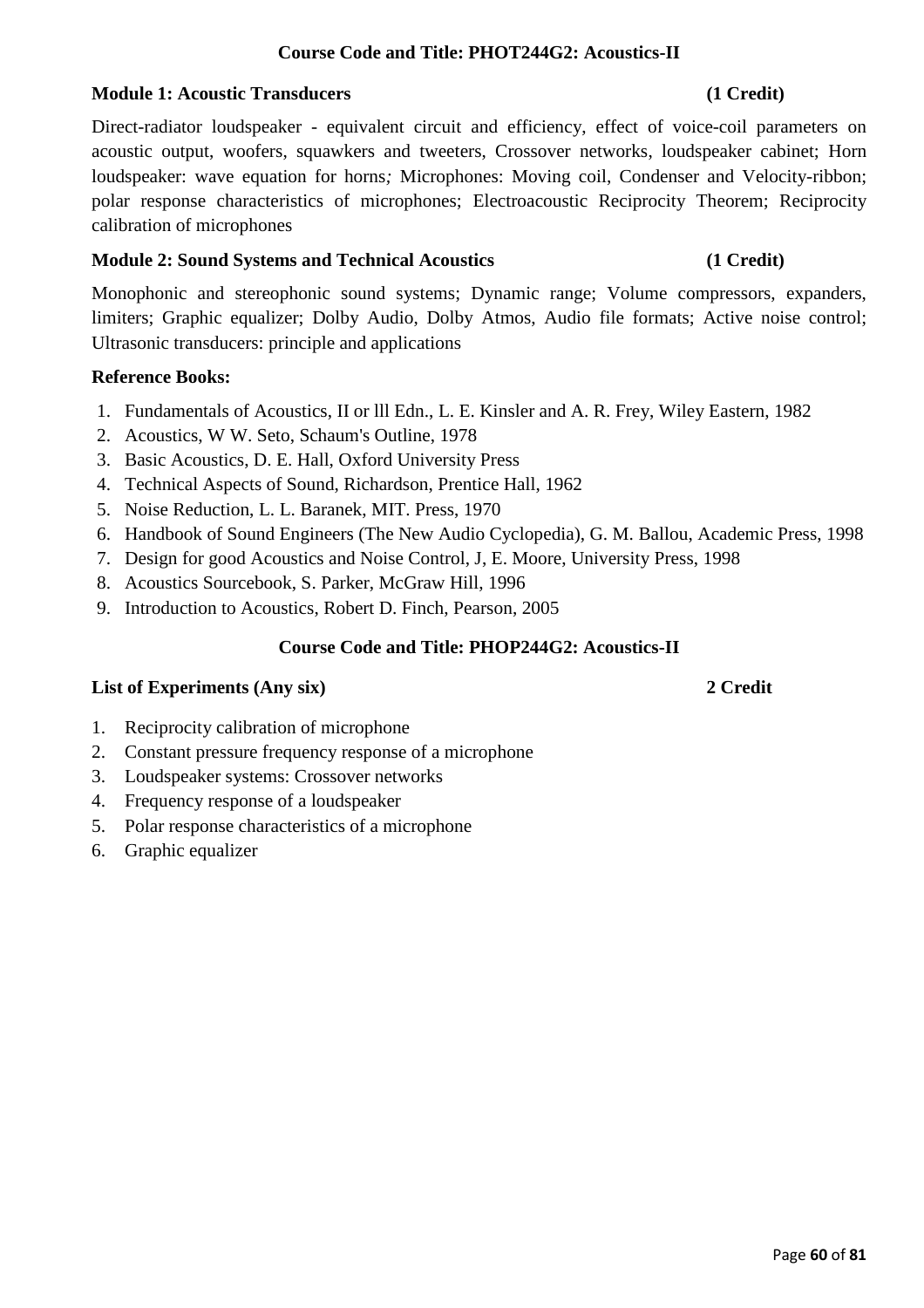# **Course Code and Title: PHOT234H2: Energy Studies-I**

### **Module 1: Energy Sources 1 Credit**

Non Renewable Energy sources: Coal, Oil, Natural gas, Nuclear power, Hydroelectricity, and their potentials, Renewable Energy sources: Solar, Wind, Biomass, Tidal, Ocean wave, Ocean thermal, Geothermal and their potentials, Importance of Solar Energy: Nature of solar radiation, Sun as a fusion rector, spectral distribution of terrestrial and extra-terrestrial radiation Estimation of extra-terrestrial solar radiation, Radiation on horizontal and titled surfaces. Nature of Solar radiations - beam, diffuse, global radiation and their measurement by Pyranomater, Pyrhelimeter, Sunshine recorder. Ref. no. 8

### **Module 2: Basics of Heat Transfer and Energy Storage 1 credit 1 credit**

Heat and Thermodynamics: Basic units, dimensions, Concept of heat, 1st and 2nd law of thermodynamics, Types of heat transfer. Conductive heat transfer: Fourier's law. Stefans Boltzman relation and IR heat transfer between gray surfaces. Radiative heat transfer: sky radiation, radiation heat transfer coefficient Convective heat transfer: Natural and forced convection, natural convection between parallel plates, Non-dimensional numbers, conductive heat transfer coefficient, Heat transfer due to wind. Types of energy storage systems: sensible and latent heat storage systems, Electric energy storage systems, Chemical energy storage systems, Heat exchanges, Hydro storage, solar pond as an energy storage, Green house. Ref.no. 11

# **Reference Books:**

- 1. TEDDY Year Book, (Tata Energy Research Institute (TERI) Publication, New Delhi)
- 2. World Energy Resources, Charles E. Brown (Springer Publication ) 2002
- 3. Energy Policy for India, B.V. Desai (Welley Eastern Publication)
- 4. Handbooks of Solar Radiation, A. Mani (Allied Publishers), 1980
- 5. Solar Energy Fundamentals and Applications, H.P. Garg and Satya Prakash (Tata McGraw Hill), 1977.
- 6. Treatise on Solar energy, H.P. Garg, Volume 1, 2 and 3 (John Wiley and Sons) 1982
- 7. Principles of Solar Engineering, F. Kreith and J.F. Kreider, McGraw Hill, 1978
- 8. Solar Energy Thermal Processes, J.A. Duffie and W.A. Beckman, (John Wiley and Sons) 1980
- 9. Heat and Thermodynamics, M.W. Zemansky (McGraw Hill Publication)
- 10. Principles of Solar Energy Conversion, A.W. Culp (McGraw Hill Publication)
- 11. Solar Energy Principles of Thermal Collection and Storage, S.P. Sukhatme, 2<sup>nd</sup> Edition (Tata McGraw Hill Publication Co. Ltd.) 1976
- 12. Solar Energy Utilization, G.D. Rai ( Khanna Publishers) 1996
- 13. Solar Thermal Engineering, J.A. Duffie(Academic Press)
- 14. Renewable Energy Sources and Conversion Technology, N.K. Basal, M. Kleeman and S.N. Srinivas (Tata Energy Reserch Institute, New Delhi) 1996

### **Course Code and Title: PHOP234H2: Energy Studies-I**

### **List of Experiments (Any six) (2 Credits)**

- 1. Determination of Calorific value of Wood/Cow dung.
- 2. Study of Optical Properties of selective coatings.
- 3. Determine the I-V and P-V characteristics of PV module with varying intensity of solar radiation.
- 4. Study of power versus load characteristics of Solar Power Photovoltaic Systems.
- 5. Study of Series and Parallel Combination of Solar Photovoltaic panels.
- 6. Study of Solar Collector (Efficiency versus ∆T/I).
- 7. Determine the I-V and P-V characteristics of series and parallel combination of PV modules.
- 8. Study the bomb calorimeter and estimate the calorific value of a given solid or liquid sample.
- 9. Visit to solar energy farm and visit report (Solar PV plant/Wind energy/ Thermal energy/ Hydroelectric/Co-generation plant) (equivalent two experiments)

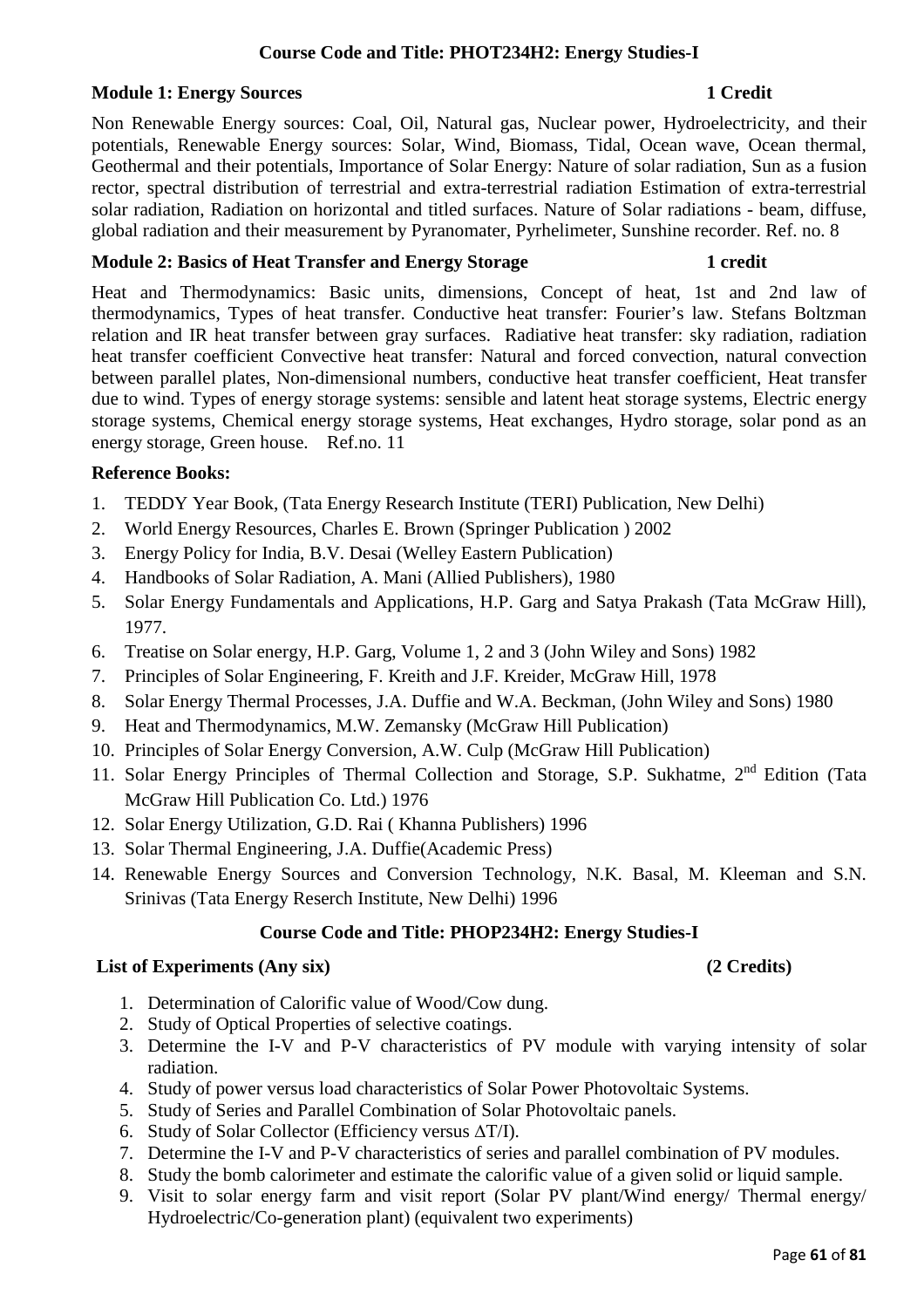# **Course Code and Title: PHOT244H2: Energy Studies-II**

# **Module 1: Photothermal and Photovoltaic applications of Solar Energy 1 credit**

Introduction to selective coating and non-selective coating. Solar Thermal Devices and Systems: Different types of collectors Flat plate collector, Evacuated Tube Collector (Basic principle, construction, Energy balance equation of steady state, Methods to reduce heat losses) Solar cookers box type and Parabolic concentrator cooker, Domestic hot water system, Solar dryers, solar pond, Solar still, Solar refrigeration, Introduction to Solar concentrators (Brief description of each concentrator). Solar Photovoltaics (SPV) Conversion: Basic working principles of solar cell, Types of solar cells, Fabrication of solar cells, Typical IV characteristics of solar Modules.

Block diagram of general SPV conversion system and their characteristics, Different configurations. Applications: street light, water pumps, Radio/TV, Small capacity power generation SPV Systems Designing: Load estimation, selection of inverters, battery sizing, array sizing.

# **Module 2: Wind, Bio Energy and Hydrogen Energy 1 credit 1 credit**

Wind Energy: Basic principle of wind energy conversion, Extraction of maximum power from wind and its dependence on various parameters. Wind Mills: Vertical axis wind mills and Horizontal axis wind mills (Performance, Merits and Demerits), Bio Energy: Biomass, Generation and utilization, Properties of biomass. Biogas: Generation of biogas, Aerobic and anaerobic bioconversion process, Digesters and their designs, Pyrolysis and gasification, Fermentation process. Hydrogen Fuel: Importance of Hydrogen as a future fuel, Sources of Hydrogen. Production of Hydrogen by various methods (Direct electrolysis of water, Direct thermal decomposition of water). Hydrogen storage: Gaseous, Cryogenic and Metal hydride.

# **Reference Books:**

- 1. Climatological and Solar data for India, Seshadri. (Sarita Prakashan) 1969
- 2. Solar Energy Utilization, G.D.Rai, 9Khanna Publishers) 1995
- 3. Energy technology, S.Rao and B.B. Parulekar (Khanna Publishers) 1995
- 4. Terrestrial Solar Photovoltaics, Tapan Bhattacharya (Namsa: Publication House, New Delhi)
- 5. Solar Cells-operating Principles, technology and System Applications, Martin A. Green (Prentice Inc. USA).
- 6. Solar Thermal Engineering, J.A. Duffie (Academic Press)
- 7. Renewable Energy Sources and Conversion Technology, N.K. Bansal, M. Kleeman and S.N. Sreinivas 9 Tata Energy Research Institute, New Delhi) 1996
- 8. Fundamentals of Solar Cells, F.A. Faherenbruch and R.H. Bube 9Academic Press).
- 9. Biomass Energy Systems, Venkata Ramala and S.N. Srinivas (Tata Energy Research Institute, New Delhi, New Delhi) 1996
- 10. Thin Film Solar Cells, K.L. Chopra and S.R.Das (Plenum Press) 1983
- 11. Solar Hydrogen Energy Systems, T. Ohta (Pergamon Press) 1979
- 12. Hydrogen Technology for Energy D.A. Maths (Noyes Data Corp.)1976 13. Handbook Batteries and Fuel Cell, Linden (McGraw Hill )1984
- 13. Wind energy Conversion Systems, L.L. Freris (Prentice Hall)1990
- 14. Solar Photovoltaics. C.S. Solanki

# **Course Code and Title: PHOP244H2: Energy Studies-II**

# **List of Experiments (Any six) (2 Credits)**

- 1. Determination of overall heat Loss Coefficient in Evacuated Tube Collector.
- 2. Determination of overall heat Loss Coefficient in Flat Plate Collector.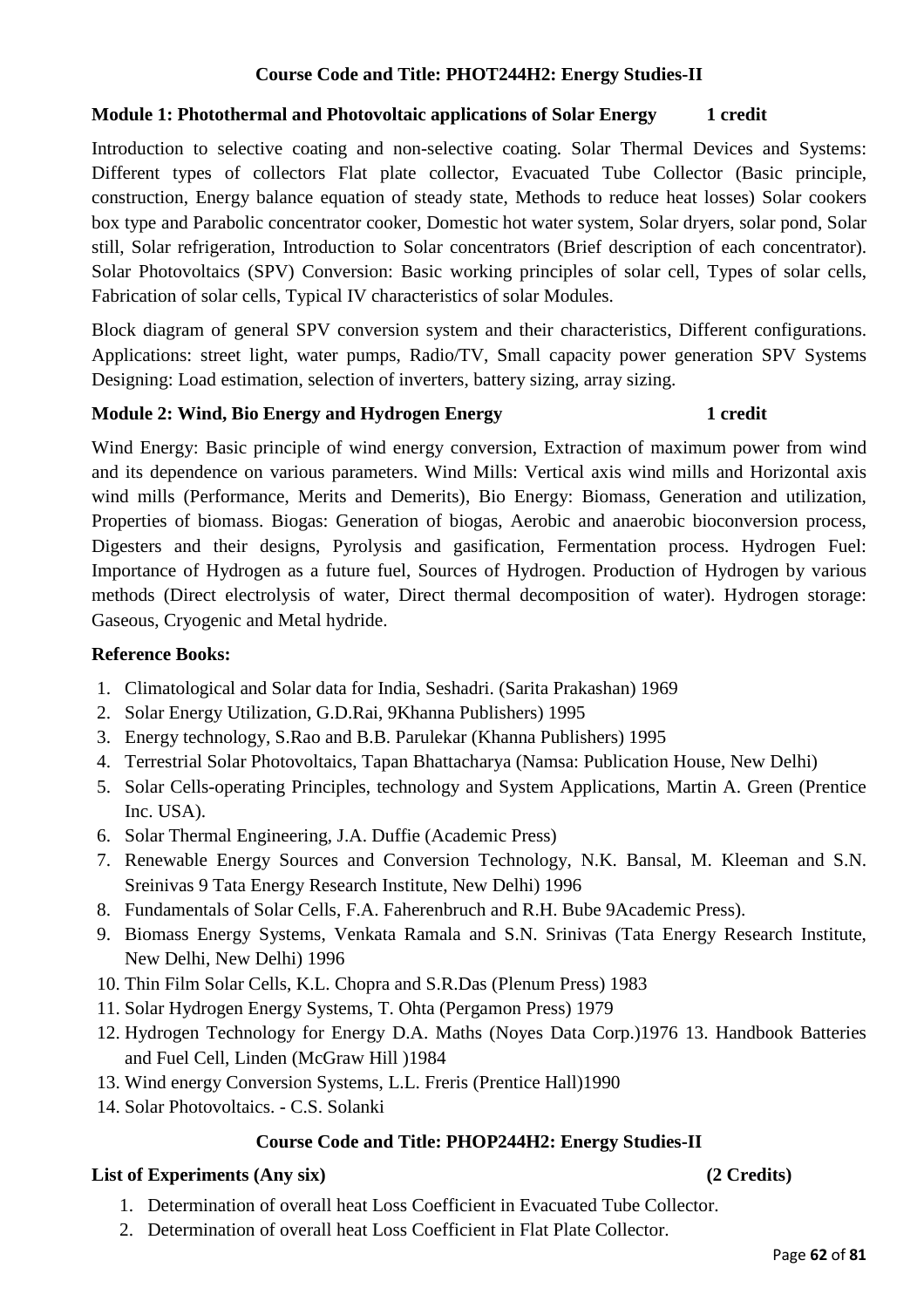- 3. Study of Solar Dryer.
- 4. Study of Solar Still.
- 5. Performance Evaluation of Box Type solar cooker.
- 6. Study of Parabolic Type Solar Cooker.
- 7. Determination of Energy content in wind using anemometer.
- 8. Evaluate the performance of Fresnel lens solar concentrator.
- 9. Visit to solar energy farm and report (Wind energy/ Thermal energy/ Hydroelectric/ Co generation plant) (equivalent two experiments)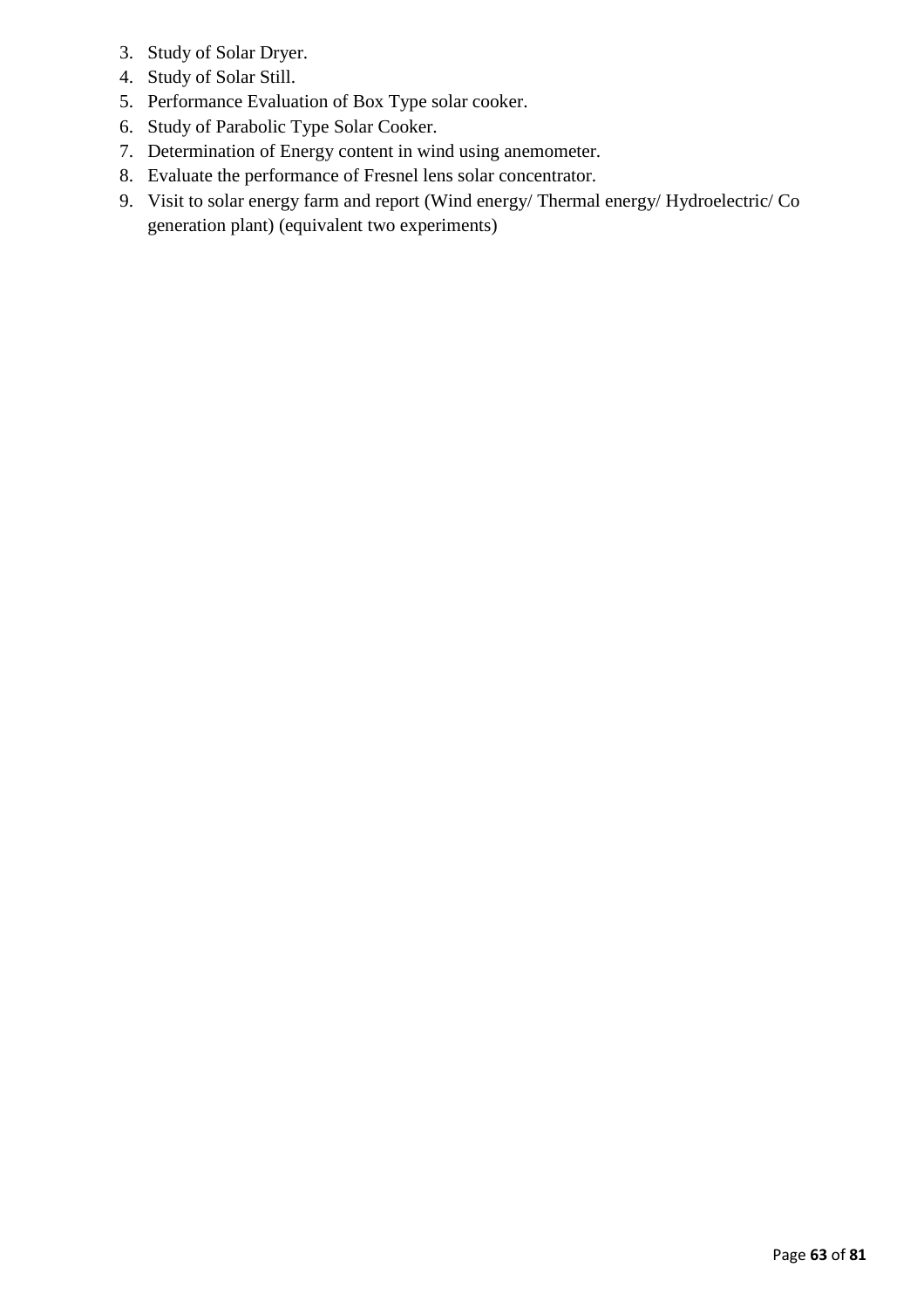# **Course Code and Title: PHOT234I2: Electronic Instrumentation-I**

Preamble: The students are supposed to have studied the following topics at undergraduate and post graduate level. Analog and digital electronics. This includes diodes, half and full wave rectifiers, different types of transistors, transistor amplifiers, basic operational amplifiers circuits such as inverting and non-inverting amplifier, OpAmp as an adder, subtractor, integrator & differentiators. Analog to digital converters such as successive approximation ADC, dual slope ADC, binary weighted and R-2R DAC, basic regulated power supply using IC- 723 or three pin regulators, binary arithmetic, number system (binary, BCD, Hexadecimal) basic logic gates, flip-flops such as RS, JK, D flip-flop ( bi- stable multivibrators) binary counters using flip-flops, half adder full adder using basic logic gates. Errors and error analysis, Static performance characteristics of an instrument such as accuracy, precision resolution, sensitivity, hysteresis, errors and their classification

# **Module 1: Measuring Instruments and Transducers (Sensors) 1 Credit**

**1.1** General configuration and functional description of measuring instruments, examples of instruments and their functional description. Static performance characteristics of measuring instruments such as accuracy resolution sensitivity, hysteresis, errors, their types (Static performance characteristics should only be mentioned without discussion since it has been discussed elsewhere in other core subject)

**1.2 Dynamic characteristics:** Generalized mathematical model of measurement System, order of instruments: zero, first, second and higher order. Step, ramp and sinusoidal frequency response of first order instruments (thermistor & thermocouple only)

**1.2a Displacement sensors** classification of displacement: linear, rotary and absolute. Time dependent, Ref.1, 2 & 3.

(i) Resistive type: (Potentiometric linear and rotary (angular)), strain gauges- responding to dimensional changes and resistivity change namely electrical and semiconductor type.

(ii) Capacitive type: linear and angular type, responding to change in distance,

(iii) Inductive type: Responding to change in Mutual inductance (LVDT) derivation of output of an LVDT not expected), Self inductance, Variable reluctance, Eddy current sensors.

(iv) Hall effect sensors for displacement measurement. Ref.2 (v) Digital (optical) displacement sensors (rotary and linear and also absolute and incremental (introduction only)) Ref.2

(vi) Level measurements

**1.2b Temperature Measurements:** Ref. 2,3,1: Temperature scales, basis of temperature scales Transduction techniques: Liquid filled thermometer, Resistance type: Platinum resistance temperature sensor, and (PT 100) thermistors. Thermocouples – Seebeck effect, Peltier effect &Thompson effect, types of thermocouples: T, E, J, K, R, S, B types. With their ranges, thermocouple laws (construction of thermocouple probe not expected)

Solid state temperature sensors AD-590, IC LM-35. (for both sensors introduction only from data sheets) optical pyrometers ( total radiation and selective radiation type)

# **Module 2: Signal conditioning processing & Data acquisition (1 Credit)**

Signal conditioners: Signal conditioning of the inputs: Ratiometric conversion, Logarithmic compression. Instrumentation amplifier using three OpAmps- derivation of equation for output voltage, phase sensitive detection (for LVDT displacement sensors), Ref.2 basic bridge circuit for platinum resistance thermometer, Ref.2, Thermocouple amplifier with cold junction temperature compensation (Ref 2, Using solid state temperature sensor(AD-590 or LM-35) or thermistor or diode) Data acquisition systems Block diagram of generalized data acquisition system, single channel and multichannel data acquisition systems, microcontroller based data acquisition system. Ref.2 Data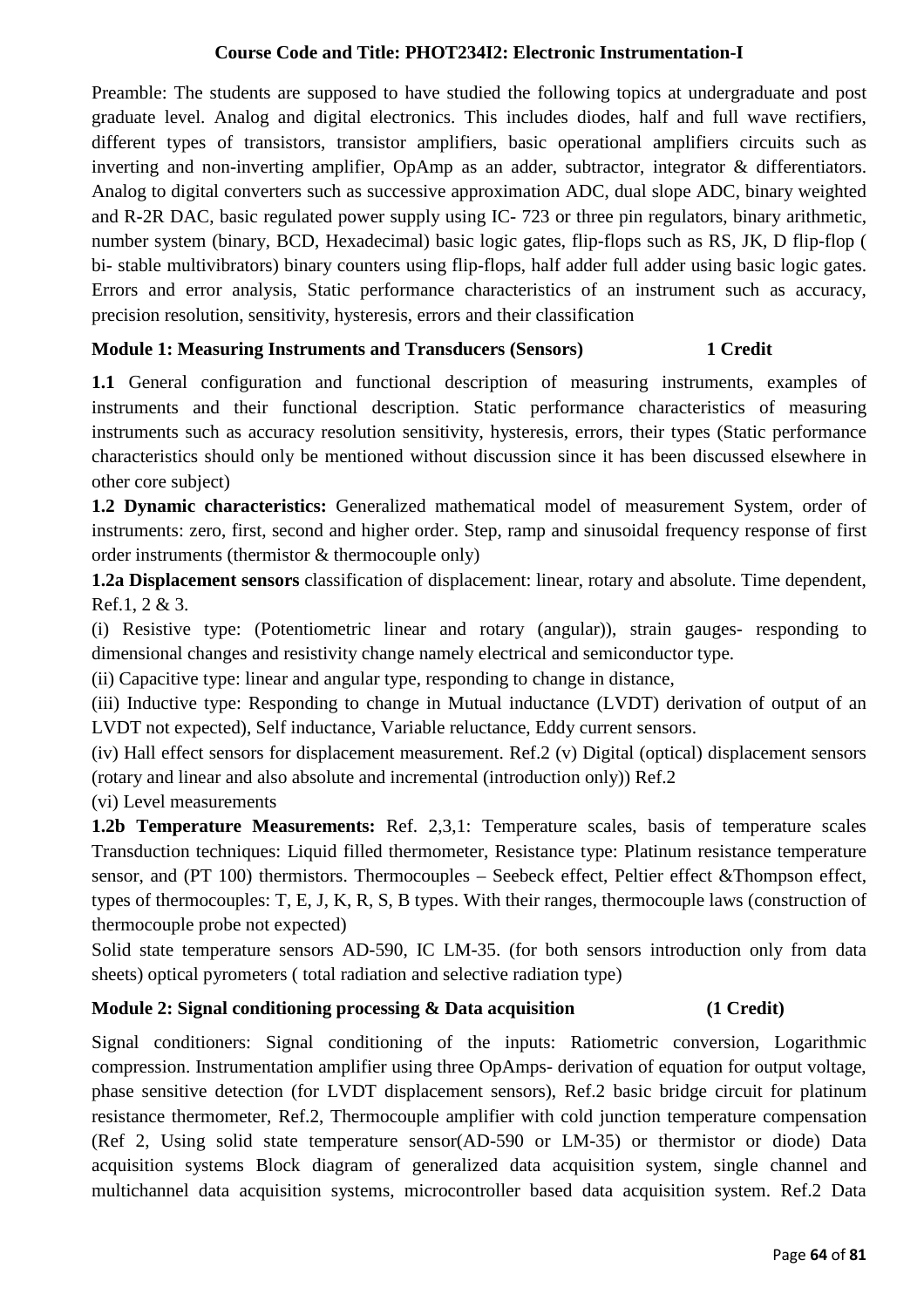loggers, Ref. 2 & Ref. 4 general block diagram and increasing fuel efficiency of a petrol engine using microprocessor based data loggers, Sample and hold circuits. Ref. 5

# **Reference Books:**

- 1 Measurement Systems Applications and Design By E.O. Doebelin, 4<sup>th</sup> Edition, McGraw Hills Publishing Company
- 2 Instrumentation Devices and Systems, by C.S, Rangan, G.R. Sarma and V.S.V. Mani, 2<sup>nd</sup> Edition, TMH Publishing Company
- 3 Instrumentation, Measurement and Analysis By B.C. Nakra, K.K. Chaudhry, TMH Publishing Company
- 4 Electronic Instrumentation By H.S. Kalsi, 3rd Edition McGraw Hills Education
- 5 Design with Operational Amplifiers and Analog Integrated Circuits, 4<sup>th</sup> Edition By Sergio Franco McGraw Hills Publishing Company

# **Course Code and Title: PHOP234I2: Electronic Instrumentation-I**

# **List of experiments (any six) 2 Credit**

- 1 To design, build and test absolute value circuits.
- 2 To design, build and test thermocouple amplifier having cold junction temperature compensation.
- 3 To design, build and test Instrumentation amplifier for load cell.
- 4 Study of IC 7107 as DPM. To design build and test 3 & 1/2 DPM for load cell.
- 5 To design, build and test displacement sensor using potentiometer, variable capacitor.
- 6 Study of accelerometer module.
- 7 To design build and test sample & hold amplifier.
- 8 To design, build and test bipolar DAC using binary weighted ladder and Op-amps. & IC
- 9 To design, build and test Log amplifier using Op-amps and diodes
- 10 To Design, build and test phase sensitive detector.
- 11 Temperature characteristics of thermistors or strain gauge and applications
- 12 V/F converters as a basic concept of ADC
- 13 Characteristics and applications of photo electric devices.(photo diode led, photo transistor)
- 14 Study of data acquisition system.
- 15 Study of LVDT sensor.
- 16 To design, build and test Voltage to Frequency converters using OpAmps.
- 17 Study of Characteristics of Solar cell.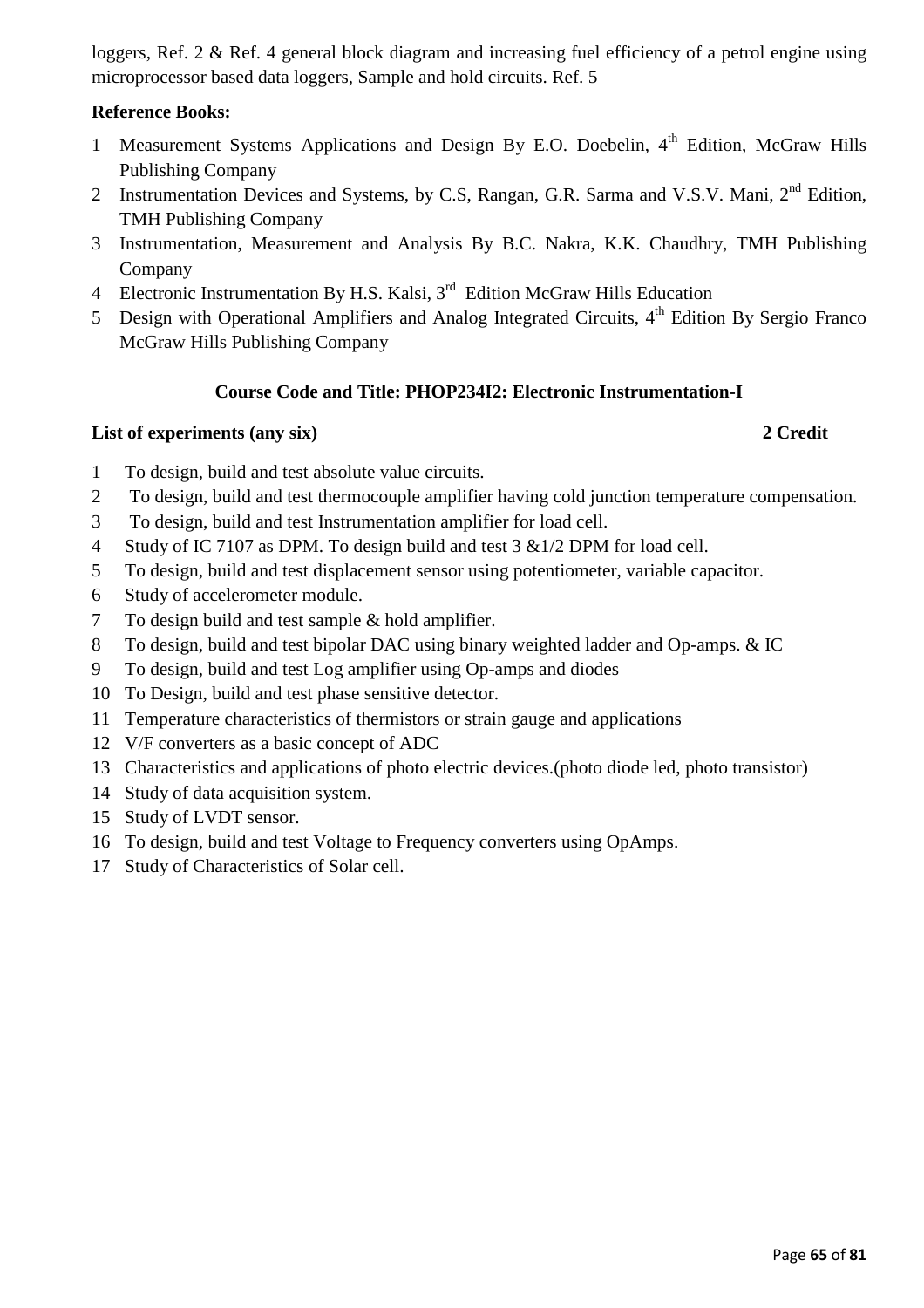# **Course Code and Title: PHOT244I2: Electronic Instrumentation-II**

### **Module 1: Introduction to Process Control 0.5 Credit** 0.5 Credit

Introduction to Control systems: Process control block diagram, Control system Evaluation, Control system Objectives, Stability, Regulation, Transient Regulation, Evaluation Criteria, Damped response, Cyclic response, Sensor time response, References: 1

**Discrete Process Control:** Introduction, definitions of discrete state process control characteristics of the systems , relay, controllers and ladder diagrams (ladder programs for elevator and automatic bottle filling machine only) PLC's, **(programmed ladder diagrams not expected)** References: 1

### **Module 2: Principles of Analog Controllers 1.5 Credit**

Discontinuous Controller Modes Two Position Neutral Zone (Examples) Applications, Continuous controller modes: Proportional Control Mode, Integral Control Mode, Derivative Control Mode, Composite Control, P-I Control, P-D Control Mode, Three Mode Controller (P-I-D controllers). Numerical problems based on chapter 9 & 10 of Reference1 References: 1 A Short Introduction to MATLAB. Chapter 1 to 3 Ref.3

# **References Books:**

- 1. Process Control Instrumentation Technology, Curtis D. Johnson, 8th Edition, Prentice Hall India Pvt. Ltd.
- 2. Computer Based Industrial Controls by K. Kant PHI Publications
- 3. Matlab an Introduction and Applications by Amos Gilat, Wiley Students Edition

# **Course Code and Title: PHOP244I2: Electronic Instrumentation-II**

# **List of Experiments (any six) 2 Credit**

# After successful completion of practical course the students should get well introduced to MATLAB basics, loop structures & programming, using MATLAB to plot 2D and 3D plots. Teacher should take problems from quantum mechanics, Physics of semiconductor devices, lasers, atoms and molecular spectra and in general physics related computational problems. Minimum eight such practical sessions are to be conducted for the course.

# **Reference Books:**

- 1. MATLAB an introduction with applications Book by Rao A Dukkipati New Age International Publication
- 2. Matlab an introduction and applications", by Amos Gilat, Wiley Students Edition.
- 3. Semiconductor device fundamentals By R F Pierret Pearson Education India Publication and other Physics problem related Books Following is an example(s) problem(s). Teacher should choose appropriate problems from the reference books
- 1. Given that at T = 300oK, the electron concentration in silicon is 1.52 x  $10^{10}$  electrons /cm<sup>3</sup> and  $Eg = 1.1$  eV at 300 K. (a) Find the constant A of Equation (b) Use MATLAB to plot the electron concentration versus temperature T= 300 K.

The average number of carriers (mobile electrons or holes) that exist in an intrinsic semiconductor material may be found from the mass-action law:  $ni = AT^{1.5}exp(-Eg/kT)$  where T=is the absolute temperature in 0 K k is Boltzmann's constant  $k = 1.38x10^{-23}$  J/K Eg is the width of the forbidden gap in eV. Eg is 1.21 and 1.1eV for Si at 0 K and 300 K, respectively. It is given as  $Eg = Ec - Ev$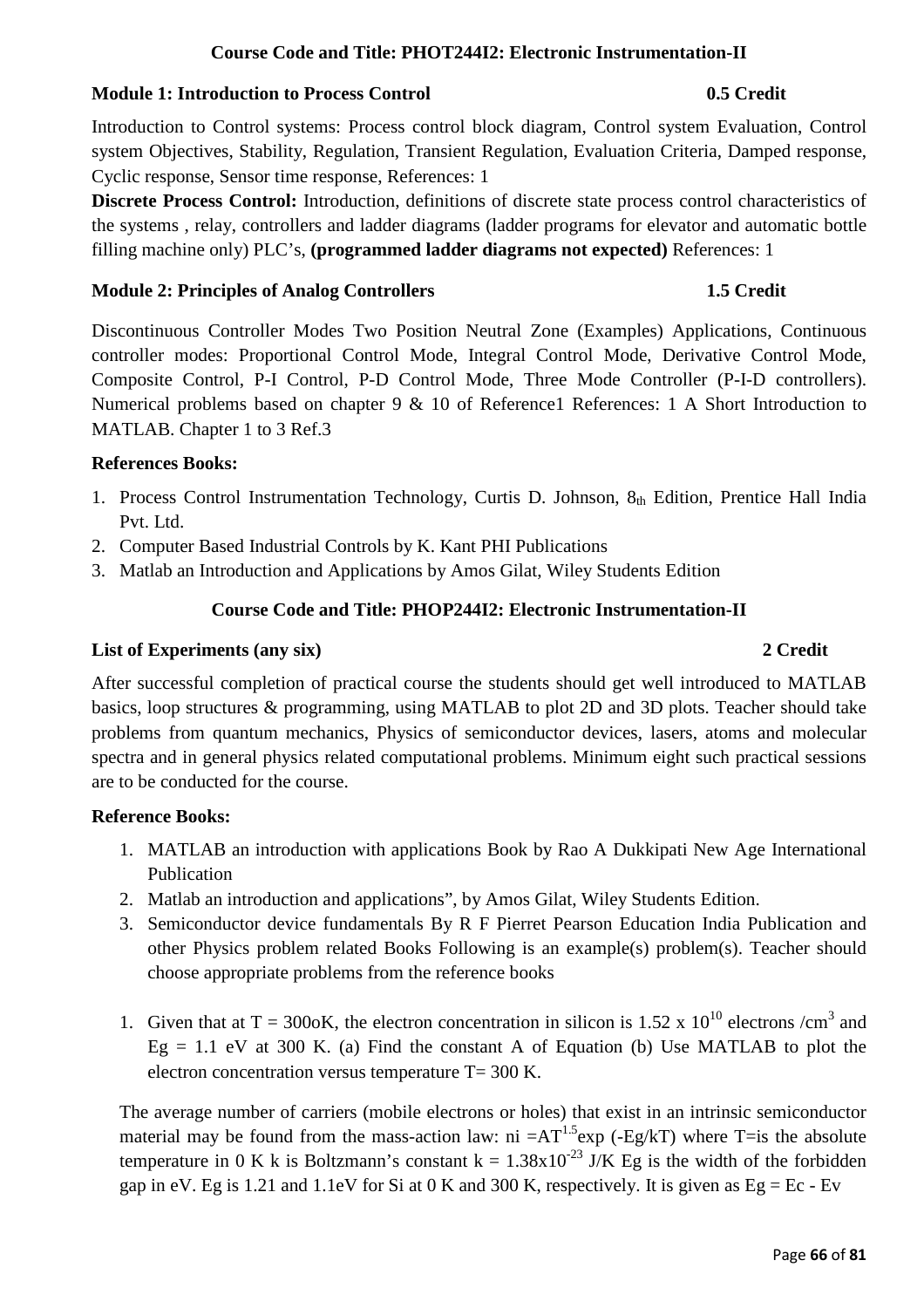A is a constant dependent on a given material and it is given as  $A = (2/h^3) (2\pi m_0 k)^{3/2}$  $(m^*_{n}m^*_{n}/m_0.m)^{3/4}$  h is Planck's constant h = 6.62 x 10<sup>-34</sup> Js, m<sub>o</sub> is the rest mass of an electron m<sub>n</sub><sup>\*</sup> is the effective mass of an electron in a material,  $m_p$ <sup>\*</sup> is effective mass of a hole in a material

- 2 Problem 5.3 Page No. 163 Ref 2  $V<sup>th</sup>$  Edition, electric field at a point due to a charge is a vector E. The magnitude of E is given by Coulomb's law  $E = (q/4\pi\epsilon_0 r^2)$ , where q is magnitude of the charge, r is the distance between the charge and the point, and  $\varepsilon$ 0 is the permittivity constant (8.8542×10<sup>-12</sup>)  $C^2/Nm^2$ ). The electric field E at any point is obtained by superposition of the electric field of each charge. An electric dipole with  $q = 12 \times 10^{-19}$  C is created. Write a MATLAB program to determine and plot the magnitude of the electric field along the x-axis from  $x = -8$  cm to  $x = 8$  cm.
- 3 Ladder programming using Trilogy Ladder Programming software. (This software is available free of cost on web https://i-trilogi.software.informer.com/6.2/ ) or any other ladder programming software.
- 4 To design, build and test two position controller using OpAmps.
- 5 To design build and test 4 20 mA current loop (voltage to current converter for input voltage range 0-1 Volt or any other suitable range and corresponding output current 4 to 20 mA)
- 6 Practical based on PLC's (cards) available in the market.
- 7 To Design, build and test Proportional, differential and integral controller circuits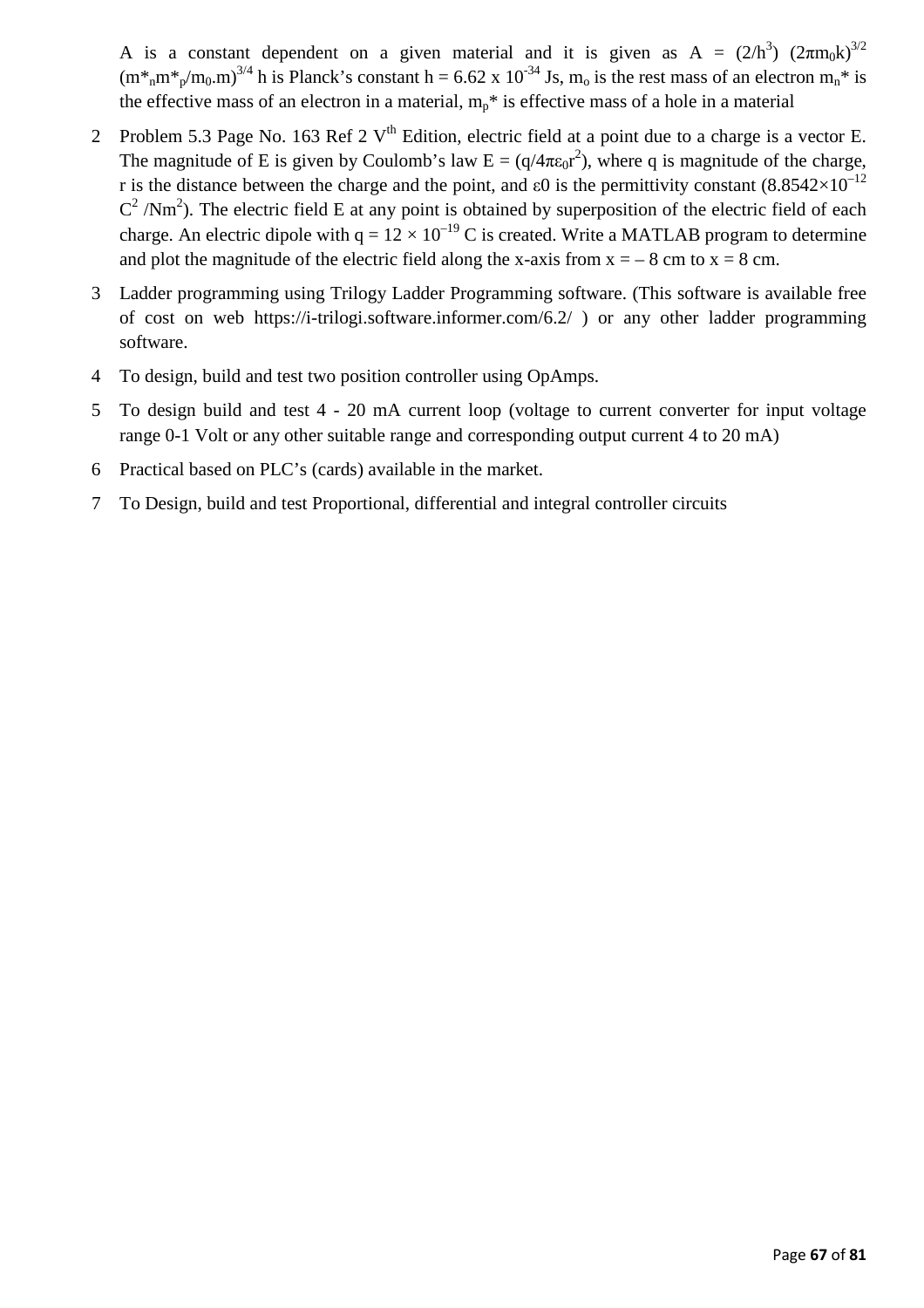# **Course Code and Title: PHOT234J2: Biomedical Instrumentation-I**

# **Module 1: Fundamentals to Biomedical Instrumentation, Patient Safety, Electrodes and Transducers 1 Credit**

- Sources and characteristics of bio-signals.
- Resting and action potential, propagation of action potential, Passive and active conduction.
- Basic and essentials of biomedical instrumentation system.
- Problems faced when measuring on human body.
- Precautions and safety conditions of biomedical instruments, Electric shock hazards-Gross shock-Micro current shock
- Electrode Theory, Bio potential Electrodes: types and Characteristics, Electrodes for ECG, EEG, EMG.
- Introduction, Classification and Performance characteristic of transducer.
- Displacement, position and motion transducer.
- Transducer for Body temperature measurement

# **Module 2: Recording Systems, Cardiovascular System and Measurements 1 Credit**

- Basic recording system.
- General consideration for signal conditioners
- Preamplifiers, Differential, Instrumentation, Isolation amplifier.
- Heart and Cardiovascular system
- Blood Pressure measurement
- Pulse oximetry
- Block diagram of electrocardiograph, ECG machine maintenance and trouble shooting
- The ECG leads
- Effect of Artifacts on ECG recording
- Introduction to pacemakers, Types of pacemakers, Pacemaker system and its functioning

### **Reference Books:**

- 1. Biomedical Instrumentation and Measurements (Second edition), By Leslie Cromwell, Fred J. Weibell, Erich A. Pfeiffer Pearson Education.
- 2. Handbook of Biomedical Instrumentation (Second Edition) by R. S. Khandpur (Tata McGraw Hill).
- 3. Biomedical Instrumentation and Measurement by Carr and Brown-Pearson.
- 4. Biomedical instruments and measurements (Second edition), by R. Ananda Natarajan Eastern economy edition
- 5. A textbook of Biomedical engineering edited by R.M. Kenedi, blackie (Glasgow & London)
- 6. Medical instrumentation: Application and design (Third edition) John G.Webster, Willey India Education

### **Course Code and Title: PHOP234J2: Biomedical Instrumentation-I**

### **List of Experiments (Any six) 2 Credit**

- 1. Active filters for Bio-signals- Design and Filtering (Low pass and High pass filter)
- 2. Design and build a Notch filter (To reduce noise of 50 Hz).
- 3. ECG preamplifier-Instrumentation amplifier and testing.
- 4. Use of sphygmomanometers for measurement of blood pressure.
- 5. Concept of ECG, system and placement of electrodes ECG signal recording with surface electrodes.
- 6. Design and build a Wide/ Narrow band pass filters for measurement for Bio-signals
- 7. To study LVDT Characteristic.

### Page **68** of **81**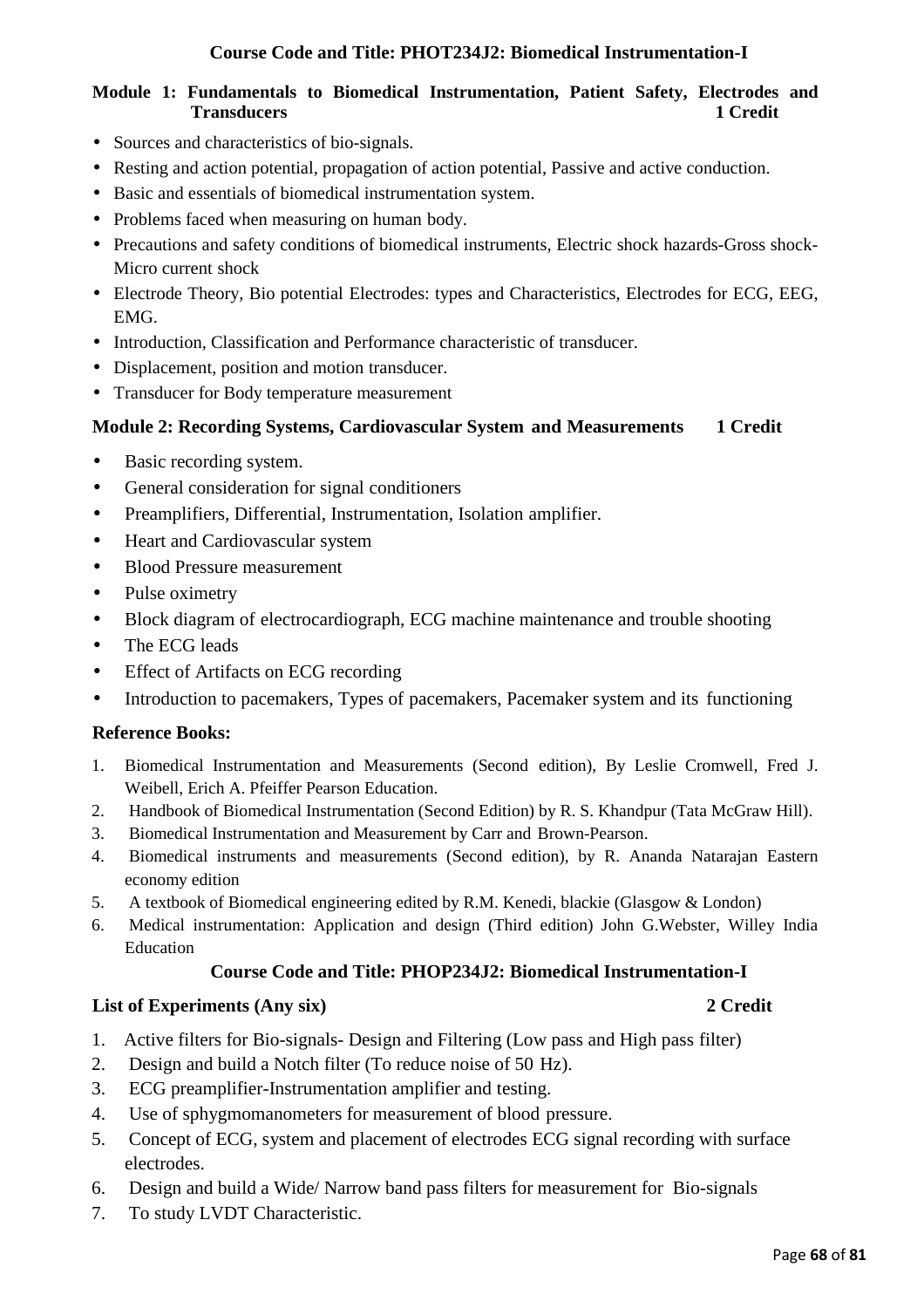- 8. To study Thermistor Characteristic.
- 9. Measurement of physical parameter using embedded system
- 10. Measurement of pulse parameter using pulse oxymetry/pulse measuring instrument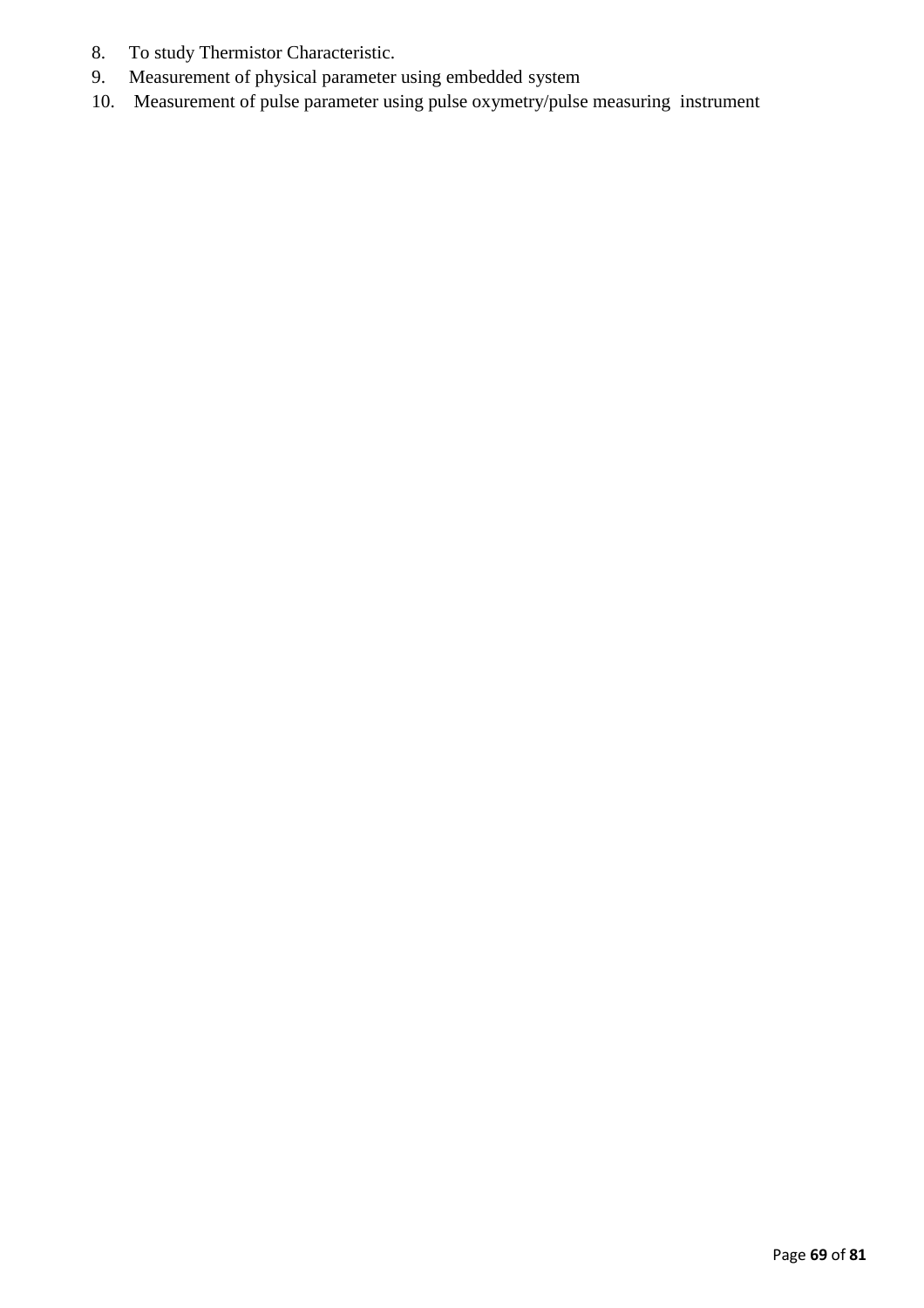# **Course Code and Title: PHOT244J2: Biomedical Instrumentation-II**

# **Module 1: The Computer in Biomedical Instrumentation and Biomedical Recorders 1 Credit**

- The digital computer-computer hardware-Computer Software.
- Microprocessors –Types of Microprocessors, Microprocessors in Biomedical instrumentation
- Interfacing the computer with medical instrumentation and other equipment.
- Biomedical computer applications.
- Introduction to nervous system and neural signals, Neuromuscular transmission, muscle potentials
- Electromyography (EMG), EMG recording system
- Electroencephalograph (EEG), Block diagram, Computerized Analysis of EEG.

# **Module 4: Respiratory system, special care instruments and ultrasonic imaging system**

 **1 Credit** 

- The Physiology of the respiratory system.
- Tests and instrumentation of the mechanics of breathing
- Respiratory Therapy Equipment
- ICU/CCU equipment, Bedside monitor
- ECG / Physiological Telemetry
- Diagnostic and Medical ultrasound, Physics of ultrasonic waves, biological effect of ultrasound
- 3D ultrasound imaging system, imaging modes
- Basic pulse echo apparatus

# **Reference Books:**

- 1. Biomedical Instrumentation and Measurements (Second edition) By Leslie Cromwell, Fred J. Weibell, Erich A. Pfeiffer Pearson Education
- 2. Handbook of Biomedical Instrumentation (Second Edition) by R. S. Khandpur (Tata
- 3. McGraw Hill).
- 4. Biomedical Instrumentation and Measurement by Carr and Brown-Pearson.
- 5. Biomedical instruments and measurements (Second edition), by R. Ananda Natarajan Eastern economy edition
- 6. A textbook of Biomedical engineering edited by R.M. Kenedi, blackie (Glasgow & London)
- 7. Medical instrumentation: Application and design (Third edition) John G.Webster, Willey India Education

# **Course Code and Title: PHOP244J2: Biomedical Instrumentation-II**

# **List of Experiments (Any six) 2 Credit**

- 1. Recording of pulse signal using pulse oximetry/Pulse recording system.
- 2. Glucometer as a sensors/strain gauge, measurement of BMR, BMI and fats using fat monitor
- 3. Design and built data acquisition system using microprocessor/Microcontroller
- 4. Skin temperature using thermo sensor
- 5. Operation and function of all the controls of hospital X-ray machine/ C. T. Scan / Ultrasound scanner (Visit at Hospital)
- 6. To study Lead I , II and III of standard bipolar Lead configuration
- 7. To study AVR, AVF and AVL lead of standard unipolar leads configuration
- 8. To study the abnormalities present in Human Cardiovascular System
- 9. To study of operating principles and characteristics of the D/A 10.To study Respiration rate monitor.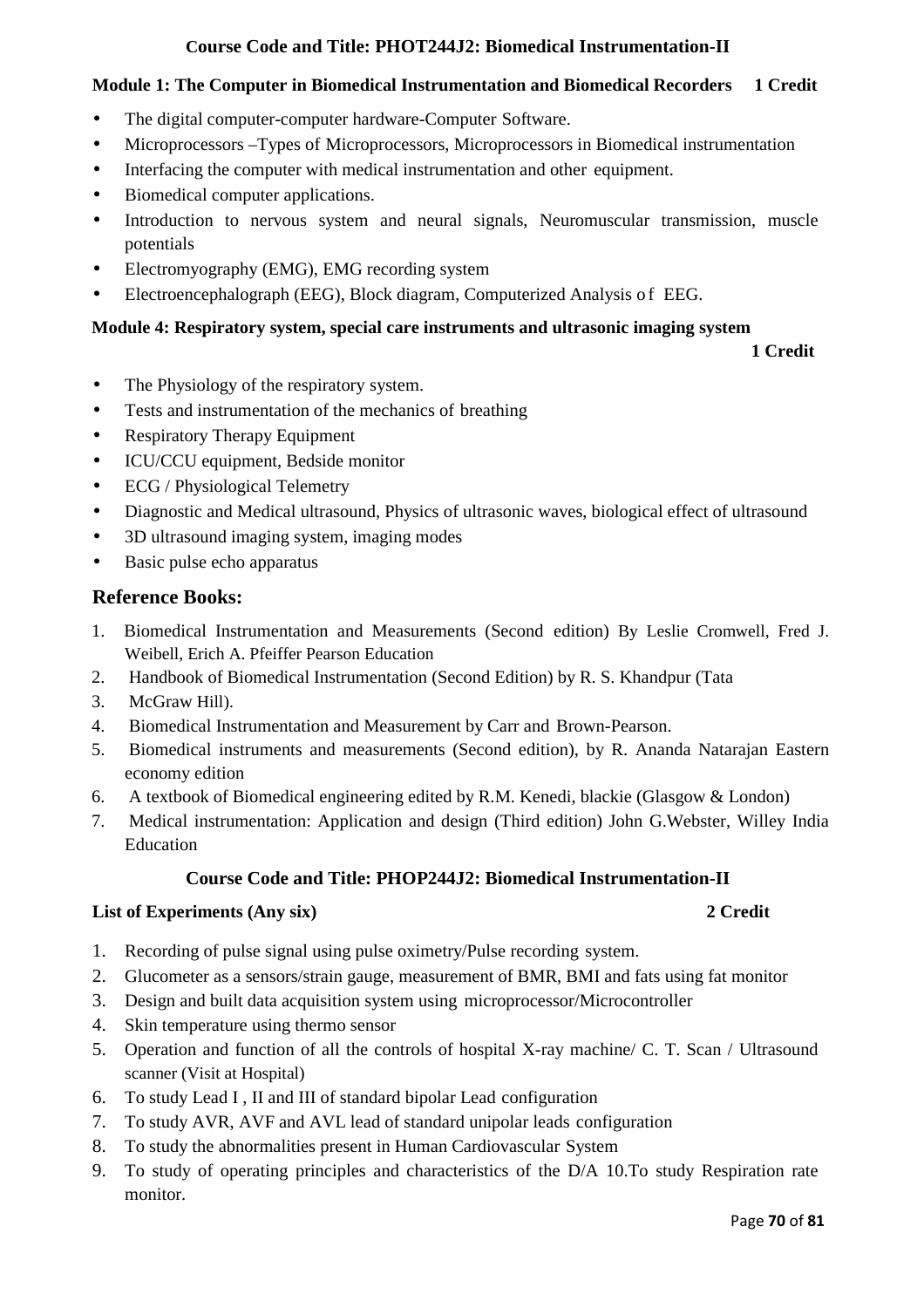# **Course Code and Title: PHOT234K2: Nuclear Techniques-I**

# **Module 1: Interaction of Radiations and Dosimetry (1 Credit)**

Interactions of directly ionizing radiation (electron, proton and ions), stopping power, range of particles, straggling, interaction of gamma radiations, attenuation coefficient, Units: Rontgen, RAD, REM, RBE, BED, Gray, Sievert, Kerma. Absorbed dose, dose equivalent and quality factor, organ dose, effective dose, equivalent effects, dose limits, effects of radiation on human body

# **Module 2: Nuclear Detectors and related Electronics (1 Credit)**

Ionization chamber, proportional counter, GM counter, general characteristics of organic and inorganic scintillators, scintillation detectors NaI-(Tl), detection efficiency, semiconductor detectors, surface barrier detector- Si(Li), GeI(Li), HPGe detectors, preamplifier, amplifier, Discriminators: Single channel analyzer, Multichannel analyzer

# **Reference Books:**

- 1. Nuclear Radiation Detectors, S. S. Kapoor and V. S. Rmanurthy (Wiley Eastern Limited, New Delhi) 1986.
- 2. Introduction to Radiation Protection Dosimetry, J. Sabol and P.S. Weng, (World Scientific) 1995.
- 3. Techniques for Nuclear and Particle Physics, W.R. Len (Springer), 1955.
- 4. Nuclear Measurement Techniques, K. Sriram, (Affiliated East-West Press, New Delhi), 1986.
- 5. Fundamentals of Surface and Thin Film Analysis, Leonard C. Feldman and James W. Mayer, (North Holland, New York) 1988.
- 6. Introduction to Nuclear Science and Technology, K. Sriram and Y. R. Waghamare, (A. M. Wheeler) 1991.
- 7. Nuclear Radiation Detection, W. J. Price, (Mcgraw-Hill, New York) 1964.
- 8. Alphas, Beta and Gamma-Ray Spectroscopy, K. Siegbahn, (North Holland, Amsterdam) 1965.
- 9. Introduction to Experimental Nuclear Physics, R. M. Singru, (John Wiley and Sons) 1974.
- 10. Radioactive Isotopes in Biological Research, Willaim R. Hendee, (John Wiley and Sons) 1973.
- 11. Atomic And Nuclear Physics, Satendra Sharma, Pearson Education, 2008

### **Course Code and Title: PHOP234K2: Nuclear Techniques-I**

### **List of Experiments (any six) 2 Credit**

- 1. To determine resolving/dead time of a GM counter by double source method.
- 2. To study Compton scattering using 6.66% MeV gamma-rays.
- 3. To determine energy resolution of a Nal(TI) detector and show that it is independent of the gain of the amplifier.
- 4. To determine energy of a given gamma-ray source by calibration method.
- 5. To study various operations of 1024 channel analyzer and to calculate energy resolution, energy of gamma ray, area under photopeak etc.
- 6. To study beta-ray spectrum of Cs-137 source and to calculate binding energy of Kshell electron of Cs-137.
- 7. To determine and compare the linear absorption coefficient of gamma radiation for different metals.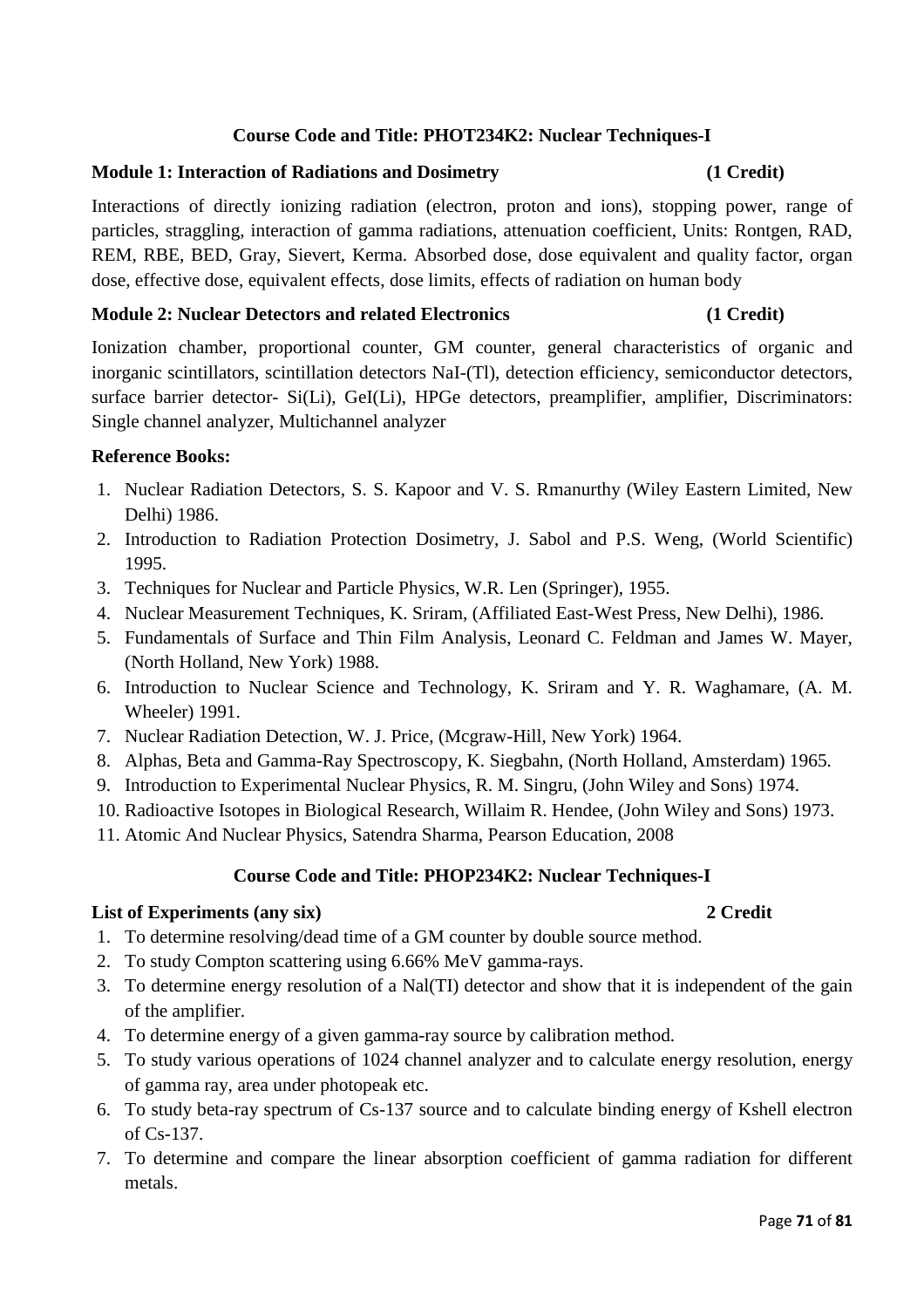# **Course Code and Title: PHOT244K2: Nuclear Techniques-II**

# **Module 1: Radioactive disintegration process and neutrons (1 Credit)**

Law of radioactive disintegration, units of activity, basic concepts of half life, mean life time of nuclei, activity measurement, Neutron sources, neutron detectors, measurement of cross-sections for nuclear reaction, thermal and fast reactors, production of radioisotopes. Reactor operation, thermal neutrons.

# **Module 2: Nuclear reaction analysis and radioisotopes (1 Credit)**

Elemental analysis by neutron activation technique, proton induced X-ray emission technique, Rutherford backscattering, applications of radioisotopes (industrial, agricultural) dating of archeological and other ancient object, Medical uses of Radioisotopes, Carbon-14

# **Reference Books:**

- 1. Nuclear radiation detectors, S. S. Kapoor and V. S. Ramamurthy. (Wiley Eastern Limited, New Delhi), 1986.
- 2. Introduction to radiation protection dosimetry, J. Sabol and P. S. Weng, (World Scientific), 1995.
- 3. Techniques for nuclear and particle physics, W. R. Leo. (Springer), 1995.
- 4. Nuclear Measurement Techniques, K. Sriram, (Affiliated East-West Press, New Delhi), 1986.
- 5. Fundamentals of surface and thin analysis, Leonard C. Feldman and James W. Mayer, (North Holland, New York), 1988.
- 6. Introduction to nuclear science and technology, K. Sriram and Y. R. Waghamare, (A. M. Wheeler), 1991.
- 7. Nuclear radiation detection, W. J. Price, (McGraw-Hill, New York), 1964.
- 8. Alpha, beta an gamma-ray spectroscopy, K. Siegbahn, (North Holland, Amsterdm), 1965.
- 9. Introduction to experimental nuclear physics, R. M. Singru (John Wiley and Sons), 1974.
- 10. Radioactive isotopes in biological research, William R. Hendee, (John Wiley and Sons), 1973.
- 11. Atomic and Nuclear physics, Satendra Sharma, Pearson Education, 2008

# **Course Code and Title: PHOP244K2: Nuclear Techniques-II**

### **List of Experiments (any six) 2 Credit**

# 1. To make a short lived isotope using thermal/fast neutrons and measure its half life time.

- 2. To determine activity of a given gamma-ray source using radiation monitor.
- 3. Measurement of neutron flux using activation method.
- 4. To study designing of a D/A converter using R-2R ladder network.
- 5. To design and study the different modes of scalar using IC 7490 and observe the output on CRO.
- 6. To determine the efficiency of GM counter/NaI(Tl) detector for different energy gamma radiations.
- 7. To determine the efficiency of GM counter for beta particles.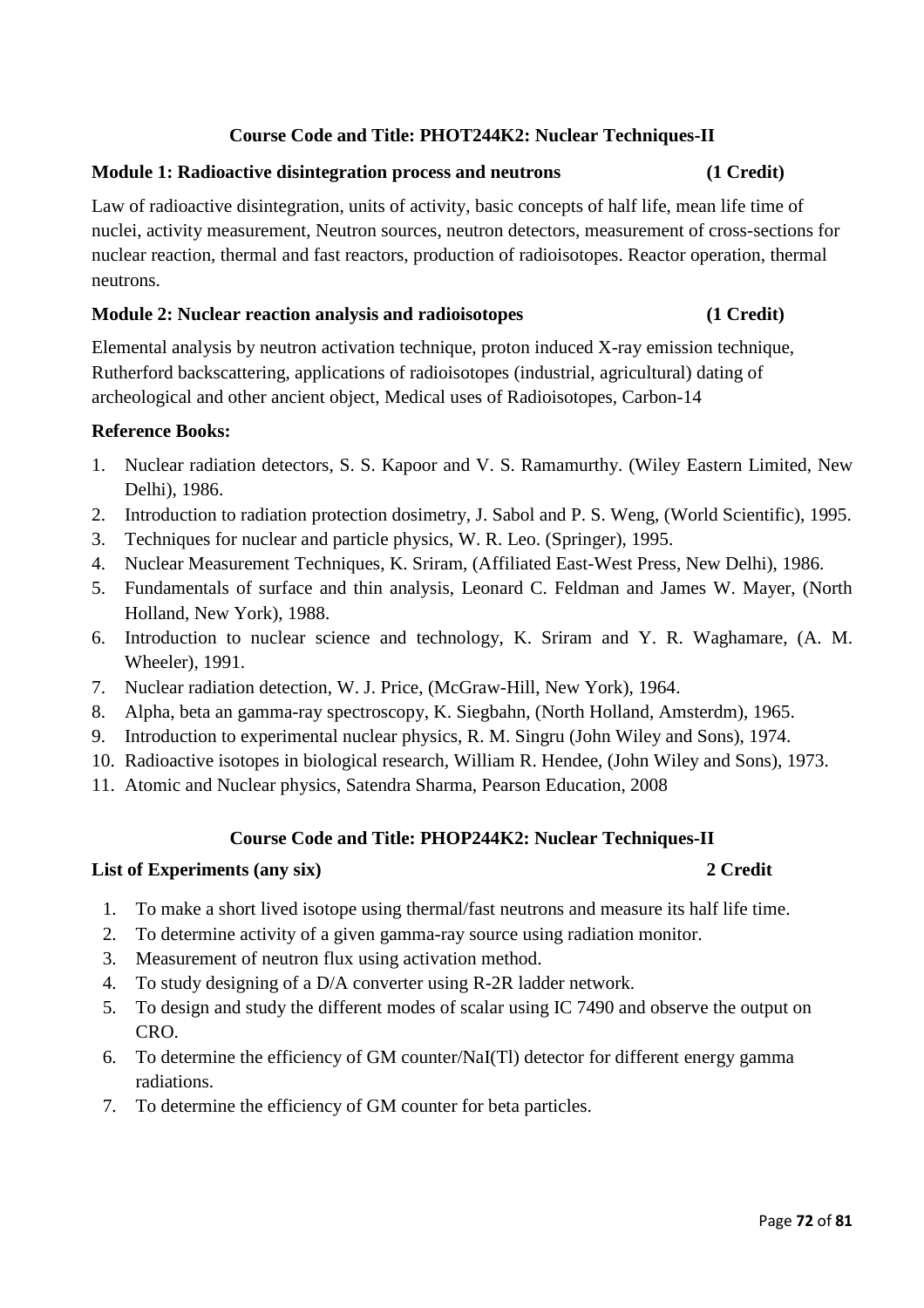# **Course Code and Title: PHOT234L2: Microcontrollers Based Instrumentation System-I**

**Preamble:** The students are supposed to have studied the following topics at undergraduate and post graduate level.

**Analog and digital electronics:** binary number and other number systems such as bcd, hex etc. binary airthmetics, Boolean algebra, K-map techniques, Basic logic gates and derived gates (NAND, NOR, Ex-OR, Ex-NOR), RS, D, J-K, T -flip-flops (bi- stable multivibrators) binary counters, half adder full adders. Analog to digital converters such as successive approximation ADC, dual slope ADC, microprocessor compatible ADC's, binary weighted and R-2R DAC, microprocessor compatible DAC's, basic regulated power supply using IC- 723 or three pin regulators, temperature sensors such LM-35, AD-590, basics of C- programing.

### **Module 1** 1 Credit

Architecture of 8-bit microprocessors, comparison of microprocessors and microcontrollers.

(8085 and 8051), 8051 Microcontrollers: Architecture and introduction to Instruction set of 8051 Microcontrollers., Types of instructions (jumps, loops and call instructions & stack related operations), addressing modes in 8051, Programming 8051 microcontrollers: Assembler directives, simple arithmetic and logic programs, code(s) conversion, moving a block of data from one memory location to other etc.

# **Module 2** 1 Credit

**I/O programming**: ports of 8051 with their special features (of port 0 and port 2), Timers (timer 0 & timer1) various modes of the 8051 timers, program timers to generate time delays programming counters of 8051 for event counting. Interrupts programming in 8051: comparing polling versus interrupts, ISR (interrupt service routine) six interrupts of 8051, interrupt vector table, program the timers of 8051 using interrupts, enabling and disabling 8051 interrupts, Interrupt priority in the 8051, programing 8051 timers using interrupts.

# **Reference Books:**

- 1. 8051 Microcontroller by Kenneth J. Ayala.
- 2. 8051 Microcontroller and Embedded Systems using Assembly and C by Mazidi, Mazidi and D MacKinlay, 2006 Pearson Education Low Price Edition.
- 3. Microprocessor and Microcontroller by R.Theagarajan, Sci Tech Publication, Chennai 4. Programming customizing the 8051 Microcontroller by MykePredko, Tata McGraw Hill

# **Course Code and Title: PHOP234L2: Microcontrollers Based Instrumentation System-I**

- 1 Introduction to Kiel/pinnacle (any other suitable assembler and simulator for 8051) software to load, assemble and execute assembly language programs  $(ALP^s)$  & C- programs for 8051 microcontrollers. (equivalent to two practicals)
- 2 To write, assemble and execute Simple arithmetic programs (addition, subtraction, multiplication and unsigned 8 bit no division, addition of string of natural numbers, to find largest and smallest of given numbers) in ALP and C- programing.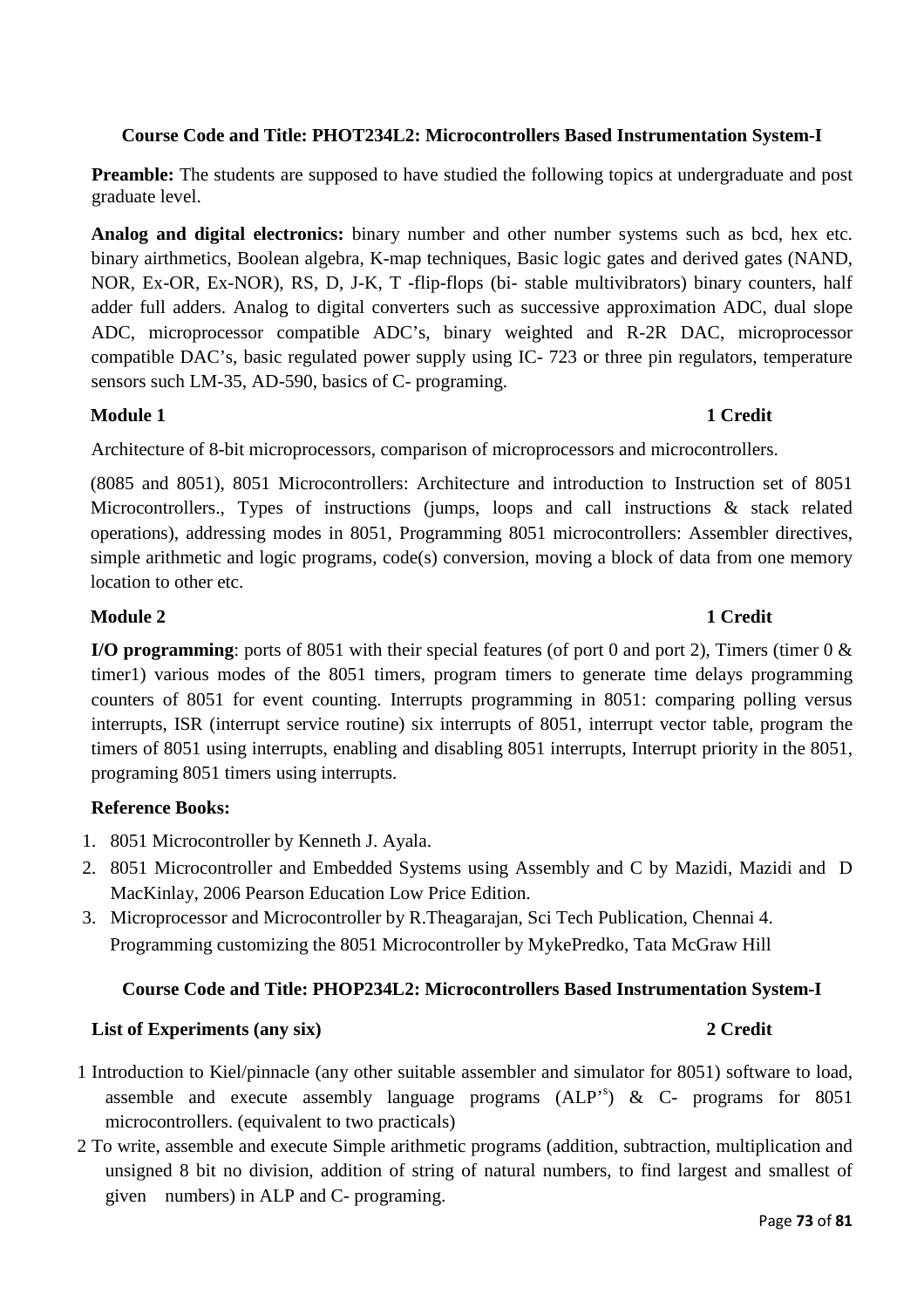- 3 To write a C-program for code conversion hex to BCD, BCD to ASCII, hex to decimal etc. and such other code conversion.
- 4 Write a C-program to generate time delay using timers of 8051.
- 5 Write a C- program to generate time delay using timers of 8051 and external (hardware) interrupt(s) to start and stop timers.
- 6 Arrange the given numbers in ascending/ descending order.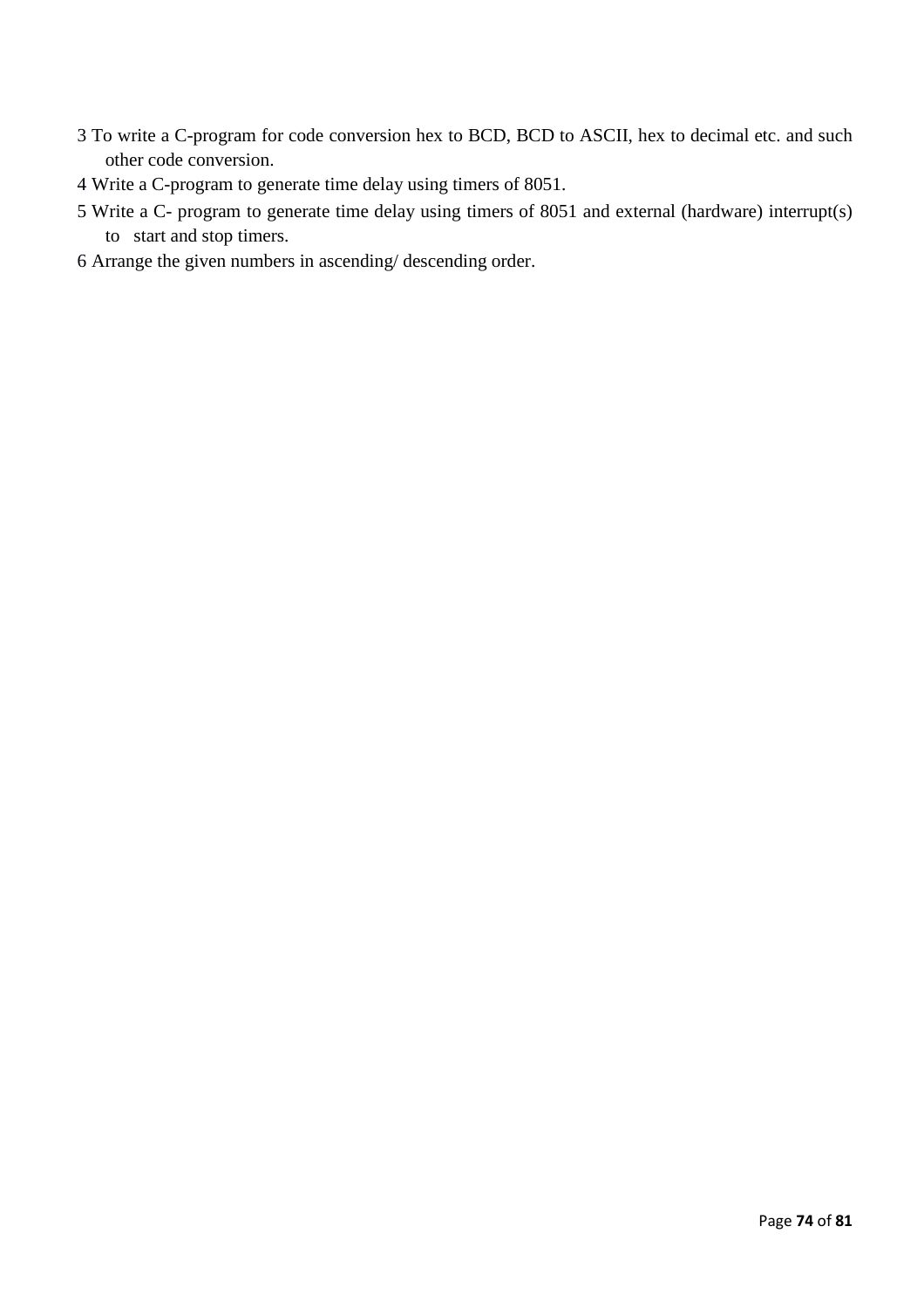### **Course Code and Title: PHOT244L2: Microcontrollers Based Instrumentation System-II**

**Preamble:** The students are supposed to have studied the following topics at undergraduate and post graduate level. **Basics of Analog and Digital Electronics,** Analog to digital converters,basics of Cprograming. Thorough background of microcontroller architecture and programming is necessary.

### **Module 1**:

Introduction to embedded system, Different types of arduino modules(list), Arduino UNO microcontroller**,** Introduction to AT 328 microcontrollers, block diagram, a short introduction to each functional block, brief introduction to serial communication, UART, USART Boot loaders and Boot loading process for Microcontroller a short introduction to programming languages, Arduino IDE, programing Arduino UNO, Detailed Pin Mapping

### **Module 2:**

Basic concepts of embedded designing: Understanding the functional blocks of different modules: temperature, Ultrasonic, audio (microphone), hall effect, speed, IR photo diode, humidity, gyro and accelerometer, actuator modules: stepper motor, relay, dc motor, servo motor, Interfacing ADC module HX 711, DAC MCP 4725, array of LED, interfacing LCD module, interfacing seven segment display, interfacing stepper motor, interfacing RTC module.

### **Reference Books:**

- 1. Beginning Arduino Programming, By Brian Evans
- 2. Beginning Arduino by Michael McRoberts
- 3. Arduino Project Handbook: 25 Practical Projects to Get You Started by Mark Geddes 4 Arduino Projects for Dummies by Brock Craft

### **Course Code and Title: PHOP244L2: Microcontrollers Based Instrumentation System-II**

- 1. Getting used to Arduino IDE.
- 2. Blinking LEDs in a given pattern
- 3. Displaying Digits on Seven Segment Displays
- 4. Displaying, blinking and Scrolling Text on LCD module.
- 5. Development of temperature indicator/controller system. (equivalent to three practical)
- 6. Development of stepper motor controlled robotic hand. (equivalent to three practical)
- 7. Development of poly house environment controller system. (humidity, temperature and moisture) (equivalent to three practical)
- 8. Development of home automation system using blue-tooth. (equivalent to three practical)
- 9. Distance measurement using ultrasonic sensors.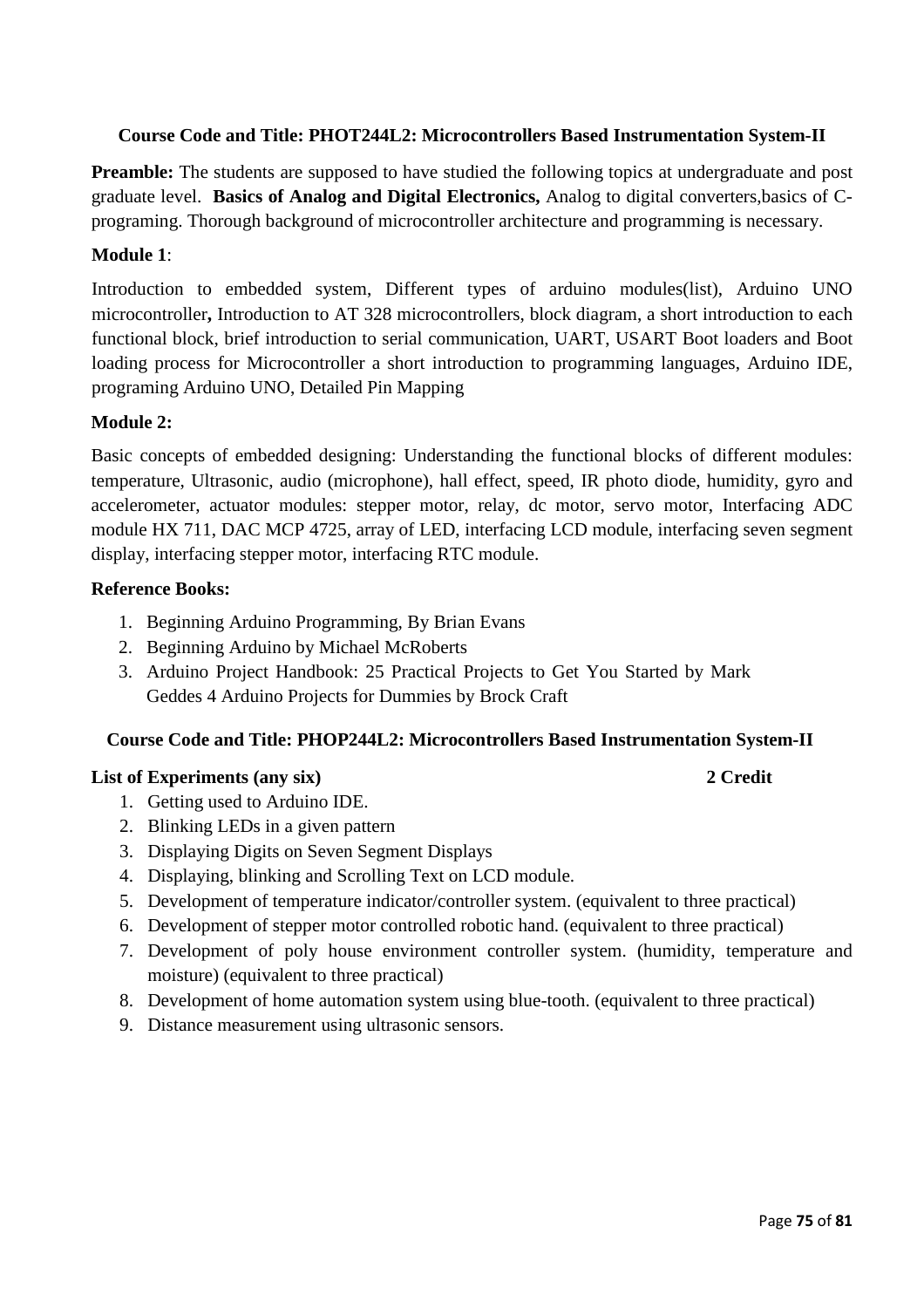# **Course Code and Title: PHOT234M2: Material Science-I**

#### **Module 1: Properties of Materials and Defects in Solids**  1 Credit

- a) Mechanical, electrical, magnetic, thermal and optical properties (in brief  $-2L$  only)
- b) Point defects Vacancies, interstitials, non-stoichiometry, substitution, Schottky and Frenkel defects with proofs
- c) Line defects Edge and screw dislocations, properties of dislocations force on dislocation, energy of dislocation, pinned dislocation (These properties with derivation), dislocation density, interaction between dislocations, motion of a dislocation (cross-slip and climb), dislocation generator (Frank Read source)
- d) Surface defects grain boundaries with explanation of high angle, low angle, tilt and twist boundaries, stacking fault
- e) Volume defect- twin boundary

# **Module 2: Solid Solutions and Diffusion in Solids 1 Credit 1 Credit**

- a) Solid solubility with few examples, Types of solid solutions Substitutional and Interstitial, Factors governing solid solubility (Hume - Rothery rule), Atomic size and size factor in solid solutions, Vegard's law, Explanation of strain in solid solutions
- b) Mechanism of Diffusion, Fick's first and second laws of diffusion, solution to Fick's second law (without proof, introduction of error function), Factors governing diffusion, Experimental determination of D, Applications of diffusion: Corrosion resistance of duralumin, Carburization of steel, Decarburization of steel, Doping of semiconductors

#### **Reference Books:**

- 1. Elements of Materials Science and Engineering (5<sup>th</sup> Edition) Lawrence H. VanVlack, Addison -Wesley Publishing Co.
- 2. Materials Science and Engineering V. Raghvan
- 3. Physical Metallurgy (PartI) R.W. Cahn and P. Hassen, North Holland Publishing, New York
- 4. Introduction to Materials Science for Engineers ( $6<sup>th</sup>$  edition) J.F. Shaekelford and M.K. Murlidhara - Pearson Education
- 5. Materials Science Kodgire and Kodgire

#### **Course Code and Title: PHOP234M2: Material Science-I**

- 1. Study of creep behaviour for binary Sn-Pb alloy
- 2. Plotting of crystal structures using Software
- 3. Density of ceramic material using XRD
- 4. Humidity measurement
- 5. Average grain size by SEM
- 6. To determine the dipole moment of a given liquid
- 7. To determine the magnetic susceptibility of  $FeCl<sub>3</sub>$
- 8. To determine specific heat of graphite
- 9. Temperature dependent resistivity measurement of a material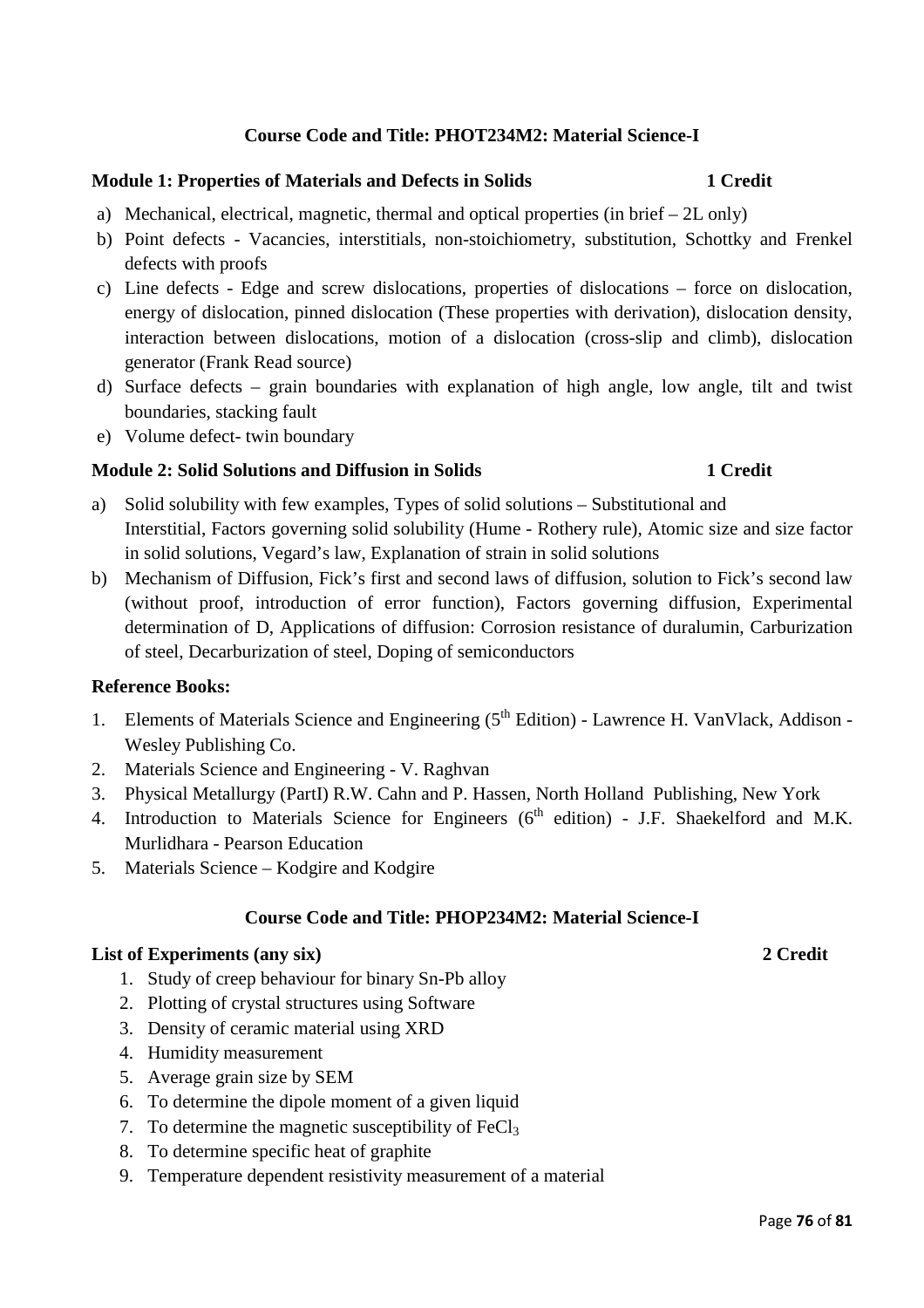# **Course Code and Title: PHOT244M2: Material Science-II**

# **Module 1: Metallurgical Thermodynamics** 1 Credit

Revision of laws of thermodynamics, Auxiliary thermodynamic functions, measurement of changes in enthalpy and entropy, Richard's rule, Trouton's rule,Phase equilibrium in a onecomponent system, Chemical reaction equilibrium, Thermodynamic properties of solutions (mixing processes – Rault's law, activity coefficient; regular solution behavior – Henry's law), Gibb's phase rule: proof, explanation and application to single component (H2O) and binary phase diagram

### **Module 2: Phase diagrams 1 Credit 1 Credit 1 Credit 1 Credit 1 Credit 1 Credit 1 Credit 1 Credit 1 Credit 1 Credit 1 Credit 1 Credit 1 Credit 1 Credit 1 Credit 1 Credit 1 Credit 1 Credit 1 Credit 1 Credit 1 Credit 1 Credi**

Thermodynamic origin of phase diagrams, Lever rule, Type I (Cu-Ni) phasediagram, Type II (explanation only) phase diagram, Type III (Pb-Sn) phase diagram, Maxima and minima in twophase regions, Miscibility gaps, Limited mutual solid solubility, Topology of binary phase diagrams (Explanation in short of eutectic, peritectic, Monotectic, eutectoid, peritectoid, syntactic reaction, extension rule), Experimental determination of phase diagrams

### **Reference Books:**

- 1. Elements of Materials Science and Engineering  $(5<sup>th</sup>$  edition) Lawrence H. Van Vlack, Addison - Wesley Publishing Co.
- 2. Materials Science and Engineering V. Raghvan
- 3. Physical Metallurgy (PartI) R.W.Cahn and P.Hassen, North Holland Physics Publishing, New York
- 4. Introduction to Materials Science for Engineers  $(6<sup>th</sup>$  edition) J.F.Shaekelford and M.K.Murlidhara - Pearson Education
- 5. Materials Science Kodgire and Kodgire

# **Course Code and Title: PHOP244M2: Material Science-II**

- 1. Preparation of particles of different sizes by chemical method. (e.g. CdS, ZnS, Au, Ag etc.)
- 2. Study of the particles (e.g. CdS, ZnS, Au, Ag etc.) using UV/VIS spectroscopy for the particle size, colour, (Luminiscence/Fluroscence) and gap energy.
- 3. Study of oxidation laws
- 4. Determination of Band gap of given material by UV-Visible-IR spectroscopy.
- 5. Determination of interatomic bond length in diatomic molecules by studying Rotational vibrational IR spectra.
- 6. Study of Beer and Lamberts law in absorption spectroscopy by using UV-Vis spectroscopy.
- 7. Study of Hystersis of hard and soft ferrites
- 8. Determination of resonance frequency of ferroelectric element
- 9. Study of Thermogravimatric analysis
- 10. Differential Thermo-Analysis
- 11. Measurement of Magnetoresistance
- 12. Hysteresis loop tracing / VSM and determination of magnetic moment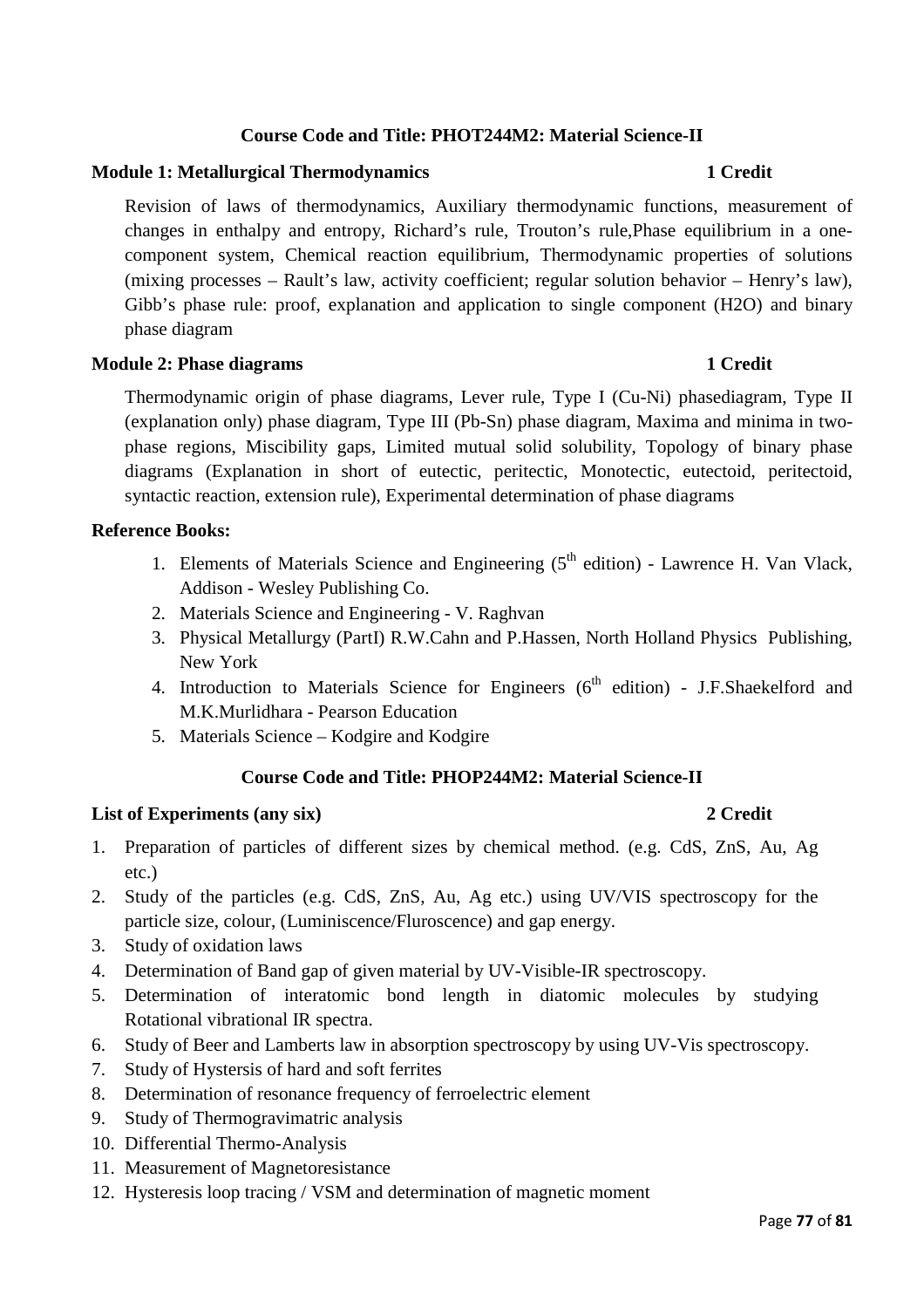- 13. Phase equilibrium diagram for binary Sn-Pb alloy
- 14. Study of microstructure of copper
- 15. Measurement of stress in a transparent conducting oxide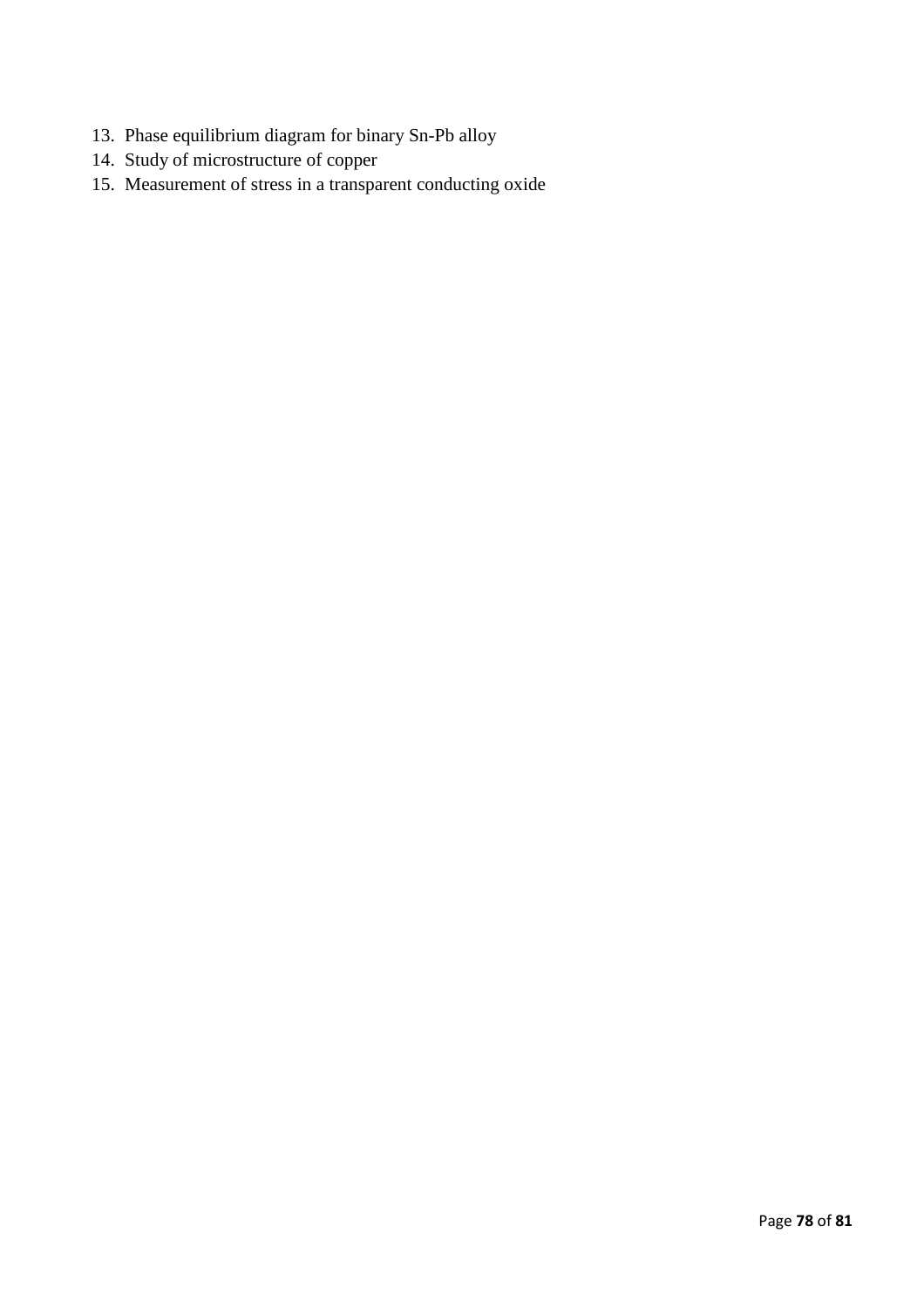# **Module 1: Biomechanics, Bioelectricity and Biomagnetism 1 credit**  • Statics, Frictional forces, Dynamics, • Conservation of Energy in the body, Heat losses from body, • Pressure in the body. • Physical properties of bone, Mechanics of joints, muscle contraction and its regulation • Nernst Equation, Goldmann equation • Biopotentials-Electric signals from body- EMG, ECG, EEG, EOG, ERG • Magnetic signals from heart and brain – MCG, MEG **Module 3: Physics of Hearing and Vision 1 credit 1 credit** • Basic Basic definition of Audibility, Physics of ear, Mechanoreceptor, Human Audibility Curve, Sensitivity of ear • Testing of hearing, Deafness and hearing aids • Sound in sound pollution • Optics of eye, Photorecptors • Diffraction effects of eye, Refractive effect in eye and its correction • Contact Lenses, Color vision and chromatic aberration, Instruments used in Ophthalmology **Reference Books:**  1. Medical Physics by John R. Cameron, J. G. Skofronick, John Wiley and Sons, Inter. Publications 2. Radiation Biophysics by Edward Alphan, Prentice Hall Advance Referes 3. T.B. of Biophysics by R.N. Roy, Central Publication

# **Course Code and Title: PHOP (N2) Medical Physics-I**

# **List of Experiments (Any six) 2 Credit**

- 1. ECG Recording and analysis.
- 2. Measurement of sound intensity using SPL.
- 3. Audiometry and analysis.
- 4. Comparison of resolving limit of eye and telescope.
- 5. Study of ophthalmoscope, Retinoscope.
- 6. Visit to Hospital (for study of Instruments used in Ophthalmology).
- 7. Study of Snellen's chart / Tonometer

# **Course Code and Title: PHOT (N2) Medical Physics-I**

medicine, Sound pollution, Effects of sound pollution on living body, Methods to minimize

- 
- 4. Clinical Biophysics: Principles and Techniques by P. Narayanan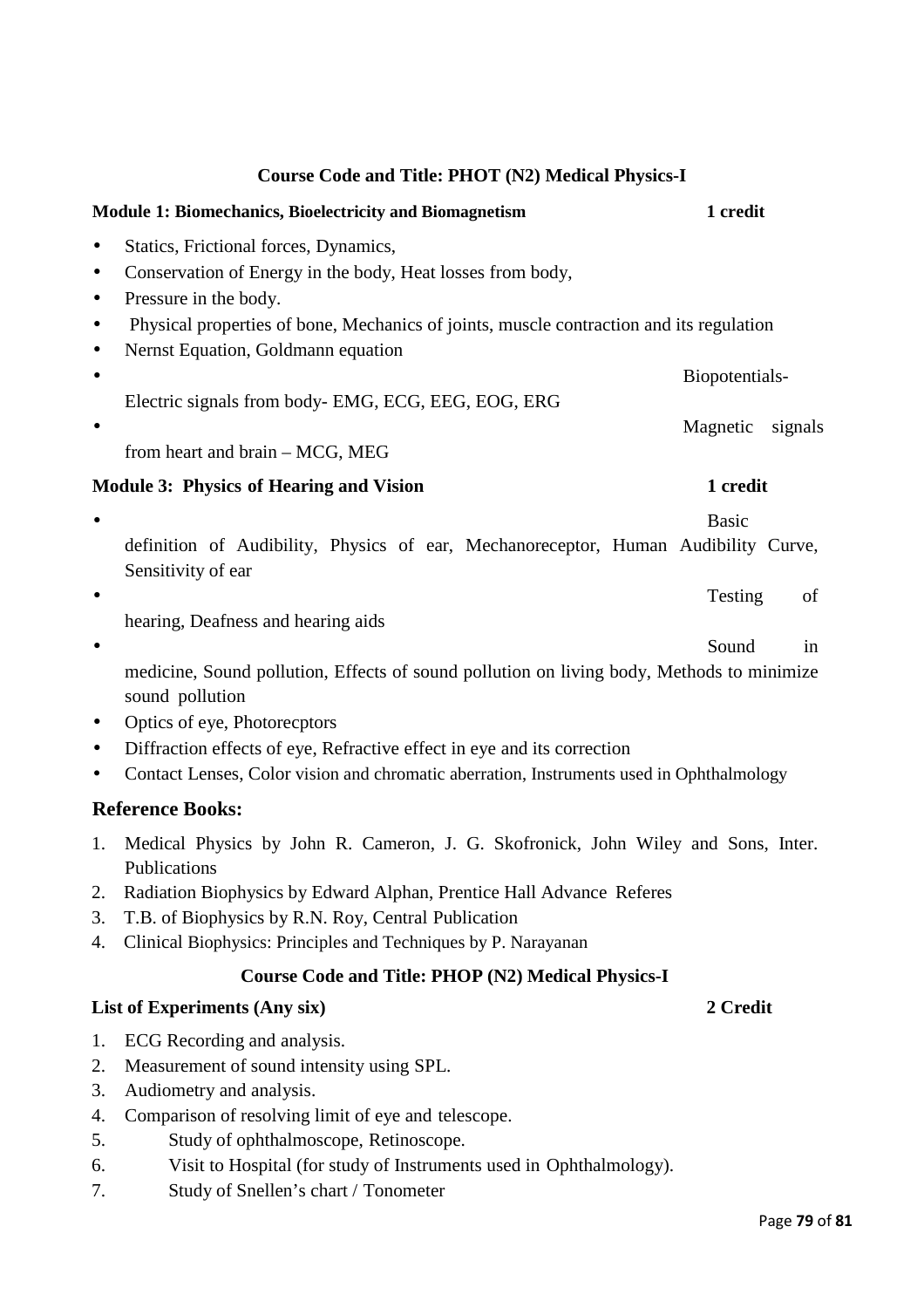- 8. Speech Analysis
- 9. Measurement of Physical parameter (BMR,Fat,BP ) and Comparison of the parameters in uncontrolled stress condition using statistical techniques.
- 10. Study of Hematometer to measure Hb